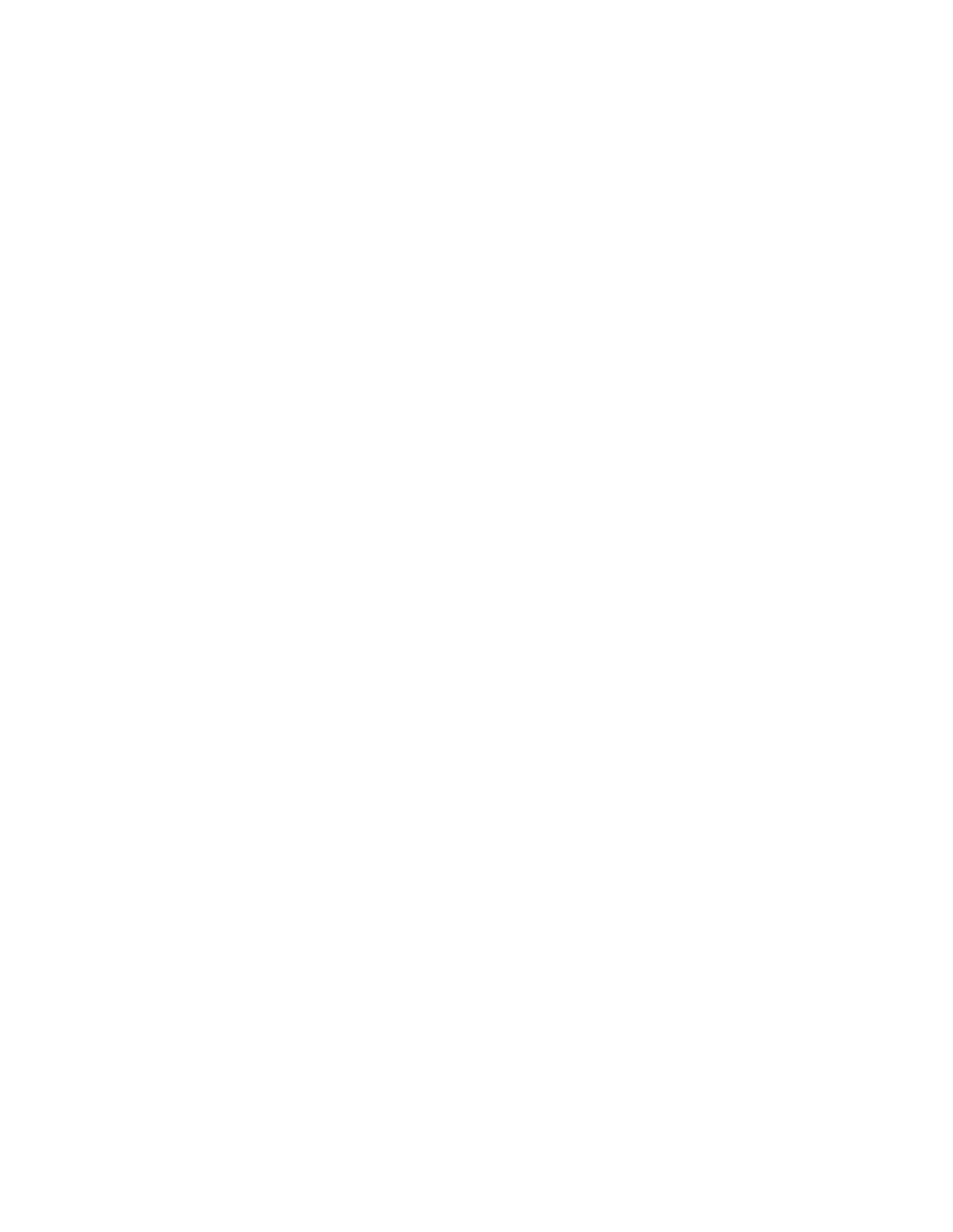# **CALIFORNIA AIR QUALITY LEGISLATION 2006 ANNUAL SUMMARY**

Prepared by: California Air Resources Board Legislative Office 1001 "I" Street Sacramento, California 95814 (916) 322-2896

October 2006

If you have a disability-related accommodation need, please go to http://www.arb.ca.gov/html/ada/ada.htm for assistance or contact the ARB's ADA Coordinator at (916) 323-4916.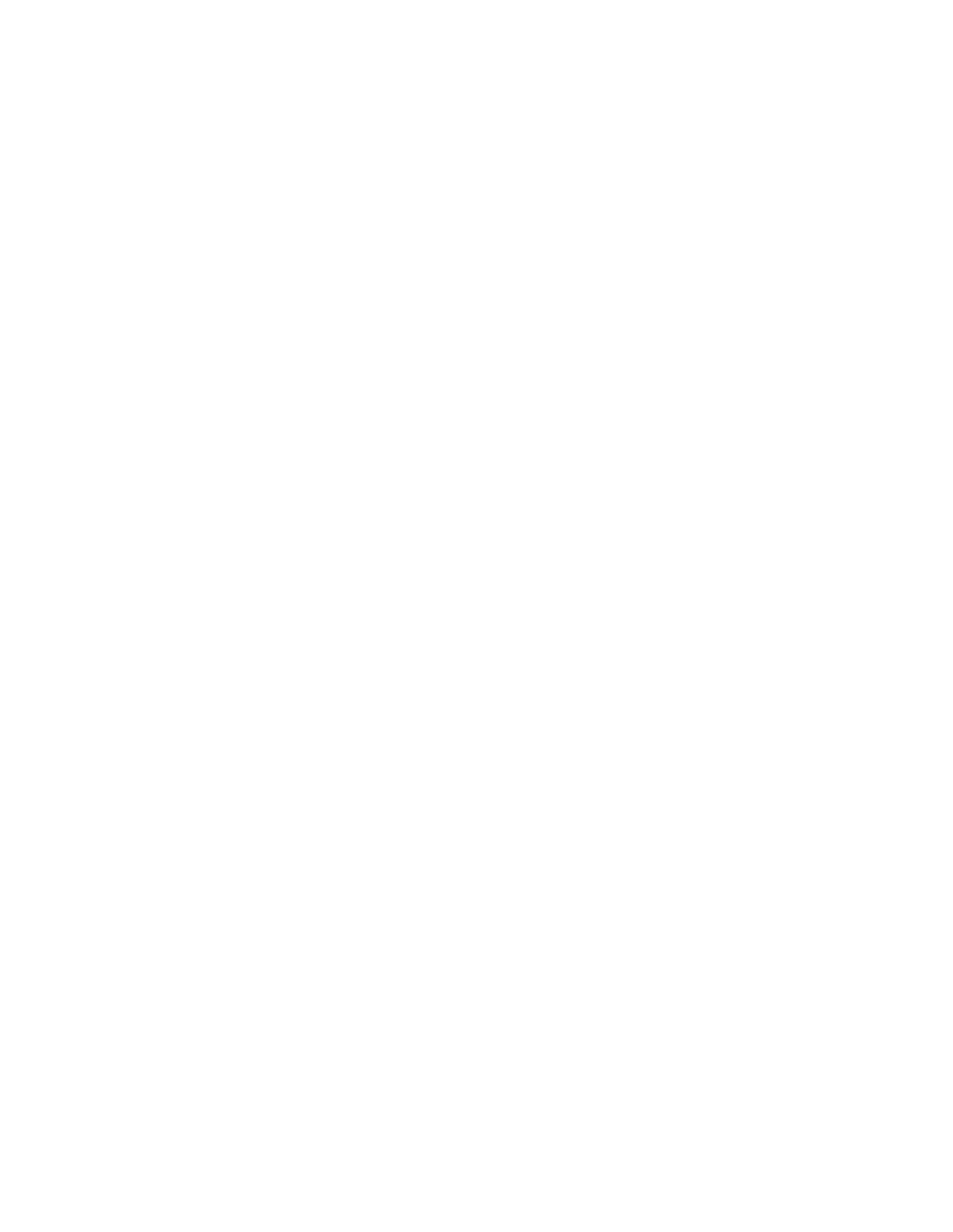## Table of Contents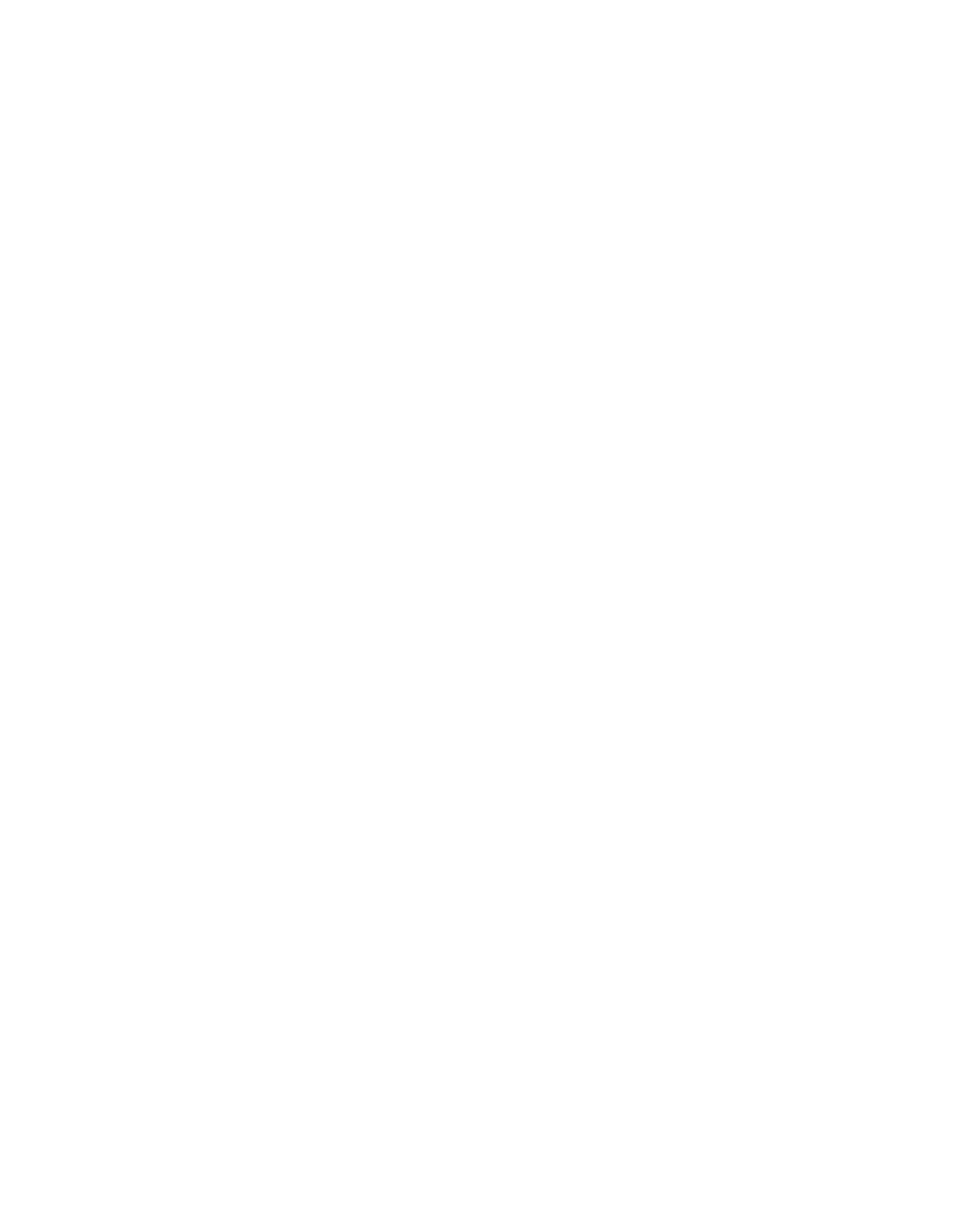# **INTRODUCTION**

The Air Resources Board (ARB) is a department of the California Environmental Protection Agency (Cal/EPA). ARB, in partnership with local air districts, oversees all air pollution control efforts to attain and maintain health-based air quality standards in California.

ARB's Legislative Office serves as the principal resource on air quality-related issues for Cal/EPA and the Governor's Office. As the Administration's key air quality legislative staff, ARB's Legislative Office provides technical expertise and policy advice relating to pending legislation. The Legislative Office also serves as a resource to the Legislature and legislative staff.

This year, the Legislature introduced more than 2,000 bills. ARB's legislative staff monitored 208 bills addressing a wide variety of air quality issues including greenhouse gases, environmental justice, energy, goods movement, smog check, asbestos, and more. Of those, 50 bills passed the Legislature. Thirty-seven were signed into law (i.e., "Chaptered") and 13 were vetoed. The Legislature also approved two legislative resolutions related to air quality.

This summary contains brief descriptions of the legislation tracked by ARB's Legislative Office during the second half of the 2005-2006 Legislative Session. Bills are displayed by author, subject, and in numerical order. Year-end status is noted as Chaptered, Vetoed, Dead, or N/A (which refers to bills that once, but no longer relate to air pollution).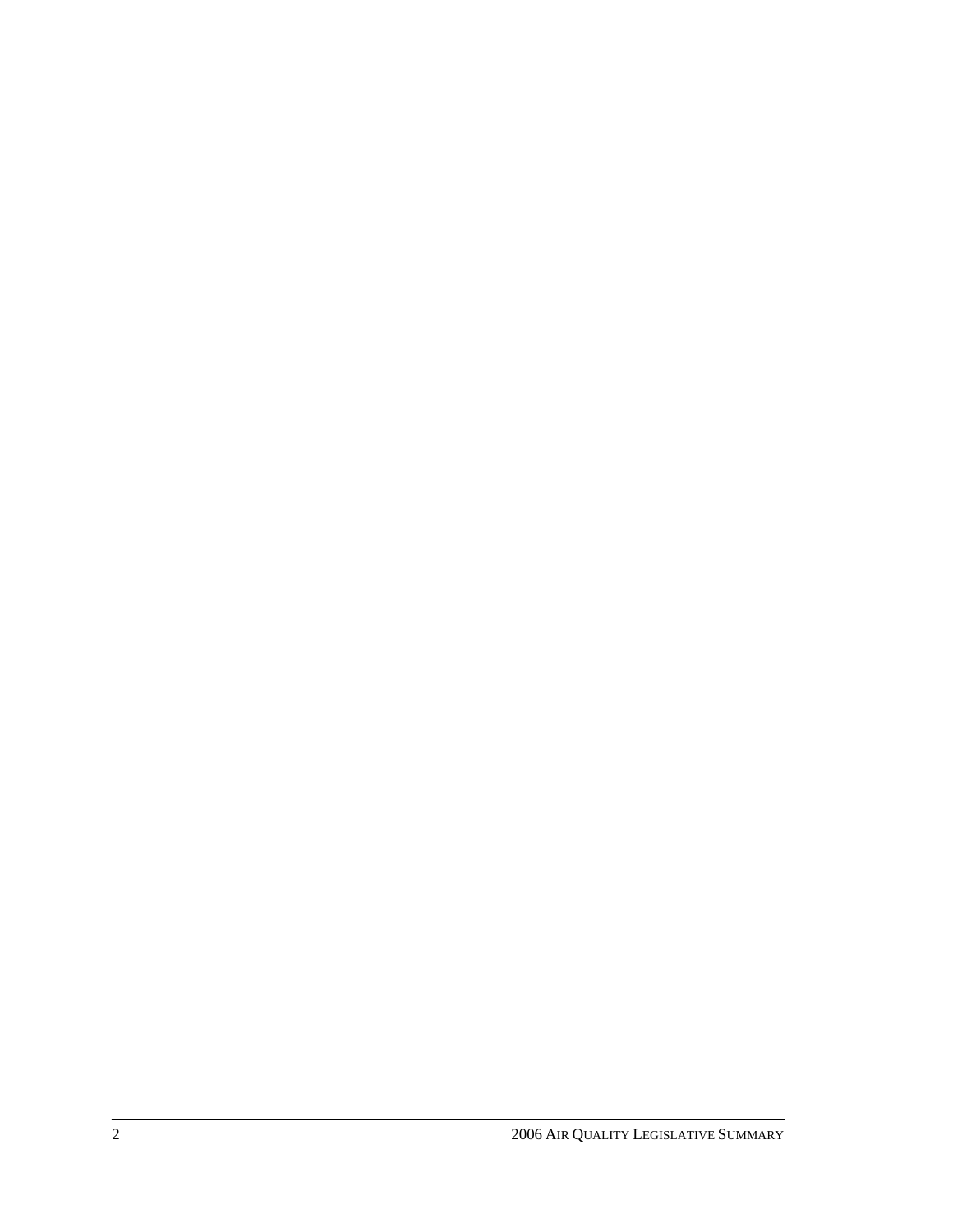# **ACRONYMS**

| AB             | <b>Assembly Bill</b>                                     |
|----------------|----------------------------------------------------------|
| ACB            | <b>Assembly Committee on Budget</b>                      |
| <b>ACR</b>     | <b>Assembly Concurrent Resolution</b>                    |
| <b>AJR</b>     | <b>Assembly Joint Resolution</b>                         |
| <b>APCD</b>    | <b>Air Pollution Control District</b>                    |
| <b>AQMD</b>    | Air Quality Management District                          |
| <b>ARB</b>     | <b>Air Resources Board</b>                               |
| <b>AT-PZEV</b> | <b>Advanced Technology Partial Zero Emission Vehicle</b> |
| <b>AUC</b>     | Assembly Utilities & Committee                           |
| <b>AVAQMD</b>  | Antelope Valley Air Quality Management District          |
| <b>BAAQMD</b>  | Bay Area Air Quality Management District                 |
| <b>BAR</b>     | <b>Bureau of Automotive Repair</b>                       |
| BT&H           | Business, Transportation and Housing Agency              |
| <b>CaRFG</b>   | California Reformulated Gasoline                         |
| Cal/EPA        | California Environmental Protection Agency               |
| Cal/OSHA       | California Occupational Safety and Health Administration |
| <b>CAPCOA</b>  | California Air Pollution Control Officers Association    |
| <b>CCAR</b>    | California Climate Action Registry                       |
| <b>CDFA</b>    | California Department of Food and Agriculture            |
| <b>CEC</b>     | California Energy Commission                             |
| <b>CEQA</b>    | California Environmental Quality Act                     |
| <b>CHP</b>     | California Highway Patrol                                |
| <b>CIWMB</b>   | California Integrated Waste Management Board             |
| <b>CMA</b>     | <b>Congestion Management Agency</b>                      |
| <b>CPCFA</b>   | California Pollution Control Financing Authority         |
| <b>CPUC</b>    | California Public Utilities Commission                   |
| <b>CSI</b>     | California Solar Initiative                              |
| <b>CURFFL</b>  | California Uniform Retail Food Facilities Law            |
| DG             | <b>Distributed Generation</b>                            |
| <b>DGS</b>     | Department of General Services                           |
| <b>DHCS</b>    | Department of Health Care Services                       |
| <b>DHS</b>     | Department of Health Services                            |
| <b>DMV</b>     | Department of Motor Vehicles                             |
| <b>DOT</b>     | Department of Transportation (CalTrans)                  |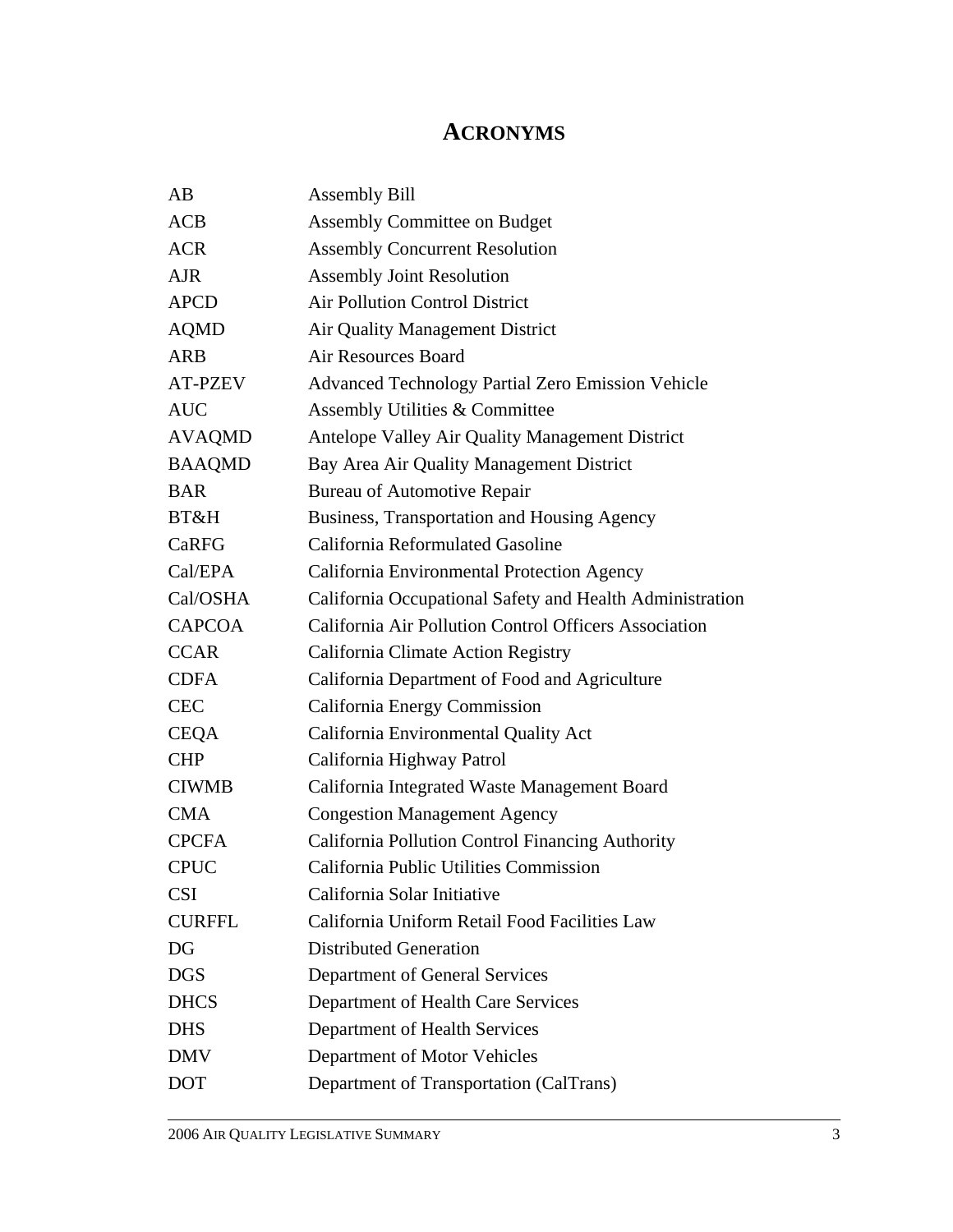| <b>DPH</b>     | Department of Public Health                                  |
|----------------|--------------------------------------------------------------|
| EIR            | <b>Environmental Impact Report</b>                           |
| <b>ERC</b>     | <b>Emission Reduction Credit</b>                             |
| FY             | <b>Fiscal Year</b>                                           |
| <b>GHG</b>     | Greenhouse Gas                                               |
| <b>HOV</b>     | <b>High Occupancy Vehicle</b>                                |
| <b>HR</b>      | <b>House Resolution</b>                                      |
| <b>I-BANK</b>  | <b>Infrastructure and Economic Development Bank</b>          |
| <b>IEPR</b>    | <b>Integrated Energy Policy Report</b>                       |
| <b>LNG</b>     | <b>Liquefied Natural Gas</b>                                 |
| <b>MDAQMD</b>  | Mojave Desert Air Quality Management District                |
| <b>MOU</b>     | Memorandum of Understanding                                  |
| N/A            | Bills that were amended and no longer relate to air quality. |
| <b>NEV</b>     | Neighborhood Electric Vehicle                                |
| <b>NOV</b>     | <b>Notices of Violation</b>                                  |
| <b>OEHHA</b>   | California Office of Environmental Health Hazard Assessment  |
| <b>OPR</b>     | Governor's Office of Planning and Research                   |
| <b>PBT</b>     | <b>Persistent Bioaccumulative Toxicants</b>                  |
| <b>PIER</b>    | <b>Public Interest Energy Research</b>                       |
| <b>PM</b>      | <b>Particulate Matter</b>                                    |
| <b>POLA</b>    | Port of Los Angeles                                          |
| <b>POLB</b>    | Port of Long Beach                                           |
| <b>POSD</b>    | Port of San Diego                                            |
| <b>POTW</b>    | <b>Publicly Owned Treatment Works</b>                        |
| <b>PZEV</b>    | <b>Partial Zero Emissions Vehicle</b>                        |
| <b>RPS</b>     | Renewable Portfolio Standard                                 |
| <b>SB</b>      | Senate Bill                                                  |
| SB&FRC         | Senate Budget & Fiscal Review Committee                      |
| <b>SCR</b>     | <b>Senate Concurrent Resolution</b>                          |
| <b>SCAQMD</b>  | South Coast Air Quality Management District                  |
| <b>SDAPCD</b>  | San Diego Air Pollution Control District                     |
| <b>SGIP</b>    | <b>Self-Generation Incentive Program</b>                     |
| <b>SJR</b>     | <b>Senate Joint Resolution</b>                               |
| <b>SJV</b>     | San Joaquin Valley                                           |
| <b>SJVAPCD</b> | San Joaquin Valley Air Pollution Control District            |
| <b>SMAQMD</b>  | Sacramento Metro Air Quality Management District             |
| <b>SWRCB</b>   | <b>State Water Resources Control Board</b>                   |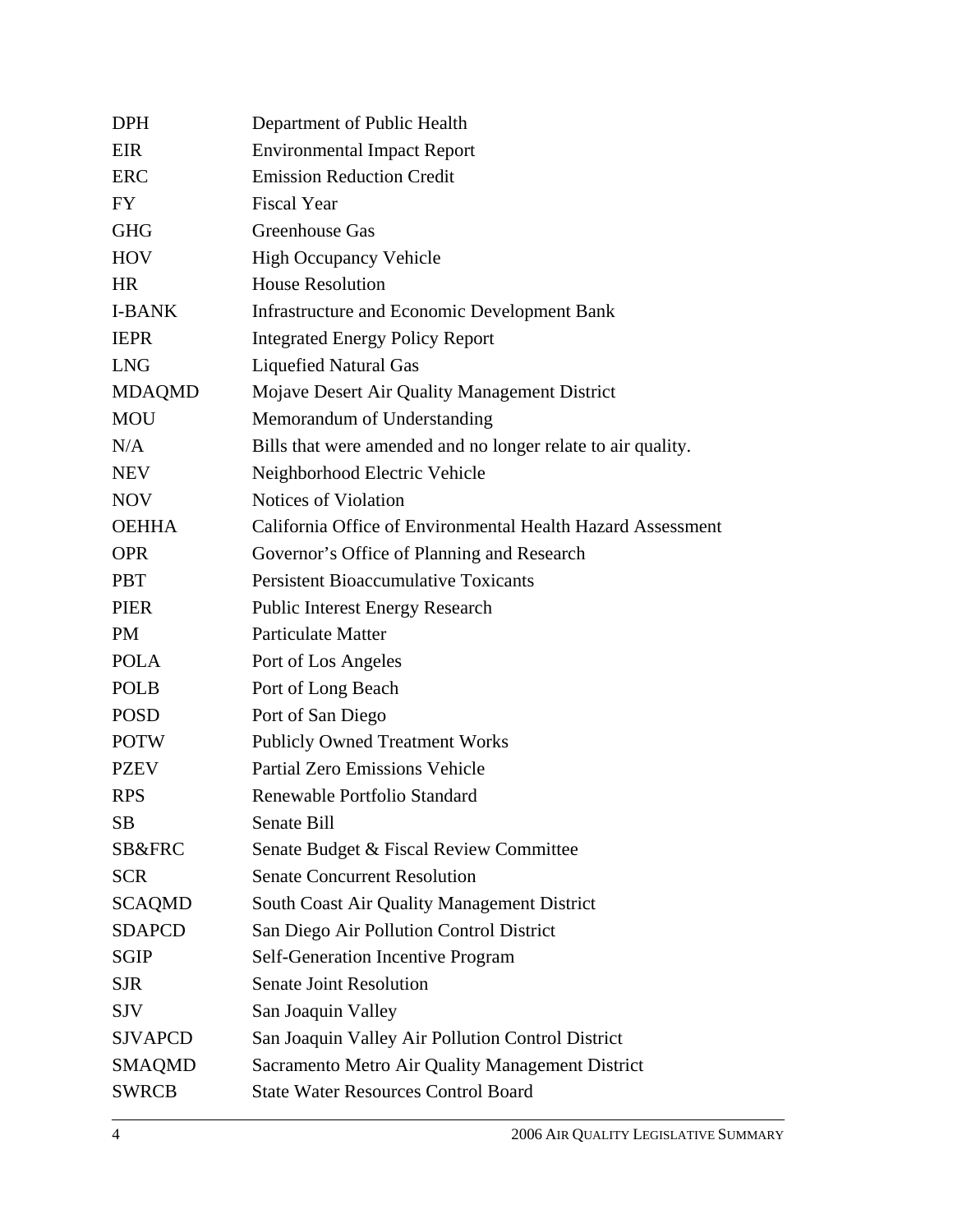| <b>TEU</b>  | Twenty-Foot Equivalent Unit                   |
|-------------|-----------------------------------------------|
| <b>TRI</b>  | <b>Toxic Release Inventory</b>                |
| <b>ULSD</b> | Ultra-Low Sulfur Diesel                       |
| U.S. EPA    | United States Environmental Protection Agency |
| <b>WCB</b>  | <b>Wildlife Conservation Board</b>            |
| <b>ZEV</b>  | <b>Zero Emission Vehicle</b>                  |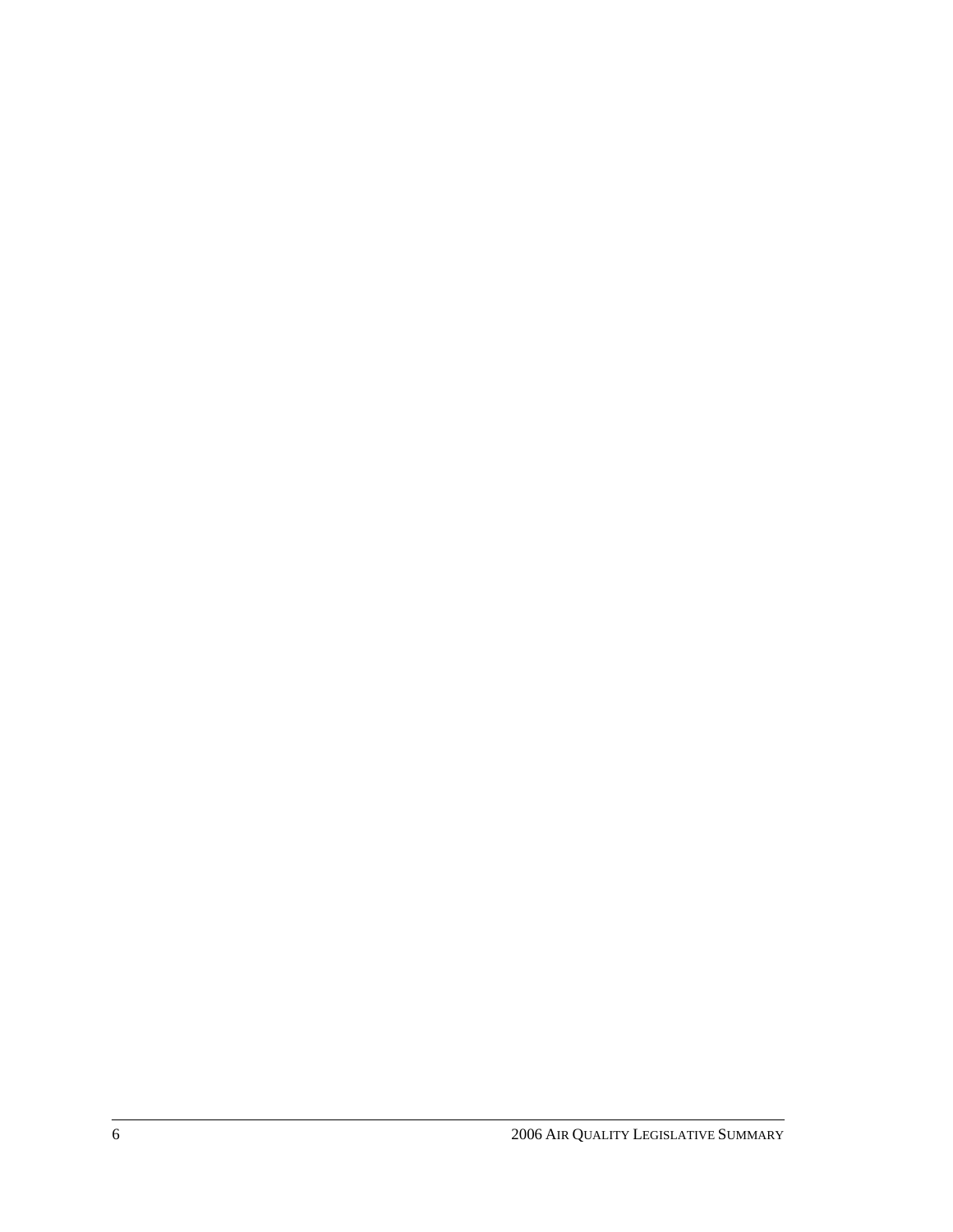# **BILLS BY SUBJECT**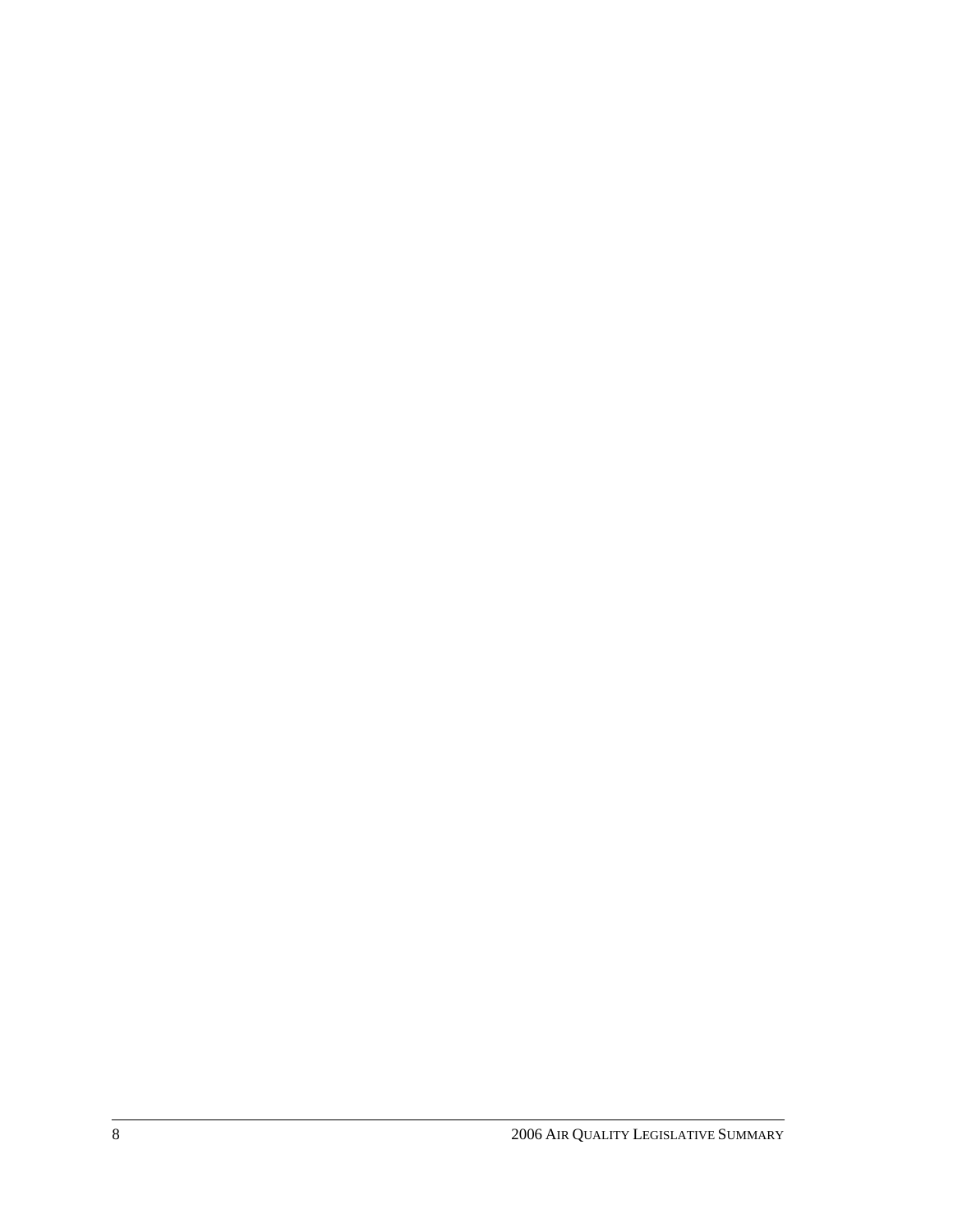## **ADMINISTRATION**

| AB 38                | Tran            | <b>Board Member Salaries</b>                          | Dead        |
|----------------------|-----------------|-------------------------------------------------------|-------------|
| AB 94                | Haynes          | <b>State Agency Reporting Requirements</b>            | Dead        |
| AB 219               | Nakanishi       | <b>Electronic Publications</b>                        | Dead        |
| AB 825               | Levine          | <b>Binational Committee on Air Pollution</b>          | Dead        |
| AB 997               | Cogdill         | Notification of Fees                                  | Dead        |
| AB 1327              | Tran            | Hazardous Materials (Cal/EPA Enforcement Initiative)  | Dead        |
| AB 2151              | Villines        | Peer Review                                           | Dead        |
| AB 2501              | Lieu            | Santa Monica Airport Operations                       | Dead        |
| AB 2824              | Ruskin          | <b>Enhanced ARB Internet Information Access</b>       | Dead        |
| SB 1377              | Soto            | <b>ARB MOUs</b>                                       | Dead        |
| SB 1852              | Sen Judiciary   | Maintenance of the Codes                              | Chapter 538 |
|                      |                 | <b>AGRICULTURAL OPERATIONS AND AGRICULTURAL WASTE</b> |             |
| AB 177               | Bogh            | <b>Biomass in Solid Waste Diversion Plans</b>         | Dead        |
| AB 727               | Bermúdez        | <b>Solid Waste Conversion</b>                         | Dead        |
| AB 942               | Cogdill         | <b>Agricultural Burning</b>                           | Dead        |
| AB 1090              | <b>Matthews</b> | <b>Solid Waste Conversion</b>                         | Dead        |
| AB 1693              | Matthews        | <b>CPCFA Administrative Requirements</b>              | N/A         |
| SB 476               | Runner, G.      | <b>CEQA Requirements for Waste Facilities</b>         | Dead        |
| SB 859               | Poochigian      | <b>Statewide Agricultural Policy</b>                  | Dead        |
| SB 931               | Florez          | <b>CPCFA: Funding of Dairies</b>                      | Dead        |
| SB 1056              | Florez          | <b>Agricultural Burning Incentives</b>                | N/A         |
| SB 1515              | Kehoe           | <b>Traffic Mitigation</b>                             | Dead        |
| SB 1718              | Perata          | <b>DMV</b> Fee Use Restriction                        | Dead        |
| <b>AIR DISTRICTS</b> |                 |                                                       |             |
| AB 986               | Torrico         | <b>Transit-Oriented Development</b>                   | Dead        |
| AB 1220              | Jones           | Portable Equipment                                    | N/A         |
| AB 1231              | Horton, J.      | Air District Variance Hearing Boards                  | Dead        |
| AB 1457              | Baca            | Term for SCAQMD Chair                                 | N/A         |
| AB 1561              | Umberg          | <b>Requirements of Board Members</b>                  | N/A         |
| AB 1878              | Parra           | SJV Metropolitan Planning Organization                | Dead        |
|                      |                 |                                                       |             |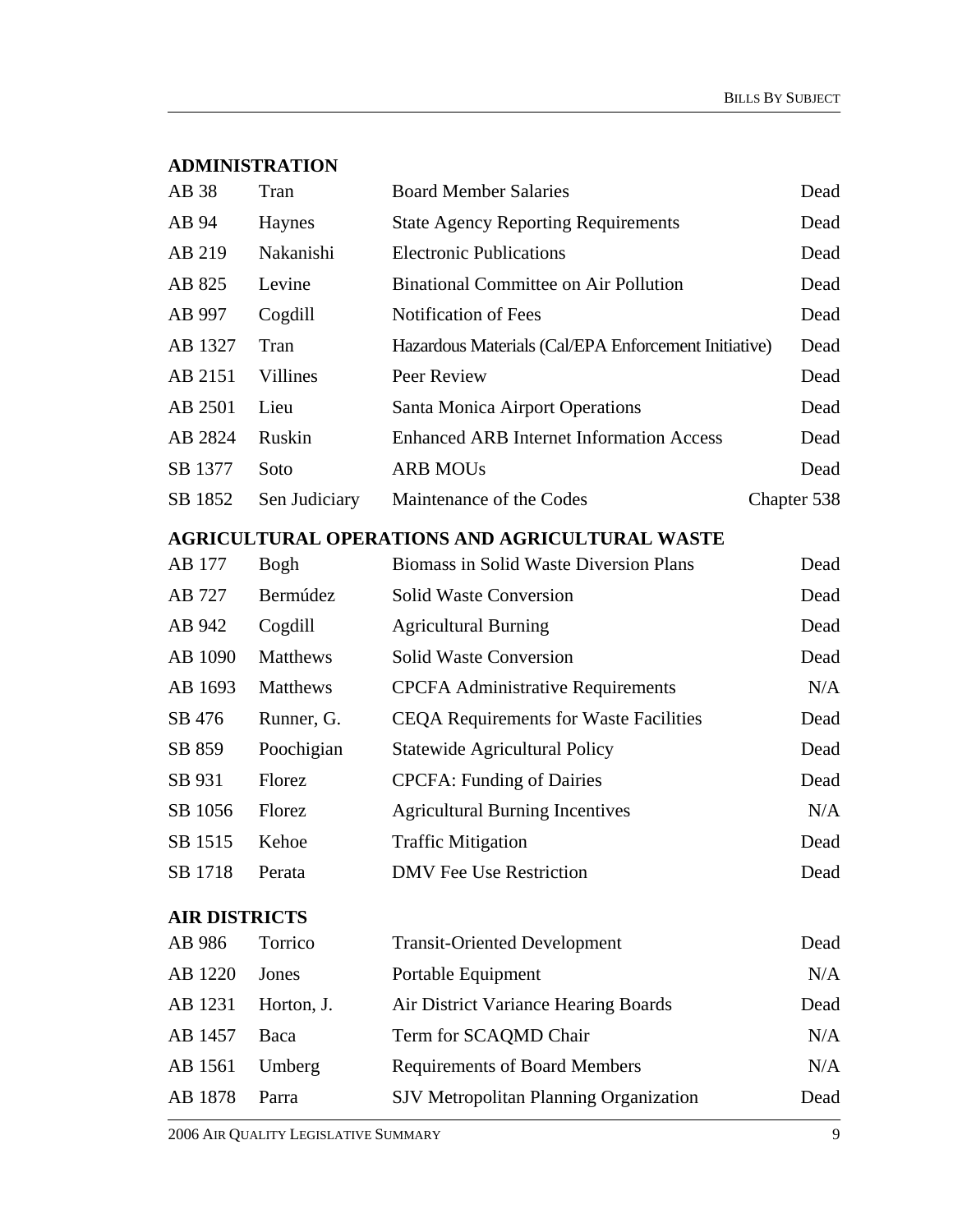# **AIR DISTRICTS (continued)**

| AB 2015 | Lieu           | South Coast Air Quality Management District   | Dead        |
|---------|----------------|-----------------------------------------------|-------------|
| AB 2444 | Klehs          | <b>Congestion Management Fees</b>             | Vetoed      |
| AB 2553 | Arambula       | California Air Quality Zones                  | Dead        |
| AB 2595 | Arambula       | <b>Manufacturer Training</b>                  | N/A         |
| AB 2804 | <b>Salinas</b> | <b>SMAQMD Board Member Pay</b>                | Chapter 425 |
| AB 2823 | Ruskin         | <b>District Compliance Programs</b>           | Vetoed      |
| AB 2880 | Lieu           | <b>SCAQMD Flares</b>                          | Dead        |
| SB 144  | Runner         | California Uniform Retail Food Facilities Law | Chapter 23  |
| SB 225  | Soto           | Carl Moyer Program                            | Chapter 627 |
| SB 475  | Runner, G.     | <b>Interbasin ERC Transaction Study</b>       | N/A         |
| SB 931  | Florez         | <b>CPCFA: Funding of Dairies</b>              | Dead        |
| SB 999  | Machado        | <b>SJVAPCD Board Members</b>                  | Dead        |
| SB 1056 | Florez         | <b>Agricultural Burning Incentives</b>        | N/A         |
| SB 1205 | Escutia        | Children's Breathing Rights Act               | Dead        |
| SB 1230 | Florez         | Clean Air Enterprise Zones                    | Vetoed      |
| SB 1252 | Florez         | <b>Particulate Matter Penalties</b>           | Dead        |
| SB 1271 | Escutia        | Air District Incompatible Office Conflicts    | Dead        |

## **BUDGET / FUNDING**

| AB 127  | Nuñez      | 2006 Education Bond – Indoor Air Quality    | Chapter 35 |
|---------|------------|---------------------------------------------|------------|
| AB 134  | Nuñez      | <b>Public Infrastructure Bonds</b>          | Dead       |
| AB 1039 | Nuñez      | 2006 Infrastructure Bond Package            | Chapter 31 |
| AB 1269 | Payley     | Clean Air, Water, Coast, and Parks Bond     | Dead       |
| AB 1783 | Nuñez      | <b>Infrastructure Financing</b>             | Dead       |
| AB 1801 | Laird      | <b>Budget Bill</b>                          | Chapter 47 |
| AB 1803 | Laird      | <b>Budget Trailer Bill</b>                  | Chapter 77 |
| AB 1806 | <b>ACB</b> | <b>Budget Trailer Bill</b>                  | Chapter 69 |
| AB 1811 | Laird      | <b>Budget Trailer Bill</b>                  | Chapter 48 |
| AB 1901 | Horton     | <b>Truck Pollution Control Loan Program</b> | Dead       |
| AB 2647 | Oropeza    | <b>Truck Pollution Control Loan Program</b> | Dead       |
| SB 69   | SB&FRC     | <b>Environmental Fees</b>                   | N/A        |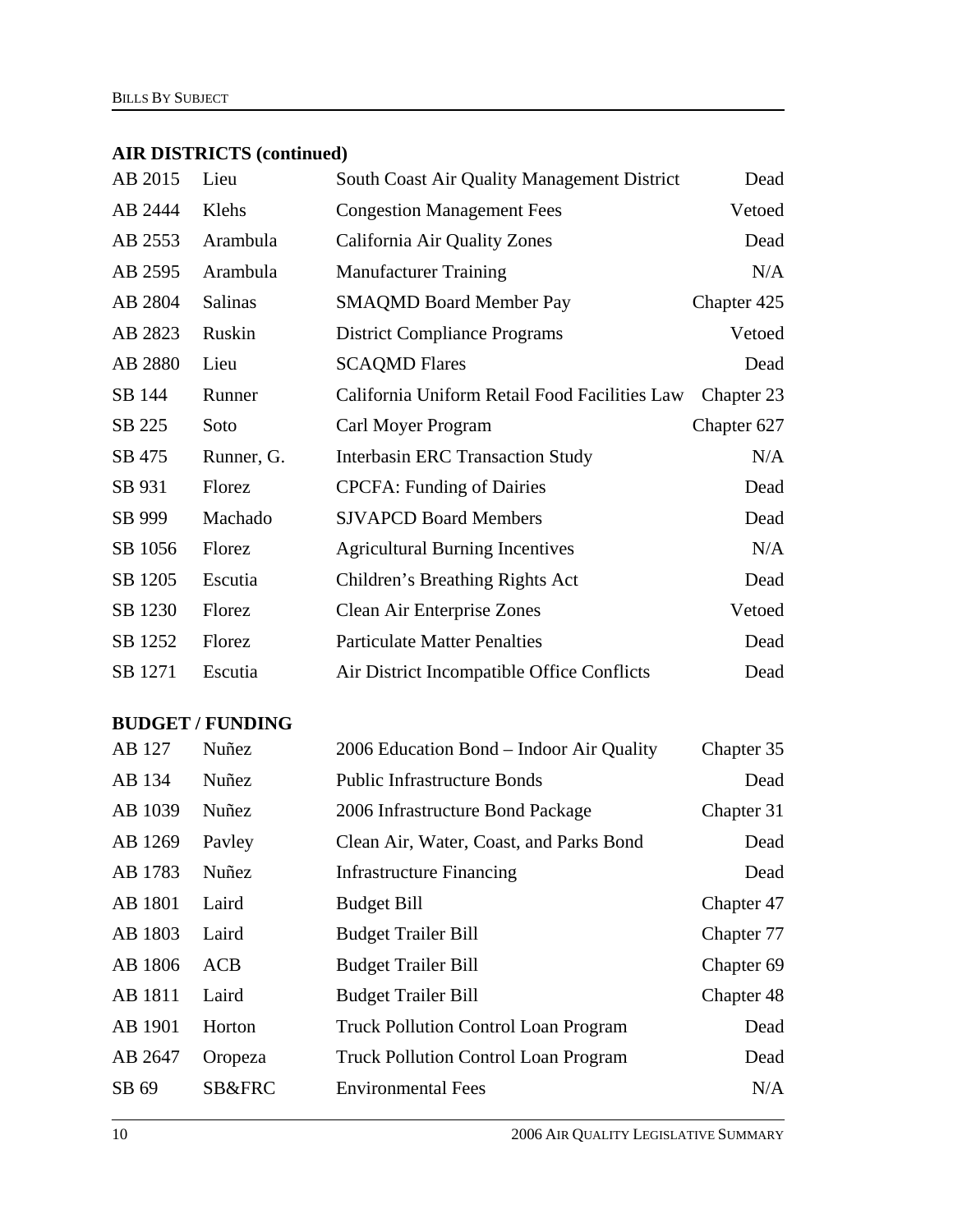| SB 153  | Chesbro    | Clean Water, Parks, etc. Bond      | Dead        |
|---------|------------|------------------------------------|-------------|
| SB 225  | Soto       | Carl Moyer Program                 | Chapter 627 |
| SB 601  | Soto       | <b>Transportation Bond</b>         | Dead        |
| SB 698  | Poochigian | <b>Schoolbus Funding</b>           | Dead        |
| SB 863  | Florez     | California Clean Air Bond Act      | Dead        |
| SB 931  | Florez     | <b>CPCFA: Funding of Dairies</b>   | Dead        |
| SB 1024 | Perata     | Infrastructure Bond Initiative     | Dead        |
| SB 1266 | Perata     | <b>Infrastructure Bond Package</b> | Chapter 25  |

## **CARL MOYER PROGRAM**

| AB 1407 | Oropeza           | <b>County Operated HOV Lanes</b>  | Chapter 606 |
|---------|-------------------|-----------------------------------|-------------|
| AB 2843 | Saldaña           | <b>EJ Diesel Mitigation Funds</b> | Chapter 798 |
| SB 69   | <b>SB&amp;FRC</b> | <b>Environmental Fees</b>         | N/A         |
| SB 225  | Soto              | Carl Moyer Program                | Chapter 627 |
| SB 1024 | Perata            | Infrastructure Bond Initiative    | Dead        |
| SB 1718 | Perata            | <b>DMV</b> Fee Use Restriction    | Dead        |

## **CENTRAL VALLEY**

| AB 1878 | Parra         | SJV Metropolitan Planning Organization | Dead   |
|---------|---------------|----------------------------------------|--------|
| AB 2553 | Arambula      | California Air Quality Zones           | Dead   |
| AB 2595 | Arambula      | <b>Manufacturer Training</b>           | N/A    |
| SB 931  | <b>Florez</b> | <b>CPCFA: Funding of Dairies</b>       | Dead   |
| SB 1010 | <b>Florez</b> | <b>Intermodal Rail Service</b>         | Vetoed |
| SB 1230 | <b>Florez</b> | <b>Clean Air Enterprise Zones</b>      | Vetoed |

# **COMPLIANCE (See ENFORCEMENT / PENALTIES)**

## **ENERGY**

| AB 1165 | Bogh        | Reorganization of California Energy Agencies | N/A         |
|---------|-------------|----------------------------------------------|-------------|
| AB 1190 | Canciamilla | Reorganization of California Energy Agencies | Dead        |
| AB 2021 | Levine      | <b>Energy Efficiency</b>                     | Chapter 734 |
| AB 2321 | Canciamilla | Governor's Green Action Team                 | Dead        |
| AB 2388 | Vargas      | Air Pollution: Imported Electricity          | Dead        |
| AB 2756 | Levine      | <b>Energy Conservation at Public Schools</b> | Vetoed      |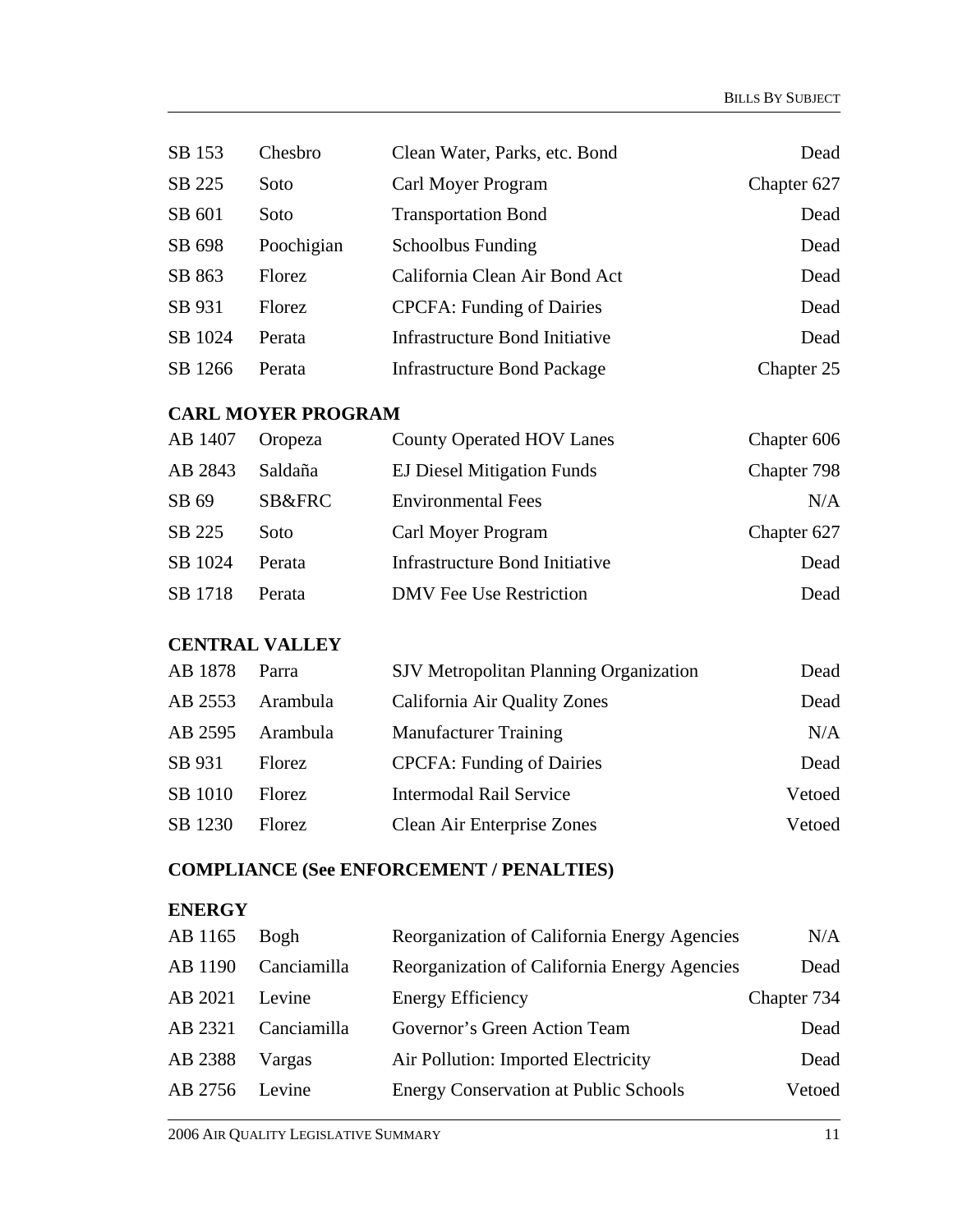| SB 769          | Simitian                      | Energy-Efficient Refrigerator Replacement Program Dead |             |  |
|-----------------|-------------------------------|--------------------------------------------------------|-------------|--|
| SB 1250         | Perata                        | <b>Public Interest Energy Research</b>                 | Chapter 512 |  |
|                 | <b>Distributed Generation</b> |                                                        |             |  |
| AB 677          | Parra                         | <b>Waste Gas Procurement Plans</b>                     | N/A         |  |
| AB 1332         | Gordon                        | <b>Distributed Generation</b>                          | Dead        |  |
| AB 2391         | <b>AUC</b>                    | <b>Distributed Generation: Reporting</b>               | Dead        |  |
| AB 2424         | <b>Blakeslee</b>              | <b>Distributed Generation</b>                          | Dead        |  |
| AB 2778         | Lieber                        | <b>Self-Generation Incentive Program</b>               | Chapter 617 |  |
| SB 1048         | Machado                       | <b>Distributed Generation</b>                          | Dead        |  |
|                 | <b>Greenhouse Gases</b>       |                                                        |             |  |
| AB 2185         | Nation                        | <b>GHG Spot Bill</b>                                   | Dead        |  |
| AB 2207         | <b>Blakeslee</b>              | <b>GHG Spot Bill</b>                                   | Dead        |  |
| AB 2315         | McCarthy                      | <b>Climate Neutral Technologies</b>                    | Dead        |  |
| SB 984          | McClintock                    | <b>GHG Emissions from Powerplants</b>                  | Dead        |  |
| SB 1368         | Perata                        | <b>GHG Standard for Electrical Generation</b>          | Chapter 598 |  |
|                 | <b>LNG</b>                    |                                                        |             |  |
| AB 993          | Canciamilla                   | LNG Planning and Forecasting                           | N/A         |  |
| AB 1611         | Ridley-Thomas                 | <b>LNG Permit Working Group</b>                        | Dead        |  |
| SB 426          | Simitian                      | <b>Statewide LNG Needs Assessment</b>                  | Dead        |  |
| SB 1003         | Escutia                       | <b>LNG</b> Permitting                                  | Dead        |  |
|                 | <b>Renewable Energy</b>       |                                                        |             |  |
| AB 400          | Gordon                        | Streamlined CEQA Process: Renewable Energy             | Dead        |  |
| AB 1362         | Levine                        | <b>Renewable Energy Goals</b>                          | Dead        |  |
| AB 1555         | La Malfa                      | Renewable Energy: Hydroelectric Facilities             | Dead        |  |
| <b>HR 29</b>    | Houston                       | Joint Bio-Energy Institute                             | Adopted     |  |
| SB 107          | Simitian                      | <b>Renewable Energy Goals</b>                          | Chapter 464 |  |
| SB 1728         | <b>Battin</b>                 | <b>Renewable Energy</b>                                | Dead        |  |
|                 | <b>Solar Energy</b>           |                                                        |             |  |
| AB 965          | Saldaña                       | <b>Solar Energy Systems</b>                            | Dead        |  |
| SB <sub>1</sub> | Murray                        | One Million Solar Roofs                                | Chapter 132 |  |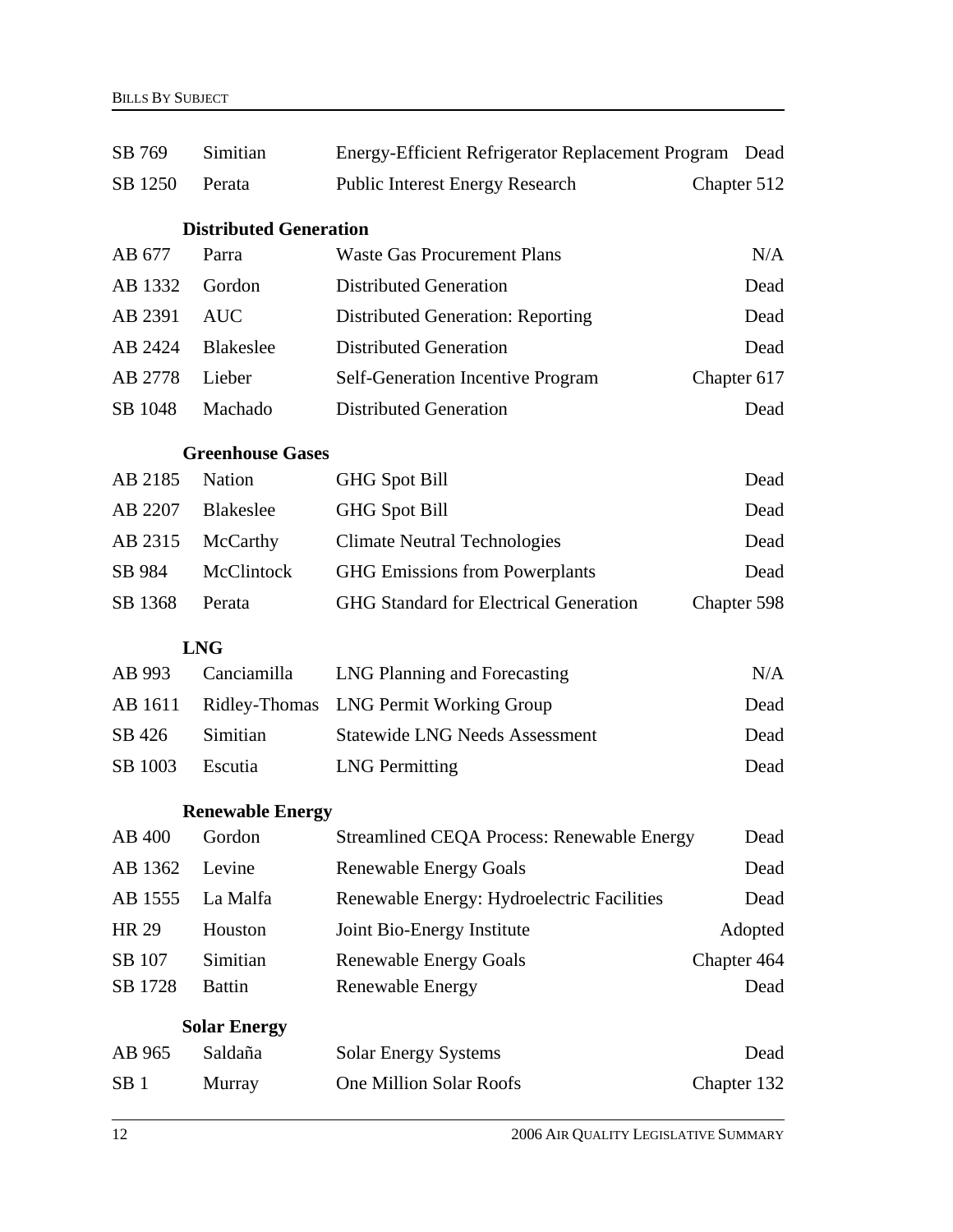| SB 1017        | Campbell                       | Solar Energy System Tax Credit                    | Dead        |
|----------------|--------------------------------|---------------------------------------------------|-------------|
|                | <b>ENFORCEMENT / PENALTIES</b> |                                                   |             |
| AB 528         | Frommer                        | <b>Environmental Enforcement</b>                  | Dead        |
| AB 2022        | Ruskin                         | <b>Portable Gasoline Containers</b>               | Chapter 473 |
| AB 2394        | Aghazarian                     | <b>Minor Violations</b>                           | Dead        |
| SB 109         | Ortiz                          | Air Quality Violations/Minor Violations Program   | Dead        |
| SB 870         | Escutia                        | Air Quality Violations Enforcement                | Dead        |
| SB 1205        | Escutia                        | Children's Breathing Rights Act                   | Dead        |
| SB 1252        | Florez                         | <b>Particulate Matter Penalties</b>               | Dead        |
|                | <b>ENVIRONMENTAL JUSTICE</b>   |                                                   |             |
| AB 1430        | Goldberg                       | <b>Interchangeable Emission Reduction Credits</b> | Chapter 851 |
| AB 2361        | La Suer                        | <b>Criminal Penalties</b>                         | Chapter 347 |
| AB 2843        | Saldaña                        | <b>EJ Diesel Mitigation Funds</b>                 | Chapter 798 |
| SB 1377        | Soto                           | <b>ARB MOUs</b>                                   | Dead        |
| <b>FUELS</b>   |                                |                                                   |             |
| AB 151         | Laird                          | <b>Petroleum Reduction</b>                        | Dead        |
| AB 679         | Calderon                       | <b>Ultra-Low Sulfur Diesel Emissions Study</b>    | Chapter 11  |
| AB 810         | Parra                          | Small Refiner ULSD Tax Credit                     | Dead        |
| AB 936         | Wyland                         | <b>Transportation Fuels Counsel</b>               | Dead        |
| AB 1629        | Bermúdez                       | Diesel Particulate Trap Sales Tax Exemption       | Dead        |
| AB 2325        | <b>Nation</b>                  | Gas Tax                                           | Dead        |
| AB 2744        | Wyland                         | Office of General Fuels Council                   | Dead        |
| AB 2880        | Lieu                           | <b>SCAQMD Flares</b>                              | Dead        |
| SB 309         | Torlakson                      | Petroleum Infrastructure Projects                 | Dead        |
| SB 1416        | <b>Battin</b>                  | Noncomplying Gasoline Study                       | Dead        |
| SB 1511        | Ducheny                        | <b>Renewable Fuels</b>                            | Dead        |
|                | <b>Alternate Fuels</b>         |                                                   |             |
| AB 1012        | <b>Nation</b>                  | <b>Alternative Fuel Vehicle Mandate</b>           | Vetoed      |
| <b>ACR 167</b> | Payley                         | <b>Alternative Fuels</b>                          | Dead        |
| HR 29          | Houston                        | Joint Bio-Energy Institute                        | Adopted     |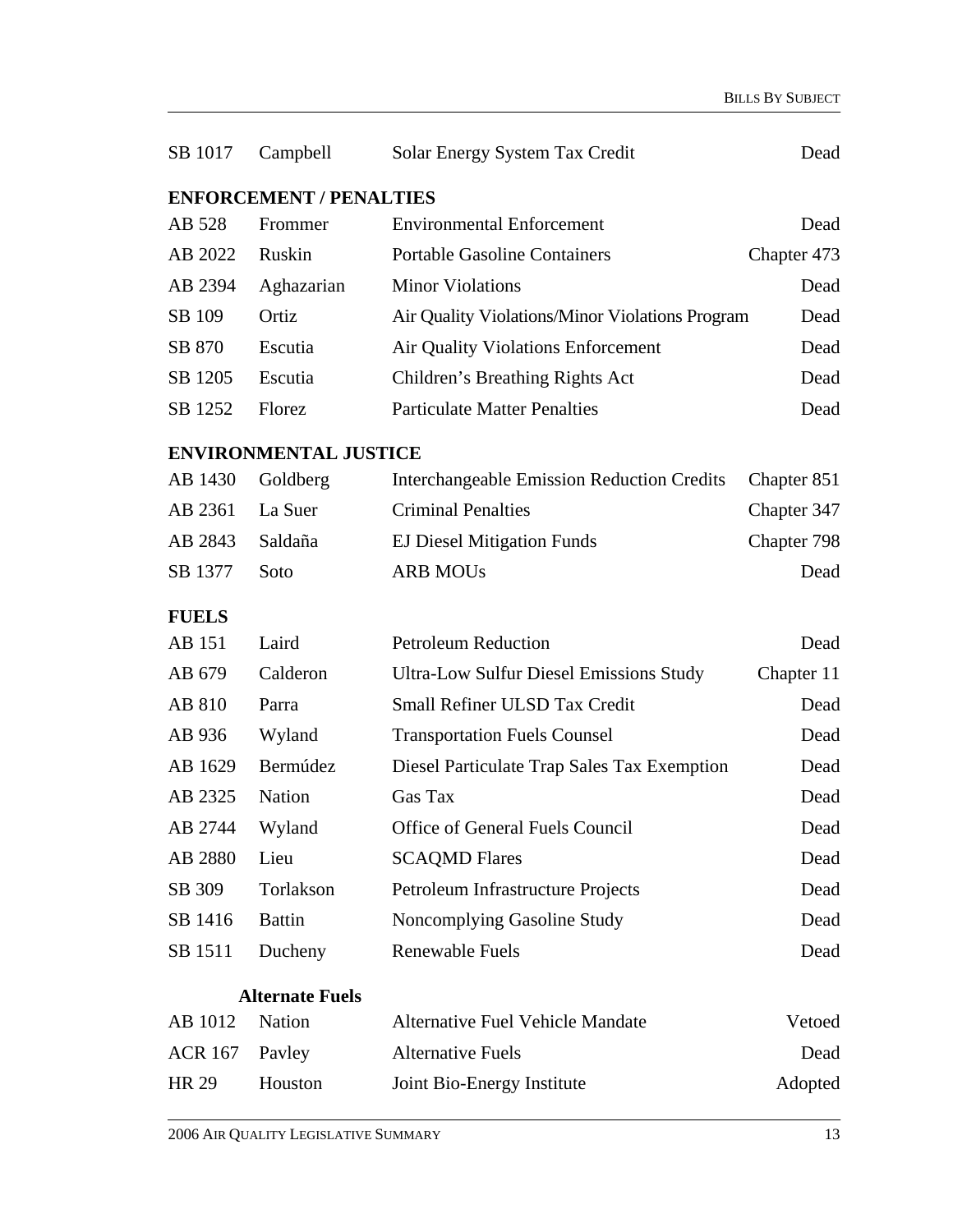| SB 757        | Kehoe                         | <b>Petroleum Reduction</b>                    | Vetoed                       |
|---------------|-------------------------------|-----------------------------------------------|------------------------------|
| SB 1675       | Kehoe                         | Renewable Diesel Fuel Standard                | Dead                         |
|               | <b>GOODS MOVEMENT</b>         |                                               |                              |
|               | <b>Infrastructure Funding</b> |                                               |                              |
| AB 1838       | Oropeza                       | <b>Transportation Bond Act</b>                | Dead                         |
| SB 601        | Soto                          | <b>Transportation Bond</b>                    | Dead                         |
| SB 927        | Lowenthal                     | <b>Container Fees</b>                         | Vetoed                       |
| SB 1024       | Perata                        | <b>Infrastructure Bond Initiative</b>         | Dead                         |
| SB 1165       | Dutton                        | <b>Transportation Bond Act</b>                | Dead                         |
| SB 1266       | Perata                        | <b>Infrastructure Bond Package</b>            | Chapter 25                   |
|               | <b>Locomotives</b>            |                                               |                              |
| AB 888        | De La Torre                   | Railroad Yard Equipment Handling              | Dead                         |
| SB 459        | Romero                        | <b>SCAQMD</b> Locomotive Emissions Fee        | Dead                         |
| SB 1010       | Florez                        | <b>Intermodal Rail Service</b>                | Vetoed                       |
|               | <b>Ports</b>                  |                                               |                              |
| AB 1101       | Oropeza                       | <b>Diesel Magnets</b>                         | Dead                         |
| AB 1678       | Saldaña                       | San Diego Port Air Quality and Cold-Ironing   | Dead                         |
| AB 2963       | DeVore                        | Ports Spot Bill                               | Dead                         |
| SB 760        | Lowenthal                     | <b>Container Fees</b>                         | Dead                         |
| SB 761        | Lowenthal                     | <b>South Coast Port Truck Operations</b>      | Dead                         |
| SB 762        | Lowenthal                     | South Coast Port Truck Permit Program         | Dead                         |
| SB 763        | Lowenthal                     | South Coast Low-Sulfur Ship Priority Berthing | N/A                          |
| SB 764        | Lowenthal                     | <b>Ports: SCAQMD Emission Reductions</b>      | Dead                         |
| SB 1027       | Perata                        | Ports Spot Bill                               | Dead                         |
| SB 1601       | Lowenthal                     | Port Leases                                   | Dead                         |
| SB 1829       | Lowenthal                     | Port Trucks                                   | Dead                         |
| <b>SJR 31</b> | Lowenthal                     | <b>Clean Ports</b>                            | <b>Resolution Chapter 99</b> |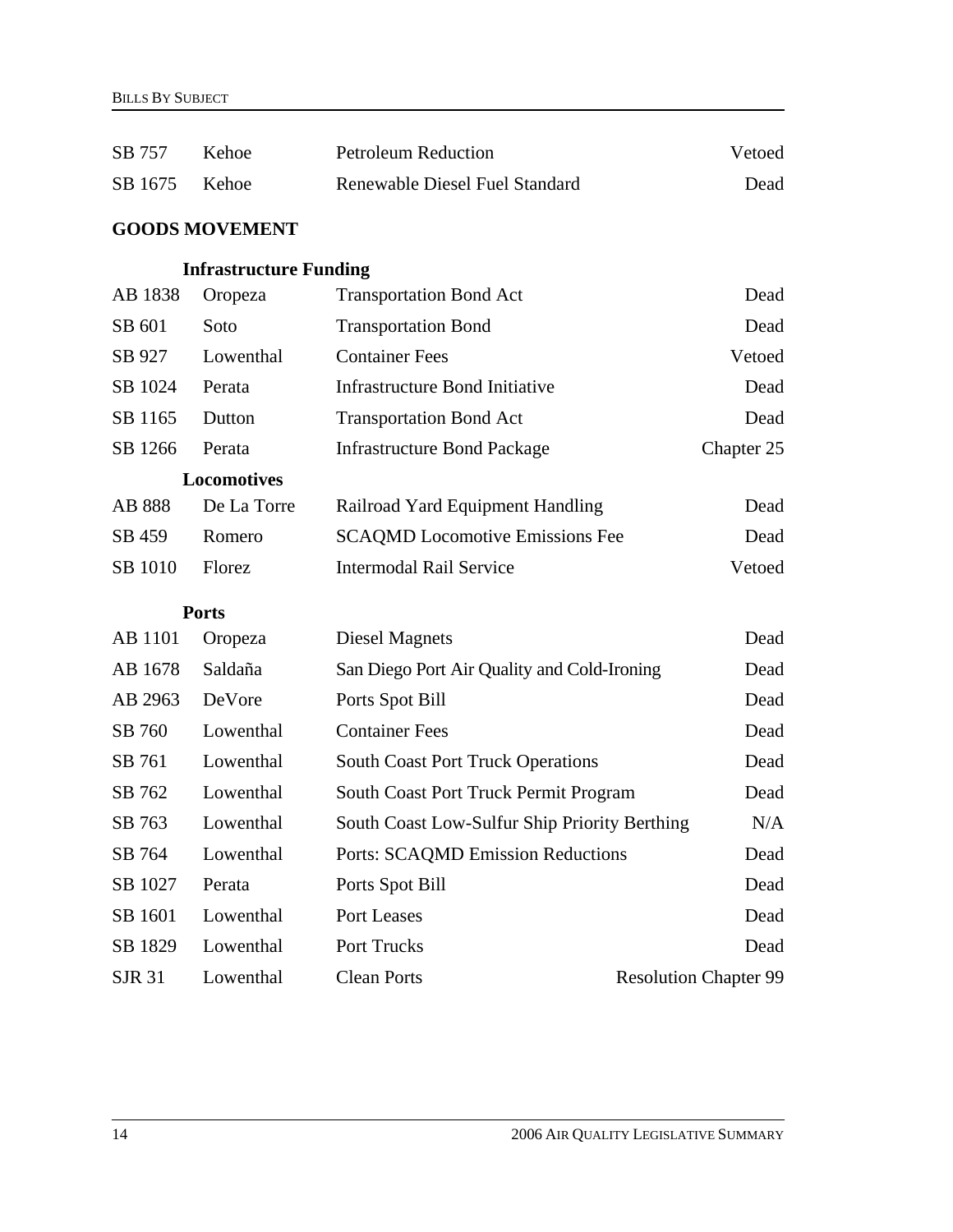#### **GREEN BUILDINGS**

| AB 315 | Hancock        | Energy-Efficient/Environmental Schools  | Dead |
|--------|----------------|-----------------------------------------|------|
| AB 701 | <b>Nava</b>    | <b>Energy-Efficient State Buildings</b> | Dead |
| SB 563 | <b>Alarcón</b> | Green Buildings                         | Dead |

## **GREENHOUSE GASES**

| AB 32         | Nuñez            | <b>CA Global Warming Solutions Act</b>        | Chapter 488 |
|---------------|------------------|-----------------------------------------------|-------------|
| AB 1012       | Nation           | <b>Alternative Fuel Vehicle Mandate</b>       | Vetoed      |
| AB 1252       | Payley           | <b>Forest Resources</b>                       | Dead        |
| AB 1365       | Ruskin           | <b>GHG Emission Levels</b>                    | Dead        |
| AB 1803       | Laird            | <b>Budget Trailer Bill</b>                    | Chapter 77  |
| AB 1925       | <b>Blakeslee</b> | Carbon Dioxide Sequestration                  | Chapter 471 |
| AB 2185       | <b>Nation</b>    | <b>GHG Spot Bill</b>                          | Dead        |
| AB 2315       | McCarthy         | Climate Neutral Technologies                  | Dead        |
| AB 2567       | Arambula         | <b>Environmental Research Tax Credit</b>      | Dead        |
| AB 2924       | Arambula         | <b>CA Climate Action Registry</b>             | Dead        |
| SB 984        | McClintock       | <b>GHG</b> Emissions from Powerplants         | Dead        |
| SB 1368       | Perata           | <b>GHG Standard for Electrical Generation</b> | Chapter 598 |
| SB 1686       | Kuehl            | Carbon Sequestration                          | Chapter 469 |
| <b>SCR 34</b> | Kehoe            | West Coast Global Warming Initiative          | Dead        |

## **HEAVY DUTY DIESEL (See MOTOR VEHICLES and/or CARL MOYER PROGRAM)**

#### **HYDROGEN**

| AB 141  | ACB          | <b>Hydrogen Fuel Standards</b>  | Dead        |
|---------|--------------|---------------------------------|-------------|
| AB 1614 | Klehs        | Tax Credits for Fuel Cell Buses | N/A         |
| AB 1618 | <b>Klehs</b> | Tax Credits for Fuel Cell Buses | Dead        |
| AB 1631 | Klehs        | Tax Credits for Fuel Cell Buses | Dead        |
| AB 1801 | Laird        | <b>Budget Bill</b>              | Chapter 47  |
| SB 250  | Campbell     | <b>Hydrogen Fuel Standards</b>  | Dead        |
| SB 1505 | Lowenthal    | <b>Hydrogen Standards</b>       | Chapter 877 |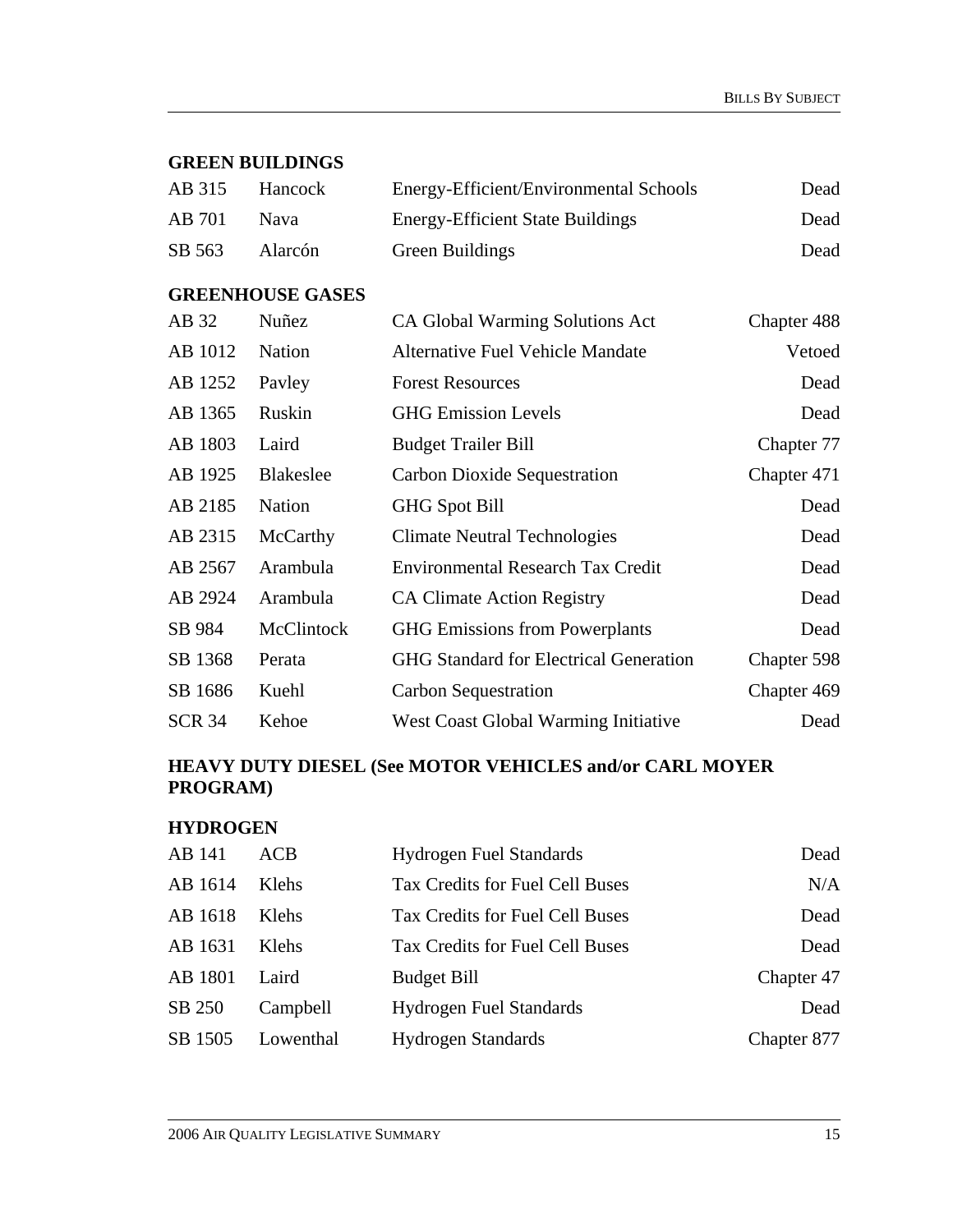#### **INDOOR AIR**

| AB 127          | Nuñez         | 2006 Education Bond School Funding             | Chapter 35  |
|-----------------|---------------|------------------------------------------------|-------------|
| AB 379          | Koretz        | <b>Smoking Vehicles with Minor Passengers</b>  | Dead        |
| AB 2276         | Payley        | Indoor Air Purifiers and Ozone                 | Chapter 770 |
| AB 3018         | Lieber        | <b>Indoor Air Pollution Program</b>            | Dead        |
| <b>LAND USE</b> |               |                                                |             |
| AB 1697         | Payley        | <b>Location of Day Care Facilities</b>         | Dead        |
| SB 948          | <b>Murray</b> | <b>Short Form Environmental Impact Reports</b> | Dead        |

SB 968 Torlakson General Plan Elements: Transportation N/A

## **LOCOMOTIVES (See GOODS MOVEMENT)**

## **LOW EMISSION VEHICLES (See MOTOR VEHICLES)**

#### **MARINE VESSELS (See GOODS MOVEMENT)**

#### **MOTOR VEHICLES**

| AB 838         | Saldaña       | Hybrid Vehicle Tax Credit                  | Dead                          |
|----------------|---------------|--------------------------------------------|-------------------------------|
| AB 1012        | <b>Nation</b> | <b>Alternative Fuel Vehicle Mandate</b>    | Vetoed                        |
| AB 2264        | Payley        | <b>Fuel-Efficient State Fleet Vehicles</b> | Chapter 767                   |
| AB 2557        | Huff          | <b>Labeling Registration</b>               | Chapter 419                   |
| AB 2616        | Nakanishi     | <b>Hybrid Vehicle Tax Deduction</b>        | Dead                          |
| AB 2841        | De La Torre   | Certified New Vehicles and Engines         | Dead                          |
| <b>SCR 132</b> | Lowenthal     | <b>Hybrid Vehicle Awareness</b>            | <b>Resolution Chapter 126</b> |

#### **High-Occupancy Vehicle Lanes**

| AB 1407 | Lieber     | <b>County HOV Lanes</b>                   | Chapter 606 |
|---------|------------|-------------------------------------------|-------------|
| AB 1879 | Lieber     | <b>County Operated HOV Lanes</b>          | N/A         |
| AB 2600 | Lieu       | <b>HOV Lane Access for Clean Vehicles</b> | Chapter 614 |
| SB 519  | McClintock | <b>HOV Lane Study</b>                     | Dead        |
| SB 788  | McClintock | <b>HOV Lanes</b>                          | Dead        |

#### **LEV and ZEV**

|                | AB 1559 Lowenthal | Low Speed Vehicles                      | Chapter 66 |
|----------------|-------------------|-----------------------------------------|------------|
| AB 2791 Ruskin |                   | Clean Vehicle Discount Program          | Dead       |
| AB 1223        | Leno              | Internet Sales of Low-Emission Vehicles | Dead       |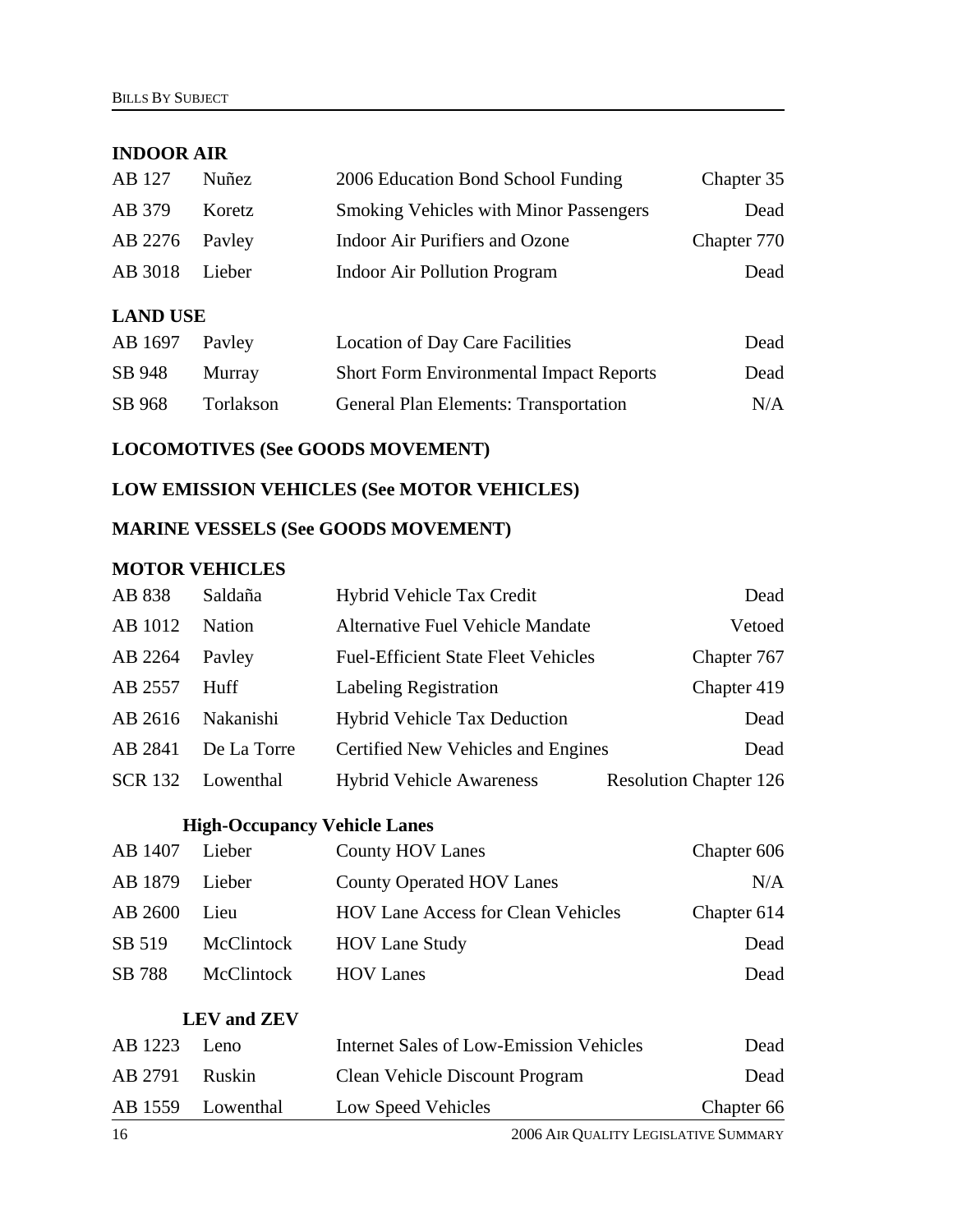**Registration Fees** 

| AB 2322                           | Parra                                                               | <b>Vehicle Registration</b>                       | Dead        |  |
|-----------------------------------|---------------------------------------------------------------------|---------------------------------------------------|-------------|--|
|                                   | <b>School Buses</b>                                                 |                                                   |             |  |
| AB 1944                           | Berg                                                                | <b>Small School District Transportation</b>       | Dead        |  |
| SB 698                            | Poochigian                                                          | <b>Schoolbus Funding</b>                          | Dead        |  |
| SB 1266                           | Perata                                                              | <b>Infrastructure Bond Package</b>                | Chapter 25  |  |
| <b>SCR 63</b>                     | Florez                                                              | School Bus Emissions Reduction Program            | Dead        |  |
|                                   | <b>Smog Check</b>                                                   |                                                   |             |  |
| AB 386                            | Lieber                                                              | <b>Smog Check Administration</b>                  | N/A         |  |
| AB 578                            | S. Horton                                                           | <b>Smog Check Test-Only Directed Vehicles</b>     | Dead        |  |
| AB 898                            | Maze                                                                | <b>Smog Check Test-Only Stations</b>              | Dead        |  |
| AB 1870                           | Lieber                                                              | Motor Vehicle Inspection                          | Chapter 761 |  |
| SB 953                            | Romero                                                              | <b>Kit Car Amnesty</b>                            | Dead        |  |
| SB 1839                           | Perata                                                              | <b>Smog Check Biennial Inspection Exceptions</b>  | Dead        |  |
|                                   | <b>Vehicle Retirement Programs</b>                                  |                                                   |             |  |
| AB 184                            | Cogdill                                                             | <b>Gross Polluting Vehicle Retirement Program</b> | Dead        |  |
| AB 1997                           | Cogdill                                                             | San Joaquin Air Pollution Control District        | Dead        |  |
| AB 2788                           | Arambula<br><b>Voluntary Accelerated Vehicle Retirement Program</b> |                                                   | Dead        |  |
|                                   | <b>PARTICULATE MATTER</b>                                           |                                                   |             |  |
| SB 69                             | SB&FRC                                                              | <b>Environmental Fees</b>                         | N/A         |  |
| SR 23                             | Florez                                                              | <b>Particulate Matter</b>                         | Dead        |  |
|                                   |                                                                     | PENALTIES (See ENFORCEMENT / PENALTIES)           |             |  |
| <b>PORTS (See GOODS MOVEMENT)</b> |                                                                     |                                                   |             |  |
|                                   | <b>REPORTS (See ADMINISTRATION)</b>                                 |                                                   |             |  |
| <b>SCHOOLS</b>                    |                                                                     |                                                   |             |  |
| AB 315                            | Hancock                                                             | Energy-Efficient/Environmental Schools            | Dead        |  |
| AB 1697                           | Payley                                                              | <b>Location of Day Care Facilities</b>            | Dead        |  |
| AB 2756                           | Levine                                                              | <b>Energy Conservation at Public Schools</b>      | Vetoed      |  |
| AB 2825                           | Ruskin                                                              | <b>School Facility Siting Modifications</b>       | Vetoed      |  |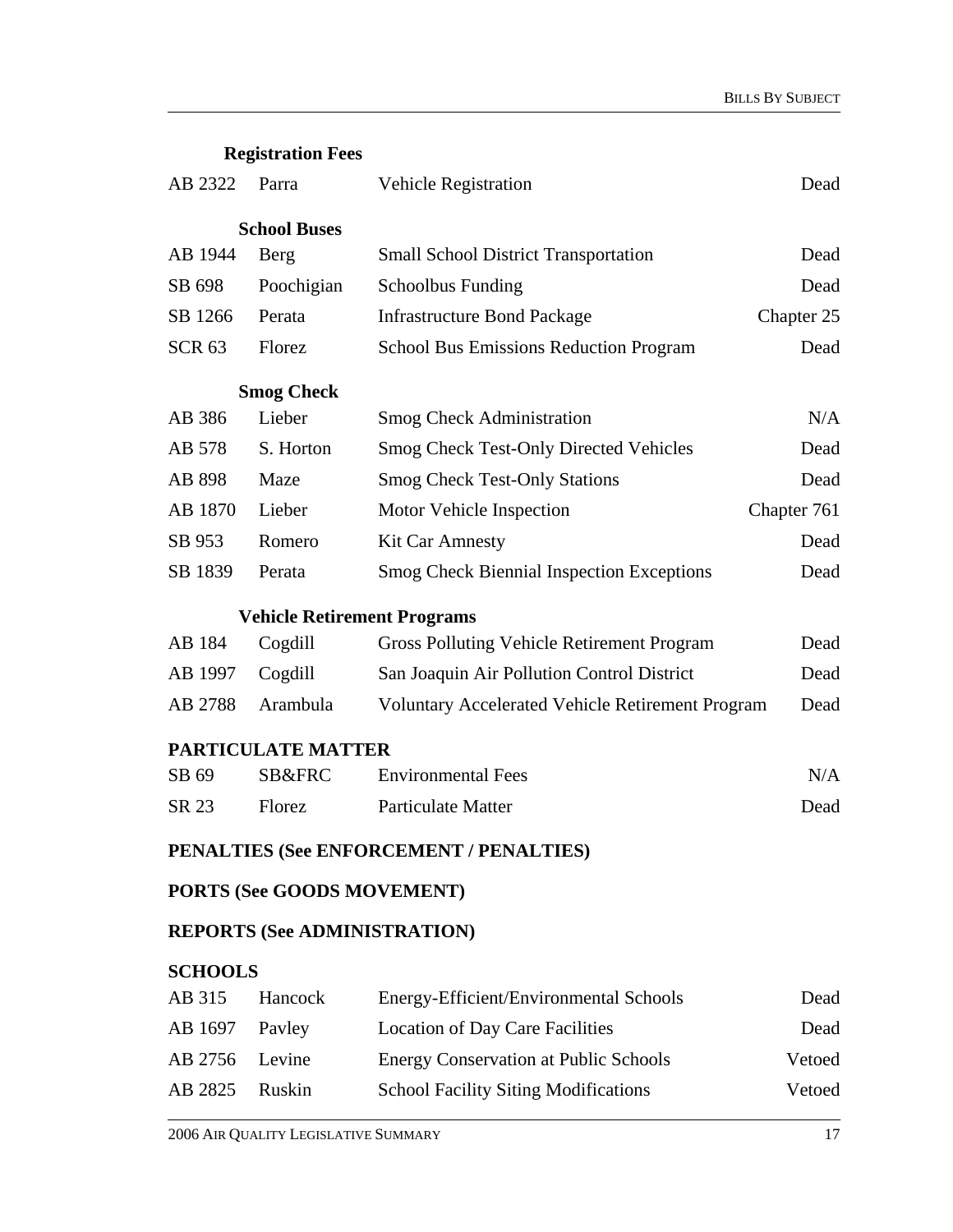## **SCHOOL BUSES (See MOTOR VEHICLES)**

## **TOXICS**

| AB 289               | Chan       | <b>Chemical Testing Methods</b>                                | Chapter 699 |
|----------------------|------------|----------------------------------------------------------------|-------------|
| AB 990               | Lieber     | <b>Substitutes for Toxic Compounds</b>                         | Dead        |
| AB 1101              | Oropeza    | <b>Diesel Magnets</b>                                          | Dead        |
| AB 1291              | Payley     | <b>Clean Consumer Product Logo</b>                             | Dead        |
| AB 1806              | <b>ACB</b> | <b>Budget Trailer Bill</b>                                     | Chapter 69  |
| AB 2490              | Ruskin     | <b>State Toxic Release Inventory Program</b>                   | Vetoed      |
| AB 2988              | Lieu       | Dry Cleaning Effluent Exemption                                | Dead        |
| SB 655               | Ortiz      | <b>Naturally Occurring Asbestos: Task Force</b>                | Dead        |
| SB 1379              | Perata     | Biomonitoring                                                  | Chapter 599 |
| SB 1478              | Speier     | California Community Right to Know Act of 2006                 | Dead        |
| SB 1826              | Migden     | <b>Bioaccumulative Air Toxics</b>                              | N/A         |
| <b>MISCELLANEOUS</b> |            |                                                                |             |
| AB 825               | Levine     | <b>Binational Committee on Air Pollution</b>                   | Dead        |
| AB 997               | Cogdill    | Notification of Fees                                           | Dead        |
| AB 1020              | Hancock    | <b>Smart Growth</b>                                            | Vetoed      |
| AB 1220              | Jones      | Portable Equipment                                             | N/A         |
| AB 1291              | Payley     | <b>Clean Consumer Product Logo</b>                             | Dead        |
| AB 1693              | Matthews   | <b>CPCFA</b> Administrative Requirements                       | N/A         |
| AB 1697              | Payley     | <b>Location of Day Care Facilities</b>                         | Dead        |
| AB 2022              | Ruskin     | <b>Portable Gasoline Containers</b>                            | Chapter 473 |
| AB 2824              | Ruskin     | <b>Enhanced ARB Internet Information Access</b>                | Dead        |
| AB 2838              | Payley     | <b>Coastal Environment Motor Vehicle Mitigation Fee Vetoed</b> |             |
| SB 44                | Kehoe      | General Plan Elements: Air Quality                             | N/A         |
| SB 120               | Florez     | Sewage Sludge Study                                            | Dead        |
| SB 497               | Simitian   | <b>Cleaner Construction Program</b>                            | N/A         |
| SB 829               | Murray     | <b>Transportation Conformity</b>                               | Dead        |
| SB 838               | Escutia    | Cleanup and Pollution Control Technology Registry              | Dead        |
| SB 976               | Ashburn    | Military Waiver from Protect CA Air Act                        | Dead        |

SB 1001 Ashburn Tax Credits for Air Pollution Devices Dead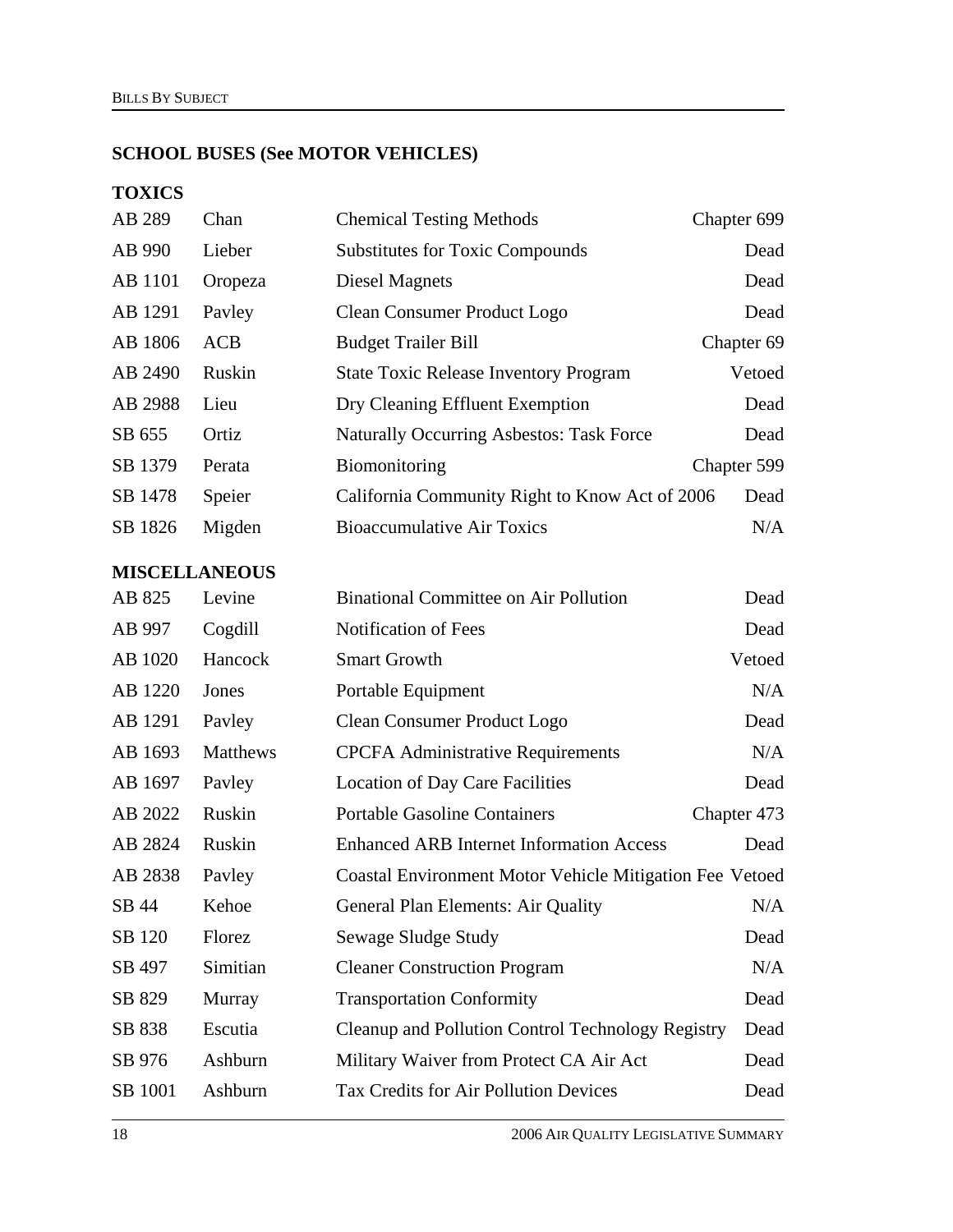|         |                 | SB 1191 Hollingsworth CEQA Exemptions | Dead   |
|---------|-----------------|---------------------------------------|--------|
|         | SB 1286 Ducheny | <b>Binational Council</b>             | Vetoed |
| SB 1515 | Kehoe           | <b>Traffic Mitigation</b>             | Dead   |
| SB 1611 | Simitian        | <b>Congestion Management Fees</b>     | Dead   |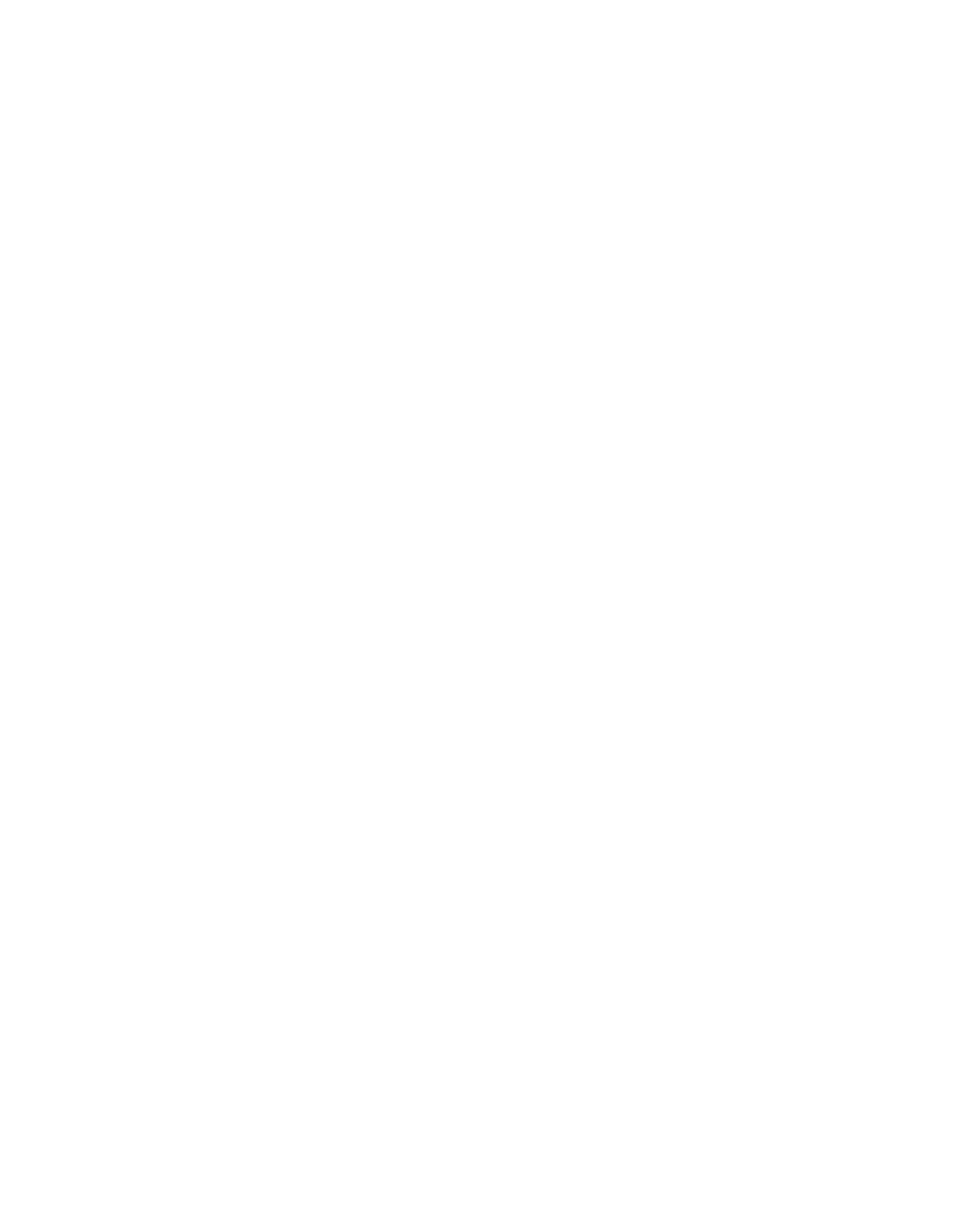# **BILLS BY AUTHOR**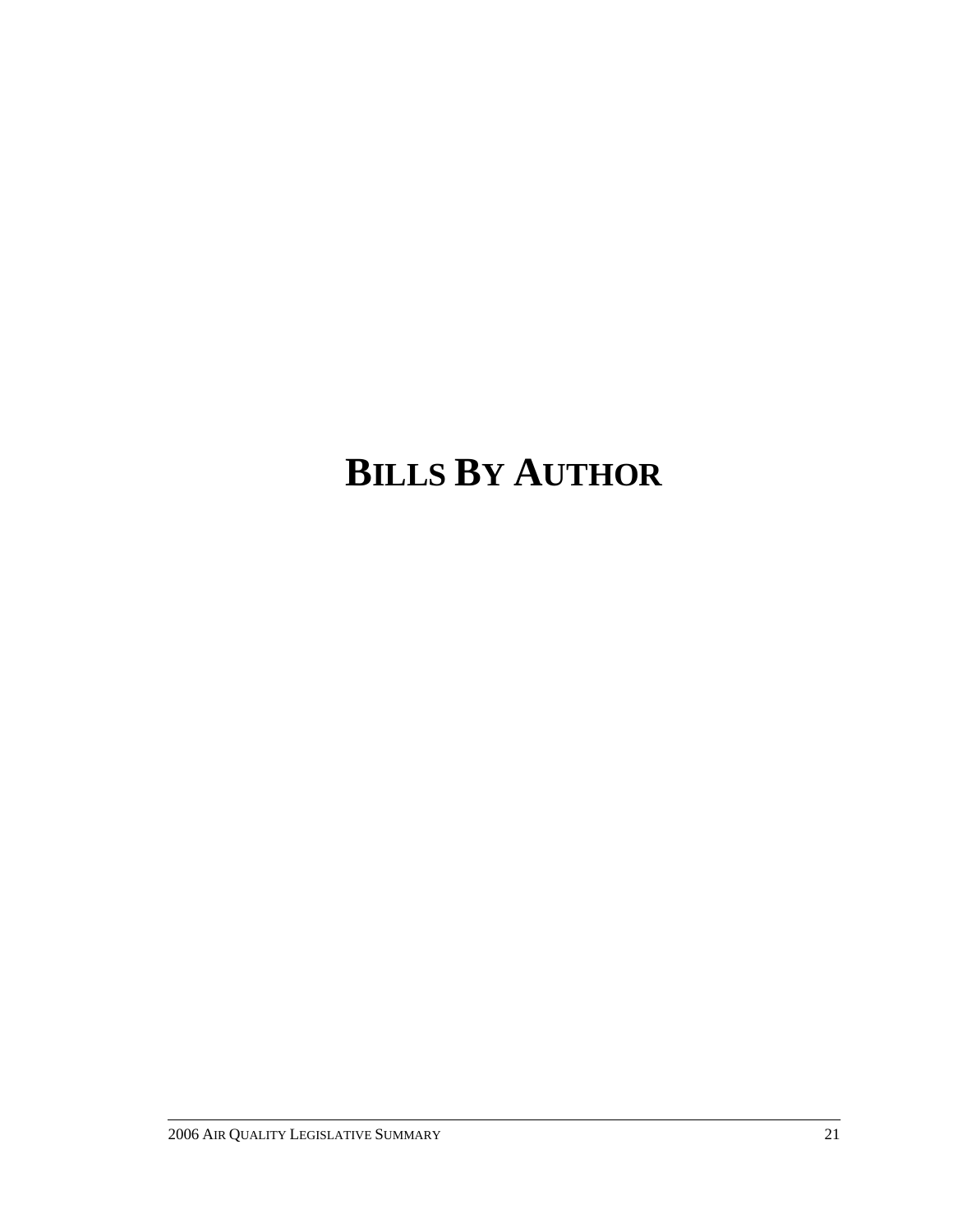# **ASSEMBLY**

## **AGHAZARIAN**

| AB 2113          | Goods Movement Spot Bill                         | Dead        |
|------------------|--------------------------------------------------|-------------|
| AB 2394          | <b>Minor Violations</b>                          | Dead        |
| <b>ARAMBULA</b>  |                                                  |             |
| AB 2553          | California Air Quality Zones                     | Dead        |
| AB 2567          | <b>Environmental Research Tax Credit</b>         | Dead        |
| AB 2595          | <b>Manufacturer Training</b>                     | N/A         |
| AB 2788          | Voluntary Accelerated Vehicle Retirement Program | Dead        |
| AB 2924          | California Climate Action Registry               | Dead        |
| <b>BACA</b>      |                                                  |             |
| AB 1457          | Term for SCAQMD Chair                            | N/A         |
| <b>BERG</b>      |                                                  |             |
| AB 1944          | <b>Small School District Transportation</b>      | Dead        |
| <b>BERMÚDEZ</b>  |                                                  |             |
| AB 727           | <b>Solid Waste Conversion</b>                    | Dead        |
| AB 1629          | Diesel Particulate Trap Sales Tax Exemption      | Dead        |
| <b>BLAKESLEE</b> |                                                  |             |
| AB 1925          | <b>Carbon Dioxide Sequestration</b>              | Chapter 471 |
| AB 2207          | <b>GHG Spot Bill</b>                             | Dead        |
| AB 2424          | <b>Distributed Generation</b>                    | Dead        |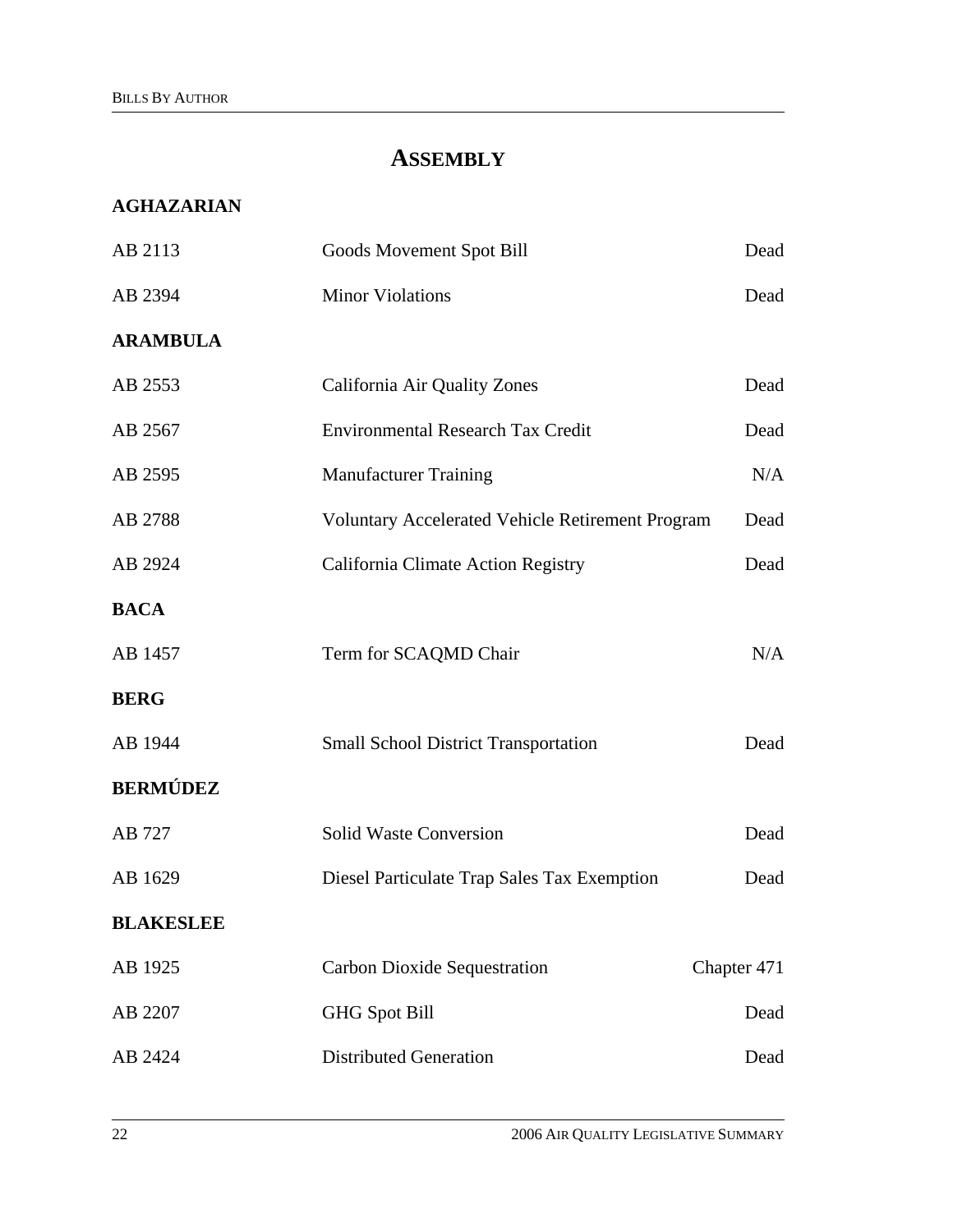# **BOGH**

| AB 177             | <b>Biomass in Solid Waste Diversion Plans</b>     | Dead        |
|--------------------|---------------------------------------------------|-------------|
| AB 1165            | Reorganization of California Energy Agencies      | N/A         |
| <b>CALDERON</b>    |                                                   |             |
| AB 679             | <b>Ultra-Low Sulfur Diesel Emissions Study</b>    | Chapter 11  |
| <b>CANCIAMILLA</b> |                                                   |             |
| AB 993             | LNG Planning and Forecasting                      | N/A         |
| AB 2321            | Governor's Green Action Team                      | Dead        |
| <b>CHAN</b>        |                                                   |             |
| AB 289             | <b>Chemical Testing Methods</b>                   | Chapter 699 |
| <b>COGDILL</b>     |                                                   |             |
| AB 184             | <b>Gross Polluting Vehicle Retirement Program</b> | Dead        |
| AB 942             | <b>Agricultural Burning</b>                       | Dead        |
| AB 997             | Notification of Fees                              | Dead        |
| AB 1997            | San Joaquin Air Pollution Control District        | Dead        |
| DE LA TORRE        |                                                   |             |
| AB 888             | Rail Yard Equipment Handling                      | Dead        |
| AB 2841            | Certified New Vehicles and Engines                | Dead        |
| <b>DEVORE</b>      |                                                   |             |
| AB 2963            | Ports Spot Bill                                   | Dead        |
| <b>EVANS</b>       |                                                   |             |
| AB 1292            | Air Quality in School Facilities                  | Dead        |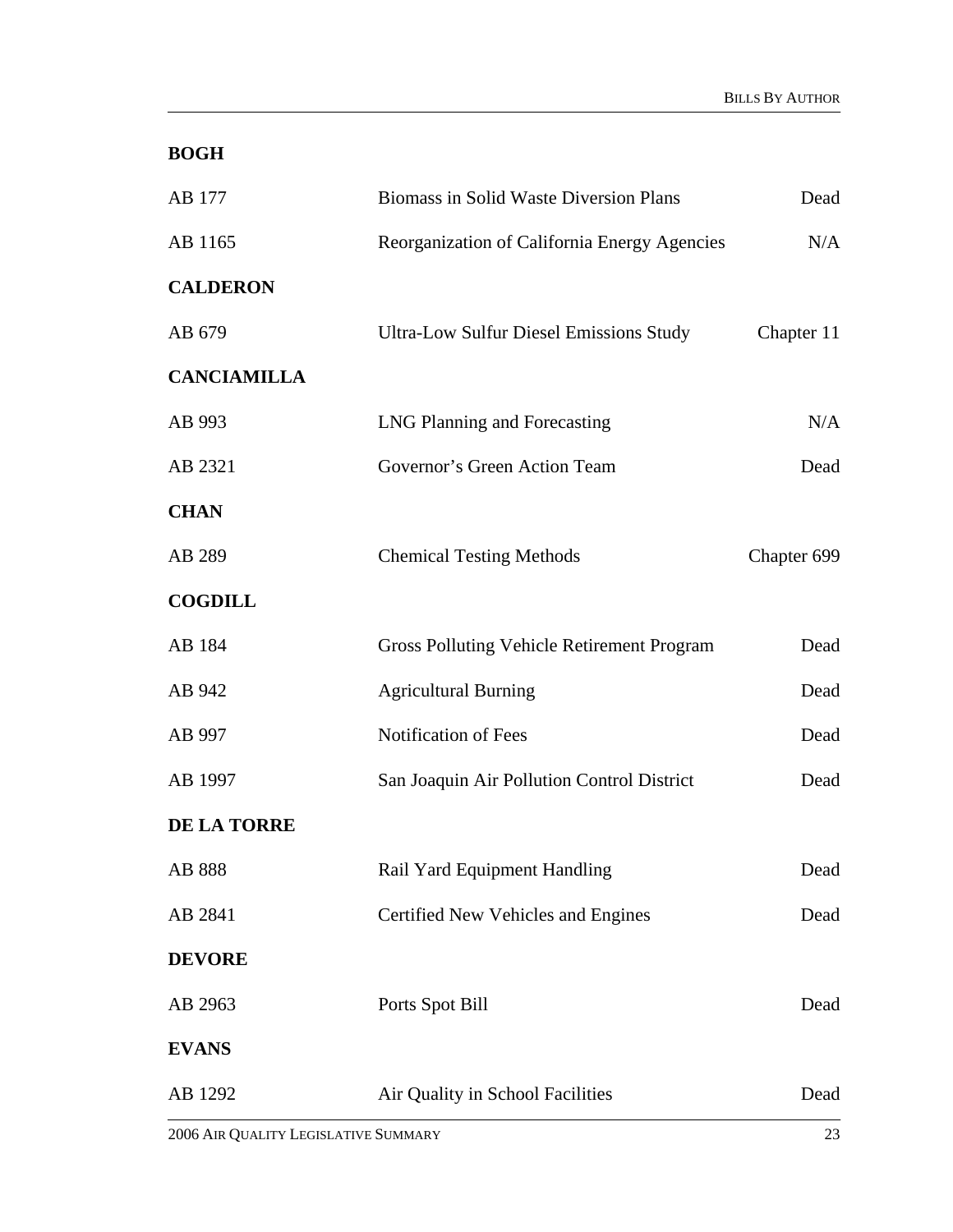#### **FROMMER**

| AB 528          | <b>Environmental Enforcement</b>                  | Dead        |
|-----------------|---------------------------------------------------|-------------|
| <b>GOLDBERG</b> |                                                   |             |
| AB 1430         | <b>Interchangeable Emission Reduction Credits</b> | Chapter 851 |
| <b>GORDON</b>   |                                                   |             |
| AB 400          | <b>Streamlined CEQA Process: Renewable Energy</b> | Dead        |
| AB 1332         | <b>Distributed Generation</b>                     | Dead        |
| <b>HANCOCK</b>  |                                                   |             |
| AB 315          | Energy-Efficient/Environmental Schools            | Dead        |
| AB 1020         | <b>Smart Growth</b>                               | Vetoed      |
| <b>HAYNES</b>   |                                                   |             |
| AB 94           | <b>State Agency Reporting Requirements</b>        | Dead        |
| HORTON, J.      |                                                   |             |
| AB 1231         | Air District Variance Hearing Boards              | Dead        |
| HORTON, S.      |                                                   |             |
| AB 578          | <b>Smog Check Test-Only Directed Vehicles</b>     | Dead        |
| AB 1901         | <b>Truck Pollution Control Loan Program</b>       | Dead        |
| <b>HOUSTON</b>  |                                                   |             |
| <b>HR 29</b>    | Joint Bio-Energy Institute                        | Adopted     |
| <b>HUFF</b>     |                                                   |             |
| AB 2557         | Labeling Registration                             | Chapter 419 |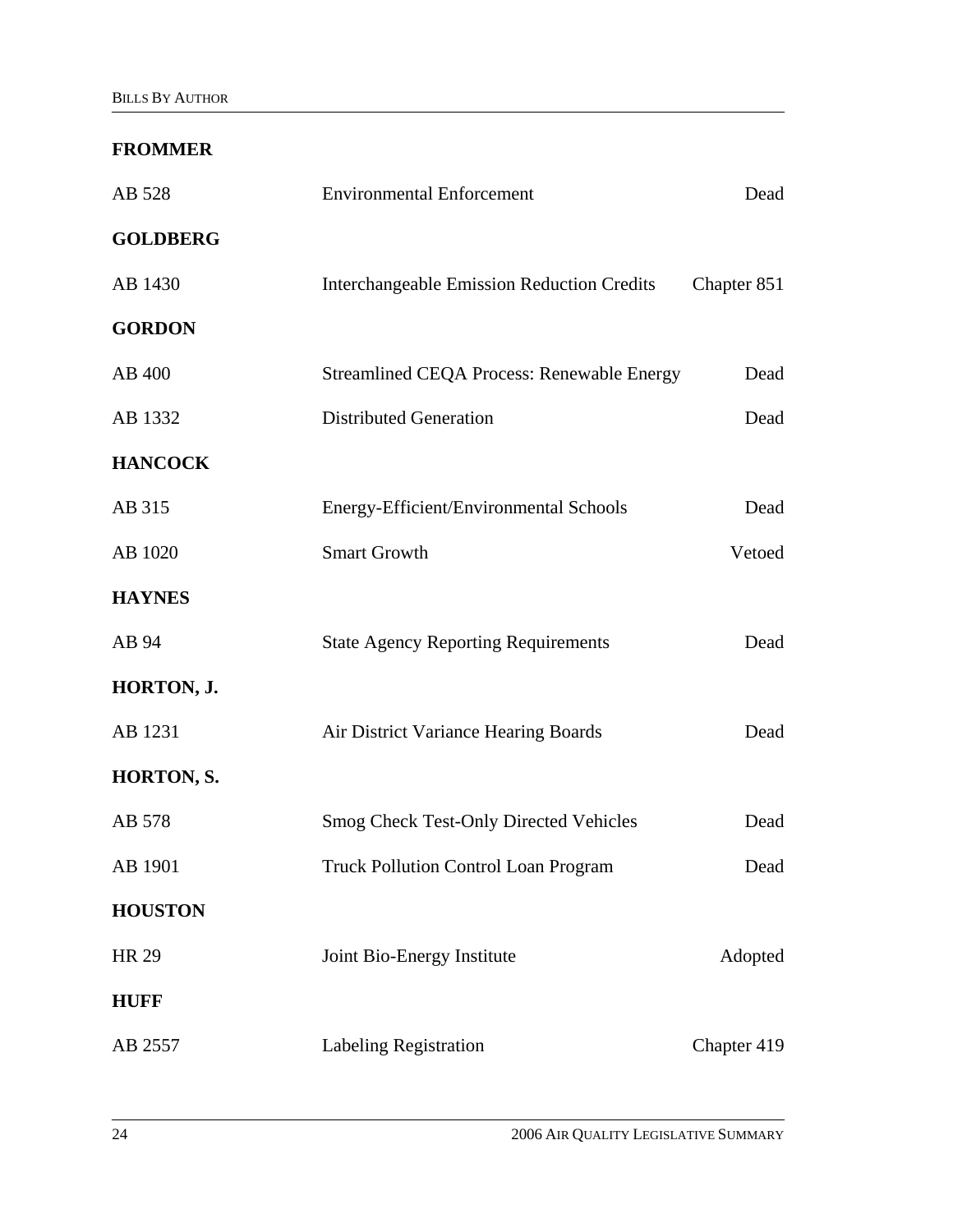| <b>JONES</b>    |                                                |             |
|-----------------|------------------------------------------------|-------------|
| AB 1220         | Portable Equipment                             | N/A         |
| <b>KLEHS</b>    |                                                |             |
| AB 1614         | Tax Credits for Fuel Cell Buses                | N/A         |
| AB 1618         | Tax Credits for Fuel Cell Buses                | Dead        |
| AB 1631         | Tax Credits for Fuel Cell Buses                | Dead        |
| AB 2444         | <b>Congestion Management Fees</b>              | Vetoed      |
| <b>KORETZ</b>   |                                                |             |
| AB 379          | Smoking Vehicles with Minor Passengers         | Dead        |
| <b>LA MALFA</b> |                                                |             |
| AB 1555         | Renewable Energy: Hydroelectric Facilities     | Dead        |
| <b>LAIRD</b>    |                                                |             |
| AB 127          | 2006 Education Bond School Funding             | Chapter 35  |
| AB 151          | <b>Petroleum Reduction</b>                     | Dead        |
| AB 1801         | <b>Budget Bill</b>                             | Chapter 47  |
| AB 1803         | <b>Budget Trailer Bill</b>                     | Chapter 77  |
| AB 1811         | <b>Budget Trailer Bill</b>                     | Chapter 48  |
| <b>LA SUER</b>  |                                                |             |
| AB 2367         | <b>Criminal Penalties</b>                      | Chapter 347 |
| <b>LENO</b>     |                                                |             |
| AB 1223         | <b>Internet Sales of Low-Emission Vehicles</b> | Dead        |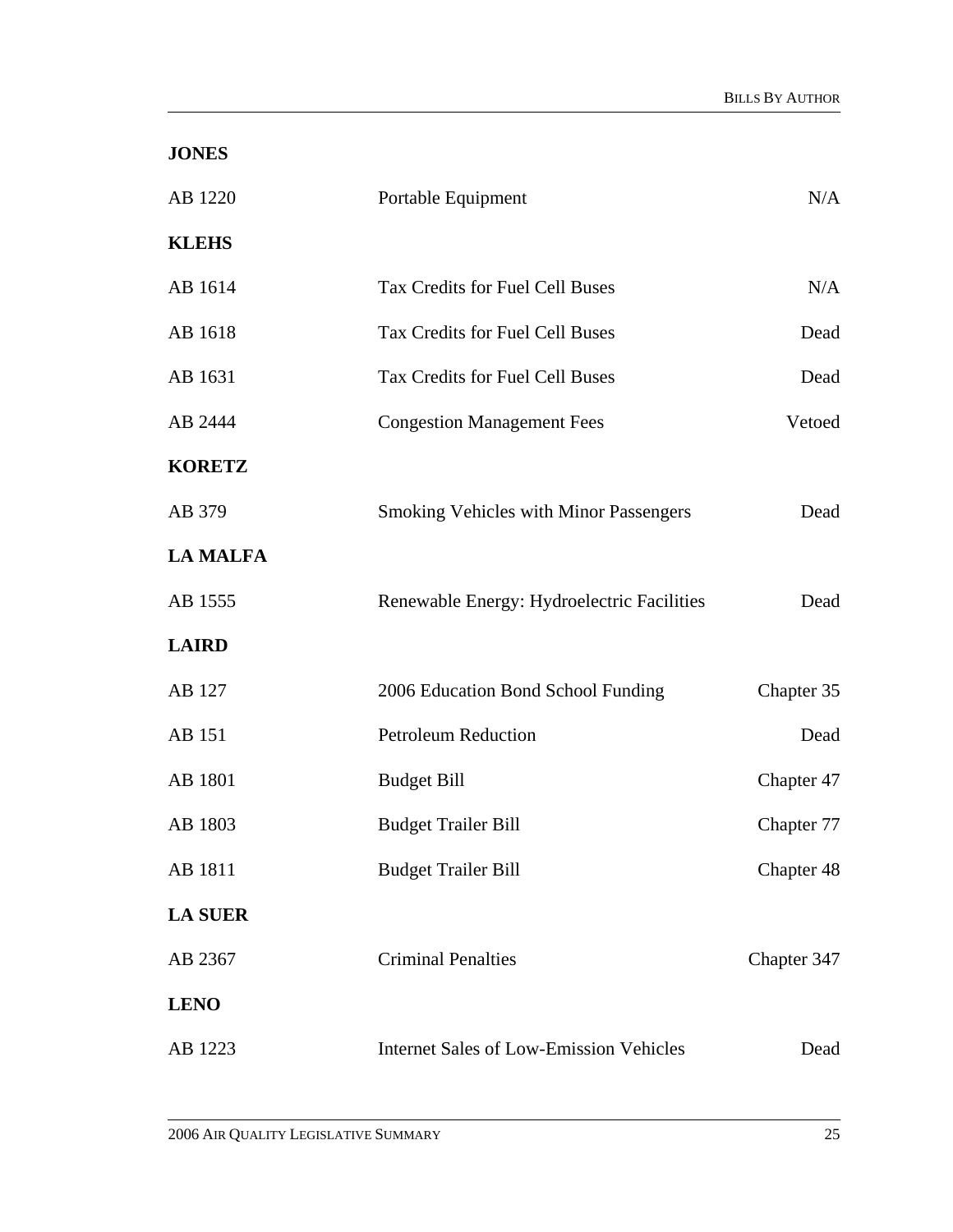## **LEVINE**

| AB 825          | <b>Binational Committee on Air Pollution</b>   | Dead        |
|-----------------|------------------------------------------------|-------------|
| AB 1223         | <b>Internet Sales of Low-Emission Vehicles</b> | Dead        |
| AB 1362         | <b>Renewable Energy Goals</b>                  | Dead        |
| AB 2021         | <b>Energy Efficiency</b>                       | Chapter 734 |
| AB 2756         | <b>Energy Conservation at Public Schools</b>   | Vetoed      |
| <b>LIEBER</b>   |                                                |             |
| AB 386          | <b>Smog Check Administration</b>               | Chapter 237 |
| AB 990          | <b>Substitutes for Toxic Compounds</b>         | Dead        |
| AB 1870         | Motor Vehicle Inspection                       | Chapter 761 |
| AB 1879         | <b>County Operated HOV Lanes</b>               | N/A         |
| AB 2778         | Self-Generation Incentive Program              | Chapter 617 |
| AB 3018         | <b>Indoor Air Pollution Program</b>            | Dead        |
| <b>LIEU</b>     |                                                |             |
| AB 2015         | South Coast Air Quality Management District    | Dead        |
| AB 2501         | Santa Monica Airport Activity Report           | Dead        |
| AB 2600         | HOV Lane Access for Clean Vehicles             | Chapter 614 |
| AB 2880         | <b>SCAQMD Flares</b>                           | Dead        |
| AB 2988         | Dry Cleaning Effluent Exemption                | Dead        |
| <b>MATTHEWS</b> |                                                |             |
| AB 1090         | <b>Solid Waste Conversion</b>                  | Dead        |
| AB 1693         | <b>CPCFA Administrative Requirements</b>       | N/A         |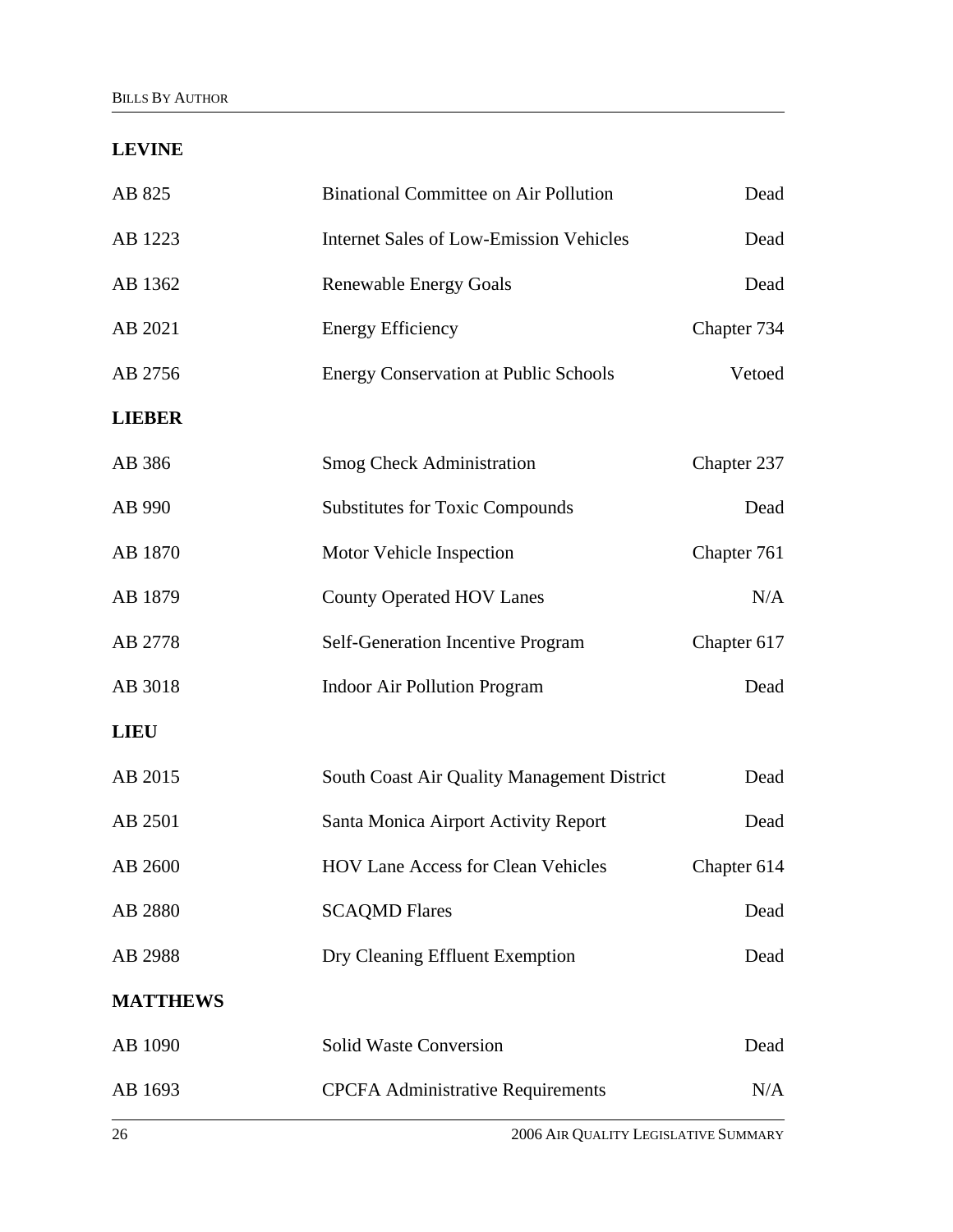| AB 2118          | Solid Waste                             | Dead        |
|------------------|-----------------------------------------|-------------|
| <b>MAZE</b>      |                                         |             |
| AB 898           | <b>Smog Check Test-Only Stations</b>    | Dead        |
| <b>MCCARTHY</b>  |                                         |             |
| AB 2315          | <b>Climate Neutral Technologies</b>     | Dead        |
| <b>NAKANISHI</b> |                                         |             |
| AB 219           | <b>Electronic Publications</b>          | Dead        |
| AB 2616          | <b>Hybrid Vehicle Tax Deduction</b>     | Dead        |
| <b>NATION</b>    |                                         |             |
| AB 1012          | <b>Alternative Fuel Vehicle Mandate</b> | Vetoed      |
| AB 2185          | <b>GHG Spot Bill</b>                    | Dead        |
| AB 2325          | Gas Tax                                 | Dead        |
| <b>NAVA</b>      |                                         |             |
| AB 701           | <b>Energy-Efficient State Buildings</b> | Dead        |
| <b>NUÑEZ</b>     |                                         |             |
| AB 32            | California Global Warming Solutions Act | Chapter 488 |
| AB 134           | <b>Public Infrastructure Bonds</b>      | Dead        |
| AB 1039          | 2006 Infrastructure Bond Package        | Chapter 31  |
| AB 1783          | <b>Infrastructure Financing</b>         | Dead        |
| <b>OROPEZA</b>   |                                         |             |
| AB 1101          | <b>Diesel Magnets</b>                   | Dead        |
| AB 1407          | <b>County Operated HOV Lanes</b>        | Chapter 606 |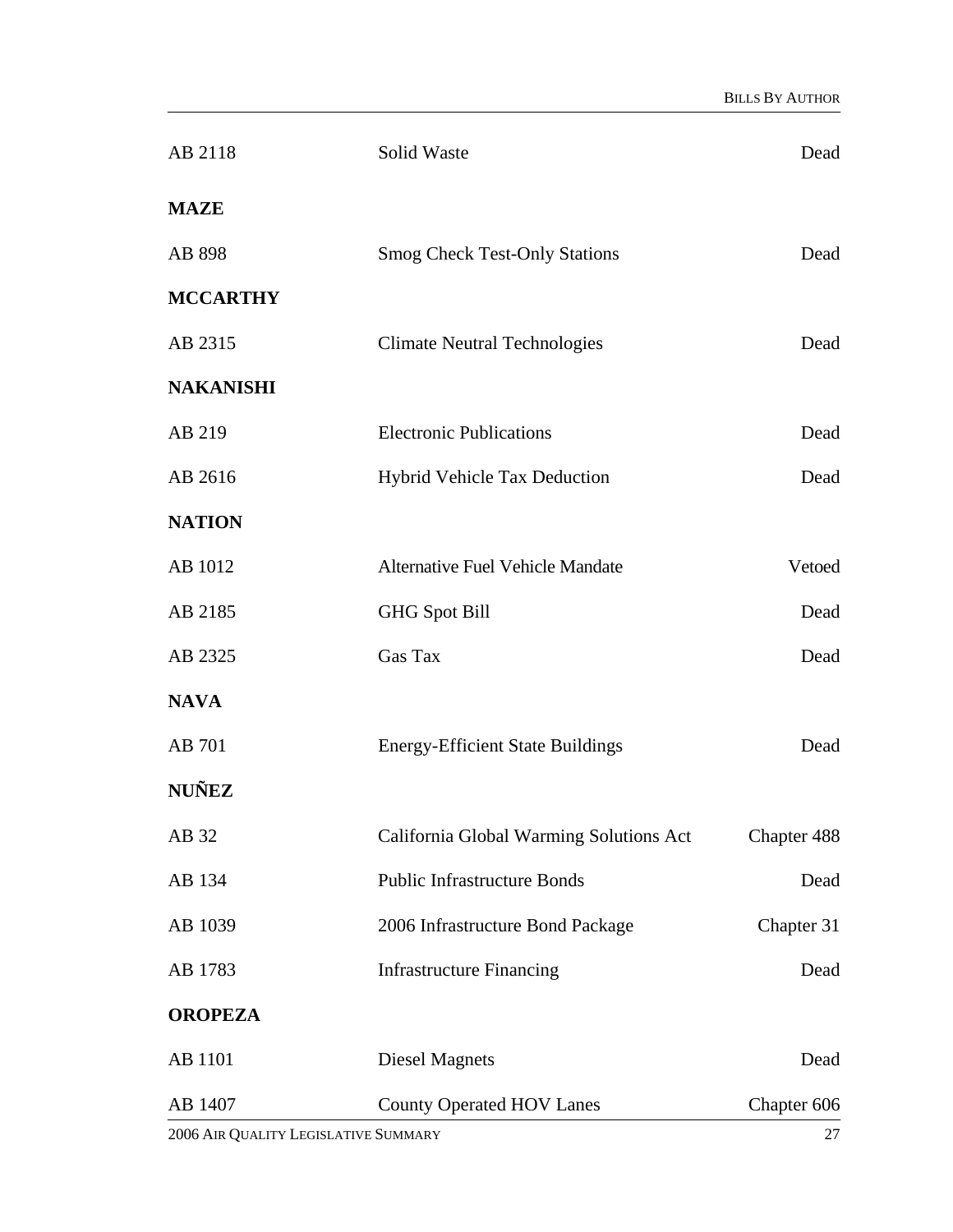| AB 1838              | <b>Transportation Bond Act</b>                          | Dead        |
|----------------------|---------------------------------------------------------|-------------|
| AB 2647              | <b>Truck Pollution Control Loan Program</b>             | Dead        |
| <b>PARRA</b>         |                                                         |             |
| AB 677               | <b>Waste Gas Procurement Plans</b>                      | N/A         |
| AB 810               | Small Refiner ULSD Tax Credit                           | Dead        |
| AB 1878              | <b>SJV Metropolitan Planning Organization</b>           | Dead        |
| AB 2322              | <b>Vehicle Registration</b>                             | Dead        |
| <b>PAVLEY</b>        |                                                         |             |
| AB 1252              | <b>Forest Resources</b>                                 | Dead        |
| AB 1269              | Clean Air, Water, Coast, and Parks Bond                 | Dead        |
| AB 1291              | <b>Clean Consumer Product Logo</b>                      | Dead        |
| AB 1697              | <b>Location of Day Care Facilities</b>                  | Dead        |
| AB 2264              | <b>Fuel-Efficient State Fleet Vehicles</b>              | Chapter 767 |
| AB 2276              | <b>Indoor Air Purifiers and Ozone</b>                   | Chapter 770 |
| AB 2838              | <b>Coastal Environment Motor Vehicle Mitigation Fee</b> | Vetoed      |
| <b>ACR 167</b>       | <b>Alternative Fuels</b>                                | Dead        |
| <b>RIDLEY-THOMAS</b> |                                                         |             |
| AB 1611              | <b>LNG Permit Working Group</b>                         | Dead        |
| <b>RUSKIN</b>        |                                                         |             |
| AB 1365              | <b>GHG</b> Emission Levels                              | Dead        |
| AB 2022              | <b>Portable Gasoline Containers</b>                     | Chapter 473 |
| AB 2490              | <b>State Toxic Release Inventory Program</b>            | Vetoed      |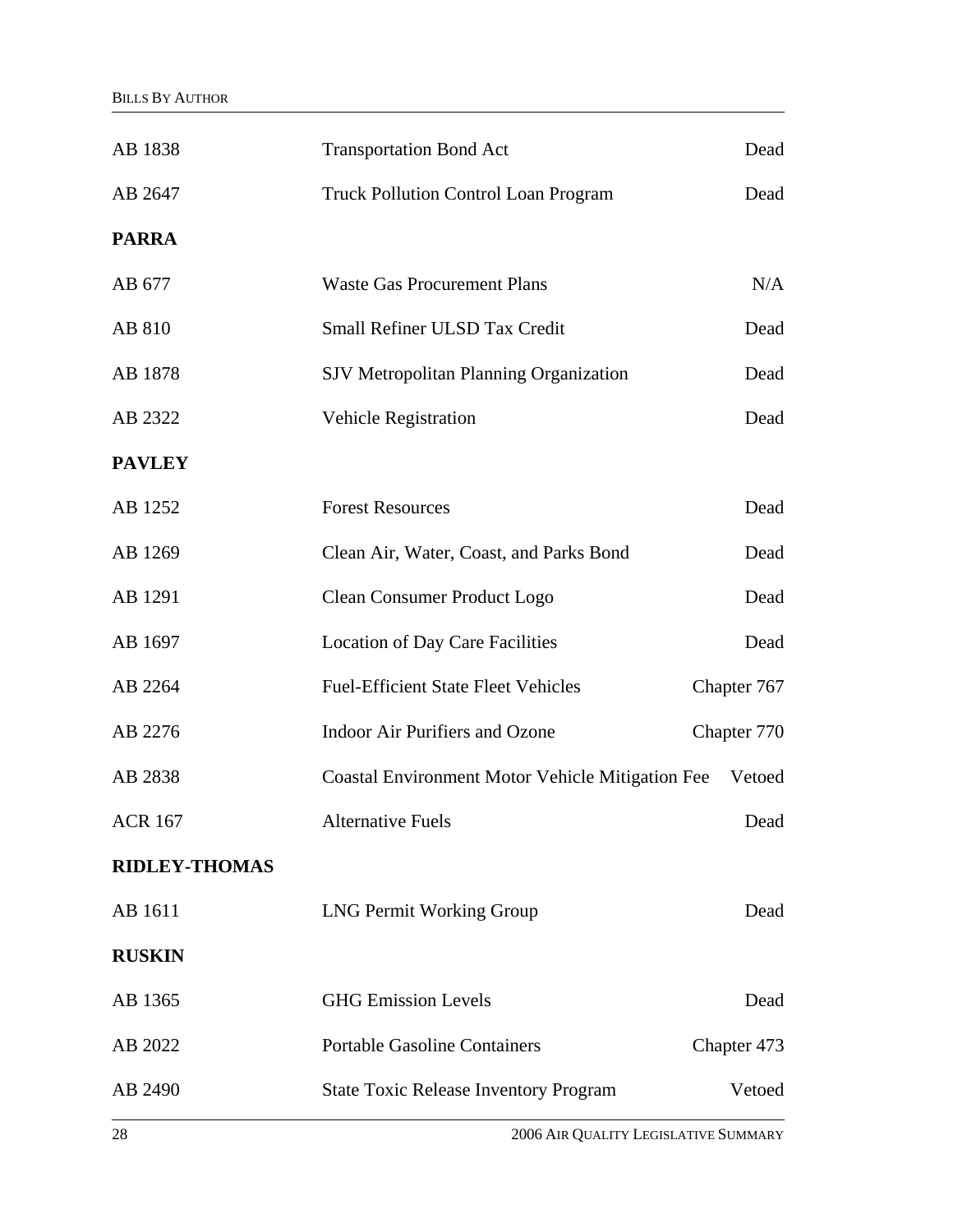| AB 2791         | Clean Vehicle Discount Program                       | Dead        |
|-----------------|------------------------------------------------------|-------------|
| AB 2823         | <b>District Compliance Programs</b>                  | Vetoed      |
| AB 2824         | <b>Enhanced ARB Internet Information Access</b>      | Dead        |
| AB 2825         | <b>School Facility Siting Modifications</b>          | Vetoed      |
| <b>SALDAÑA</b>  |                                                      |             |
| AB 838          | Hybrid Vehicle Tax Credit                            | Dead        |
| AB 965          | <b>Solar Energy Systems</b>                          | Dead        |
| AB 1678         | San Diego Port Air Quality and Cold-Ironing          | Dead        |
| AB 2843         | <b>EJ Diesel Mitigation Funds</b>                    | Chapter 798 |
| <b>SALINAS</b>  |                                                      |             |
| AB 2804         | <b>SMAQMD Board Member Pay</b>                       | Chapter 425 |
| <b>TORRICO</b>  |                                                      |             |
| AB 986          | <b>Transit-Oriented Development</b>                  | Dead        |
| <b>TRAN</b>     |                                                      |             |
| AB 38           | <b>Board Member Salaries</b>                         | Dead        |
| AB 1327         | Hazardous Materials (Cal/EPA Enforcement Initiative) | Dead        |
| <b>UMBERG</b>   |                                                      |             |
| AB 1561         | <b>Requirements of Board Members</b>                 | N/A         |
| <b>VARGAS</b>   |                                                      |             |
| AB 2388         | Air Pollution: Imported Electricity                  | Dead        |
| <b>VILLINES</b> |                                                      |             |
| AB 2151         | Peer Review                                          | Dead        |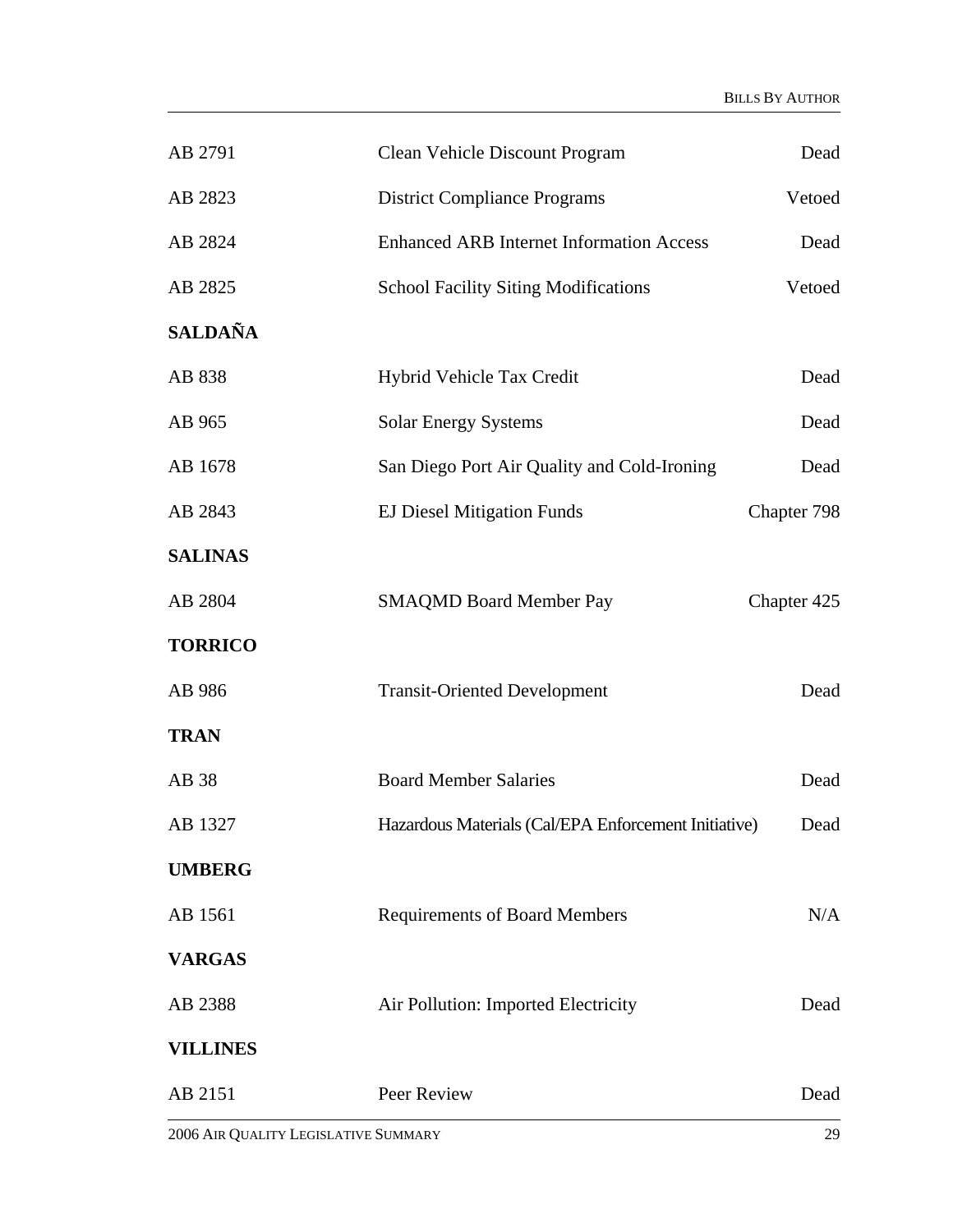### **WYLAND**

| AB 936  | <b>Transportation Fuels Counsel</b> | Dead |
|---------|-------------------------------------|------|
| AB 2744 | Office of General Fuels Council     | Dead |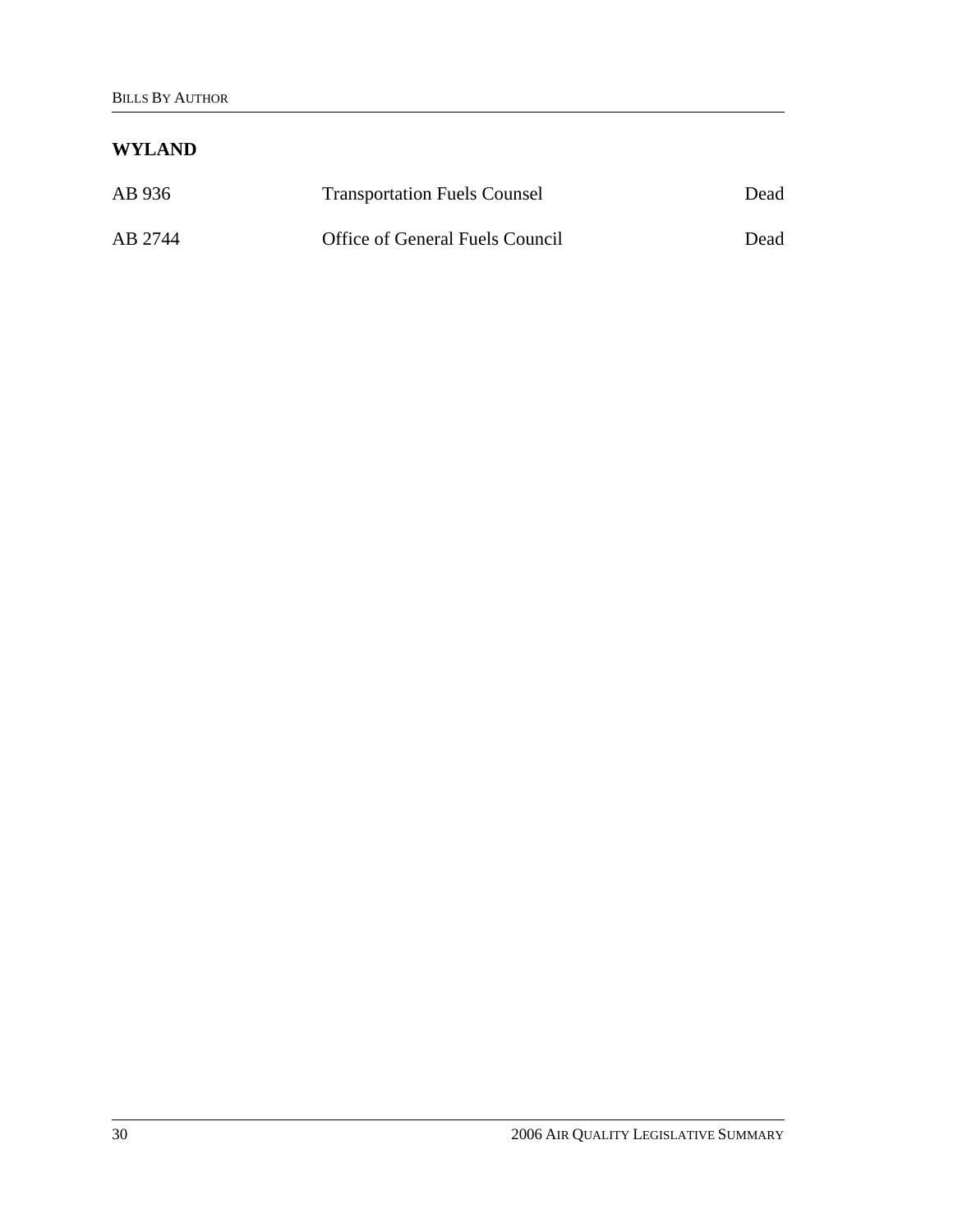## **SENATE**

**ALARCÓN** 

| SB 563          | Green Buildings                                   | Dead   |
|-----------------|---------------------------------------------------|--------|
| <b>ASHBURN</b>  |                                                   |        |
| SB 976          | Military Waiver from Protect CA Air Act           | Dead   |
| SB 1001         | <b>Tax Credits for Air Pollution Devices</b>      | Dead   |
| <b>BATTIN</b>   |                                                   |        |
| SB 1416         | Noncomplying Gasoline Study                       | Dead   |
| SB 1728         | Renewable Energy                                  | Dead   |
| <b>CAMPBELL</b> |                                                   |        |
| SB 250          | <b>Hydrogen Fuel Standards</b>                    | Dead   |
| SB 1017         | Solar Energy System Tax Credit                    | Dead   |
| <b>CHESBRO</b>  |                                                   |        |
| SB 153          | Clean Water, Parks, etc. Bond                     | Dead   |
| <b>DUCHENY</b>  |                                                   |        |
| SB 1286         | <b>Binational Council</b>                         | Vetoed |
| SB 1511         | <b>Renewable Fuels</b>                            | Dead   |
| <b>DUTTON</b>   |                                                   |        |
| SB 1165         | <b>Transportation Bond Act</b>                    | Dead   |
| <b>ESCUTIA</b>  |                                                   |        |
| SB 838          | Cleanup and Pollution Control Technology Registry | Dead   |
| SB 870          | Air Quality Violations Enforcement                | Dead   |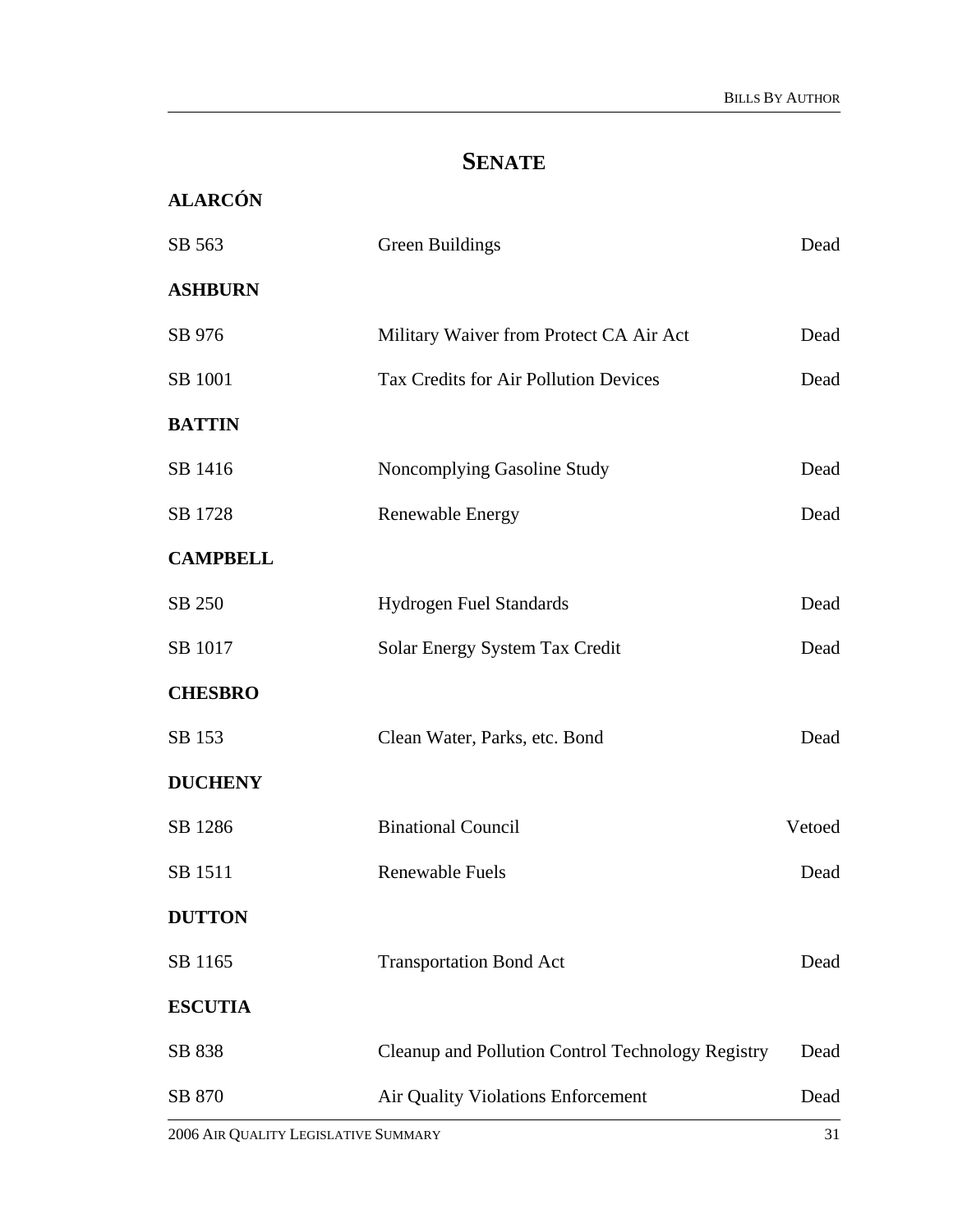| SB 1003              | <b>LNG</b> Permitting                         | Dead        |
|----------------------|-----------------------------------------------|-------------|
| SB 1205              | Children's Breathing Rights Act               | Dead        |
| SB 1271              | Air District Incompatible Office Conflicts    | Dead        |
| <b>FLOREZ</b>        |                                               |             |
| SB 120               | Sewage Sludge Study                           | Dead        |
| SB 863               | California Clean Air Bond Act                 | Dead        |
| SB 931               | <b>CPCFA: Funding of Dairies</b>              | Dead        |
| SB 1010              | <b>Intermodal Rail Service</b>                | Vetoed      |
| SB 1056              | <b>Agricultural Burning Incentives</b>        | N/A         |
| SB 1230              | Clean Air Enterprise Zones                    | Vetoed      |
| SB 1252              | <b>Particulate Matter Penalties</b>           | Dead        |
| <b>SCR 63</b>        | <b>School Bus Emissions Reduction Program</b> | Dead        |
| SR 23                | <b>Particulate Matter</b>                     | Dead        |
| <b>HOLLINGSWORTH</b> |                                               |             |
| SB 1191              | <b>CEQA Exemptions</b>                        | Dead        |
| <b>KEHOE</b>         |                                               |             |
| SB 757               | <b>Petroleum Reduction</b>                    | Vetoed      |
| SB 1515              | <b>Traffic Mitigation</b>                     | Dead        |
| SB 1675              | <b>Renewable Diesel Fuel Standard</b>         | Dead        |
| <b>SCR 34</b>        | West Coast Global Warming Initiative          | Dead        |
| <b>KUEHL</b>         |                                               |             |
| SB 1686              | <b>Carbon Sequestration</b>                   | Chapter 469 |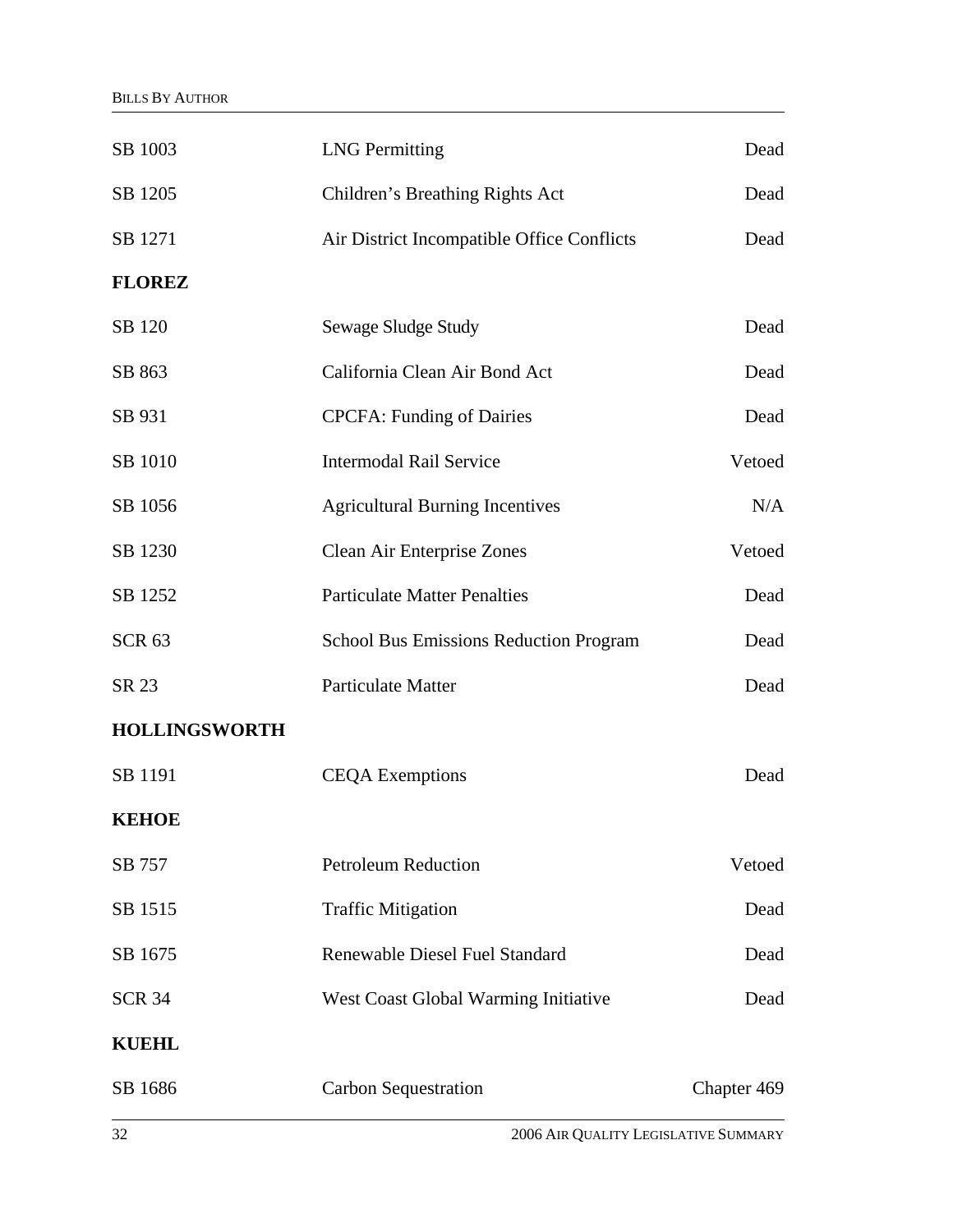### **LOWENTHAL**

| SB 760            | <b>Container Fees</b>                         | Dead                          |
|-------------------|-----------------------------------------------|-------------------------------|
| SB 761            | <b>South Coast Port Truck Operations</b>      | Dead                          |
| SB 762            | South Coast Port Truck Permit Program         | Dead                          |
| SB 763            | South Coast Low-Sulfur Ship Priority Berthing | N/A                           |
| SB 764            | Ports: SCAQMD Emission Reductions             | Dead                          |
| SB 927            | <b>Container Fees</b>                         | Vetoed                        |
| SB 1505           | <b>Hydrogen Standards</b>                     | Chapter 877                   |
| SB 1559           | Low Speed Vehicles                            | Chapter 66                    |
| SB 1601           | Port Leases                                   | Dead                          |
| SB 1829           | Port Trucks                                   | Dead                          |
| <b>SCR 132</b>    | <b>Hybrid Vehicle Awareness</b>               | <b>Resolution Chapter 126</b> |
| <b>SJR 31</b>     | <b>Clean Ports</b>                            | <b>Resolution Chapter 99</b>  |
| <b>MACHADO</b>    |                                               |                               |
| SB 999            | <b>SJVAPCD Board Members</b>                  | Dead                          |
| SB 1048           | <b>Distributed Generation</b>                 | Dead                          |
| <b>MCCLINTOCK</b> |                                               |                               |
| SB 519            | <b>HOV Lane Study</b>                         | Dead                          |
| <b>SB 788</b>     | <b>HOV</b> Lanes                              | Dead                          |
| SB 984            | <b>GHG Emissions from Powerplants</b>         | Dead                          |
| <b>MIGDEN</b>     |                                               |                               |
| SB 1826           | <b>Bioaccumulative Air Toxics</b>             | N/A                           |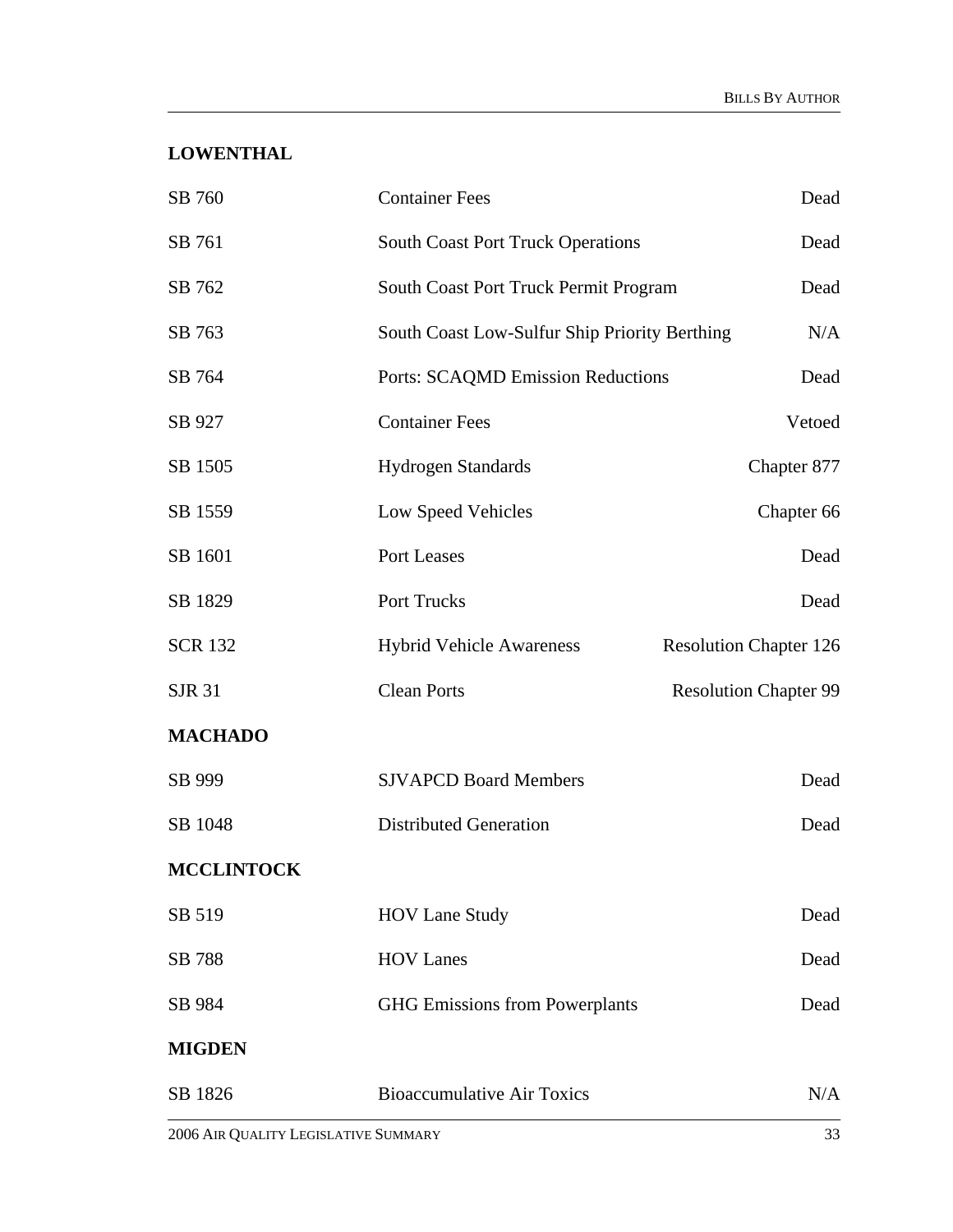### **MURRAY**

| SB <sub>1</sub>   | <b>One Million Solar Roofs</b>                   | Chapter 132 |
|-------------------|--------------------------------------------------|-------------|
| SB 829            | <b>Transportation Conformity</b>                 | Dead        |
| SB 948            | <b>Short Form Environmental Impact Reports</b>   | Dead        |
| <b>ORTIZ</b>      |                                                  |             |
| SB 109            | Air Quality Violations/Minor Violations Program  | Dead        |
| SB 655            | <b>Naturally Occurring Asbestos: Task Force</b>  | Dead        |
| <b>PERATA</b>     |                                                  |             |
| SB 1024           | <b>Infrastructure Bond Initiative</b>            | Dead        |
| SB 1027           | Ports Spot Bill                                  | Dead        |
| SB 1250           | <b>Public Interest Energy Research</b>           | Chapter 512 |
| SB 1266           | <b>Infrastructure Bond Package</b>               | Chapter 25  |
| SB 1368           | <b>GHG Standard for Electrical Generation</b>    | Chapter 598 |
| SB 1379           | Biomonitoring                                    | Chapter 599 |
| SB 1718           | <b>DMV</b> Fee Use Restriction                   | Dead        |
| SB 1839           | <b>Smog Check Biennial Inspection Exceptions</b> | Dead        |
| <b>POOCHIGIAN</b> |                                                  |             |
| SB 698            | <b>Schoolbus Funding</b>                         | Dead        |
| SB 859            | <b>Statewide Agricultural Policy</b>             | Dead        |
| <b>ROMERO</b>     |                                                  |             |
| SB 459            | <b>SCAQMD Locomotive Emissions Fee</b>           | Dead        |
| SB 953            | <b>Kit Car Amnesty</b>                           | Dead        |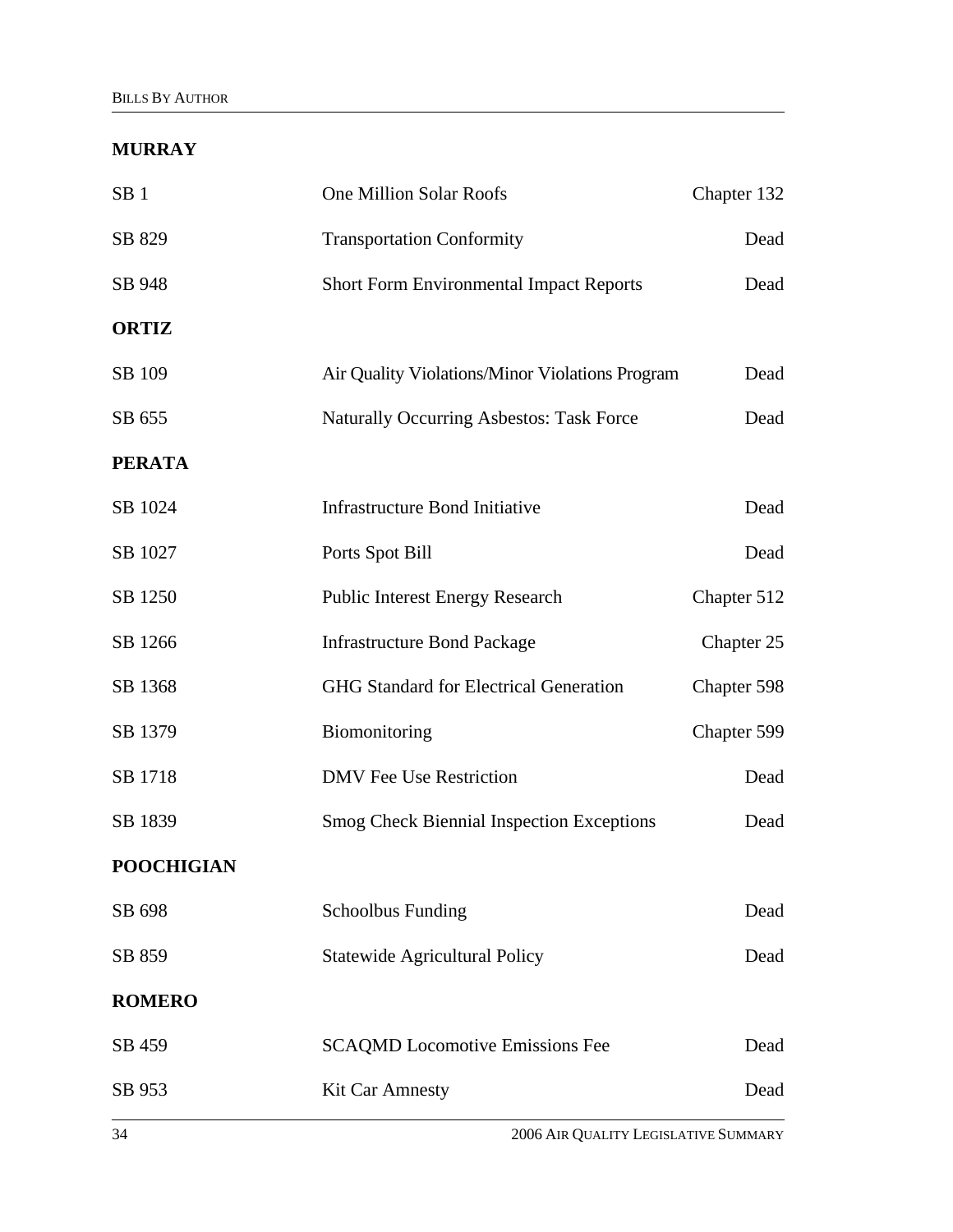**RUNNER, G.** 

| SB 144           | California Uniform Retail Food Facilities Law     | Chapter 23  |
|------------------|---------------------------------------------------|-------------|
| SB 475           | <b>Interbasin ERC Transaction Study</b>           | N/A         |
| SB 476           | <b>CEQA Requirements for Waste Facilities</b>     | Dead        |
| <b>SIMITIAN</b>  |                                                   |             |
| SB 107           | <b>Renewable Energy Goals</b>                     | Chapter 464 |
| SB 426           | <b>Statewide LNG Needs Assessment</b>             | Dead        |
| SB 497           | <b>Cleaner Construction Program</b>               | N/A         |
| SB 769           | Energy-Efficient Refrigerator Replacement Program | Dead        |
| SB 1611          | <b>Congestion Management Fees</b>                 | Dead        |
| <b>SOTO</b>      |                                                   |             |
| SB 225           | Carl Moyer Program                                | Chapter 627 |
| SB 601           | <b>Transportation Bond</b>                        | Dead        |
| SB 1377          | <b>ARB MOUs</b>                                   | Dead        |
| <b>SPEIER</b>    |                                                   |             |
| SB 1478          | California Community Right to Know Act of 2006    | Dead        |
| <b>TORLAKSON</b> |                                                   |             |
| SB 309           | Petroleum Infrastructure Projects                 | Dead        |
| SB 968           | <b>General Plan Elements: Transportation</b>      | N/A         |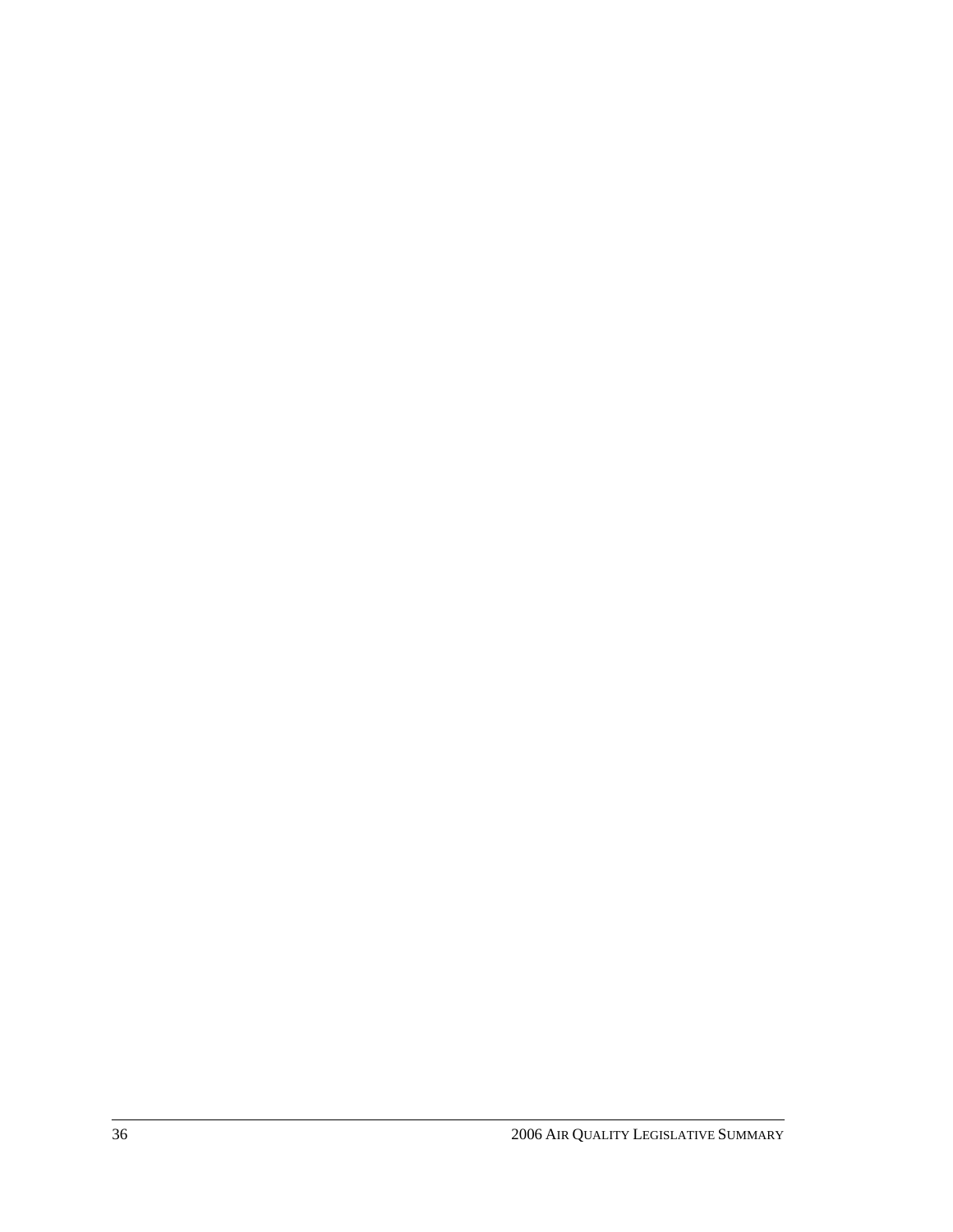# **ASSEMBLY BILLS**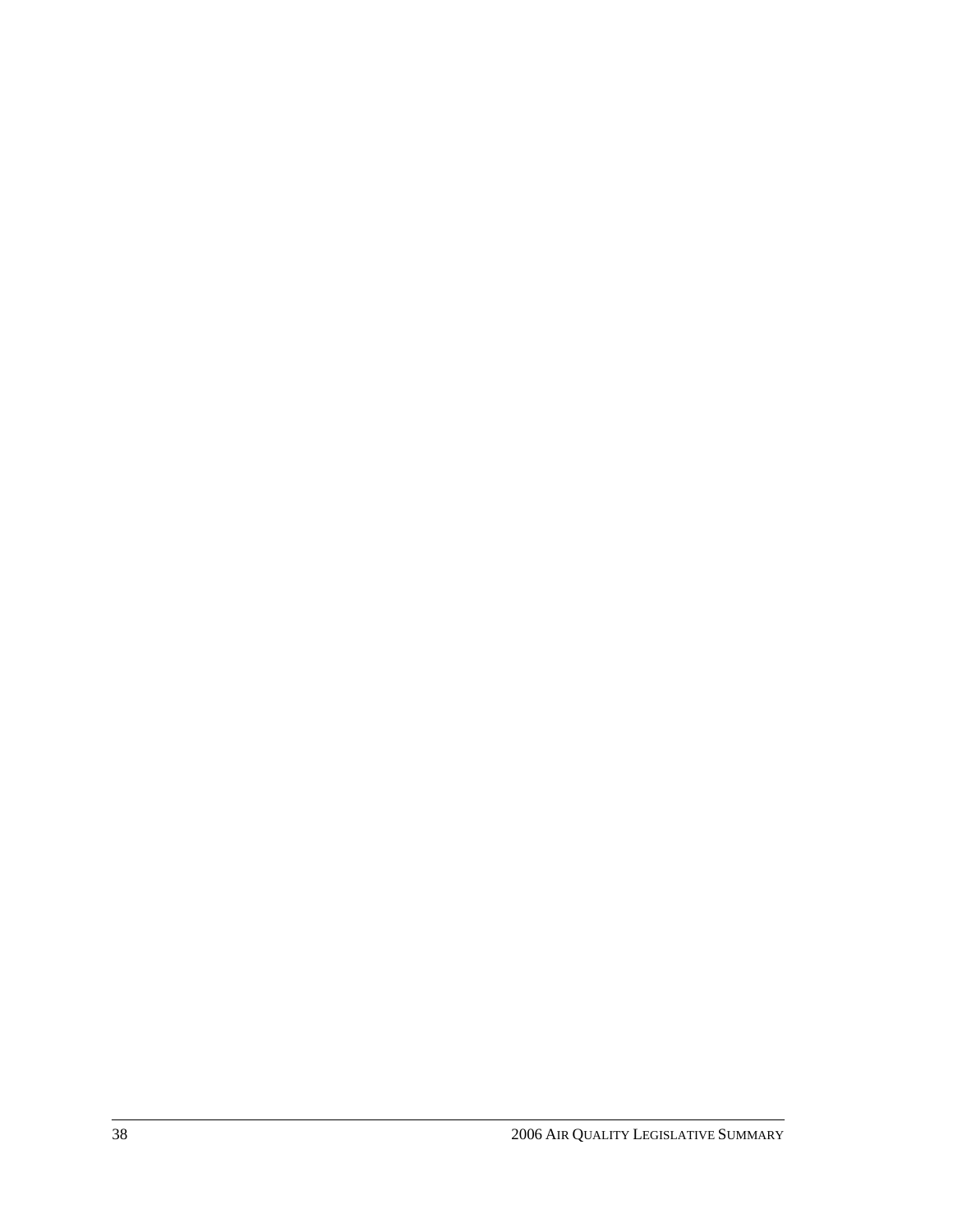#### **AB 32 Nuñez California Global Warming Solutions Act Chapter 488**

Charges ARB with the responsibility of monitoring and regulating GHG emissions in the state. The bill requires ARB, by January 1, 2008, to establish a mandatory GHG emissions reporting program for the state and requires ARB to achieve maximum feasible and cost-effective reductions in furtherance of reducing GHG emissions to 1990 levels by 2020.

#### **AB 38 Tran Board Member Salaries Dead**

Suspends all of the salaries of members of various state boards, including ARB, until the FY 2009-10.

#### **AB 94 Haynes State Agency Reporting Requirements Dead**

Requires each state agency to prepare annual comprehensive fiscal reports by January 15 of each year and to retroactively prepare them for every fiscal year beginning with 2000- 01.

### **AB 127 Nuñez 2006 Education Bond School Funding Chapter 35**

Enacts the Kindergarten-University Public Education Facilities Bond Act of 2006 to authorize a \$10.416 billion bond measure for the November 2006 ballot. Independent of the bond act, it would create the State School Facilities Fund and requires that school districts, in applying for construction funds, certify they consider use of construction or modernization designs and materials that promote indoor air quality. Urgency bill.

### **AB 134 Nuñez Public Infrastructure Bonds Dead**

Enacts the Traffic Safety and Congestion, Flood Protection, Clean Water, Schools, and Parks Act which provides the necessary statutory language for infrastructure bonds concerning the schools, transportation, housing, flood control, levee repair, and natural resources in the amount of \$48.678 billion.

### **AB 141 ACB Hydrogen Fuel Standards Dead**

Allocates \$6.5 million from the Motor Vehicle Account to implement the California Hydrogen Blueprint Plan to establish demonstration hydrogen fueling stations and lease and purchase hydrogen-powered vehicles. Also requires the establishment of standards for hydrogen fuels and fuel cells.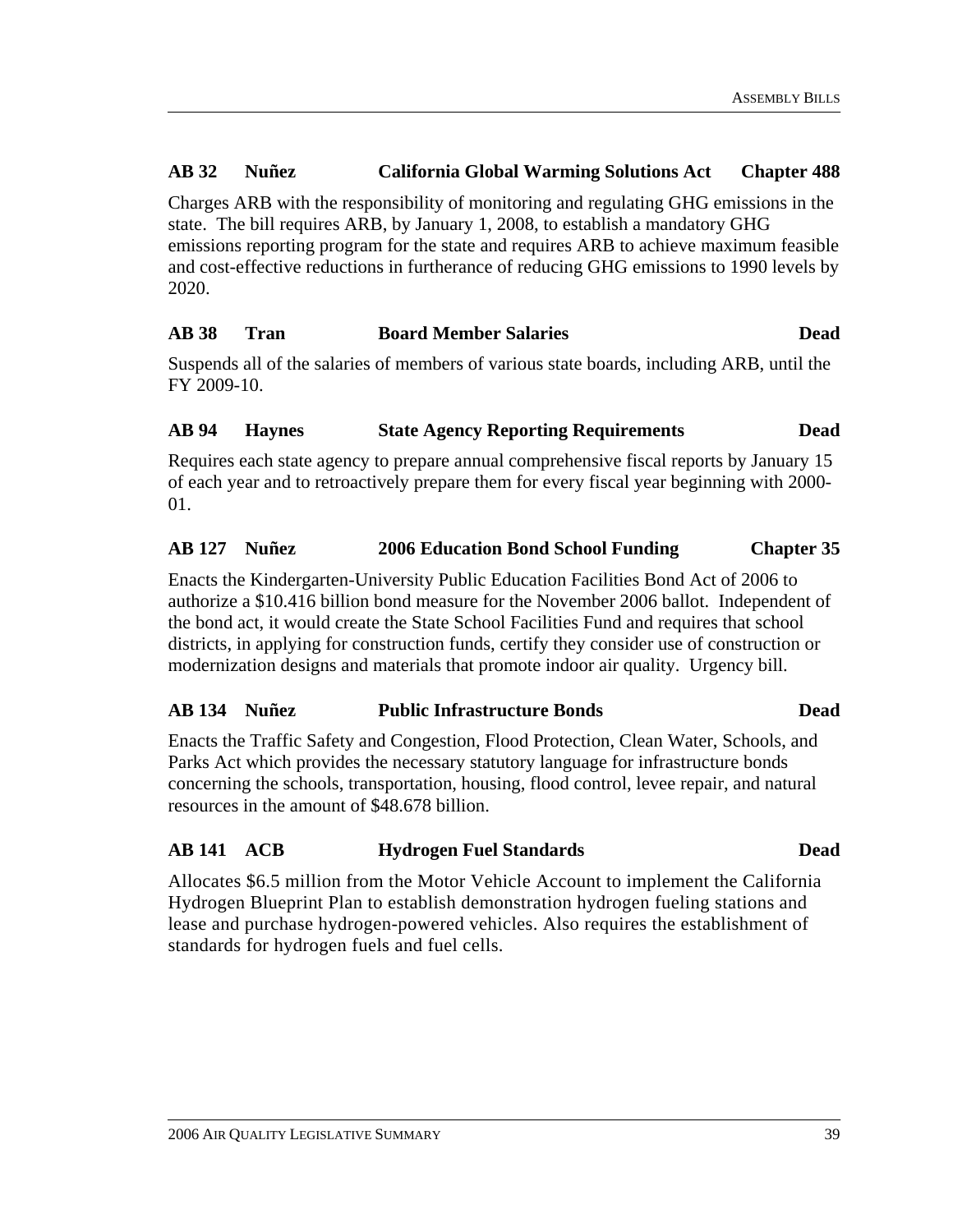# **AB 151 Laird Petroleum Reduction Dead**

Enacts the "Oil Conservation, Efficiency, and Alternative Fuels Act" which would declare the policy of the state to reduce the growth of petroleum consumption and increase the use of alternative fuels. The bill would also require ARB, when adopting motor vehicle fuel fleet rules, to consider requirements to purchase alternative fuel vehicles and requires Cal/EPA to adopt recommendations to reduce the rate of growth in petroleum consumption and increase the use of alternative fuels. See also SB 757 (Kehoe).

#### **AB 177 Bogh Biomass in Solid Waste Diversion Plans Dead**

Allows biomass conversion to be used to achieve solid waste diversion goals in city, county, or regional integrated waste management plans. Incorporates "biomass conversion" into the definition of biomass transformation and increases the amount of biomass transformation that may be counted toward solid waste diversion requirements.

#### **AB 184 Cogdill Gross Polluting Vehicle Retirement Program Dead**

Creates an incentive-based pilot program to replace high-polluting vehicles with cleaner vehicles donated by consumers and businesses.

### **AB 219 Nakanishi Electronic Publications Dead**

Requires all state agencies, including ARB, to submit electronic copies of publications to the State Library.

#### **AB 289 Chan Chemical Testing Methods Chapter 699**

Authorizes Cal/EPA's departments to require information from chemical manufacturers for detecting the presence of chemicals in the environment. The bill requires chemical manufacturers to provide requested information within one year of the request.

#### **AB 315 Hancock Energy-Efficient/Environmental Schools Dead**

Requires the State Allocation Board to adopt regulations to ensure that any school built or modernized with state funds meets rating criteria of the Collaborative for High Performance Schools.

#### **AB 379 Koretz Smoking Vehicles with Minor Passengers Dead**

Makes it unlawful to smoke a pipe, cigar, or cigarette in a motor vehicle in which there is a child who is required by law to be secured in a child passenger restraint system.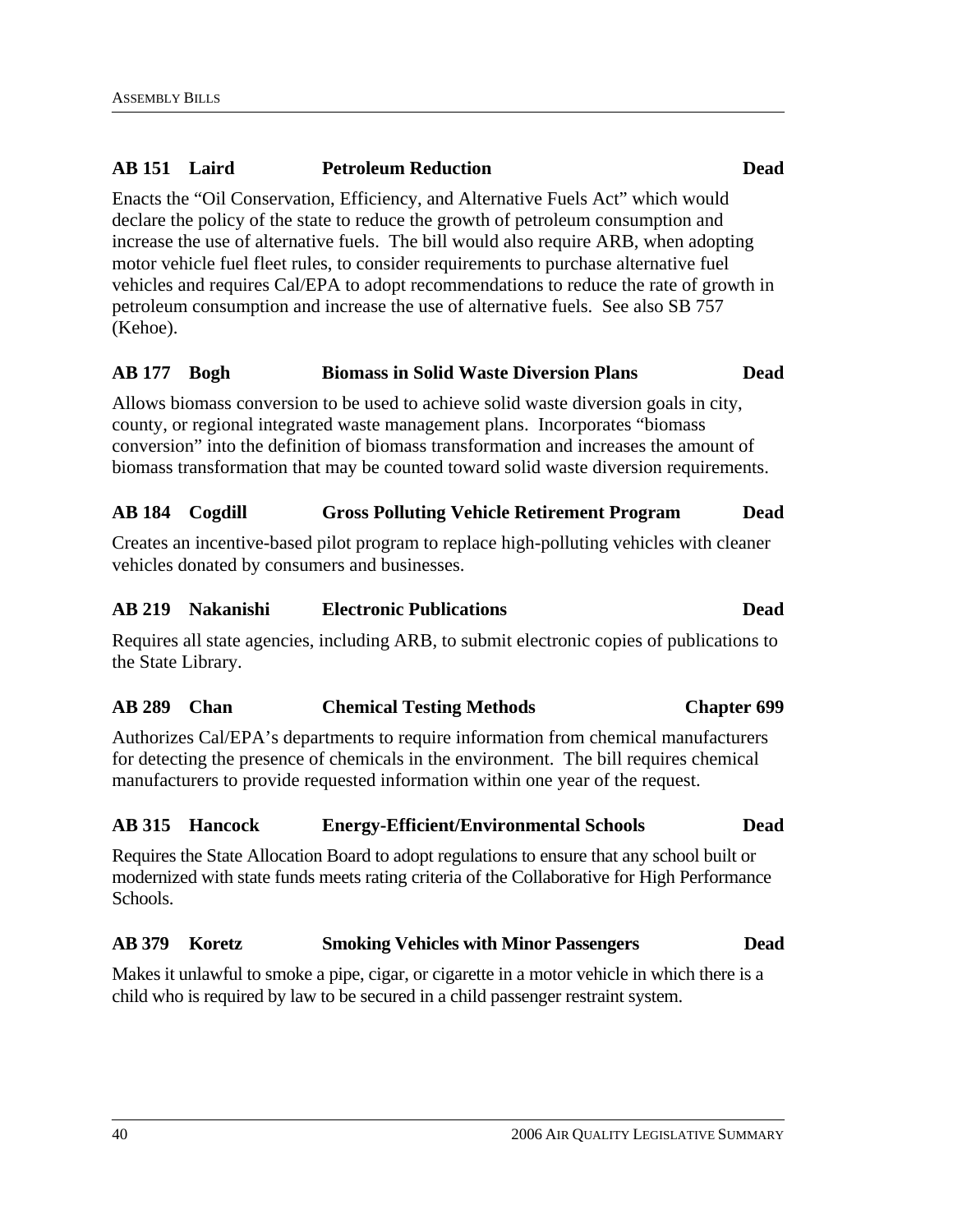### **AB 386 Lieber Smog Check Administration N/A**

Originally shifted the responsibilities for developing and revising the regulations that govern the state's Smog Check Program and transfers budgetary responsibilities of the program from BAR to ARB. This bill was subsequently amended to carry an MOU for State Employee Bargaining Units 16 and 19.

### **AB 400 Gordon Streamlined CEQA Process: Renewable Energy Dead**

Introduced as a spot bill that states legislative intent to streamline the CEQA process for renewable energy projects.

#### **AB 528 Frommer Environmental Enforcement Dead**

Authorizes the filing of a civil suit by an individual against an individual or the United States government for certain environmental violations. Creates the "Public Health and Environmental Enforcement Fund" and requires that all awarded penalties be deposited into that account. Funds may be used for environmental enforcement or restoration of the environmental damage caused by the violation.

### **AB 578 Horton, S. Smog Check Test-Only Directed Vehicles Dead**

Requires BAR to establish, on or before July 1, 2007, an emission reduction reporting system for licensed smog check repair stations and establish a system for recognizing the top performing repair facilities.

### **AB 677 Parra Waste Gas Procurement Plans N/A**

Originally required a utility's procurement plan to include a prescribed component for the procurement of electricity generated using waste gas. This bill was subsequently amended to deal with property tax allocations for the McFarland Recreation and Park District.

#### **AB 679 Calderon Ultra-Low Sulfur Diesel Emissions Study Chapter 11**

Requires ARB to develop a test protocol to retest California's ULSD fuel by December 31, 2007. The bill also prohibits any ARB regulation that bans importation of diesel fuel that meets California fuel standards from refiners not operating in California.

#### **AB 701 Nava Energy-Efficient State Buildings Dead**

Requires all public buildings constructed or renovated after January 1, 2006, to meet specified environmental, efficiency, and sustainability targets.

#### **AB 727 Bermúdez Solid Waste Conversion Dead**

Requires CIWMB, in conjunction with ARB, to identify six solid waste facilities to test biomass conversion technologies and would require both boards to assist the facility in obtaining a solid waste facilities permit.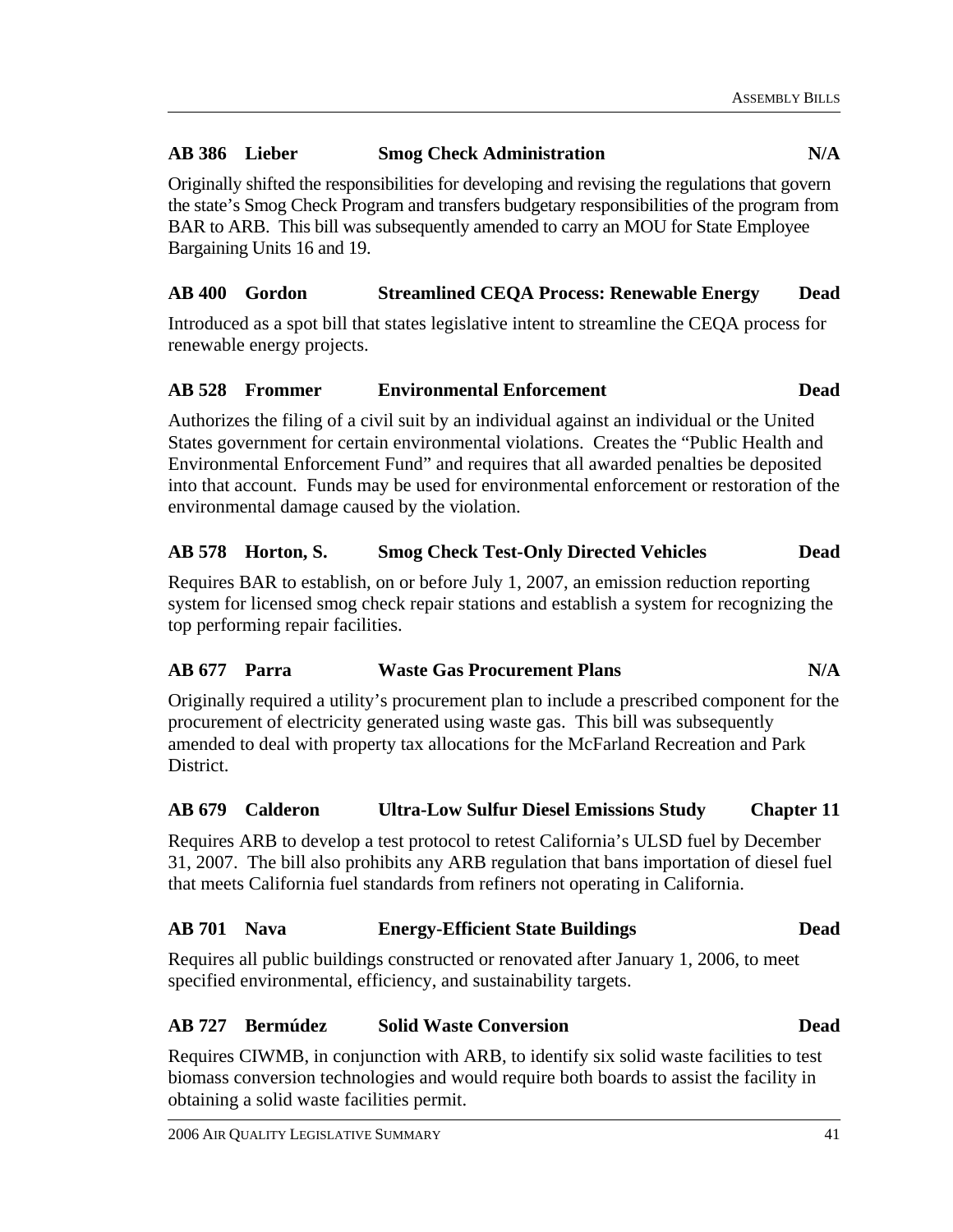#### **AB 810 Parra Small Refiner ULSD Tax Credit Dead**

Provides tax incentives to small refiners that upgrade their facilities to produce California's ULSD fuel. These tax incentives conform to federal tax law and are broken into two parts-a per gallon tax credit and an accelerated depreciation schedule for capital improvement to the refinery.

#### **AB 825 Levine Binational Committee on Air Pollution Dead**

Creates two California-Mexico regional bi-national air quality review committees comprised of California State and local government officials and public members. Requests participation by the United States government and nongovernmental organizations as well as federal, state, and local officials from Mexico.

#### **AB 838 Saldaña Hybrid Vehicle Tax Credit Dead**

Creates a consumer tax credit, equal to the vehicle license fees paid, for the registration of a hybrid or alternative fuel vehicle.

#### **AB 888 De La Torre Rail Yard Equipment Handling Dead**

Authorizes SCAQMD to establish a rail yard equipment emission reduction program. Allows SCAQMD to require owners and lessees of any heavy-duty motor vehicle, nonroad engine, or nonroad vehicle to install retrofit emission controls or replace equipment if a vehicle or engine operates substantially in a rail yard within SCAQMD's region. Requires ARB to adopt regulations for cargo handling equipment and off-road diesel equipment no later than January 1, 2007. The bill contains provisions similar to SB 1397 (Escutia) of 2004.

#### **AB 898 Maze Smog Check Test-Only Stations Dead**

Requires BAR to align the qualifications for a test-only smog technician to be consistent with qualifications of technicians in other states. Also directs BAR to establish training for test-only technicians and permits an individual who completes 60 hours of that training to take a qualification examination.

### **AB 936 Wyland Transportation Fuels Counsel Dead**

Establishes, until January 1, 2010, the Office of Special Counsel on Transportation Fuels in the Office of the Governor, and the Governor's Council on Transportation Fuels Policies in state government.

#### **AB 942 Cogdill Agricultural Burning Dead**

Introduced as a spot bill, defines "economically feasible" alternatives to eliminating waste.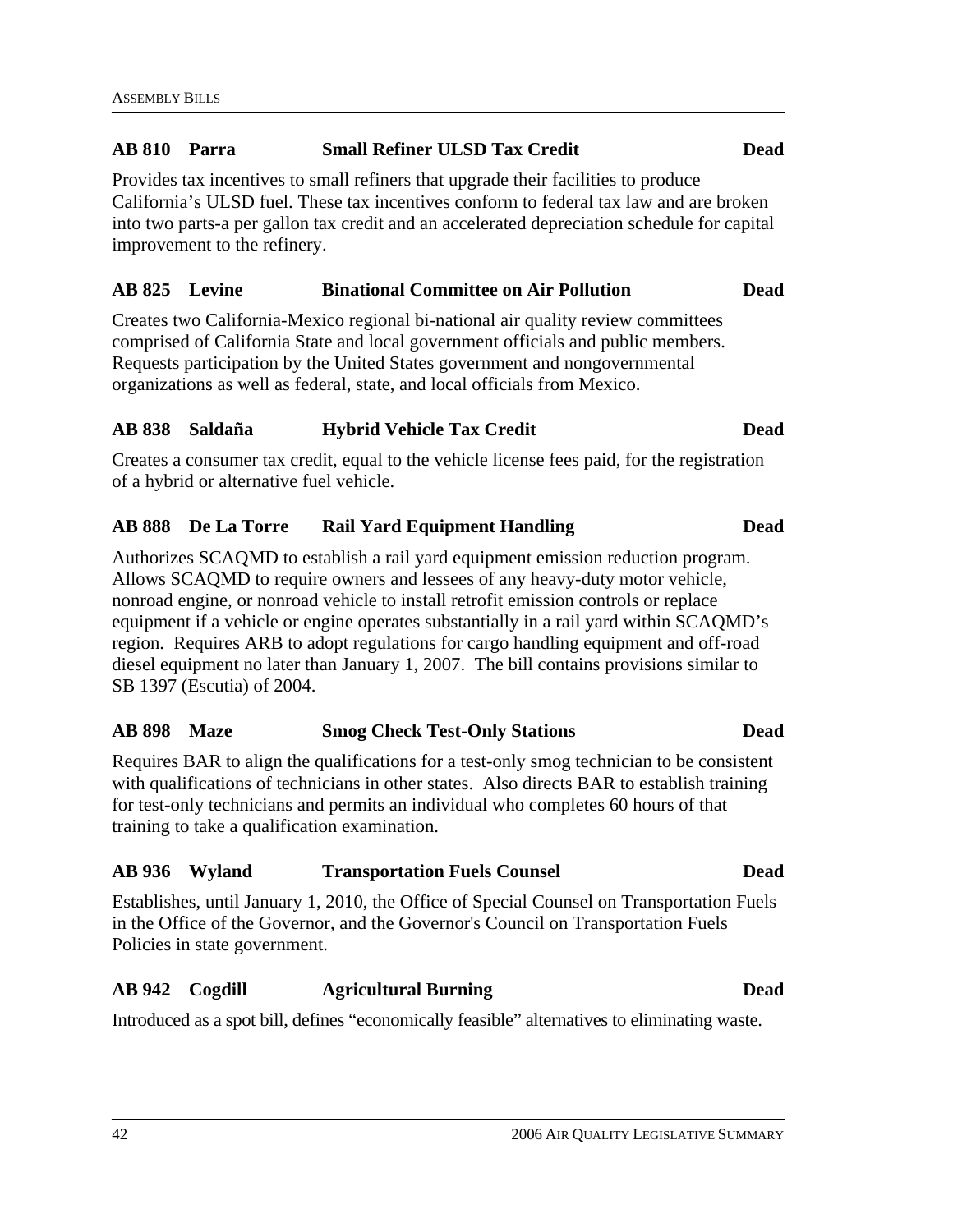#### **AB 965 Saldaña Solar Energy Systems Dead**

States legislative intent to promote the use of solar energy systems in residences, state buildings, public works, and rural areas.

#### **AB 986 Torrico Transit-Oriented Development Dead**

Requires an existing San Francisco Bay Area joint planning committee to identify transitoriented development zones. Authorizes the committee to prioritize up to 50 of these zones and for the governing bodies of these zones to establish property/business districts or Mello-Roos districts to facilitate construction of infrastructure.

#### **AB 990 Lieber Substitutes for Toxic Compounds Dead**

Requires ARB to develop regulations to prohibit the use or sale of methylene chloride, perchloroethylene, trichloroethylene, or 1-bromopropane (including use in consumer products) by January 1, 2007. Requires OEHHA to make recommendations to the Legislature whether other chemicals or hazardous substances in commerce in California are candidates for substitution.

#### **AB 993 Canciamilla LNG Planning and Forecasting N/A**

Originally required CEC to assess the role of LNG in meeting California's natural gas needs. This provision was subsequently removed from the bill.

#### **AB 997 Cogdill Notification of Fees Dead**

Requires a state regulatory agency or department to provide timely notification to an affected county whenever the agency imposes a new fee or increases an existing fee charged to that county.

#### **AB 1012 Nation Alternative Fuel Vehicle Mandate Vetoed**

Requires ARB to adopt regulations requiring half of the passenger vehicles and light-duty trucks sold in California to be certified to operate on an alternative fuel by 2020. The bill also requires that ARB to ensure that retail outlets are available and sufficient to support the cars. AB 1012 also contains a progress report requirement.

#### **AB 1020 Hancock Smart Growth Vetoed**

Requires transportation planning agencies in large urban areas of the state to develop transportation planning models that incorporate principles of "smart growth." Requires that these models be developed for use on personal computers and be made available to the public.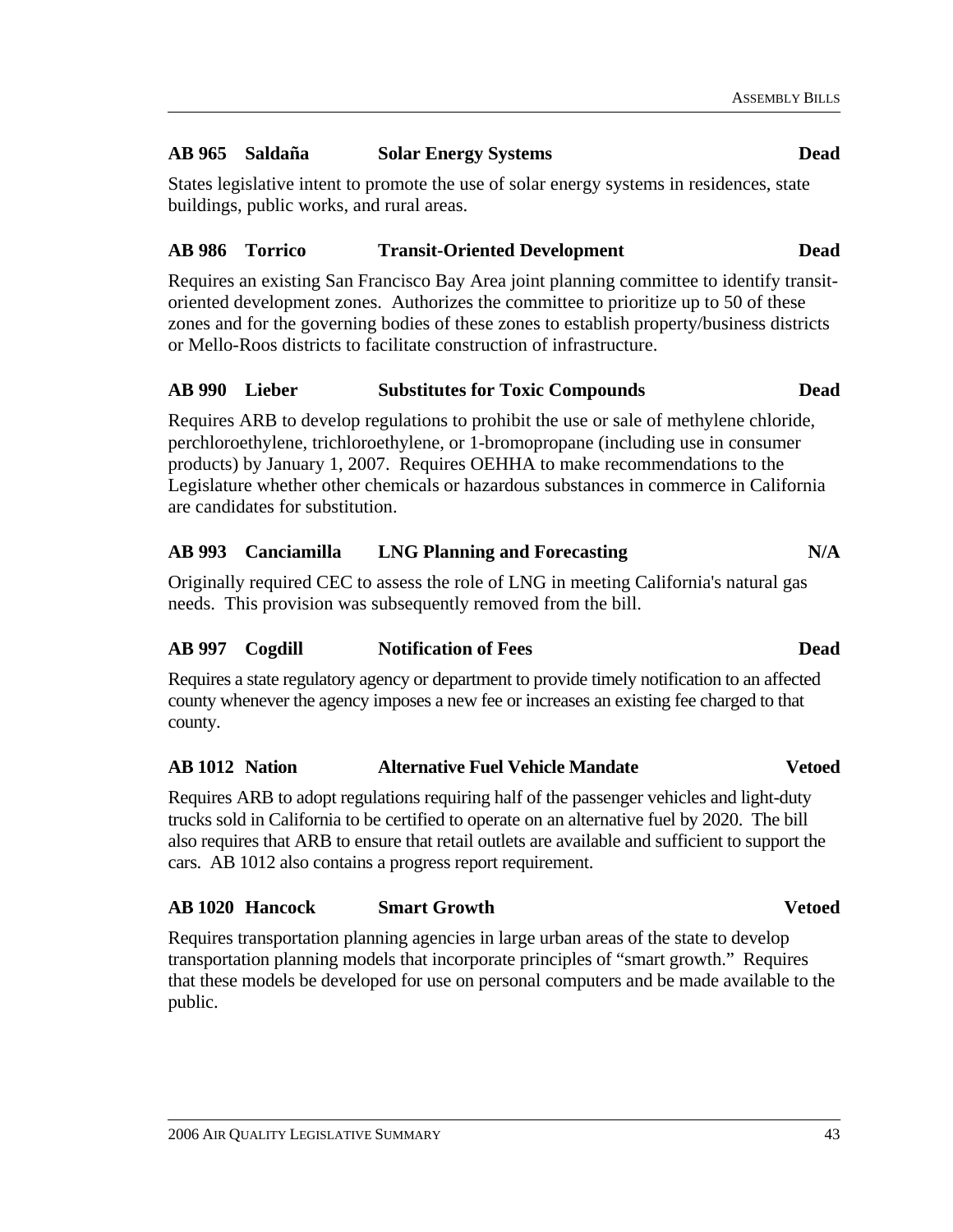#### **AB 1039 Nuñez 2006 Infrastructure Bond Package Chapter 31**

Provides streamlining of environmental laws including transportation project and levee repair project exemptions from CEQA. Requires compliance with any rules, guidelines, or regulations adopted by the applicable air district for construction equipment and for control of particulate matter emissions.

### **AB 1090 Matthews Solid Waste Conversion Dead**

Redefines the term "transformation" for use in solid waste conversion technologies.

#### **AB 1101 Oropeza Diesel Magnets Dead**

Creates a new air quality term-"diesel magnet" sources-which are defined as ports, rail yards, and airports and folds these sources into the state's existing air toxics "Hot Spots" program. The diesel magnets–which primarily consist of mobile diesel sources-would then be subject to stationary source Hot Spots requirements, including preparation of emission inventories, health risk assessments, public notice of significant risks, and reduction of unacceptably high risks within set timeframes.

### **AB 1165 Bogh Reorganization of California Energy Agencies N/A**

Originally, this bill created the Department of Energy and reorganized (including the abolishment of CEC) the other existing energy agencies within California; however, this bill was subsequently amended to remove the provision. See also AB 1190 (Canciamilla).

#### **AB 1190 Canciamilla Reorganization of California Energy Agencies Dead**

Creates the cabinet-level Energy Agency and reorganizes (including the abolishment of CEC) the other existing energy agencies within California. See also AB 1165 (Bogh).

### **AB 1220 Jones Portable Equipment N/A**

Originally required ARB to adopt a statewide fee schedule to recover the actual costs of local air district enforcement of the portable equipment program and allows the districts to establish individual notification and recordkeeping requirements of participants. The bill also required ARB to conduct an assessment of the program's effectiveness. This bill was gutted and amended to include flood liability provisions.

### **AB 1223 Leno Internet Sales of Low-Emission Vehicles Dead**

Creates an Internet hybrid vehicle sales license and allows vehicle manufacturers to sell AT-PZEVs or ZEVs directly to consumers via the Internet.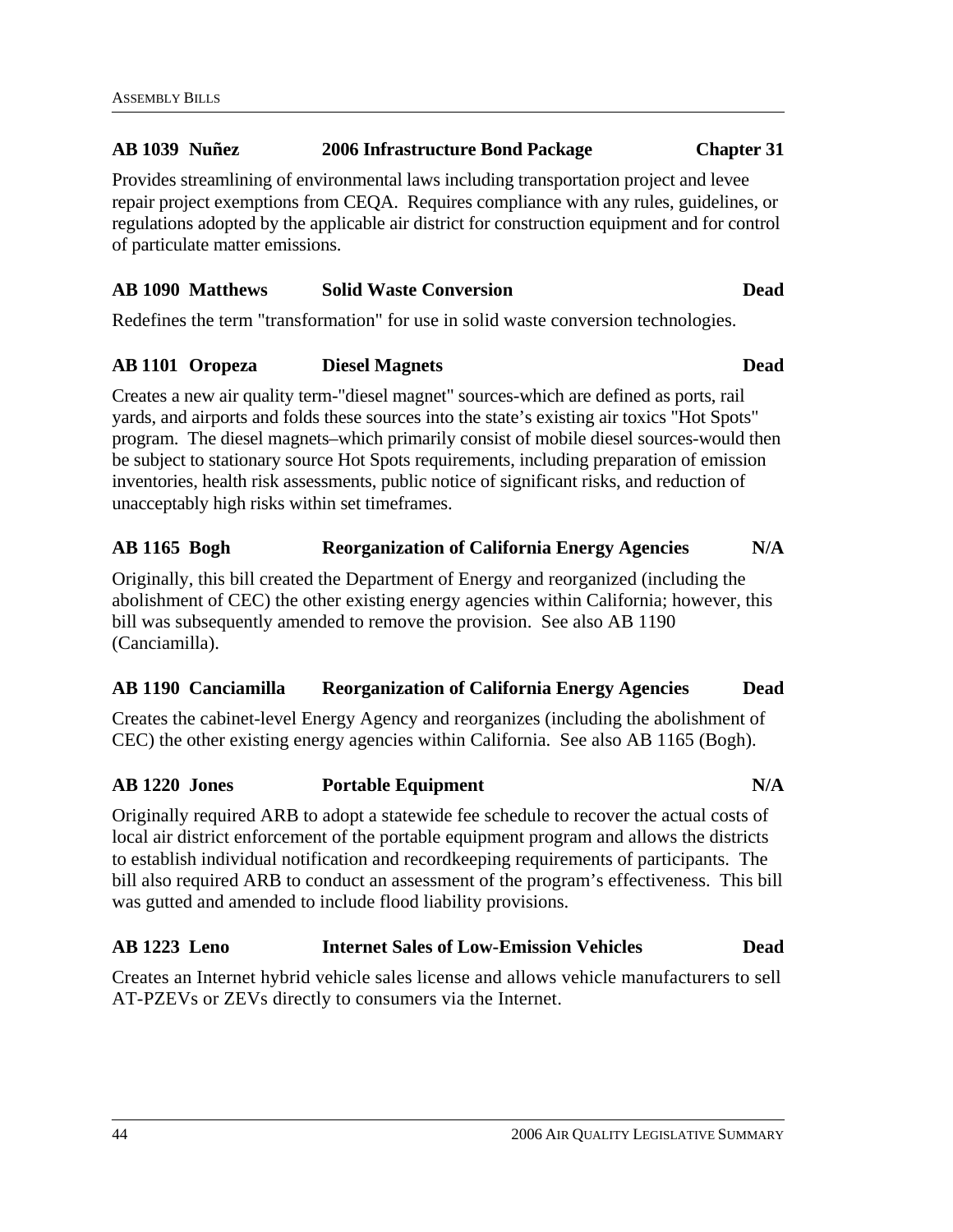### **AB 1231 Horton, J. Air District Variance Hearing Boards Dead**

Establishes specific noticing requirement for different types of variances handled by air district hearing boards. Specifies duties for excess emissions calculations and requires air district boards to report (at least every other month) information on variances and orders of abatement. This bill would require districts to report biennially on specific information to ARB. In turn, requires ARB to publish reports on its Web site.

#### **AB 1252 Pavley Forest Resources Dead**

Authorizes the Department of Forestry and Fire Protection to include innovative solutions to greenhouse gas emissions, public health impacts of poor air and water quality, and other considerations for programs implemented to assist cities with urban forestry. The bill would also expand on the use of demonstration projects to maximize the benefits of urban forests.

### **AB 1269 Pavley Clean Air, Water, Coast, and Parks Bond Dead**

Enacts the "Clean Air, Clean Water, Coastal Protection, and Parks Bond Act of 2007" which authorizes issuance of an unspecified amount of bond money for air quality, water quality, and natural resources protection programs. Among the air programs identified to receive bond monies are the Carl Moyer Program, the replacement of older schoolbuses, agricultural sources, and hydrogen fueling infrastructure.

### **AB 1291 Pavley Clean Consumer Product Logo Dead**

Requires Cal/EPA to design a state-certified logo that can be affixed to consumer products that do not contain, produce, or emit certain substances, including substances identified by ARB as a toxic air contaminant.

#### **AB 1292 Evans Air Quality in School Facilities Dead**

Requires local schoolsite councils to oversee the actions teachers and staff must take to ensure that indoor air quality meets minimum Cal/OSHA requirements. The bill ties use of certain school construction funds to compliance with Cal/OSHA requirements.

#### **AB 1327 Tran Hazardous Materials (Cal/EPA Enforcement Initiative) Dead**

Makes minor, technical changes to existing law relating to administrative penalties imposed for violations of hazardous materials handling requirements and the submittal of hazardous materials handling plans.

### **AB 1332 Gordon Distributed Generation Dead**

Requires CEC to set minimum efficiency standards for distributed generation technologies.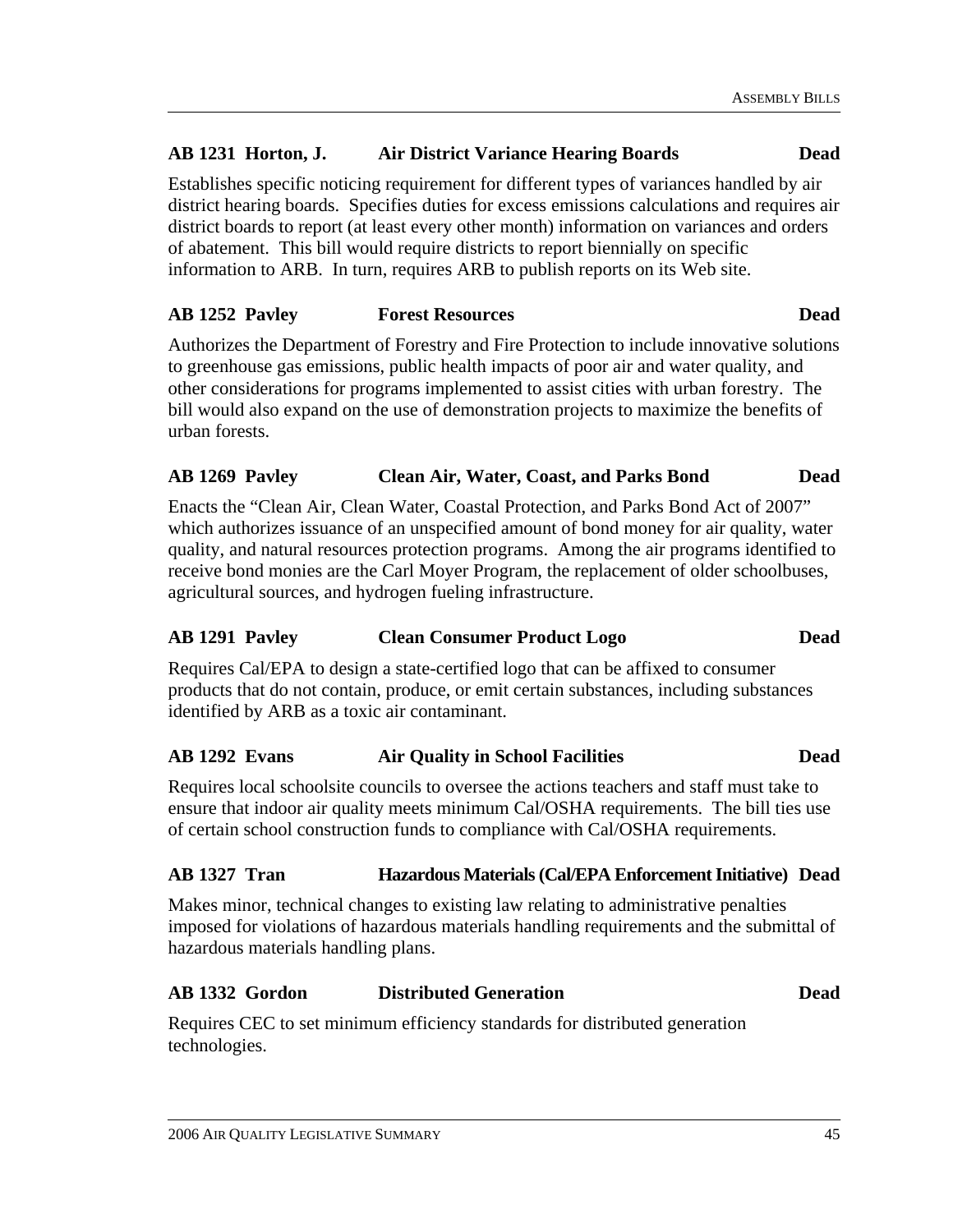#### **AB 1362 Levine Renewable Energy Goals Dead**

States the goal of RPS to increase the amount of electricity procured from eligible renewable energy resources so that it equals 20 percent of the total electricity sold by 2010.

### **AB 1365 Ruskin GHG Emission Levels Dead**

Requires OPR to develop a state strategy to achieve a seven percent reduction of GHG emissions by 2010 and a ten percent reduction by 2020.

#### **AB 1407 Lieber County-Operated HOV Lanes Chapter 606**

Provides consistency throughout the state with regard to clean, fuel-efficient vehicles having access to HOV lanes, whether they are state or county operated. Clarifies that Bay Area bridges may collect tolls from hybrid vehicles not meeting actual occupancy requirements. Additionally provides technical and clarifying language necessary to administer the Bay Area Regional Rail Plan. Originally introduced by Assembly Member Oropeza as an off-road diesel fee bill. See also AB 1879 (Lieber).

### **AB 1430 Goldberg Interchangeable ERCs Chapter 851**

Requires ARB's environmental justice advisory committee to review any update to the methodology that is used to calculate the value of ERCs.

### **AB 1457 Baca Term for SCAQMD Chair N/A**

At one point included a provision that deletes the restriction on the number of terms a SCAQMD Board Member may serve as Chairman. The provision was subsequently removed.

### **AB 1555 La Malfa Renewable Energy: Hydroelectric Facilities Dead**

Adds specific hydroelectric generation facilities owned by an electrical corporation as an "eligible renewable energy resource" with the goal of having the facilities count toward meeting the state's RPS goals.

### **AB 1561 Umberg Requirements of Board Members N/A**

Originally introduced as a spot bill stating legislative intent to enforce penalties on members of state boards who do not sufficiently perform their duties. This bill was subsequently amended to deal with gambling.

### **AB 1611 Ridley-Thomas LNG Permit Working Group Dead**

States legislative intent to create an LNG Interagency Permitting Work Group for agencies potentially involved in the permitting process of a California LNG facility.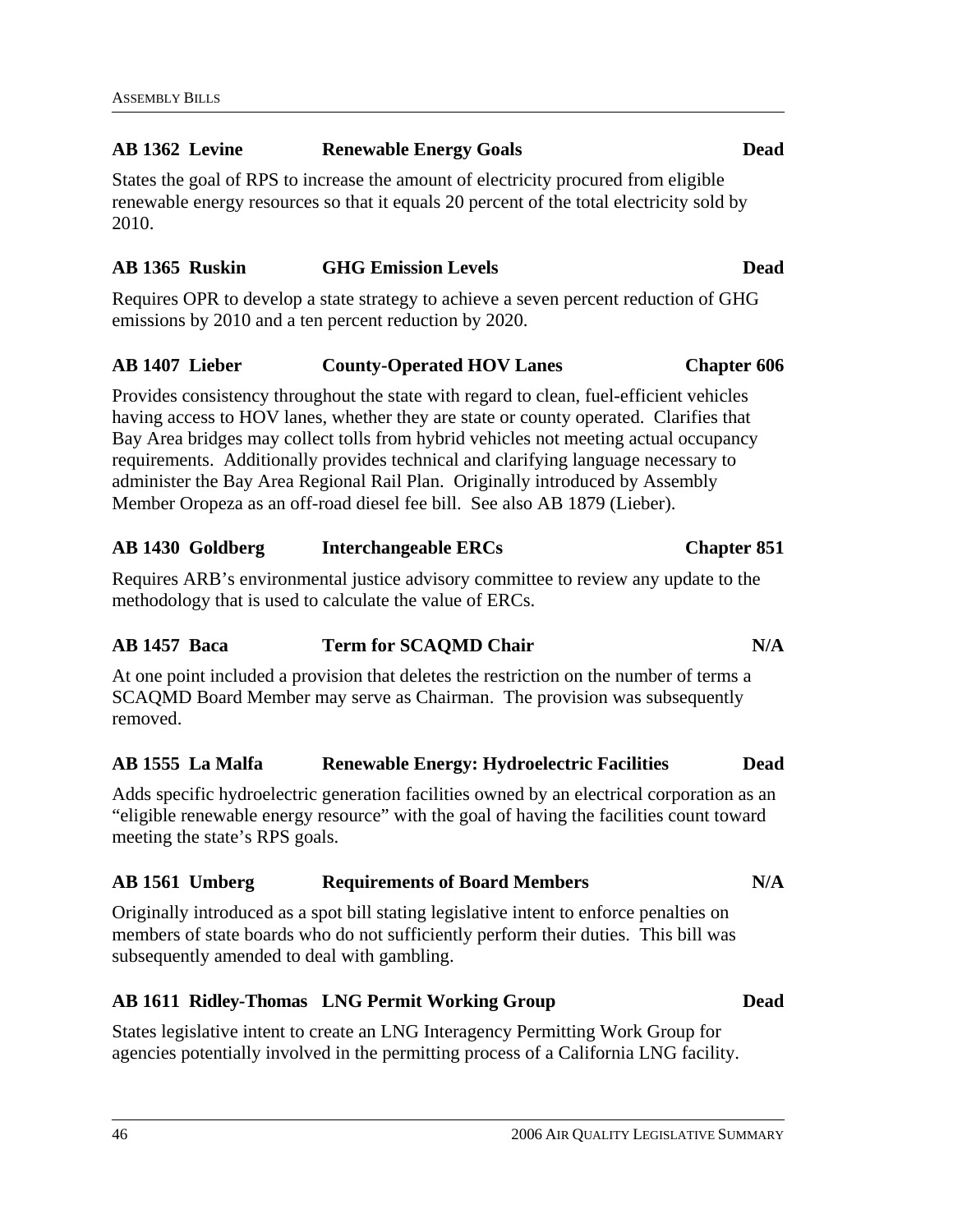### **AB 1614 Klehs Tax Credits for Fuel Cell Buses N/A**

Originally provided a tax credit for components purchased for installation in prototype hydrogen fuel cell buses in public transit fleets if the fleet is a member of the California Fuel Cell Partnership (See also AB 1618, Klehs) but was subsequently amended by Assemblymember Ruskin to deal with income taxes.

#### **AB 1618 Klehs Tax Credits for Fuel Cell Buses Dead**

Provides a tax credit for components purchased for installation in prototype hydrogen fuel cell buses in public transit fleets if the fleet is a member of the California Fuel Cell Partnership. See also AB 1614 (Klehs).

#### **AB 1629 Bermúdez Diesel Particulate Trap Sales Tax Exemption Dead**

Provides sales tax exemption for the sale of particulate traps for diesel fuel trucks, as specified.

#### **AB 1631 Klehs Tax Credits for Fuel Cell Buses Dead**

Provides a tax credit for components purchased for installation in prototype hydrogen fuel cell buses in public transit agencies.

#### **AB 1678 Saldaña San Diego Port Air Quality and Cold-Ironing Dead**

Requires POSD, on or before, January 1, 2007, to provide a report to SDAPCD, including: (1) an inventory of air emissions from stationary and mobile sources; (2) an assessment of the number of vessel port visits per year; (3) a standard for ship electrification; and (4) an economic feasibility study of various air pollution reduction measures, including cold-ironing and a timeline for implementing these measures.

#### **AB 1693 Matthews CPCFA Administrative Requirements N/A**

Originally, established administrative requirements for CPCFA-funded projects to ensure that they result in measurable reductions in pollution. Subsequently amended to address a different subject area.

#### **AB 1697 Pavley Location of Day Care Facilities Dead**

Prohibits the licensing of day care centers that are located within 650 feet of a state highway or an industrial site.

#### **AB 1783 Nuñez Infrastructure Financing Dead**

States the intent of the Legislature-in enacting the California Infrastructure, Improvement, Smart Growth, Economic Reinvestment, and Emergency Preparedness Financing Act of 2006-to provide bond and other types of financing for projects such as transportation, flood control, safe water systems, environmental improvement, and housing.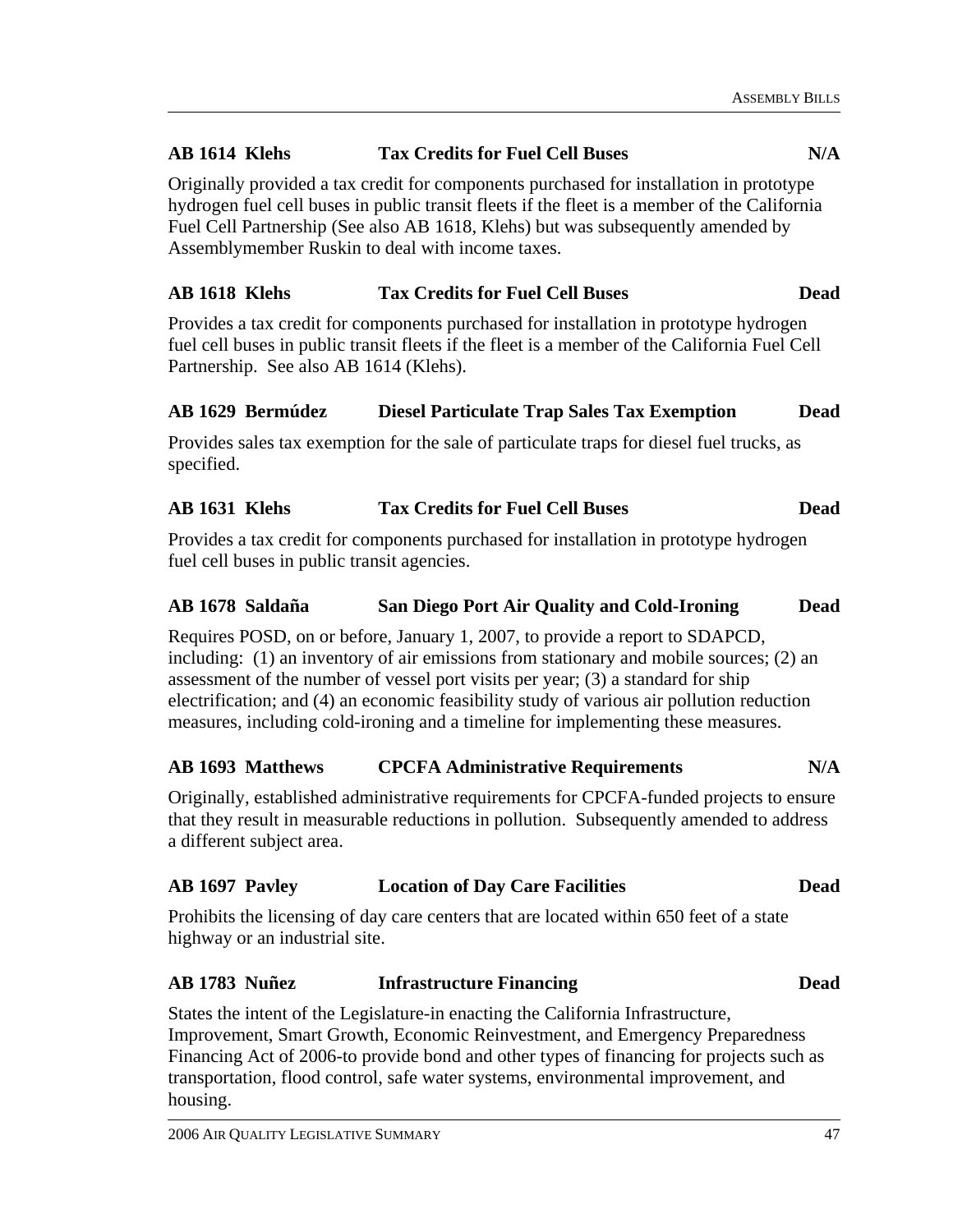#### **AB 1801 Laird Budget Bill Chapter 47**

Makes appropriations for the support of state government for the 2006-07 fiscal year. Urgency bill.

### **AB 1803 Laird Budget Trailer Bill Chapter 77**

Provides the statutory structure to (1) sunset the existing Climate Change Registry as of January 1, 2008, and directs ARB to establish a greenhouse gas emission inventory on or after January 1, 2007, and (2) maintains the current waste tire fee schedules until January 1, 2015. AB 1803 is the Budget Trailer bill for all implementing statutes related to resources and environmental protection. Urgency bill.

### **AB 1806 ACB Budget Trailer Bill Chapter 69**

Expands an existing program administered by BT&H, in collaboration with ARB and others, which provides loan guarantees to assist chrome plating facilities in purchasing environmental control technologies. AB 1806 is a Budget Trailer bill and an urgency bill.

### **AB 1811 Laird Budget Trailer Bill Chapter 48**

Revises various appropriations in the Budget Act of 2006. Urgency bill.

### **AB 1838 Oropeza Transportation Bond Act Dead**

Enacts the Congestion Reduction, Clean Air, and Trade Corridor Bond Act of 2006, the Congestion Reduction, Clean Air, and Trade Corridor Bond Act of 2008, and the Transportation Revenue Bond Act of 2012. See also SB 1024 (Perata), SB 1165 (Dutton), and SB 1266 (Perata).

### **AB 1870 Lieber Motor Vehicle Inspection Chapter 761**

Adds a visible smoke test to the Smog Check Program and authorizes BAR to pay up to (or above) \$1500 for a retired vehicle.

### **AB 1878 Parra SJV Metropolitan Planning Organization Dead**

Created the Southern San Joaquin Valley Metropolitan Planning Organization Advisory Council and would specify the membership of the council to consist of certain board members of councils of governments.

### **AB 1879 Lieber County Operated HOV Lanes N/A**

Originally authorized local governments to allow single occupant HOV lane access to clean, fuel-efficient vehicles on local highways but was subsequently amended to deal with the Board of Parole Hearings. See also AB 1407 (Lieber).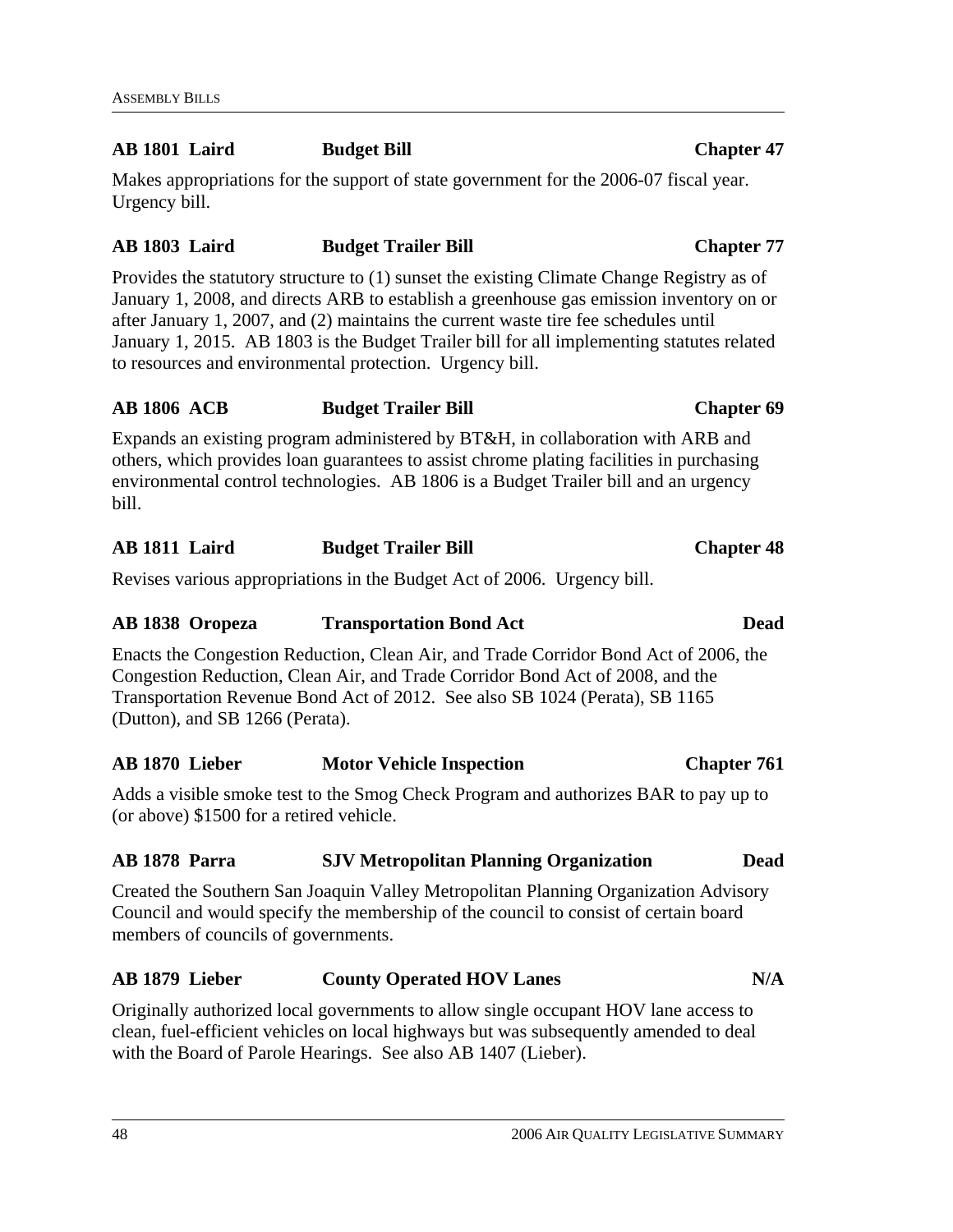#### **AB 1901 Horton, S. Truck Pollution Control Loan Program Dead**

Establishes the Truck Retrofit Revolving Loan Program within CEC to provide direct loans to truck owner-operators and truck fleets for retrofitting of trucks with emission reducing and fuel saving devices. See AB 2647 (Oropeza).

#### **AB 1925 Blakeslee Carbon Dioxide Sequestration Chapter 471**

Requires CEC in coordination with the Division of Oil, Gas, and Geothermal Resources of the Department of Conservation and the California Geological Survey to report to the Legislature by November 1, 2007, with recommendations to accelerate the adoption of cost-effective geologic sequestration strategies for the long-term management of industrial carbon dioxide.

#### **AB 1944 Berg Small School District Transportation Dead**

Adds two new priorities—for replacing or reconditioning schoolbuses manufactured prior to 1987—to the existing two that the Department of Education can consider when apportioning schoolbus funds to small school districts.

#### **AB 1997 Cogdill San Joaquin Air Pollution Control District Dead**

Requires SJVAPCD, in consultation with ARB, to develop and implement a pilot program to replace high-polluting vehicles with donated low-emission motor vehicles within the San Joaquin Valley.

#### **AB 2015 Lieu South Coast Air Quality Management District Dead**

Increases the number of members on South Coast's district board from 12 to 13 by adding one new member appointed by the mayor of the city of Los Angeles from the members of the city council of the city of Los Angeles. It also adds the cities of Calabasas and Malibu to, and excludes Los Angeles from, the list of cities included in the western region of the county of Los Angeles.

#### **AB 2021 Levine Energy Efficiency Chapter 734**

Requires CEC to develop a statewide estimate of all potentially achievable cost-effective electricity and natural gas efficiency savings and establishes statewide annual targets for energy-efficiency savings and demand reduction.

#### **AB 2022 Ruskin Portable Gasoline Containers Chapter 473**

Prohibits the sale or possession for sale portable gasoline containers that are not designed according to specified child-resistant standards and approved and listed by the State Fire Marshal.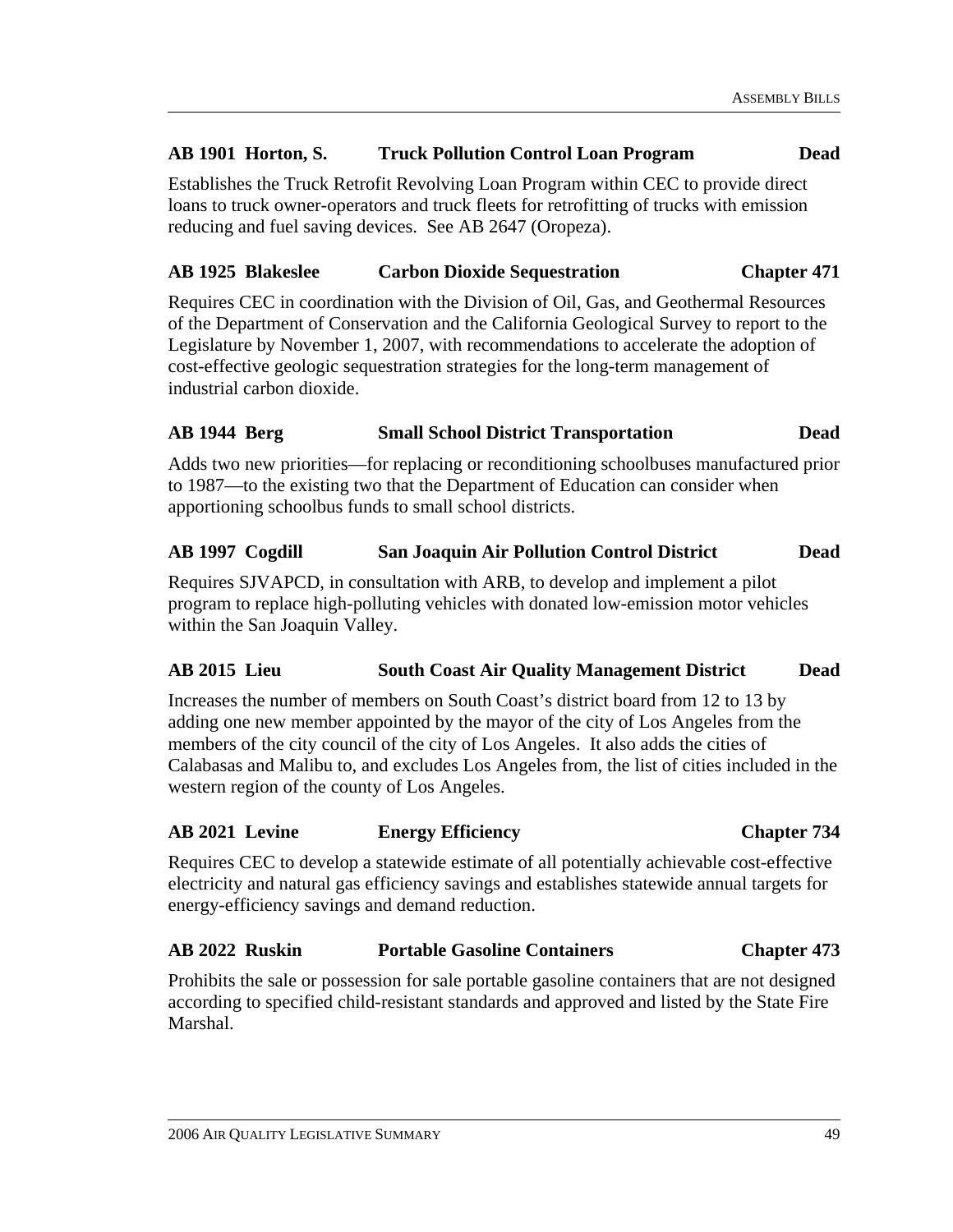# **AB 2113 Aghazarian Goods Movement Spot Bill Dead**  Declares the intent of the Legislature to enact legislation to facilitate improvement in the movement of goods in northern California, specifically to and from the Port of Oakland and the Central Valley region. **AB 2118 Matthews Solid Waste Dead**  Redefines the definition of conversion technologies for use in solid waste management. The bill explicitly retains ARB's and local districts' role in permitting solid waste facilities. **AB 2151 Villines Peer Review Dead**  Adds the peer review requirement to any newly adopted policy by ARB or local air districts. **AB 2185 Nation GHG Spot Bill Dead**  Introduced as a GHG spot bill. No substantive language was ever developed. **AB 2207 Blakeslee GHG Spot Bill Dead**  Removes the sunset on the expedited review process for new thermal powerplants in California. **AB 2264 Pavley Fuel-Efficient State Fleet Vehicles Chapter 767**  Requires DGS and CEC to develop fuel economy standards for state fleet vehicles and to use those standards for vehicles purchased after January 1, 2008. **AB 2276 Pavley Indoor Air Purifiers and Ozone Chapter 770**  Requires ARB, on or before December 31, 2008, to develop and adopt regulations to reduce emissions of ozone from indoor air cleaning devices. The regulations must include an ozone emission concentration standard, testing procedures, certification procedures, and labeling requirements. Allows ARB to ban devices that exceed the ozone concentration standard. **AB 2315 McCarthy Climate Neutral Technologies Dead**  States the intent of the Legislature to establish the California Climate Neutral Combustion Power Generation Program in order to complement RPS as administered by CEC. **AB 2321 Canciamilla Governor's Green Action Team Dead**

Establishes the Governor's Green Action Team to oversee and direct progress toward reducing electricity purchases for state-owned buildings by 20 percent by 2015.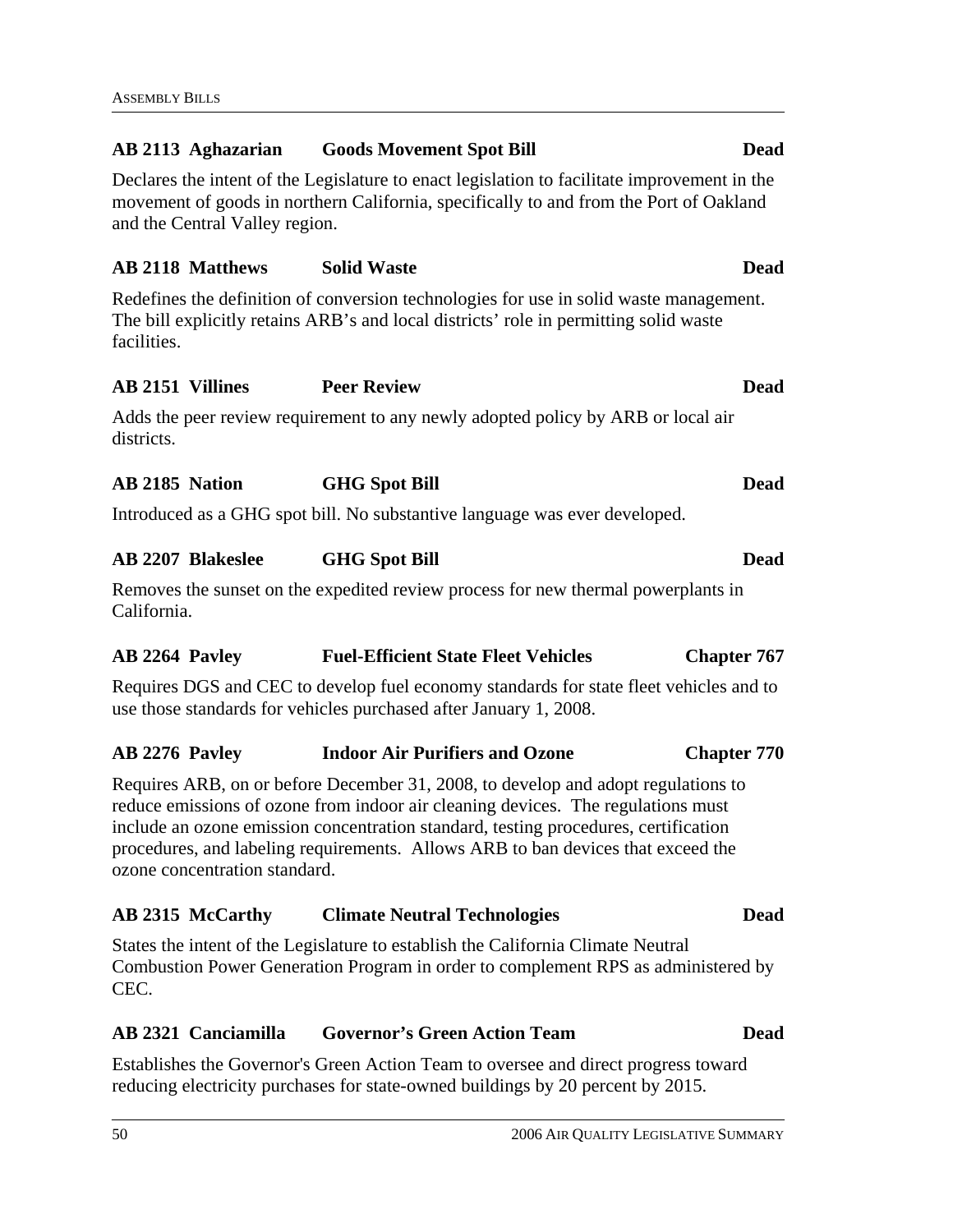### **AB 2322 Parra Vehicle Registration Dead**

Requires that manufacturers, distributors, and dealers of motorized bicycles, mopeds, motorized scooters, motor-driven cycles, motorized quadricycles, and motorized tricycles must register with DMV.

#### **AB 2325 Nation Gas Tax Dead**

Increases the motor vehicle fuel tax by up to 25 cents in 2011 for the purpose of funding transportation projects and alternative fuel development.

### **AB 2367 La Suer Criminal Penalties Chapter 347**

Recasts numerous indeterminate, nonlife sentences as determinate sentences, thus providing uniformity throughout California codes. Among the provisions, the bill changes the penalty for falsifying vehicle emissions reports from imprisonment of "not more than five years" to a term of either one year in county jail or state imprisonment (decided at sentencing as either 16 months, 2 or 3 years).

### **AB 2388 Vargas Air Pollution: Imported Electricity Dead**

Establishes an air pollution mitigation fee to be assessed on imported electricity from newly built Mexican powerplants not built with California-level air pollution control equipment. The mitigation funds would be used to reduce air pollution in California's border counties affected by the powerplant emissions.

### **AB 2391 AUC Distributed Generation: Reporting Dead**

Originally, introduced as a spot bill concerning DG reporting in California. No substantive language was developed.

### **AB 2394 Aghazarian Minor Violations Dead**

Reinstates a "minor violation" program (which sunsetted on January 1, 2006) that allows ARB and districts to adopt regulations to characterize certain violations of air pollution laws as "minor" and provides a "fix-it ticket" for those violations.

### **AB 2424 Blakeslee Distributed Generation Dead**

Originally, introduced as a spot bill that states legislative intent to change the DG program in California.

### **AB 2444 Klehs Congestion Management Fees Vetoed**

Authorizes the congestion management agencies in nine Bay Area counties and the BAAQMD to each impose an annual fee of up to \$5 on motor vehicles registered within their counties—for the purpose of managing traffic congestion and mitigating the environmental impacts (air and water pollution) of motor vehicles within their jurisdiction.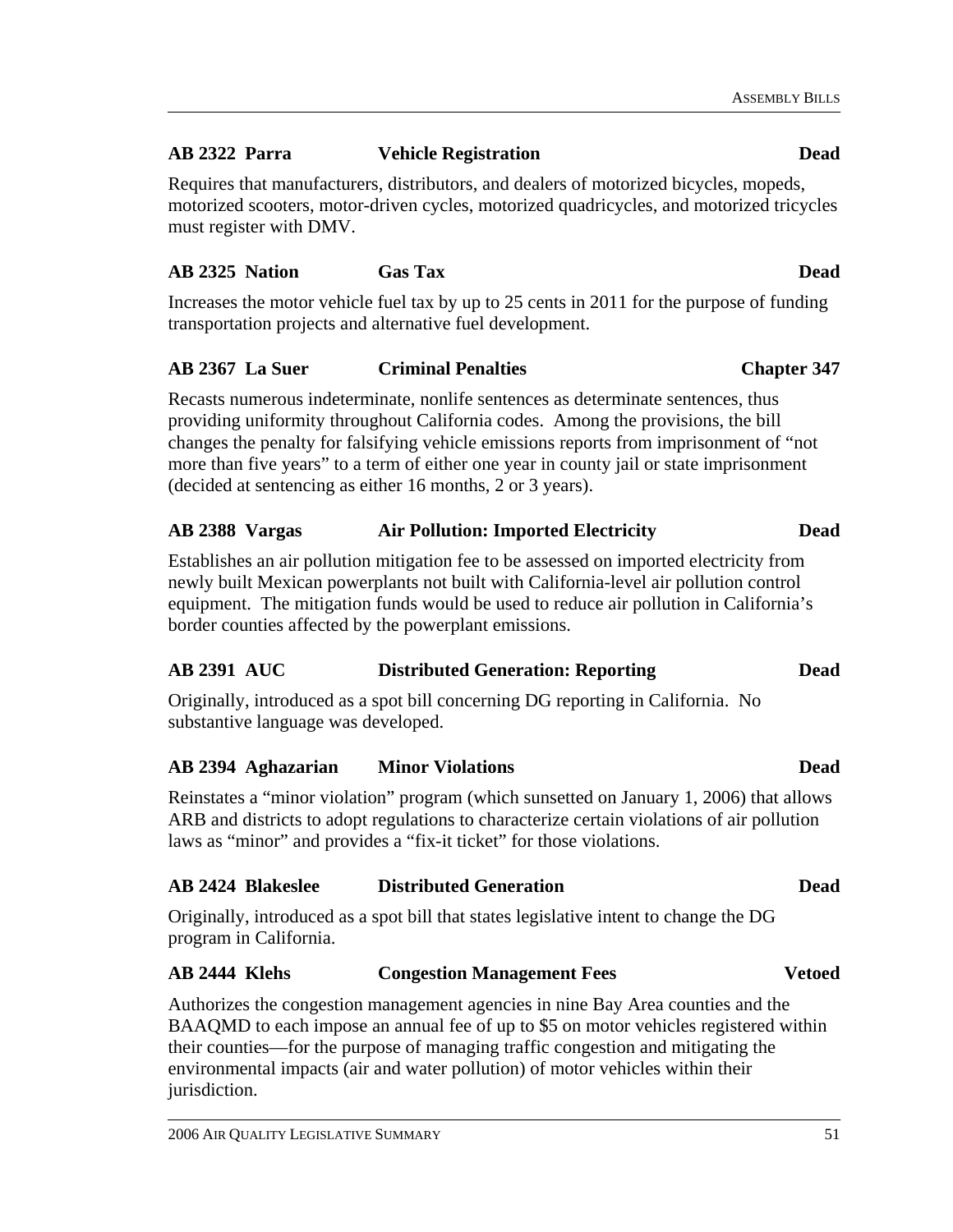#### **AB 2490 Ruskin State Toxic Release Inventory Program Vetoed**

Requires Cal/EPA to establish a California TRI Program that is the same as the current federal TRI program, if Cal/EPA determines that the federal government acts in any way to repeal or diminish the stringency of the existing federal program. The bill requires Cal/EPA to adopt regulations to implement the program.

#### **AB 2501 Lieu Santa Monica Airport Activity Report Dead**

The bill requires the Santa Monica Airport to monitor and record landing and takeoff operations at the airport and to make the information available to the public no later than February 1, 2008.

### **AB 2553 Arambula California Air Quality Zones Dead**

Establishes a program for stationary sources of air pollution in the SJV and the port areas of Los Angeles to receive low-interest loans to finance the capital costs of new pollution control equipment. The loans would originate from either the California I-Bank, CPCFA or the California Small Business Loan Guarantee Program. The bill creates the "California Air Quality Zone" program to be established in conjunction with BT&H and SJVAPCD. See also SB 1230 (Florez).

### **AB 2557 Huff Labeling Registration Chapter 419**

Changes the placement of smog index labels on new motor vehicles, expands dealer registration services, and increases liability for damaging roadside memorial sign.

#### **AB 2567 Arambula Environmental Research Tax Credit Dead**

Allows, on or after January 1, 2007, a tax credit for qualified businesses conducting environmental research associated with development of renewable technologies for cleaner air and water, the reuse of materials, and reductions in greenhouse gas emissions related to biomass, solar, wind, and hydrogen.

#### **AB 2595 Arambula Manufacturer Training N/A**

Originally, this bill defined "qualified manufacturing equipment" to include equipment that reduced air emissions as being eligible for tax incentives. This bill was subsequently amended to establish a logistics worker training initiative for the purpose of making California workers more skilled in the competitive global manufacturing value chain.

#### **AB 2600 Lieu HOV Lane Access for Clean Vehicles Chapter 614**

Extends the sunset date from January 1, 2008, to January 1, 2011, for the cleanest, most fuel-efficient vehicles to use carpool or high occupancy vehicle (HOV) lanes without meeting the minimum occupancy requirement and authorizes an additional 10,000 clean air decals to be issued for hybrid electric vehicles.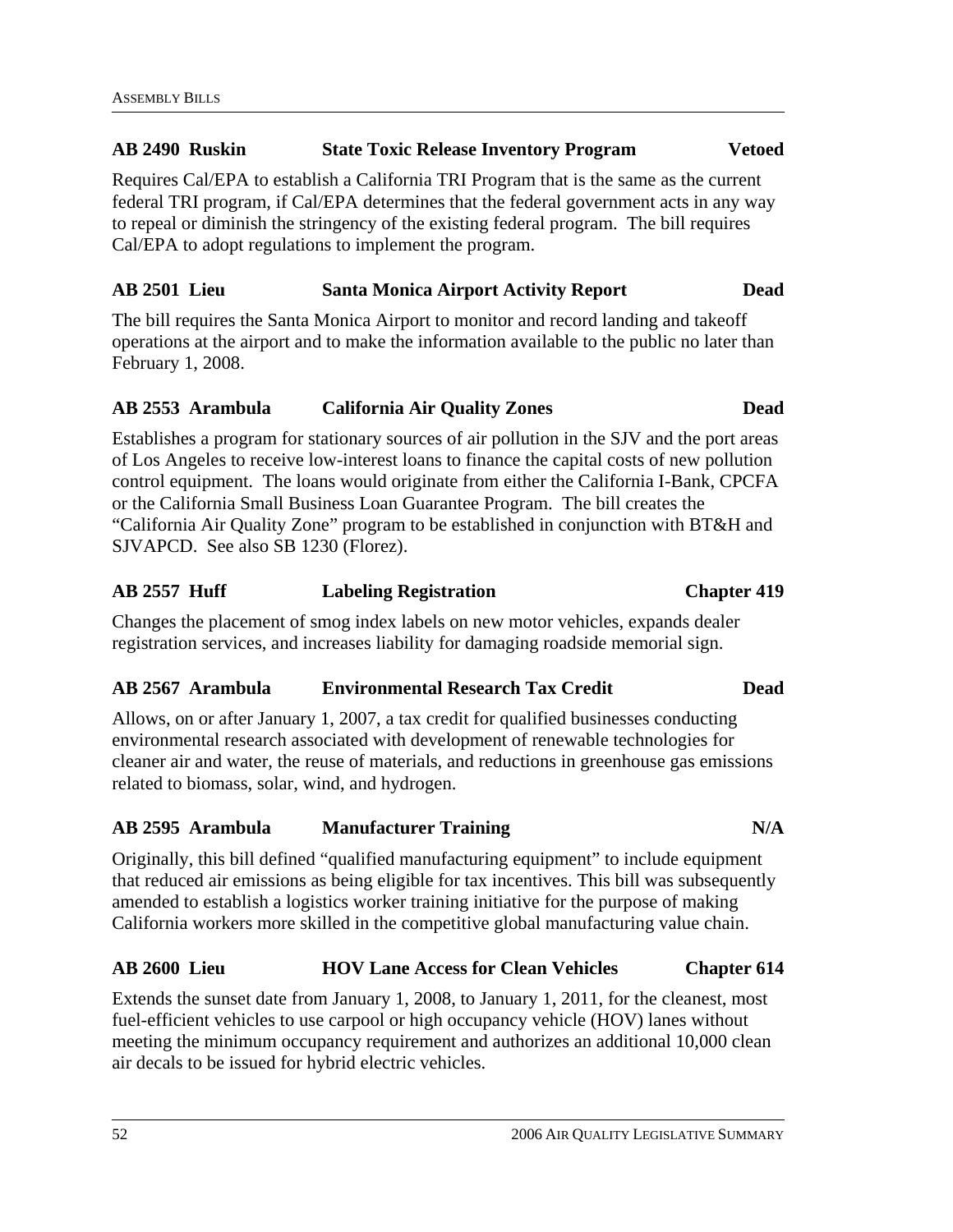### **AB 2616 Nakanishi Hybrid Vehicle Tax Deduction Dead**

Provides a tax credit for individuals and businesses that buy or lease, after January 1, 2006, a new hybrid gas-electric car or truck. The credit ranges from \$250 to \$3,400 depending on the fuel economy and the weight of the vehicle. The program sunsets on or before December 31, 2010.

### **AB 2647 Oropeza Truck Pollution Control Loan Program Dead**

Creates the Capital Access Loan Program to provide direct loans for the purchase and installation of truck cab and parking space electrification and truck pollution control technologies. See also AB 1901 (Horton).

#### **AB 2744 Wyland Office of General Fuels Council Dead**

Establishes the Office of Special Counsel on Transportation Fuels in the office of the Governor, and the Governor's Council on Transportation Fuels Policies in state government. The bill requires the special counsel to develop transportation fuels policies and promote transportation energy conservation.

#### **AB 2756 Levine Energy Conservation at Public Schools Vetoed**

Requires the State Controller to fund grants to eligible public schools for energy conservation projects. The bill also authorizes funds to be spent by a public university or community college for the purposes of the bill.

### **AB 2778 Lieber Self-Generation Incentive Program Chapter 617**

Extends four years the sunset on California's Self-Generation Incentive Program for only two distributed generation technologies—wind and fuel cells. The bill also requires the Energy Commission, in consultation with ARB to include a cost-benefit analysis on subsidizing distributed generation in their Integrated Energy Policy Report.

### **AB 2788 Arambula Voluntary Accelerated Vehicle Retirement Program Dead**

Establishes a voluntary accelerated vehicle retirement demonstration program in the SJVAPCD that would offer up to \$4000 for retired vehicles.

#### **AB 2791 Ruskin Clean Vehicle Discount Program Dead**

Requires ARB to study the costs and benefits of a program that would impose one-time discounts and surcharges on the purchase of new vehicles to mitigate against vehicular GHG and smog-forming emissions.

### **AB 2804 Salinas SMAQMD Board Member Pay Chapter 425**

Requires SMAQMD to pay governing board members for actual and necessary expenses and compensation not to exceed \$100 for each day while on official business of the district. Urgency bill.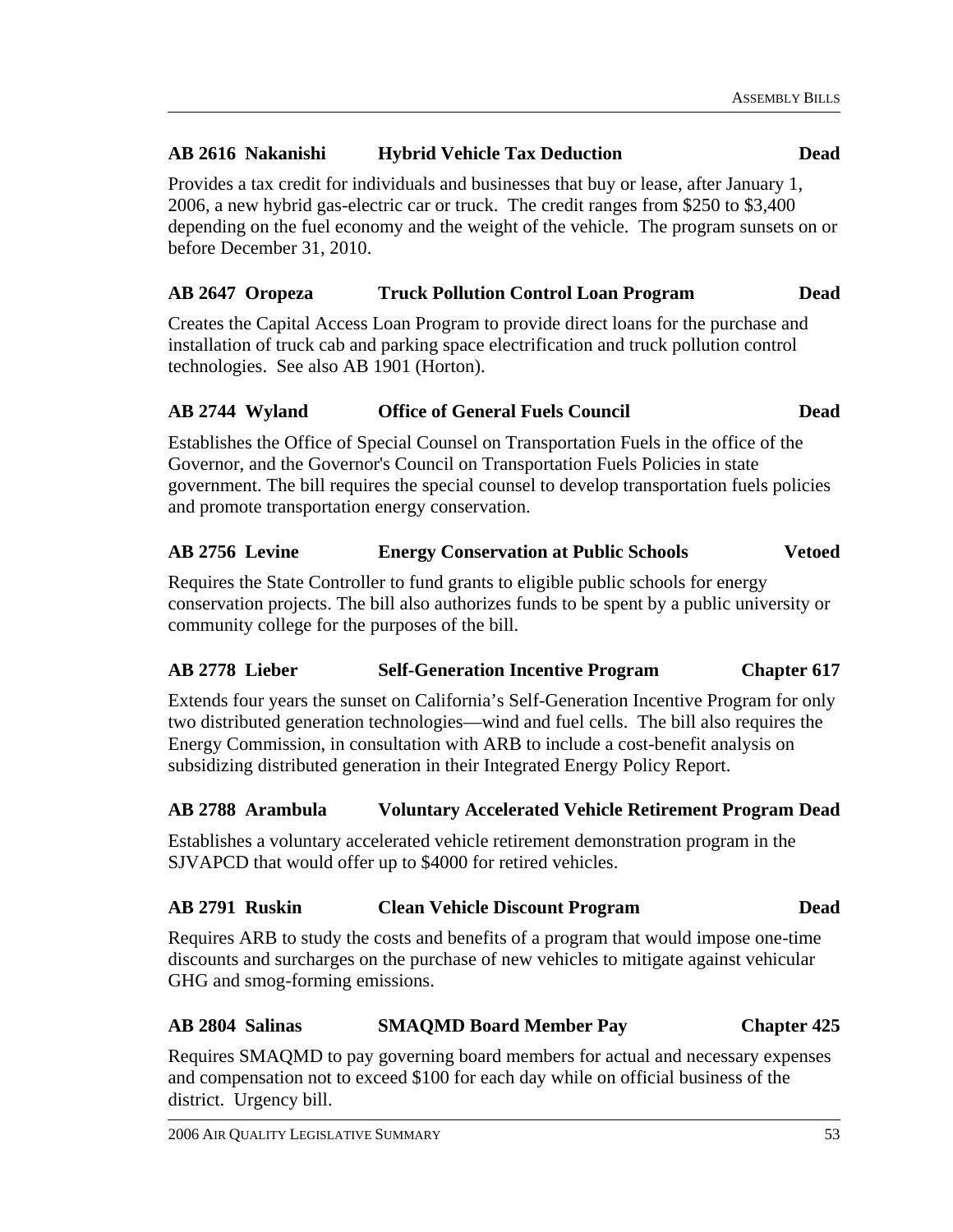# **AB 2823 Ruskin District Compliance Programs Vetoed**  Requires a local APCD, which serves a population of one million or more (currently, five

districts in the state), to provide public notification of NOVs for public nuisance laws or regulations after ensuring that the information is accurate. It also requires any person who violates the nuisance laws or regulations to reimburse the district for the costs incurred to provide the public notification.

### **AB 2824 Ruskin Enhanced ARB Internet Information Access Dead**

Requires ARB to make website information more user-friendly and accessible and requires local districts to submit updated emissions inventory data annually.

#### **AB 2825 Ruskin School Facility Siting Modifications Vetoed**

Requires a school district, in preparing the EIR on a proposed schoolsite, to identify any proposed facilities that emit hazardous air emissions or handle specified hazardous substances within one-fourth mile of the proposed site.

### **AB 2838 Pavley Coastal Environment Vehicle Mitigation Fee Vetoed**

Provides a state-local funding option to address problems resulting from motor vehicle congestion and mitigating the environmental impacts of motor vehicles within the coastal counties (that vote to approve the fee). Establishes the Coastal Environment Motor Vehicle Mitigation Program which until January 1, 2020, would authorize the State Coastal Conservancy to request that DMV collect an annual fee of up to \$6 on motor vehicles registered within those counties.

### **AB 2841 De La Torre Certified New Vehicles and Engines Dead**

Originally a spot bill dealing with changes to certified vehicles or engines.

### **AB 2843 Saldaña EJ Diesel Mitigation Funds Chapter 798**

Makes permanent the existing requirement that large air districts target at least 50 percent of diesel mitigation incentive funds to support projects in environmental justice communities.

### **AB 2880 Lieu SCAQMD Flares Dead**

Requires SCAQMD to develop a notification plan for flaring events at refineries in the District.

### **AB 2924 Arambula California Climate Action Registry Dead**

Requires an entity that receives funding from the state for reducing greenhouse gas emissions to report its emissions to the California Climate Action Registry. Requires the registry to report to the Legislature annually regarding state programs to assist businesses with reducing greenhouse gas emissions.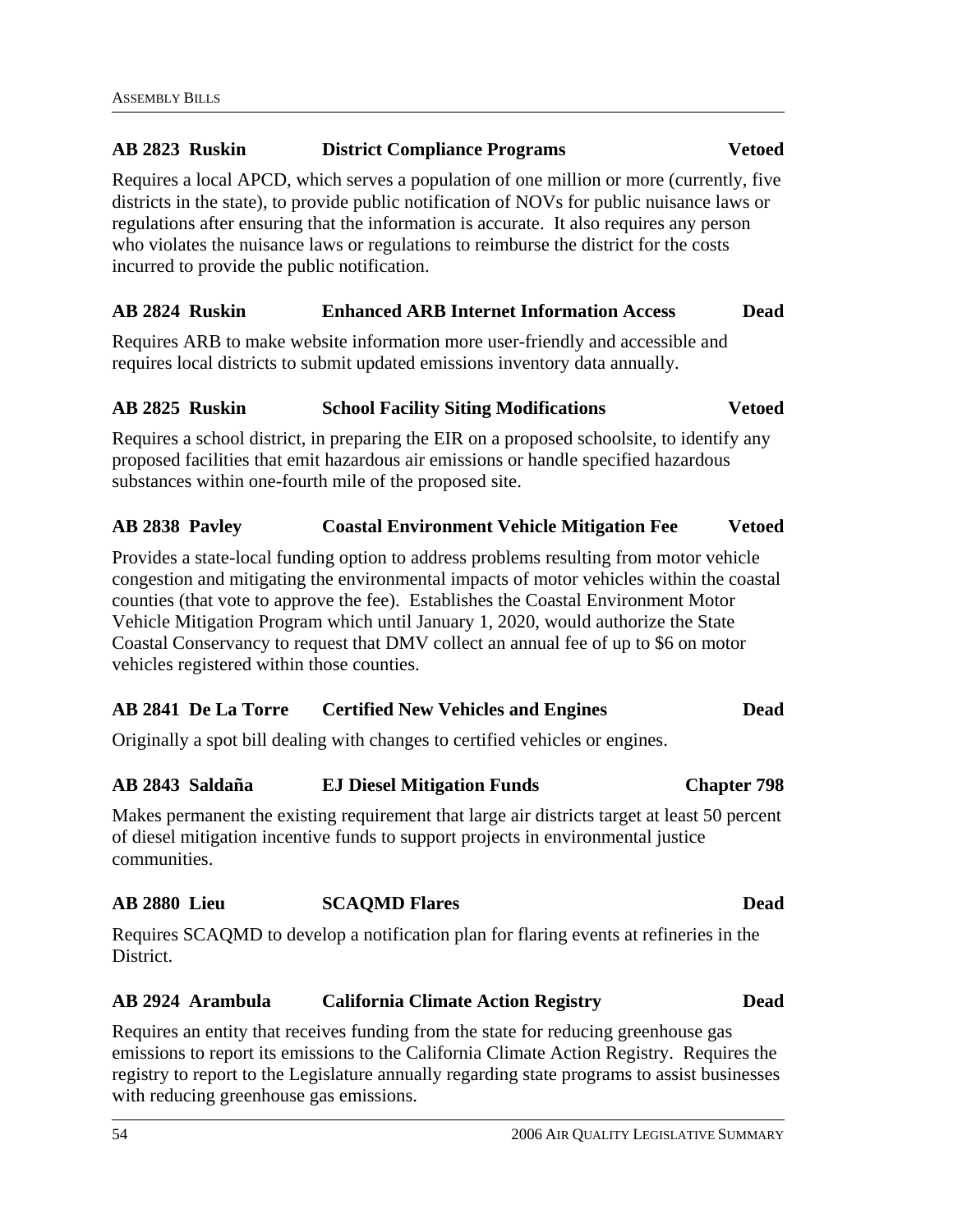#### **AB 2963 DeVore Ports Spot Bill Dead**

Declares the intent of the Legislature to enact legislation to reduce congestion and the threat of a terrorist attack at California's ports.

#### **AB 2988 Lieu Dry Cleaning Effluent Exemption Dead**

Exempts hydrocarbon dry cleaning wastes from hazardous waste permitting requirements for dry cleaning machines purchased on or before January 1, 2008.

#### **AB 3018 Lieber Indoor Air Pollution Program Dead**

Requires ARB to establish an indoor air quality program in consultation with DHS and other appropriate agencies that includes: 1) community education and outreach; 2) development of indoor air quality guidelines; and 3) adoption of emission standards or other measures to limit emissions from indoor sources.

#### **ACR 167 Pavley Alternative Fuels Dead**

Expresses the Legislature's commitment to achieving a clean transportation future based on the rapid commercialization of nonpetroleum, clean alternative fuels, among other clean air and energy efficient technologies.

#### **HR 29 Houston Joint Bio-Energy Institute Adopted**

Expresses the Legislature's desire to locate a new federal Bio-Energy Institute at one of California's national laboratories.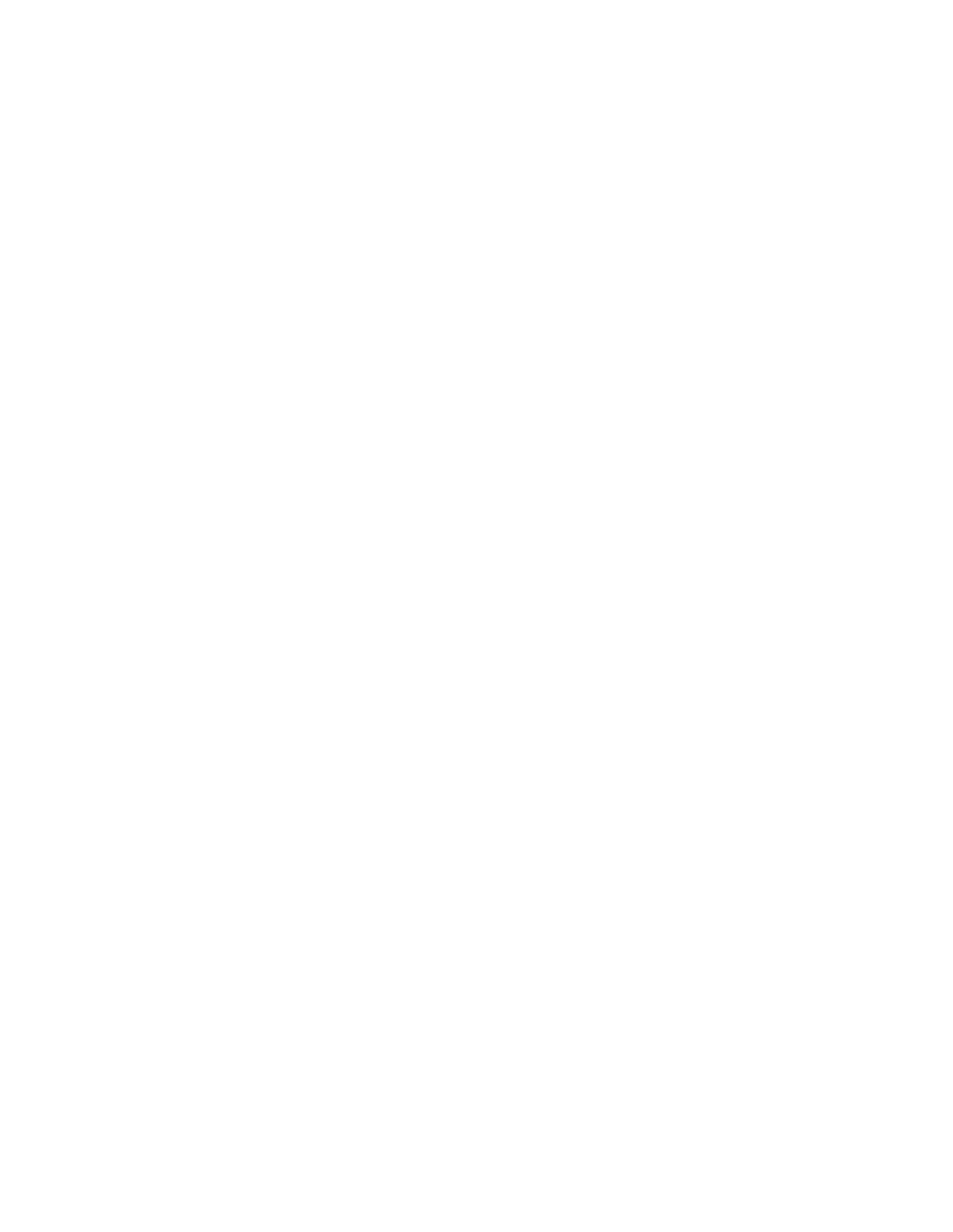# **SENATE BILLS**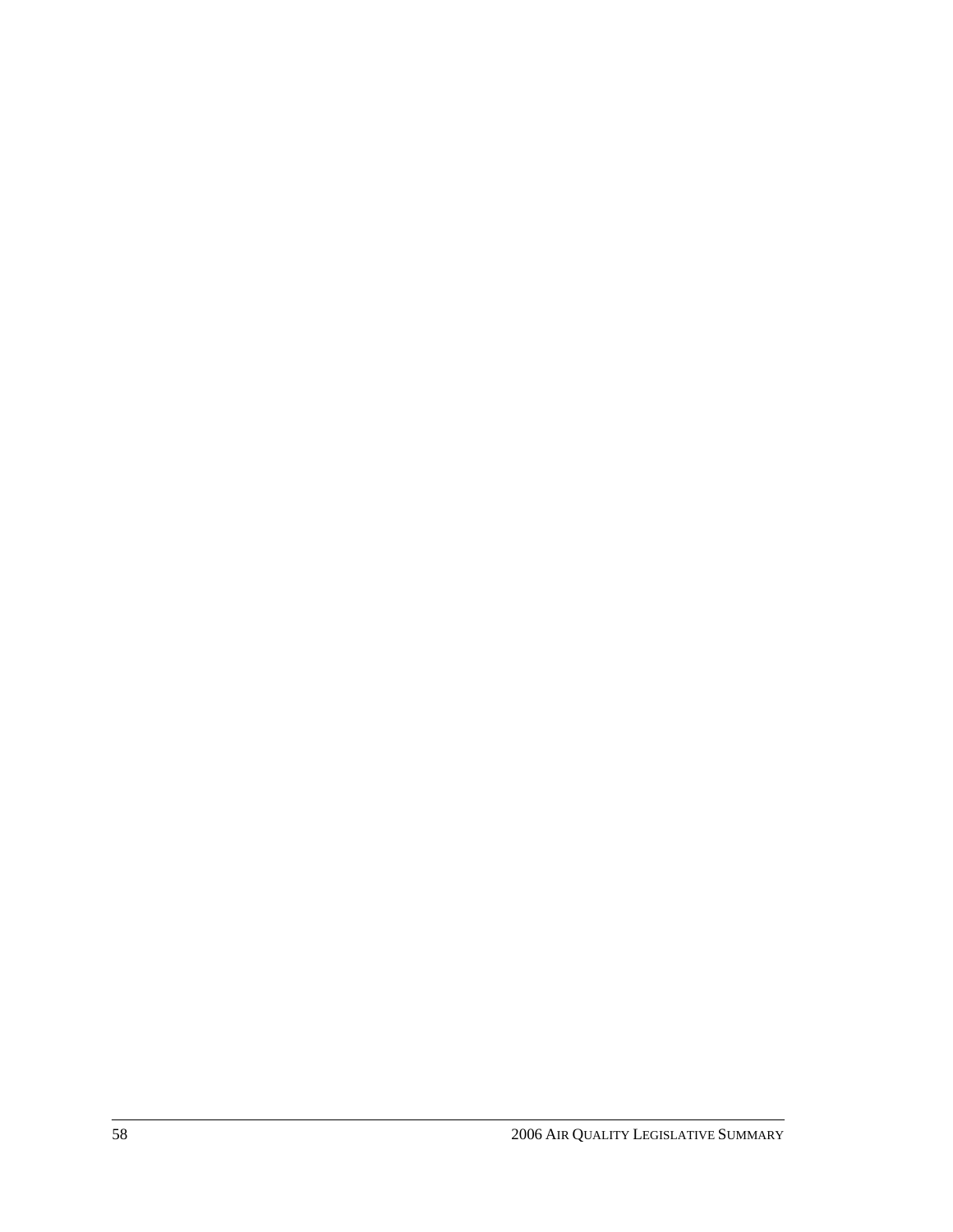#### **SB 1 Murray One Million Solar Roofs Chapter 132**

Originally, established the "Million Solar Roofs Initiative"—which was subsequently implemented as CSI by the California Public Utilities Commission. SB 1 now contains the statutory structure necessary to implement CSI, including authority to (1) include municipal utilities, (2) raise the net metering cap, and (3) establish a cost cap of \$3.4 billion.

#### SB 44 Kehoe General Plan Elements: Air Quality N/A

Originally required that cities and counties incorporate air quality elements into their general plans. This provision was subsequently removed from the bill.

#### **SB 69 SB&FRC Environmental Fees N/A**

Originally, corrected the drafting error involving the PM mitigation fee placed on new tire purchases by removing the inadvertent sunset. This bill's provisions were placed in AB 1803. The final bill version was not air quality related.

#### **SB 107 Simitian Renewable Energy Goals Chapter 464**

Accelerates from 2017 to 2010 California's 20 percent RPS goal for publicly owned utilities. The bill also makes other conforming changes.

#### **SB 109 Ortiz Air Quality Violations/Minor Violations Program Dead**

Enhances penalties for severe violations of some air pollution control laws and reinstates provisions, that sunsetted on January 1, 2006, subjecting a person who commits a minor violation of an air pollution law only to administrative penalties.

### **SB 120 Florez Sewage Sludge Study Dead**

Requires POTW to submit a certification to the regional water board that any sewage sludge transferred from the facility for disposal or further processing meets specified requirements. Requires SWRCB, in consultation with ARB and others, to conduct a study by June 1, 2007, on various aspects of sewage sludge.

#### **SB 144 Runner California Uniform Retail Food Facilities Law Chapter 23**

Recasts and revises CURFFL's provisions and creates the California Retail Food Code. This bill contains existing language related to air quality exemptions of BBQ facilities.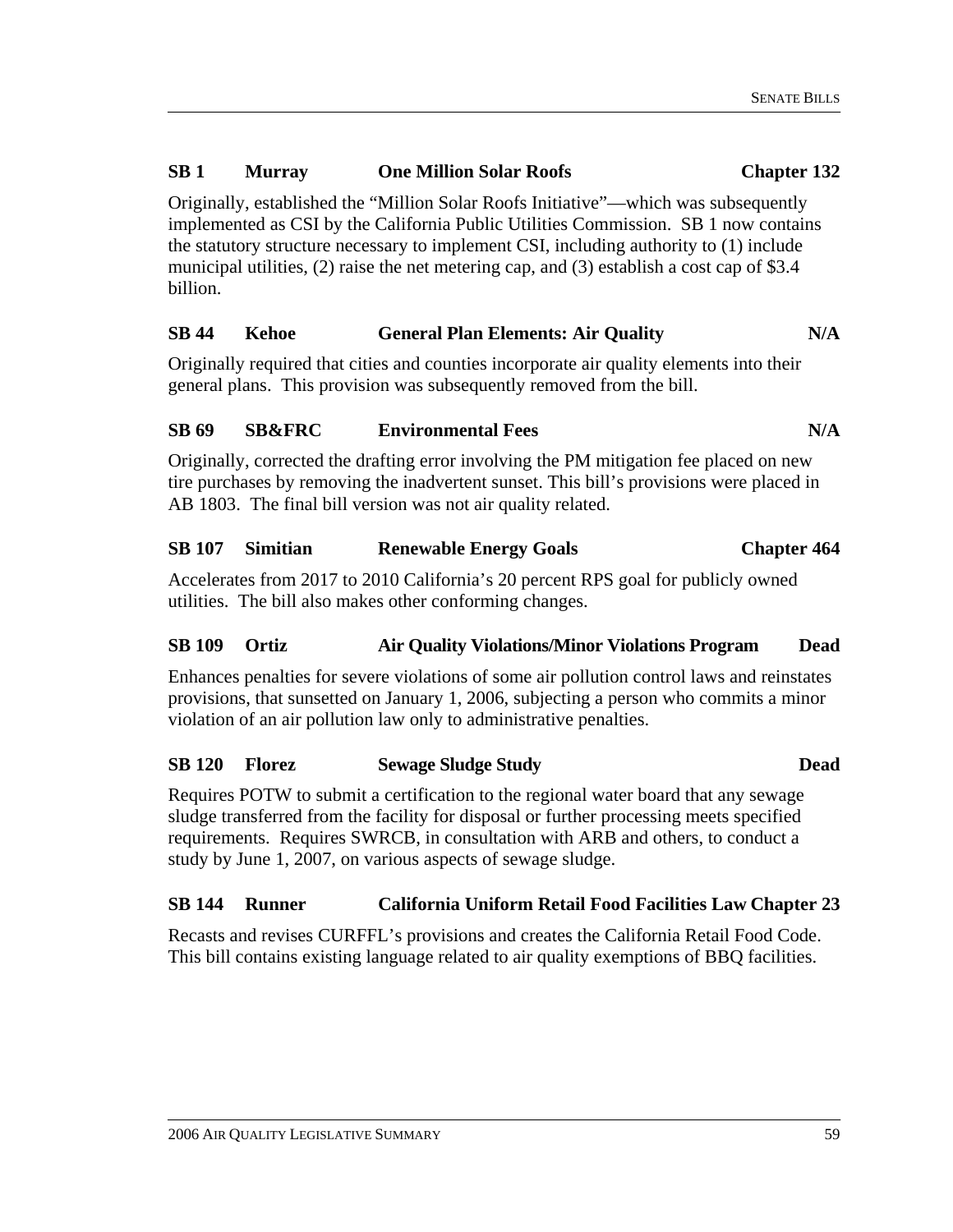## **SB 153 Chesbro Clean Water, Parks, etc. Bond Dead**  Originally, established the "Clean Water, Safe Neighborhood Parks, and Coastal Protection Act of 2006" which would have provided for the issuance of a \$3.95 billion bond, including an allocation of \$50 million to ARB for projects that reduce air pollution. Subsequently changed to earmark the proceeds of bond funds if Propositions 84 and 1C are approved in November 2006. **SB 225 Soto Carl Moyer Program Chapter 627**  Changes three fiscal aspects of the Carl Moyer Program: 1) alters the local district distribution formula, 2) increases the amount of administrative allowance for local districts, and 3) authorizes ARB to annually adjust for inflation the minimum costeffectiveness criteria of the program. **SB 250 Campbell Hydrogen Fuel Standards Dead**

Designates hydrogen as a transportation fuel and requires CDFA and ARB to establish specifications for hydrogen fuels. The bill was incorporated into SB 76 (Chapter 91, Statutes of 2005).

#### **SB 309 Torlakson Petroleum Infrastructure Projects Dead**

Introduced as a spot bill related to refinery production capacity in the state.

#### **SB 426 Simitian Statewide LNG Needs Assessment Dead**

Requires CEC to conduct a LNG needs assessment study by November 1, 2007, to determine the number of terminals, if any, needed to meet the state's projected natural gas demand. The bill also requires CEC to prioritize issuance of LNG terminal permits.

### **SB 459 Romero SCAQMD Locomotive Emissions Fee Dead**

Authorizes SCAQMD to establish a locomotive emission impact mitigation fee based on the amount of hours of operation. The revenues would be used to mitigate air pollutant emission impacts of locomotives.

### SB 475 Runner, G. Interbasin ERC Transaction Study N/A

Required AVAQMD, MDAQMD, and SCAQMD to conduct a joint study to identify means to generate or transfer additional ERCs in the Mojave Desert Air Basin. Originally, the bill removed the requirement that interdistrict ERC transactions must be approved by the ERC's district of origin. The final version of the bill was not air quality related.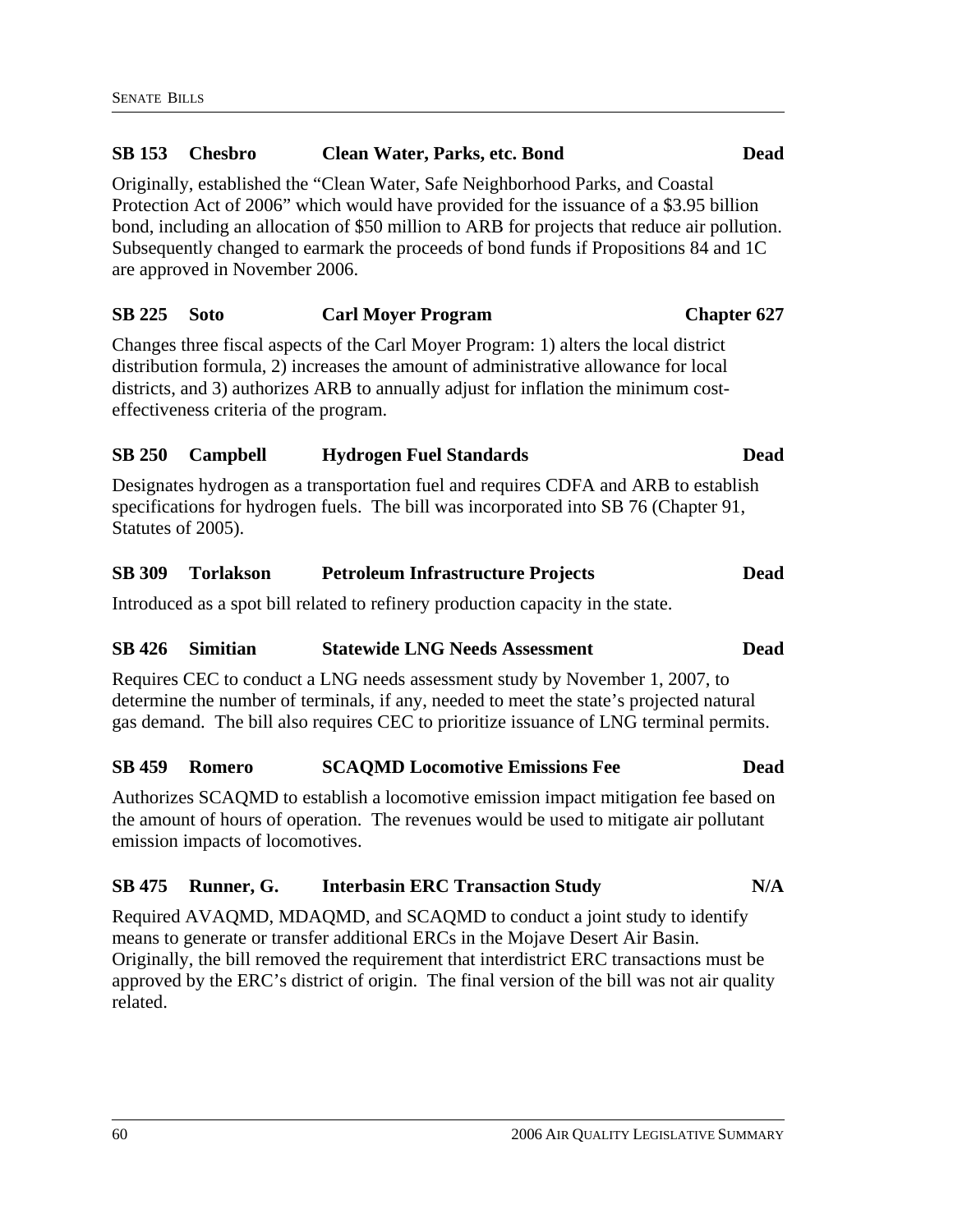#### **SB 476 Runner, G. CEQA Requirements for Waste Facilities Dead**

Introduced as a spot bill that makes technical nonsubstantive changes to CEQA requirements for specified waste-burning projects, land disposal facilities, and offsite large waste treatment facilities.

#### **SB 497 Simitian Cleaner Construction Program N/A**

Originally, required off-road diesel equipment used to complete state-funded construction projects to meet low-emission standards. The bill was subsequently amended to not relate to air quality.

#### **SB 519 McClintock HOV Lane Study Dead**

Requests the University of California to conduct a study to evaluate the effectiveness of HOV lanes by January 1, 2007.

#### **SB 563 Alarcón Green Buildings Dead**

Introduced as a spot bill that states legislative intent to establish a green building program.

#### **SB 601 Soto Transportation Bond Dead**

Enacts the "Build California Bond Act of 2006" to authorize \$3 billion in state general obligation bonds for specified projects, including construction of highway and public transportation projects that are significant for the state, reduce congestion, provide for safety, and facilitate the movement of goods into, through, and out of state.

#### **SB 655 Ortiz Naturally Occurring Asbestos: Task Force Dead**

Establishes an "Asbestos Hazards Mapping Act" and requires Cal/EPA to convene an asbestos mitigation task force—which is to include ARB—to evaluate, compile and suggest policies and guidelines for best management practices that will mitigate risks from naturally occurring asbestos.

#### **SB 698 Poochigian Schoolbus Funding Dead**

Provides \$50 million to the "Clean Air and Schoolbus Safety Fund" for a program administered by CEC for the replacement of schoolbuses manufactured before 1977.

#### **SB 757 Kehoe Petroleum Reduction Vetoed**

Enacts policy for state agencies to lower California's dependence on petroleum use in the transportation sector. Requires ARB to develop alternative fuel requirements when adopting emission control rules that affect public fleets. Additionally, the bill establishes several reporting requirements for Cal/EPA, ARB, CEC and local air districts on the use of petroleum fuels. See also AB 151 (Laird).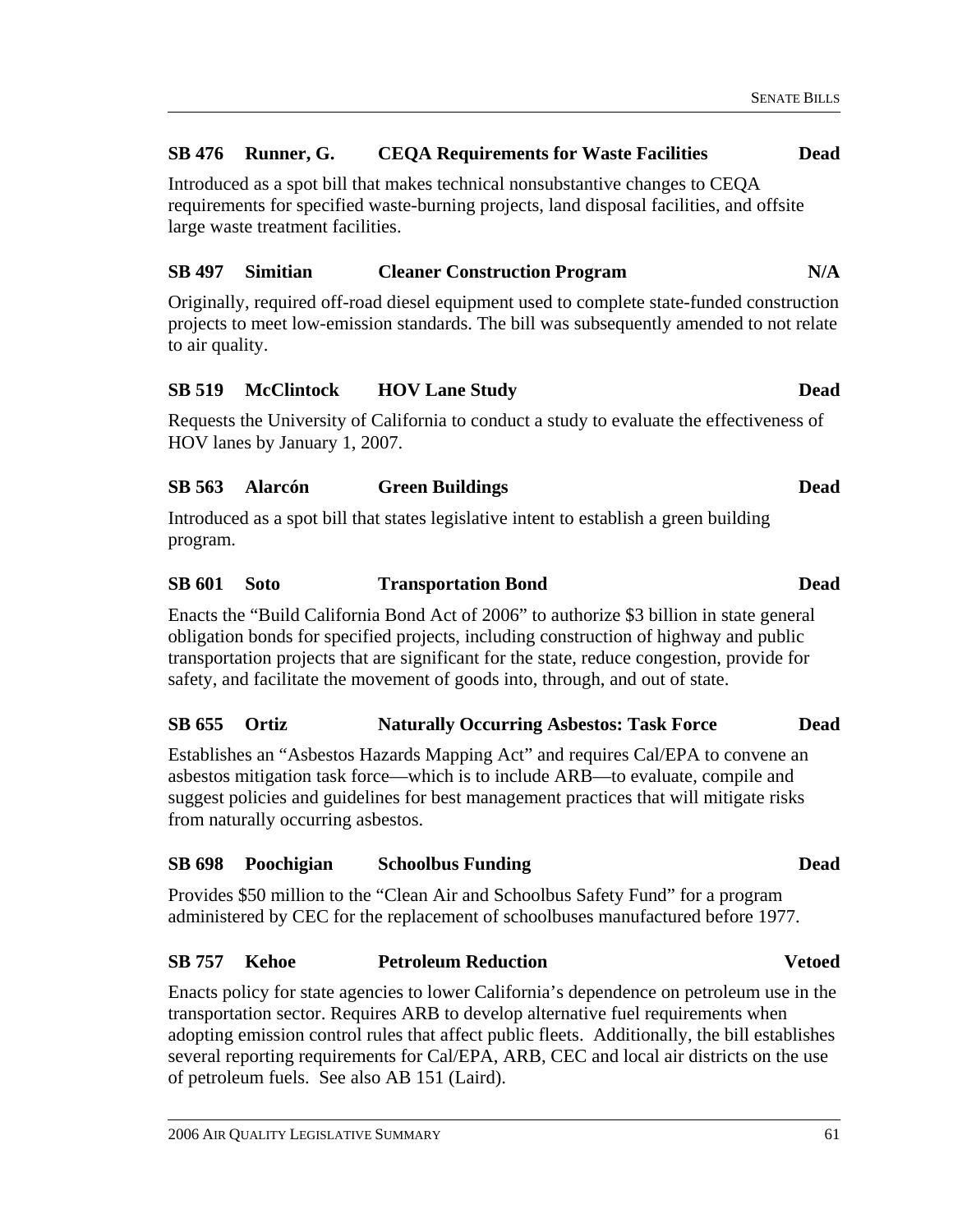#### **SB 760 Lowenthal Container Fees Dead**

Imposes a fee of \$30 per 20-foot equivalent unit on each shipping container processed in POLA and POLB. The revenues, totaling about \$450 million during the first year would be split three ways for port security, rail projects for the improvement of goods movement, and air quality improvements. Components of bill inserted into SB 927 (Lowenthal).

#### **SB 761 Lowenthal South Coast Port Truck Operations Dead**

Requires each marine terminal in the state to operate in a manner that does not cause trucks to exceed a turn time of 60 minutes while conducting business within a marine terminal. Requires terminals to provide appointments for empty carriers and requires all motor carriers conducting business at POLA and POLB to use an appointment while conducting business at those ports. Components of the bill were inserted into SB 1829 (Lowenthal).

#### **SB 762 Lowenthal South Coast Port Truck Permit Program Dead**

Creates a government/industry/community commission at POLA, POLB, and PORT OF OAKLAND that would regulate truck traffic and emissions by setting up a system to impose fees, issue port access permits, and establish truck fleet emissions rules.

#### **SB 763 Lowenthal South Coast Low-Sulfur Ship Priority Berthing N/A**

Originally this bill required that by June 1, 2006, the POLA and POLB develop and implement a program to provide priority berthing to oceangoing vessels that use fuel with not more than 0.2 percent (2,000 ppm) sulfur content. Bill was gutted and amended to authorize the Department of Housing and Community Development to assess enterprise zone fees for economic development purposes.

#### **SB 764 Lowenthal Ports: SCAQMD Emission Reductions Dead**

Requires POLA and POLB to develop air pollution 2001 emission baselines for their respective ports, to identify potential mitigation and control measures for specified sources, and to develop a date which shall be no later than January 1, 2008, for which they will meet their 2001 emission baselines for each specified source.

#### **SB 769 Simitian Energy-Efficient Refrigerator Replacement Program Dead**

Requires CPUC to expand the existing ratepayer-funded refrigerator replacement program to target low-income rental properties to replace 100,000 old inefficient refrigerators.

#### **SB 788 McClintock HOV Lanes Dead**

Introduced as a spot bill for HOV lane related legislation.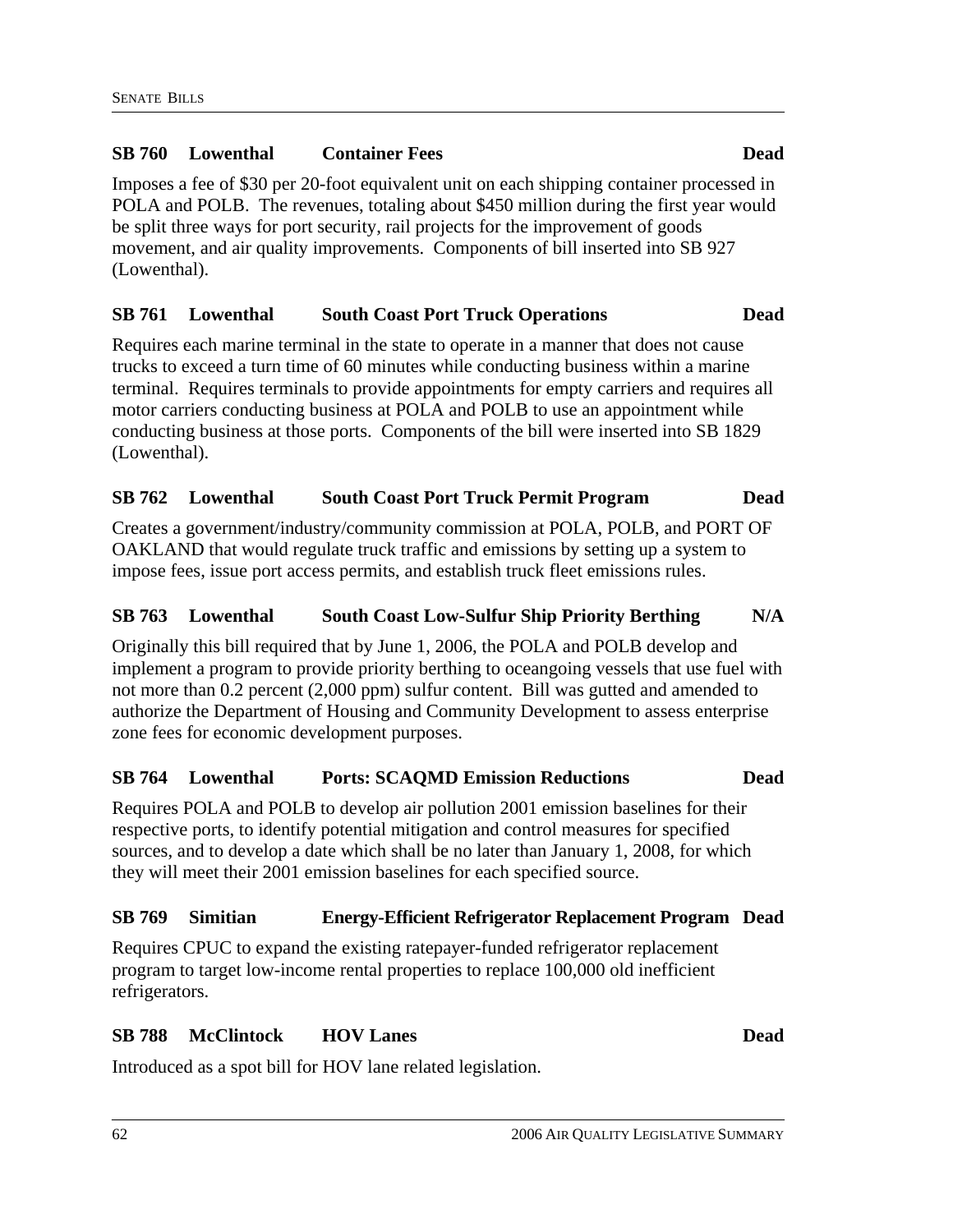#### **SB 829 Murray Transportation Conformity Dead**

Allows ARB to develop a feasible quantified methodology to evaluate the impact of transportation projects on conformity with state ambient air quality standards no later than June 30, 2010.

#### **SB 838 Escutia Cleanup and Pollution Control Technology Registry Dead**

Originally, required Cal/EPA to establish a voluntary environmental cleanup and pollution control technology registry that would provide information on organizations with expertise in environmental cleanup processes and pollution control technologies. The bill was subsequently amended to contain only intent language.

#### **SB 859 Poochigian Statewide Agricultural Policy Dead**

Ensures that food safety, sustaining rural agricultural infrastructure, and protecting California from biological pollution are added as major principles of the state's existing agricultural policy.

#### **SB 863 Florez California Clean Air Bond Act Dead**

Places a \$5.15 billion general obligation bond on the ballot that would finance clean air quality projects administered by ARB

#### **SB 870 Escutia Air Quality Violations Enforcement Dead**

Originally this bill allowed for mandatory minimum penalties for air quality violations and established the "Air Pollution Business Penalty Fund" supported by air district penalty assessments and specifies allocation of those funds (40 percent of which are allotted to ARB). This bill was subsequently amended which removed these provisions and replaced them with increases to civil penalties for specified violations of air pollution laws.

### **SB 927 Lowenthal Container Fees Vetoed**

Imposes a fee of \$30 per TEU on each shipping container processed in POLA and POLB. The revenues would be used for port security, rail projects for the improvement of goods movement, and air quality improvements. Money for air quality improvements would be passed through ARB for expenditure on ARB-identified projects. Originally, bill addressed transportation general plan elements.

### **SB 931 Florez CPCFA: Funding of Dairies Dead**

Prohibits CPCFA from funding new dairies until local air district permitting processes are established.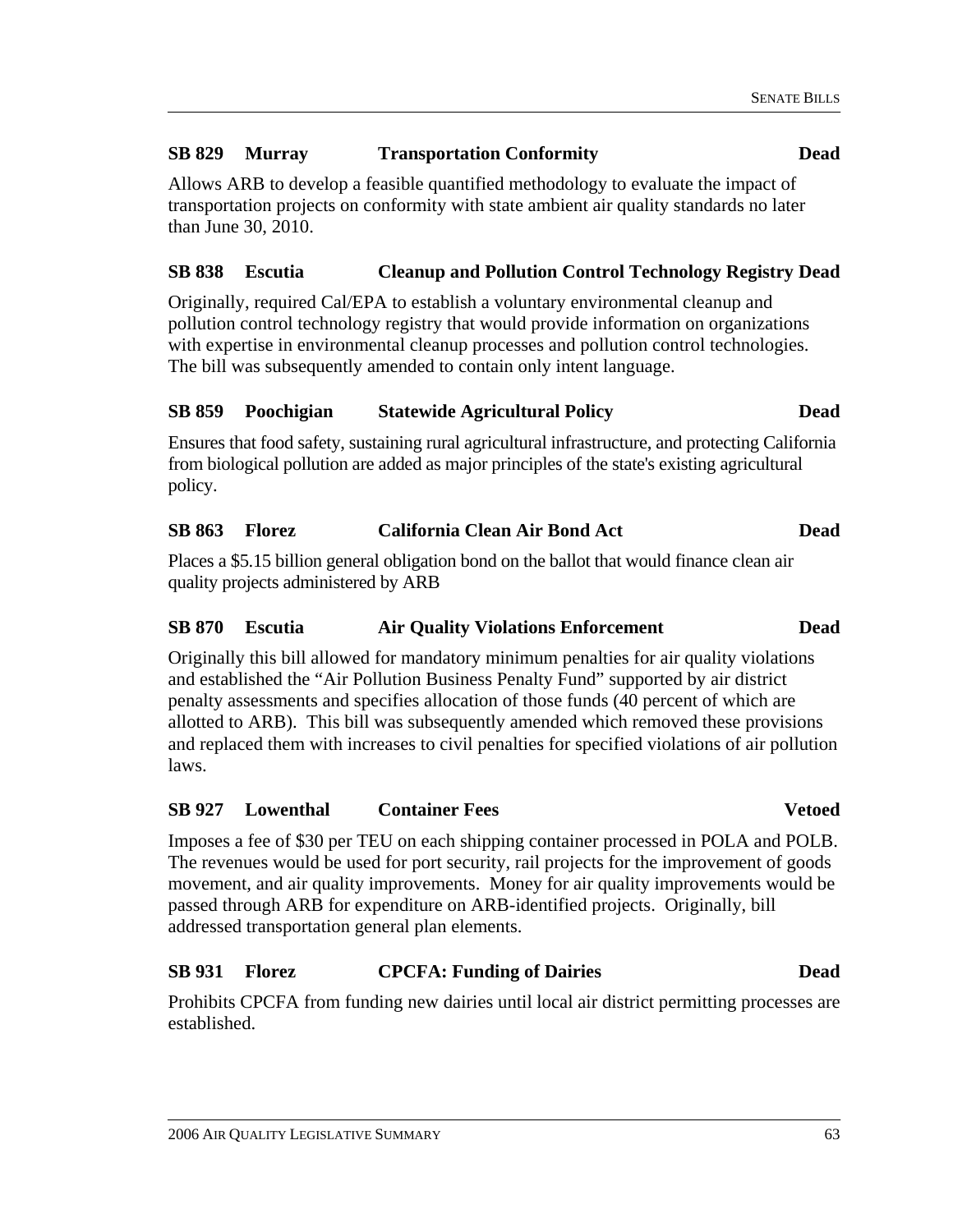#### **SB 948 Murray Short Form Environmental Impact Reports Dead**

Establishes a short form process for EIRs and authorizes a lead agency to file a short form EIR if the project meets specific criteria.

#### **SB 953 Romero Kit Car Amnesty Dead**

Establishes a registration amnesty program for specially constructed vehicles (kit cars) and replica vehicles that have been previously registered or classified incorrectly. Also requires DMV, CHP, and a referee station to inspect the vehicles to determine the vehicle model year, identity, and type of emission control systems applicable to the vehicle.

#### **SB 968 Torlakson General Plan Elements: Transportation N/A**

The original bill required the land use element of a general plan to identify sufficient land for housing at appropriate densities to accommodate the jurisdiction's housing needs through the end of the general plan's planning period. This bill was subsequently gutted and amended to delete the sunset date and increases fees for domestic violence prevention.

#### **SB 976 Ashburn Military Waiver from Protect CA Air Act Dead**

Allows a local air district, upon making certain findings, to waive emission offsets requirements for military installations notwithstanding provisions of the "Protect California Air Act of 2003."

#### **SB 984 McClintock GHG Emissions from Powerplants Dead**

Requires CEC to assess the life-cycle costs and environmental impacts of existing and proposed powerplants, including fossil, nuclear, renewable, and hydroelectric powerplants.

### **SB 999 Machado SJVAPCD Board Members Dead**

Increases the size of SJVAPCD's governing Board from 11 to 15 members by adding two city council members appointed by the cities in the district and two public members appointed by the Governor.

#### **SB 1001 Ashburn Tax Credits for Air Pollution Devices Dead**

Increases the maximum amount eligible for tax credits on various properties (including air pollution control equipment) from \$5 million to \$10 million.

#### **SB 1003 Escutia LNG Permitting Dead**

Enacts the "Liquefied Natural Gas Evaluation and Terminal Permitting Act" which establishes a CEC permitting process for the construction and operation of LNG terminals in California.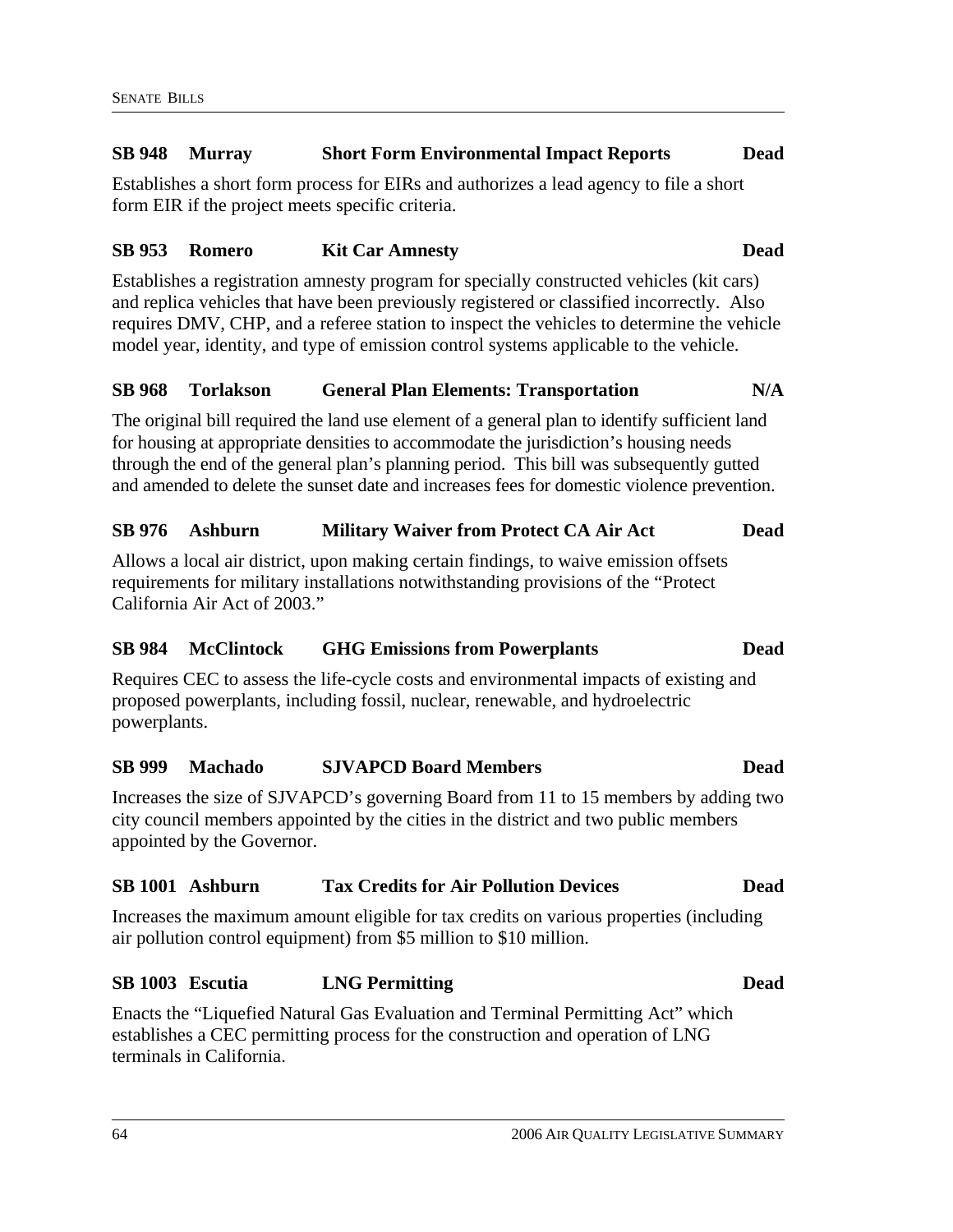### **SB 1010 Florez Intermodal Rail Service Vetoed**

Originally this bill authorized the city of Shafter to contract with railroads to establish intermodal railroad service between the city of Shafter and PORT OF OAKLAND and required ARB to adopt regulations requiring railroads operating between the city of Shafter and PORT OF OAKLAND to reduce their contribution to air pollution. Bill was gutted and amended to allow the city of Shafter to assign the functions of an intermodal rail facility to an intermodal rail commission.

#### **SB 1017 Campbell Solar Energy System Tax Credit Dead**

Solar energy tax credit spot bill. No substantive language was developed.

#### **SB 1024 Perata Infrastructure Bond Initiative Dead**

Authorizes the sale of an unspecified amount of general obligation bonds for a spectrum of capital improvements throughout the state, including transportation facilities, clean air, high speed rail, urban infill development, environmental enhancement, goods movement and port security, affordable housing incentives, levee protection, flood protection, grade separation projects, local bridge seismic upgrade projects state-local partnership transportation projects, transit-oriented development, and the repayment of Proposition 42 loans upon voter approval at the June 6, 2006, statewide general election. See also AB 1838 (Oropeza), SB 1165 (Dutton), and SB 1266 (Perata).

### **SB 1027 Perata Ports Spot Bill Dead**

Spot bill to mitigate the external impacts of port operations—including but not limited to air quality issues, traffic congestion, and highway safety issues—through greater efficiencies. See also SB 1266 (Perata).

#### **SB 1048 Machado Distributed Generation Dead**

States legislative intent to develop DG projects for generating electricity utilizing natural gas produced in association with oil production in California and that these projects have a net air pollution benefit.

#### SB 1056 Florez **Agricultural Burning Incentives** N/A

Required SJVAPCD to report to the Legislature the feasibility of adopting concrete and easily administered incentives to accomplish the state's reduced agricultural burn objectives. The bill was subsequently amended to remove all air quality provisions.

#### **SB 1165 Dutton Transportation Bond Act Dead**

Enacts the Congestion Reduction, Clean Air, and Trade Corridor Bond Act of 2006, the Congestion Reduction, Clean Air, and Trade Corridor Bond Act of 2008, and the Transportation Revenue Bond Act of 2012. Identical to AB 1838 (Oropeza). See also SB 1266 (Perata).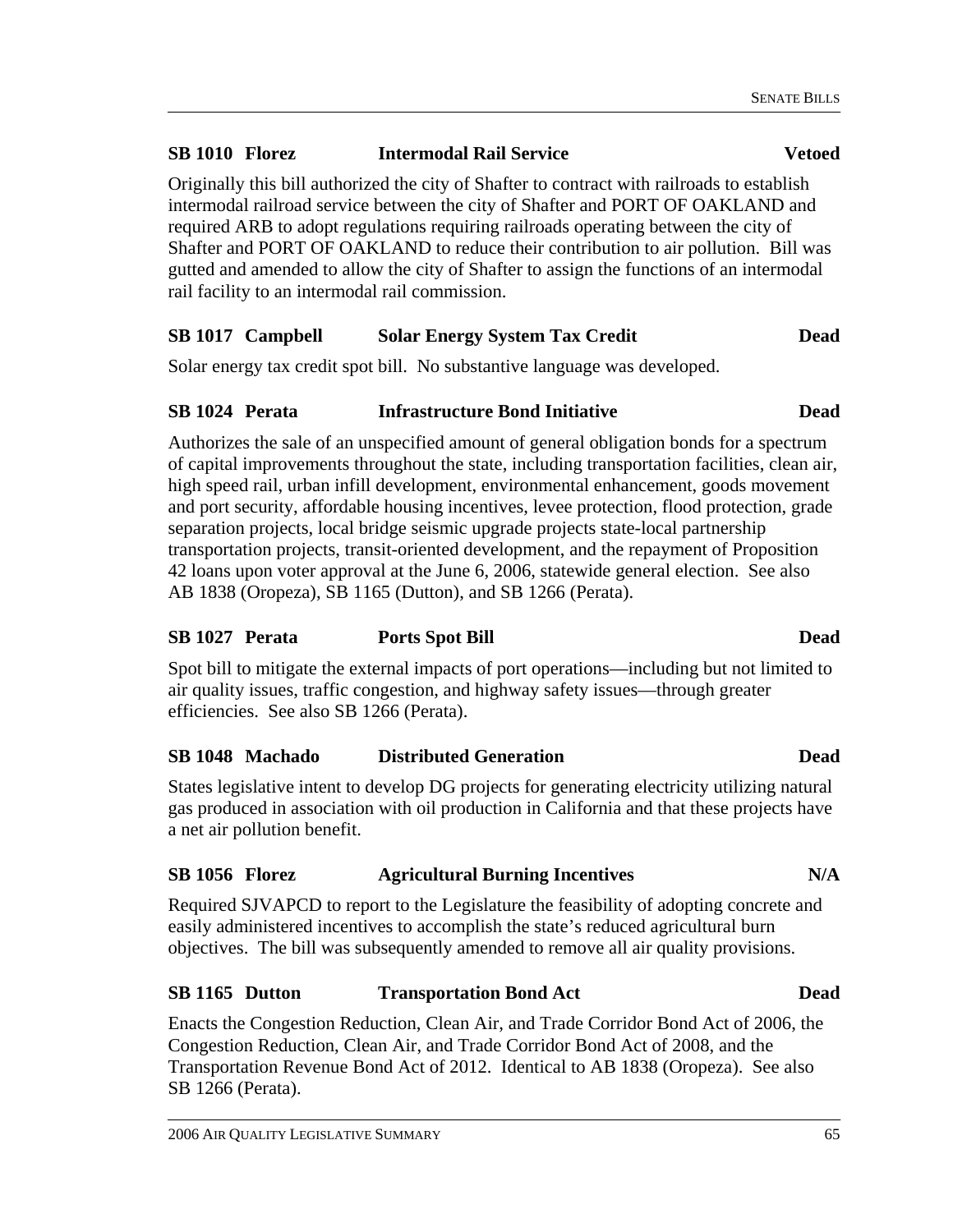### **SB 1191 Hollingsworth CEQA Exemptions Dead**

Revises CEQA to establish a short form environmental impact report that a lead agency would be required to prepare if a project satisfies specified criteria related to housing.

#### **SB 1205 Escutia Children's Breathing Rights Act Dead**

Enacts the Children's Breathing Rights Act which would increase the maximum penalties for specified violations of air pollution laws. It also would punish specified violations of air pollution laws that result in substantial risk of actual injury. Requires the districts to provide information on air quality violations to ARB and in turn requires ARB to post on its Internet website the information provided. It also requires ARB to draft a format for presenting this information.

#### **SB 1230 Florez Clean Air Enterprise Zones Vetoed**

Establishes a low-interest loan program for SJV's businesses to finance the capital costs of new air pollution control equipment. The loans would originate from the California I-Bank through a newly created "Clean Air Enterprise Zone" program to be established in conjunction with the SJVAPCD and ARB. Any funds used for this program would need to be specifically appropriated by the Legislature in the future. See also AB 2553 (Arambula).

#### **SB 1250 Perata Public Interest Energy Research Chapter 512**

Reauthorizes and makes technical changes to CEC's PIER research program. Urgency bill.

#### **SB 1252 Florez Particulate Matter Penalties Dead**

Authorizes either ARB or a local APCD (after a specified finding is made by the Secretary for Cal/EPA) to levy a civil penalty up to \$25,000, increasing to \$50,000 in 2010, for PM emissions violations in excess of state and federal standards or for violations of a rule, regulation, standard, or order adopted by ARB or any APCD.

#### **SB 1266 Perata Infrastructure Bond Package Chapter 25**

Authorizes a bond measure for the November 2006 ballot that would include \$1.2 billion for air pollution mitigation. It would authorize \$1 billion for emission reductions from activities related to freight movement in trade corridors and \$200 million for schoolbus retrofit and replacement. Urgency bill. See also AB 1838 (Oropeza), SB 1024 (Perata), and SB 1165 (Dutton).

#### **SB 1271 Escutia Air District Incompatible Office Conflicts Dead**

Declares that service on a board of an air pollution control district or an air quality management district shall not be considered an incompatible office with service on the governing body of another government agency.

#### 66 2006 AIR QUALITY LEGISLATIVE SUMMARY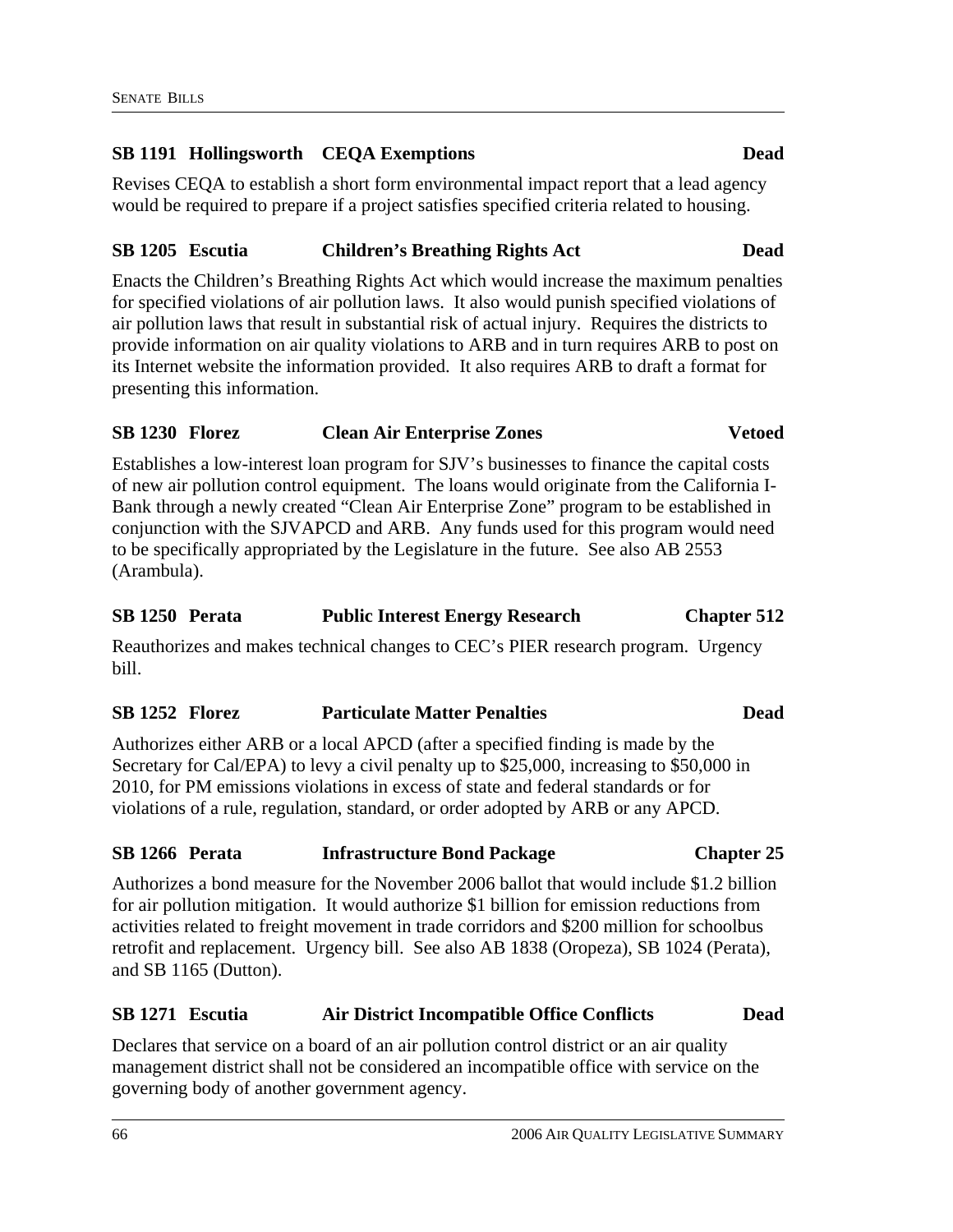County-Baja-Mexicali area.

# any new—or modifying any existing—MOU. In addition, the bill codifies public outreach components of ARB's environmental justice policy.

Specifies procedures ARB must follow, beginning January 1, 2007, when entering into

Prescribes the make-up of any binational council formed to address cross-border air quality issues, including recommended actions for improving air quality, in the Imperial

Authorizes CPUC, in consultation with CEC and ARB, to establish GHG emissions

**SB 1368 Perata GHG Standard for Electrical Generation Chapter 598** 

### **SB 1379 Perata Biomonitoring Chapter 599**

for local publicly owned or municipal utilities.

Requires DHS in collaboration with Cal/EPA to establish the California Environmental Contaminant Biomonitoring Program to monitor the presence and concentration of designated chemicals, as defined. Requires DHS and Cal/EPA to establish a Scientific Guidance Panel to assist with program elements. Requires public access to biomonitoring information. See SB 600 (Ortiz) vetoed in 2005.

### **SB 1416 Battin Noncomplying Gasoline Study Dead**

Requests the University of California to conduct a study on the impact of allowing gasoline that does not comply with CaRFG standards to be used in the state.

### **SB 1478 Speier California Community Right to Know Act of 2006 Dead**

Establishes the "California Community Right to Know Act of 2006" which requires industrial facilities that manufacture, process, or use toxic chemicals to submit annual reports disclosing that activity to Cal/EPA. The bill requires Cal/EPA to establish and maintain a state toxic chemical inventory in a computer database and authorizes Cal/EPA to adopt regulations to implement the new state law as well as impose a fee to recoup the costs of these efforts.

### **SB 1505 Lowenthal Hydrogen Standards Chapter 877**

Requires ARB to adopt regulations by July 1, 2008, that establish energy and environmental requirements for the production of hydrogen in the state used as a transportation fuel.

### **SB 1286 Ducheny Binational Council Vetoed**

standards for baseload generation for IOUs. Requires CEC to adopt a similar standard

# **SB 1377 Soto ARB MOUs Dead**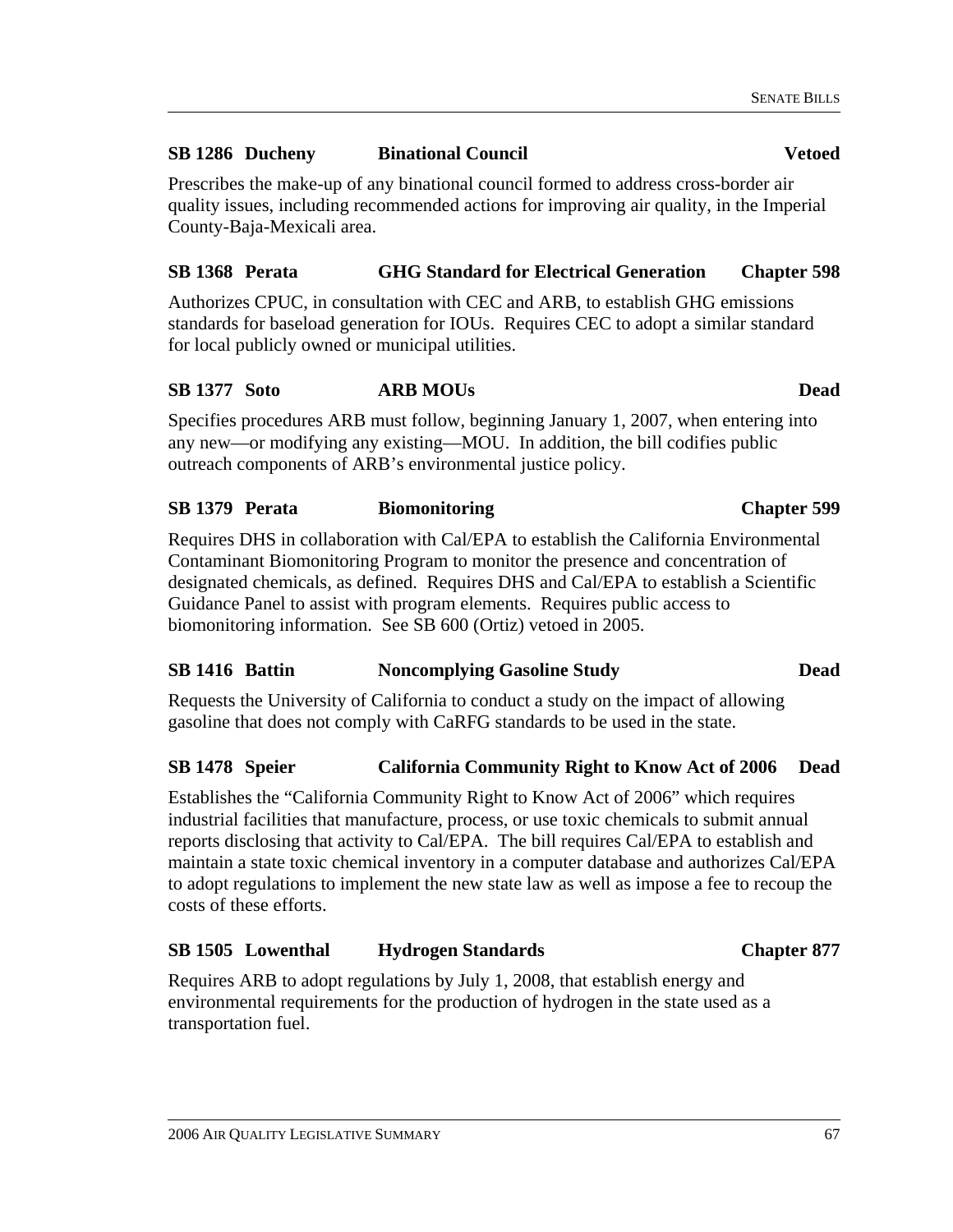## **SB 1511 Ducheny Renewable Fuels Dead**

Requires ARB to provide both gasoline refiners and marketers with maximum flexibility to use ethanol in low-level blends of California reformulated gasoline on a year-round basis.

# **SB 1515 Kehoe Traffic Mitigation Dead**  Requires CIWMB to study whether expanding the operating hours of solid waste

facilities will reduce traffic congestion and improve waste collection. Requires consideration of air quality impacts.

# **SB 1559 Lowenthal Low-Speed Vehicles Chapter 66**

Increases the weight of a "low-speed vehicle" which by definition includes NEVs from 2,500 pounds to 3,000 pounds.

# **SB 1601 Lowenthal Port Leases Dead**

Requires POLA, POLB, and PORT OF OAKLAND to include as a condition of any new lease or significant renegotiated existing lease that a lessee use best available control technology for reducing particulate matter and nitrous oxide emissions from specified sources including ocean-going vessels, harbor craft, cargo handling equipment, on-road heavy-duty vehicles, and certain locomotives.

# **SB 1611 Simitian Congestion Management Fees Dead**

Authorizes CMA or the county board of supervisors to place a majority vote measure on the ballot to impose an annual fee of up to \$25 on motor vehicles registered within their counties to fund transportation-related projects and programs.

# **SB 1675 Kehoe Renewable Diesel Fuel Standard Dead**

Requires ARB to evaluate a requirement for minimum renewable diesel fuel content (biodiesel or other diesel fuel made from renewable feedstocks) for California's cleaner burning diesel.

# **SB 1686 Kuehl Carbon Sequestration Chapter 469**

Allows WCB to consider as one of its eligibility criteria for acquiring real property the potential of a proposed acquisition of forestland to reduce GHG emissions. The bill allows WCB to take into consideration policies and protocols of CCAR when determining which lands have the potential to reduce greenhouse gas emissions.

# **SB 1718 Perata DMV Fee Use Restriction Dead**

Requires the \$2 DMV fee to be only used for combustion-related agricultural emission reductions.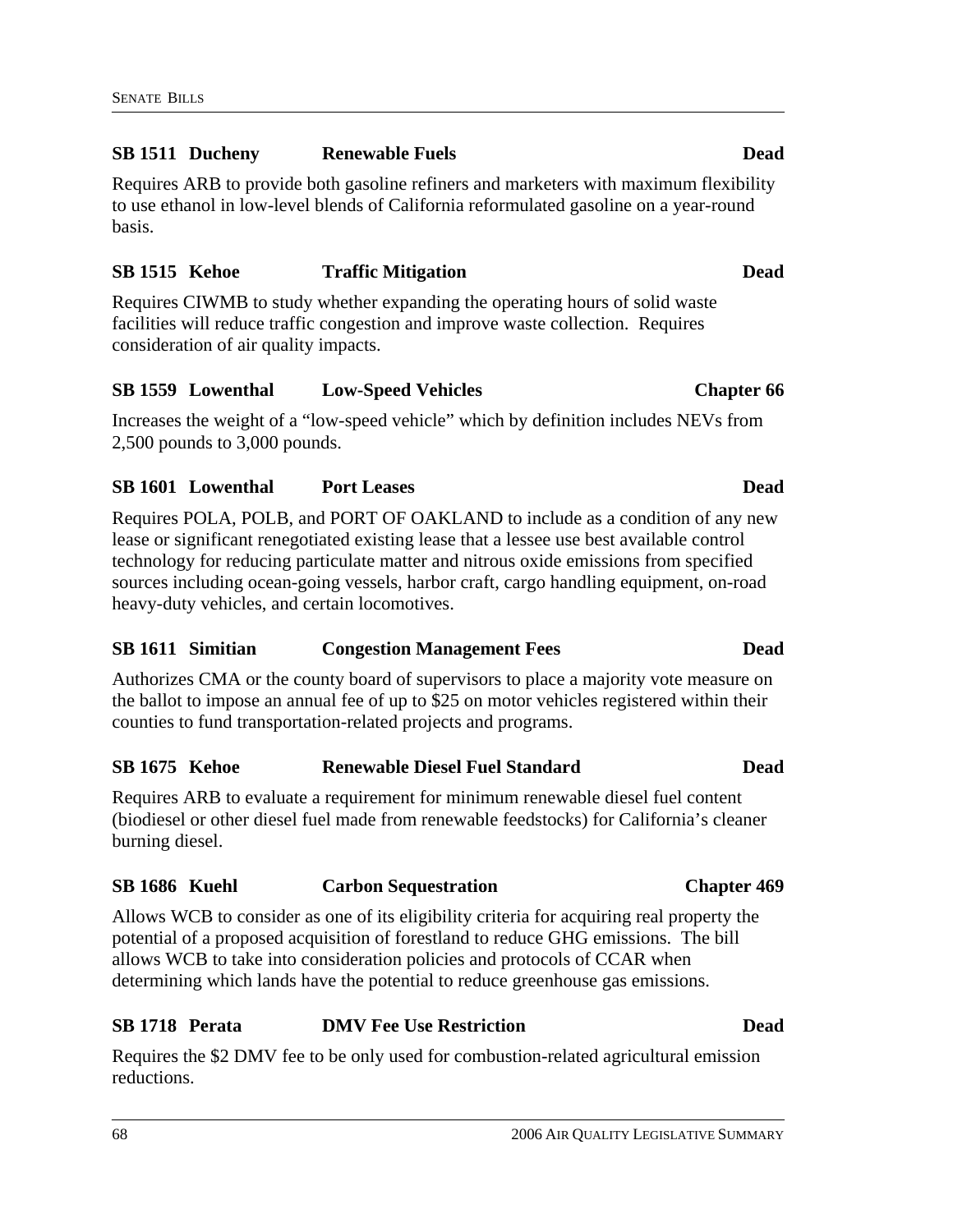## **SB 1728 Battin Renewable Energy Dead**

Introduced as a RPS spot bill and no further substantive language followed.

## SB 1826 Migden Bioaccumulative Air Toxics N/A

Requires ARB to consider PBTs for potential addition to the list of chemicals included in the Air Toxics Hot Spots Information and Assessment Act (Health and Safety Code Section 44300 et seq.). This bill was subsequently gutted and amended to become a state surplus property bill.

## **SB 1829 Lowenthal Port Trucks Dead**

Limits idling and truck-turn times within port terminal gates. Removes idling requirement exemptions which currently exist for qualifying marine terminals and shifts idling enforcement requirements from air districts to ARB.

## **SB 1839 Perata Smog Check Biennial Inspection Exceptions Dead**

Deletes the requirement for the Inspection and Maintenance Review Committee to review the biennial inspection pilot program protocol and provides that the committee would remain in effect only until December 31, 2005. Makes conforming changes with regard to the functions of the committee.

## **SB 1852 Sen Judiciary Maintenance of the Codes Chapter 538**

Makes numerous grammatical corrections and changes of a purely technical nature to multiple statutes—including ten that are in ARB's portion of the Health and Safety Code.

## **SCR 34 Kehoe West Coast Global Warming Initiative Dead**

Proclaims legislative support for the "West Coast Governors' Global Warming Initiative" and the Governors' staff recommendations. Further urges the Governor to move forward expeditiously with implementation and development of the recommendations.

## **SCR 63 Florez School Bus Emissions Reduction Program Dead**

Encourages the Public Utilities Commission to develop a program to retrofit diesel school buses and encourages unregulated public utilities to participate in the program.

# **SCR 132 Lowenthal Hybrid Vehicle Awareness Resolution Chapter 126**

Proclaims the month of November 2006 as Hybrid Vehicle Awareness Month.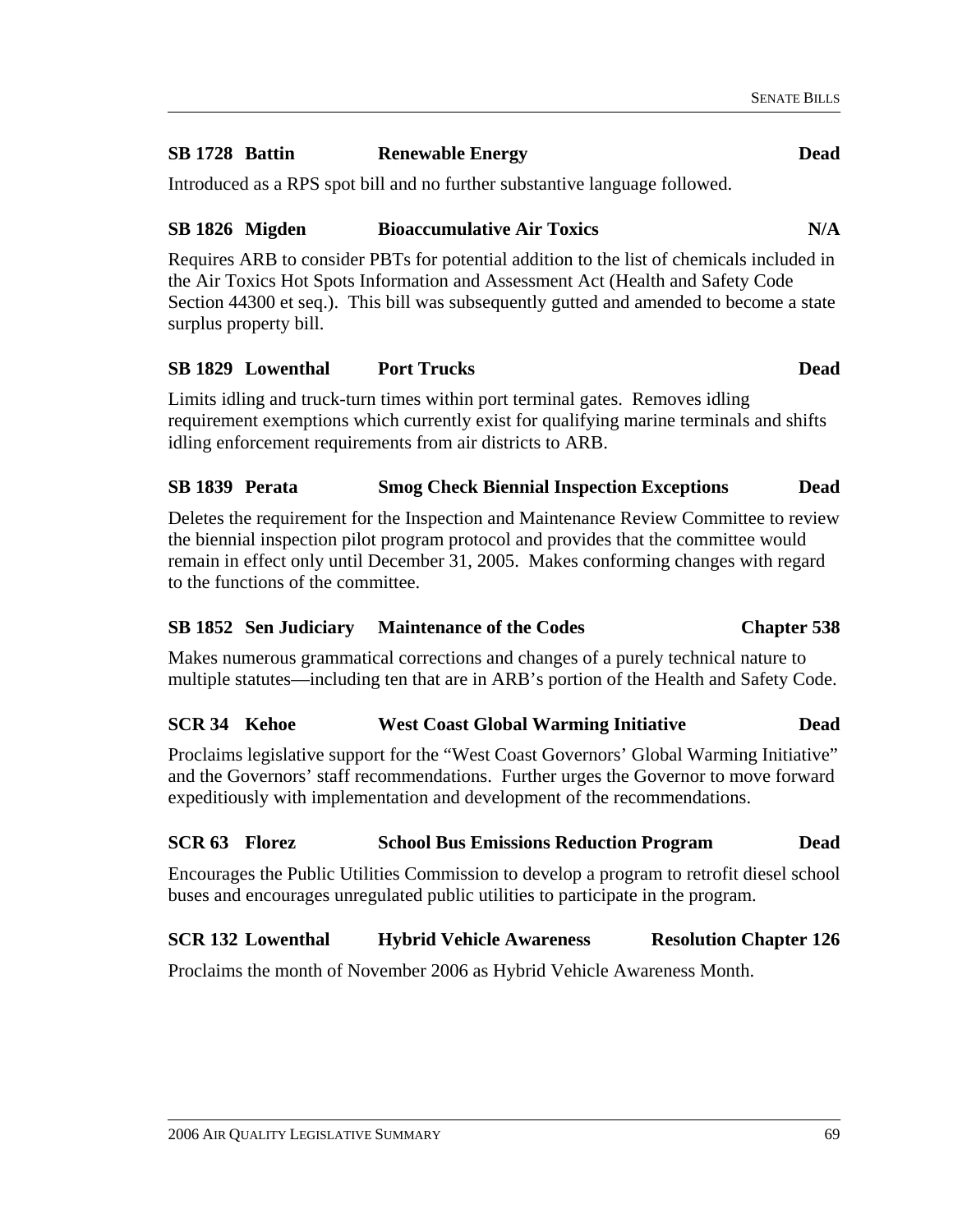## **SJR 31 Lowenthal Clean Ports Resolution Chapter 99**

Urges adoption of stricter federal emissions standards for marine vessels, locomotives, and aircraft and requires the use of advanced pollution control technologies for these sources. Encourages allowing state and local government air quality agencies to regulate locomotive emissions.

# **SR 23 Florez Particulate Matter Dead**

Resolution calling on California's congressional delegation to take action to prevent the implementation of U.S. EPA's proposed PM rule.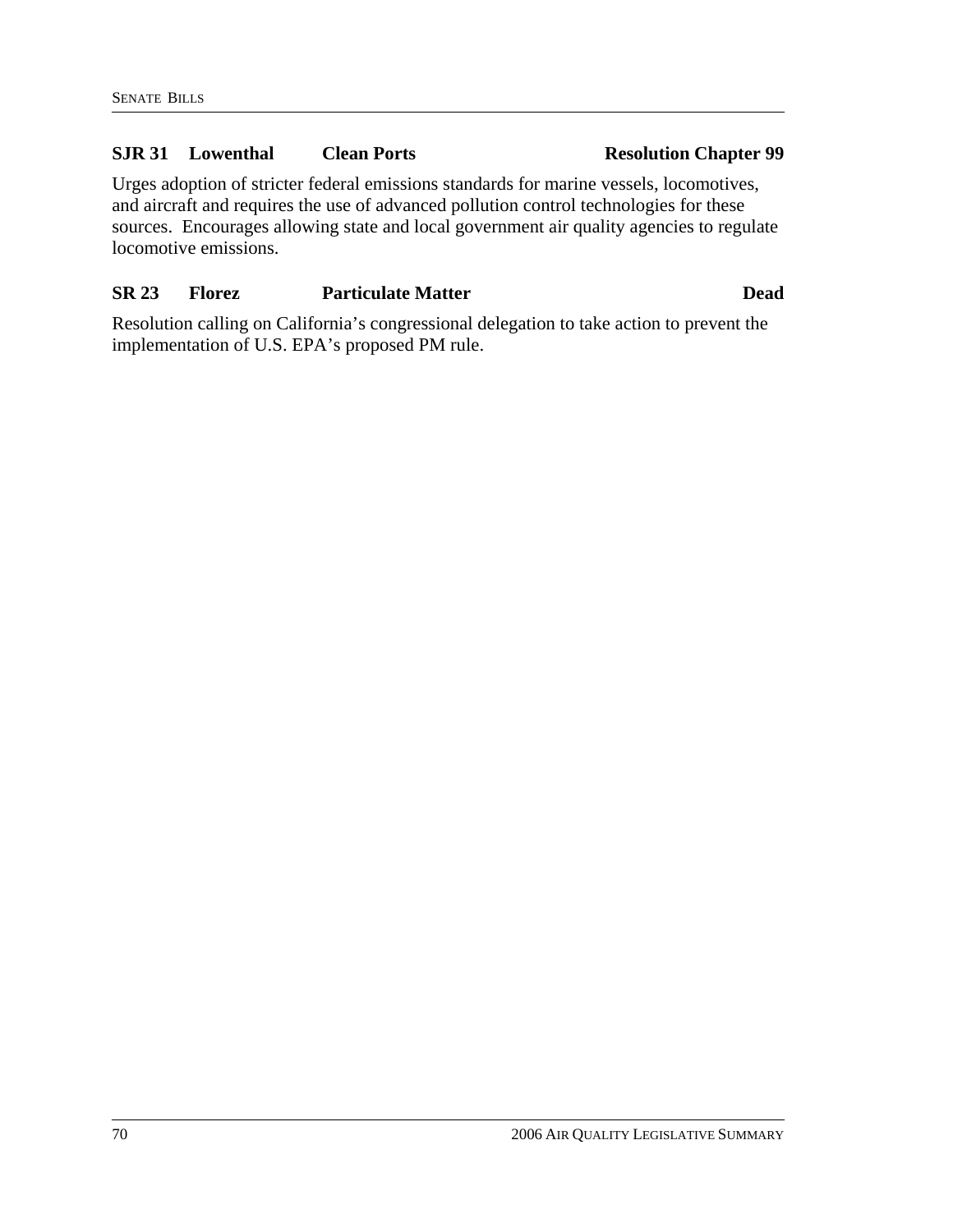# **CHAPTERED BILLS**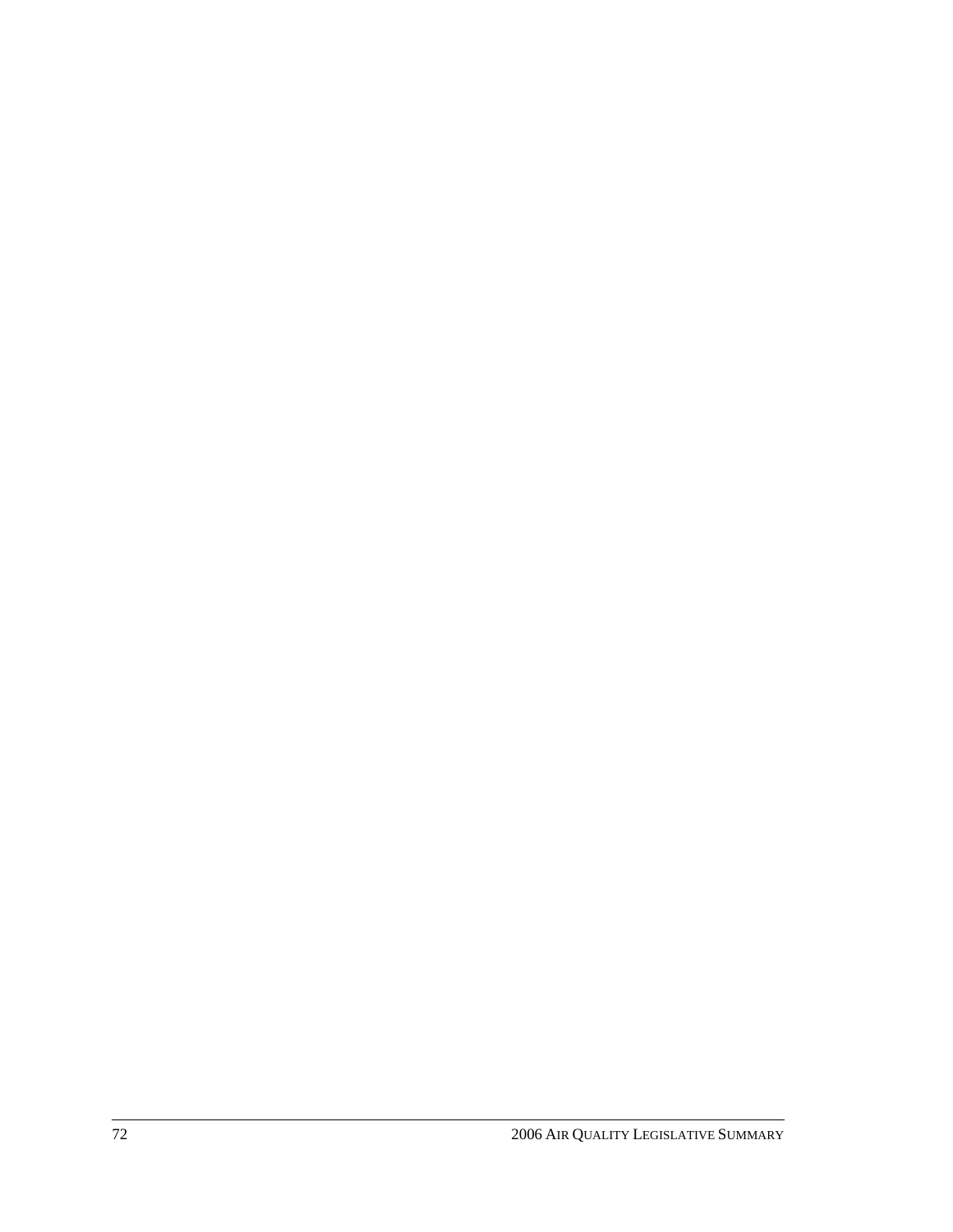| AB 32           | Nuñez              | CA Global Warming Solutions Act                   | Chapter 488    |
|-----------------|--------------------|---------------------------------------------------|----------------|
| AB 127          | Laird              | 2006 Education Bond School Funding                | Chapter 35     |
| AB 289          | Chan               | <b>Chemical Testing Methods</b>                   | Chapter 699    |
| AB 679          | Calderon           | <b>ULSD Emissions Study</b>                       | Chapter 11     |
| AB 1039 Nuñez   |                    | 2006 Infrastructure Bond Package                  | Chapter 31     |
| AB 1407 Lieber  |                    | <b>County Operated HOV Lanes</b>                  | Chapter 606    |
|                 | AB 1430 Goldberg   | <b>Interchangeable Emission Reduction Credits</b> | Chapter 851    |
| AB 1801 Laird   |                    | <b>Budget Bill</b>                                | Chapter $47*$  |
| AB 1803 Laird   |                    | <b>Budget Trailer Bill</b>                        | Chapter 77     |
|                 | AB 1806 Budget Com | <b>Budget Trailer Bill</b>                        | Chapter 69     |
| AB 1811 Laird   |                    | <b>Budget Trailer Bill</b>                        | Chapter 48*    |
| AB 1870 Lieber  |                    | Motor Vehicle Inspection                          | Chapter 761    |
|                 | AB 1925 Blakeslee  | Carbon Dioxide from Electrical Generation         | Chapter 471    |
| AB 2021 Levine  |                    | <b>Energy Efficiency</b>                          | Chapter 734    |
| AB 2022 Ruskin  |                    | <b>Portable Gasoline Containers</b>               | Chapter 473    |
| AB 2264 Pavley  |                    | <b>Fuel-Efficient State Fleet Vehicles</b>        | Chapter 767    |
| AB 2276 Pavley  |                    | <b>Indoor Ozone Generators</b>                    | Chapter 770    |
| AB 2367 La Suer |                    | <b>Criminal Penalties</b>                         | Chapter 347    |
| AB 2557 Huff    |                    | Labeling Registration                             | Chapter 419    |
| AB 2600 Lieu    |                    | <b>HOV Lane Access for Clean Vehicles</b>         | Chapter 614    |
| AB 2778 Lieber  |                    | Self-Generation Incentive Program                 | Chapter $617*$ |
| AB 2804 Salinas |                    | <b>SMAQMD Board Member Pay</b>                    | Chapter 425    |
| AB 2843 Saldaña |                    | <b>EJ Diesel Mitigation Funds</b>                 | Chapter 798    |
| SB <sub>1</sub> | Murray             | <b>One Million Solar Roofs</b>                    | Chapter 132    |
| SB 107          | Simitian           | <b>Renewable Energy Goals</b>                     | Chapter 464    |
| SB 144          | Runner             | California Uniform Retail Food Facilities Law     | Chapter 23*    |
| SB 225          | Soto               | Carl Moyer Cost-Effectiveness Criteria            | Chapter 627    |
| SB 1250 Perata  |                    | <b>Renewable Energy</b>                           | Chapter 512    |
| SB 1266 Perata  |                    | <b>Infrastructure Bond Package</b>                | Chapter 25     |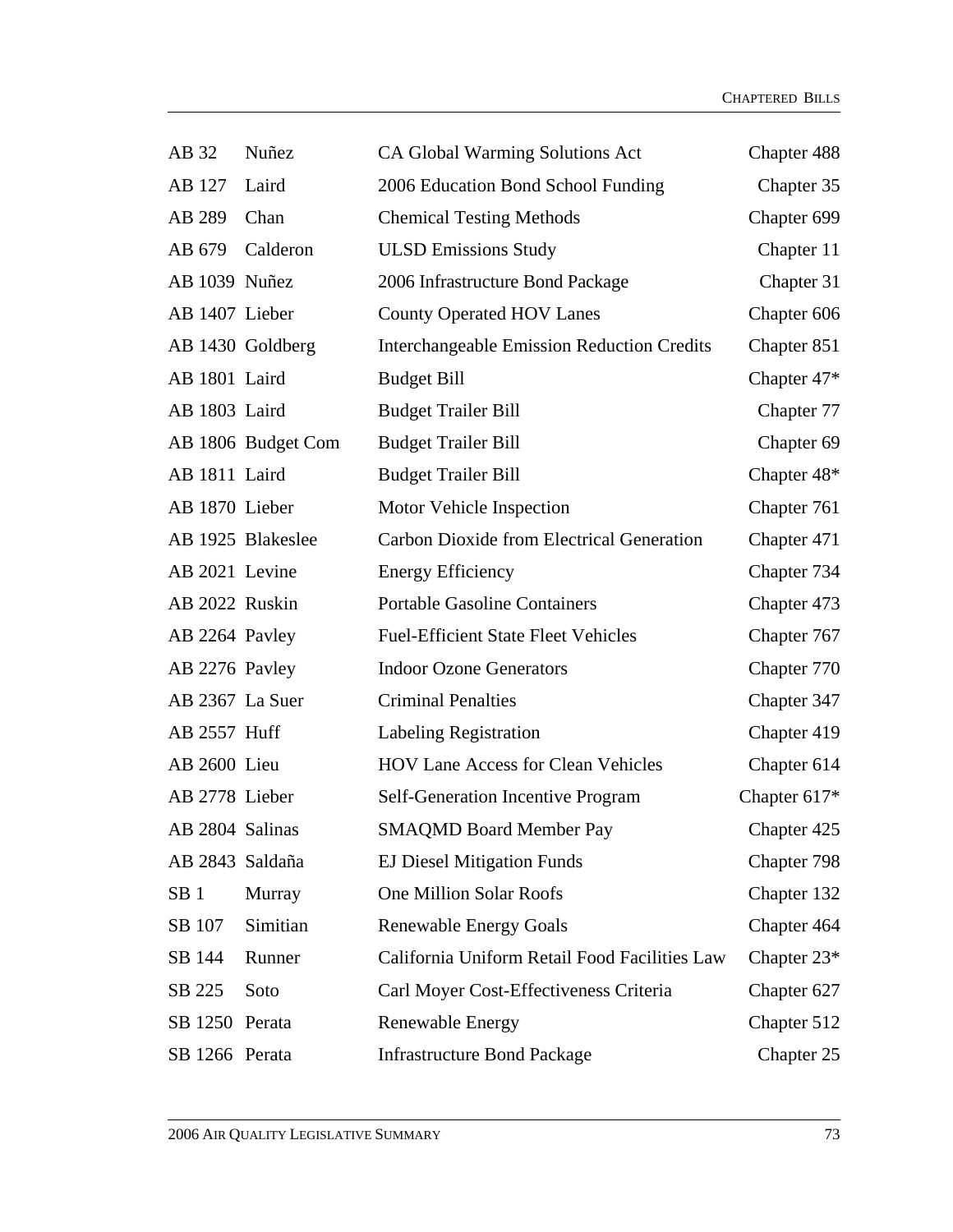| SB 1368 Perata |                       | <b>GHG Standard for Electrical Generation</b> | Chapter 598                   |
|----------------|-----------------------|-----------------------------------------------|-------------------------------|
| SB 1379 Perata |                       | Biomonitoring                                 | Chapter 599                   |
|                | SB 1505 Lowenthal     | <b>Hydrogen Standards</b>                     | Chapter 877                   |
|                | SB 1559 Lowenthal     | Low Speed Vehicles                            | Chapter 66                    |
| SB 1686 Kuehl  |                       | Carbon Sequestration                          | Chapter 469                   |
|                | SB 1852 Sen Judiciary | Maintenance of the Codes                      | Chapter 538                   |
|                | SCR 132 Lowenthal     | <b>Hybrid Vehicle Awareness</b>               | <b>Resolution Chapter 126</b> |
| <b>SJR 31</b>  | Lowenthal             | <b>Clean Ports</b>                            | <b>Resolution Chapter 99</b>  |

\* Chaptered bills accompanied by a signing/reduction message.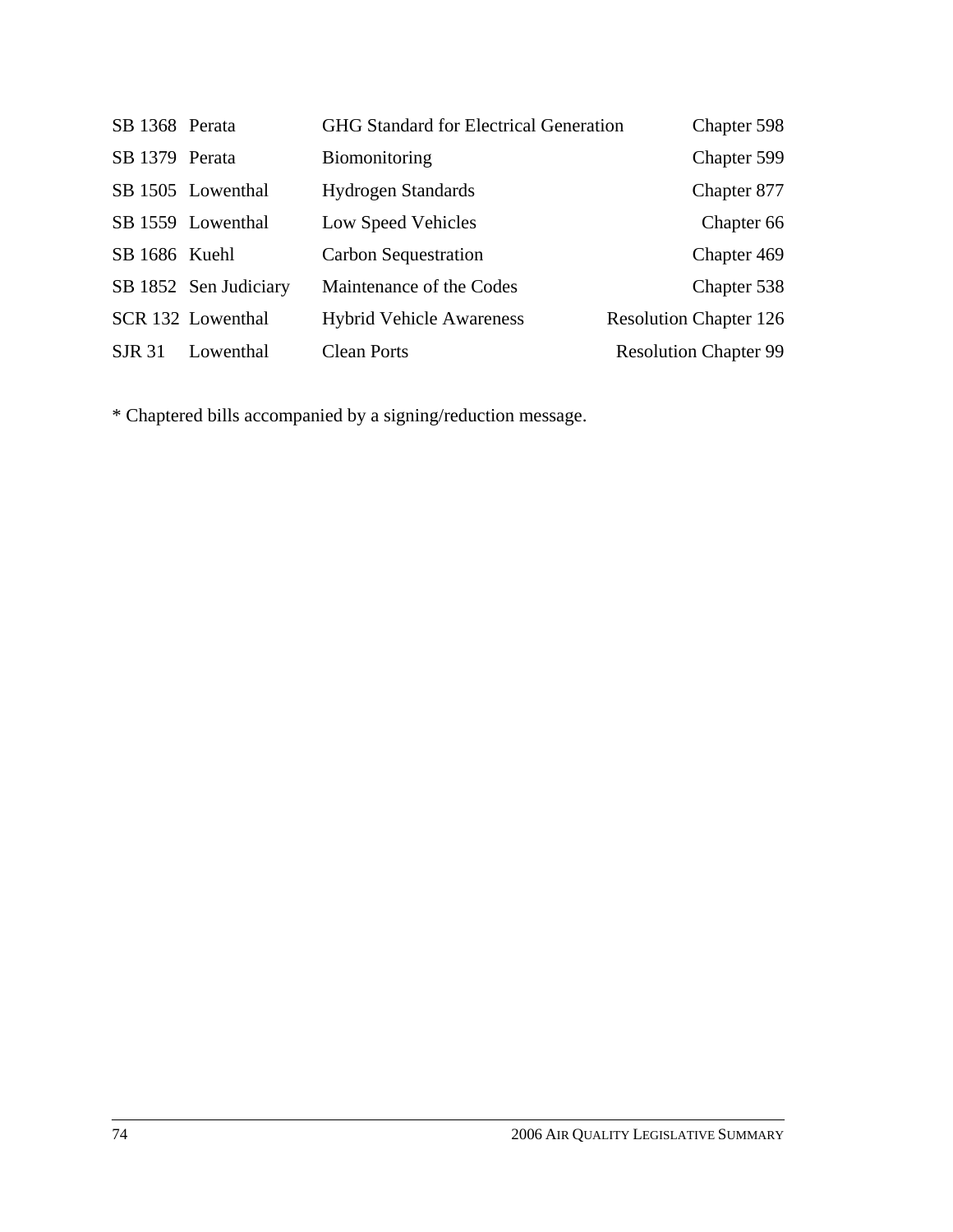# **GOVERNOR'S SIGNING MESSAGES**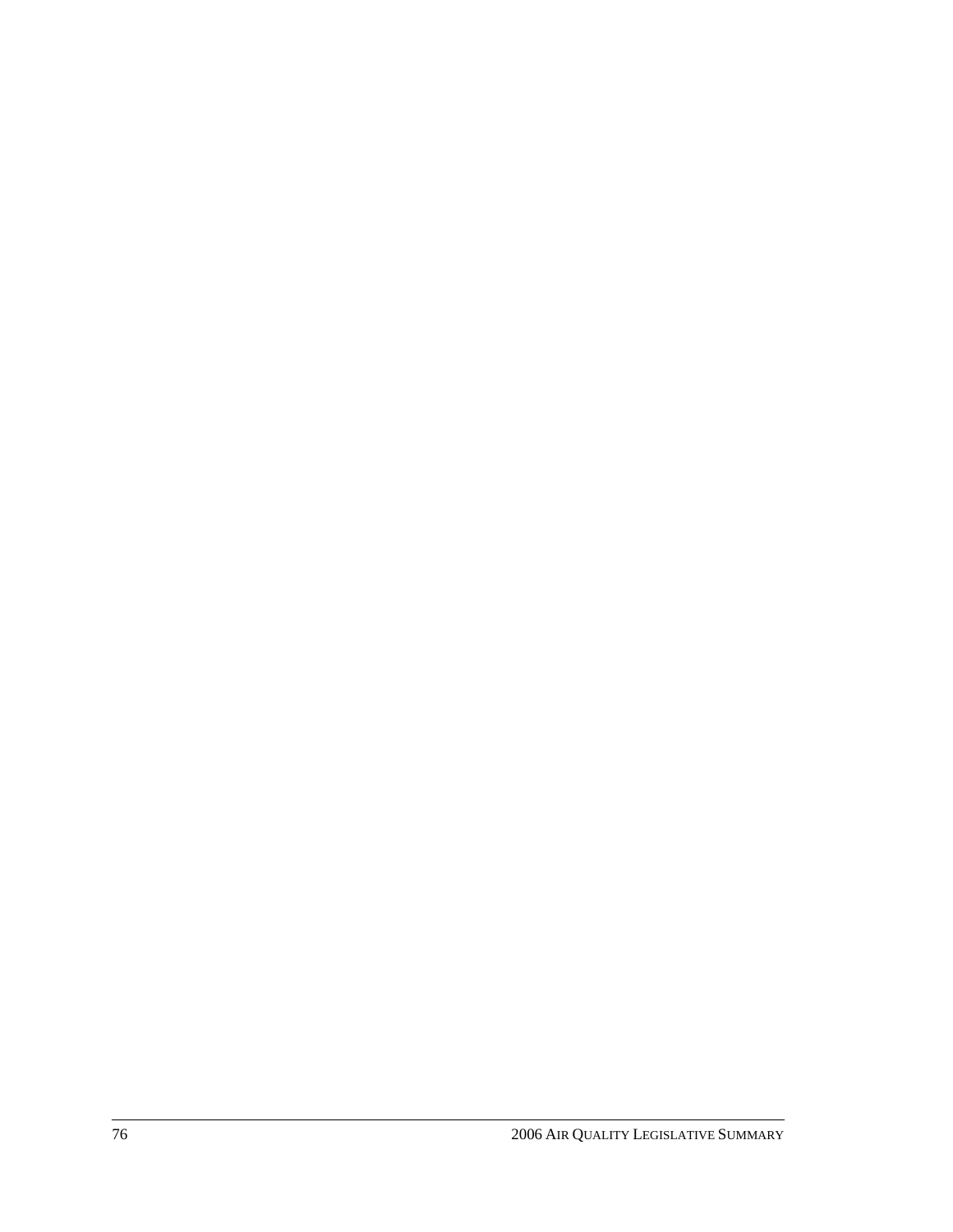Assembly Bill 1801 Reduction Language Related to ARB

Item 3900-101-0044--For local assistance, State Air Resources Board. I reduce this item from \$20,111,000 to \$10,111,000 by reducing:

(1) 35-Subvention from \$20,111,000 to \$10,111,000.

I am deleting the \$10,000,000 legislative augmentation for subventions to local air districts. This action is necessary because planned and anticipated expenditures limit the resources available in the Motor Vehicle Account to support new expenditures. With this action, \$10,111,000 still remains for local air districts. Furthermore, local communities will benefit from numerous air quality augmentations, including \$3,998,000 to enhance existing air pollution enforcement efforts, and \$1,665,000 to reduce air pollution related to goods movement.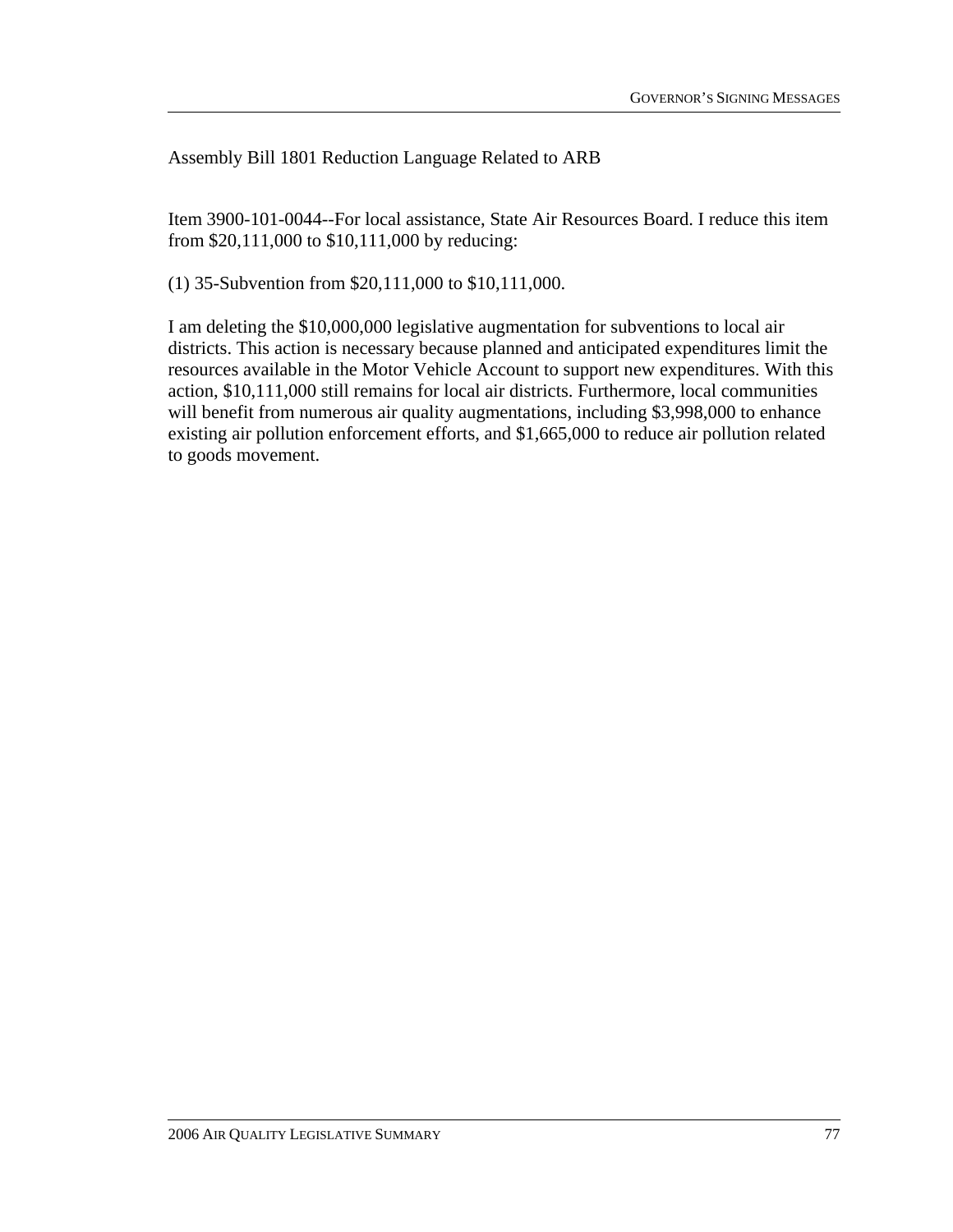Assembly Bill 1811 Reduction Language Related to ARB

Item 3900-001-0044--For support of Air Resources Board. I reduce this item from \$160,579,000 to \$135,579,000 by reducing

(1) 15-Mobile Source from \$272,255,000 to \$257,255,000, and

(2) 25-Stationary Source from \$51,210,000 to \$41,210,000.

I am deleting the \$25,000,000 legislative augmentation to reduce emissions from locomotives, construction equipment, and dairy equipment. Notwithstanding the merits of the funding, this reduction is necessary because planned and anticipated expenditures limit the resources available in the Motor Vehicle Account to support new expenditures.

Furthermore, the Budget already provides \$90,000,000 for the Carl Moyer Program to fund cost-effective emission reduction projects, \$25,000,000 to replace pre-1977 school buses with new clean buses that meet federal safety standards, and \$25,000,000 to develop clean alternative fuels and promote zero emission vehicles.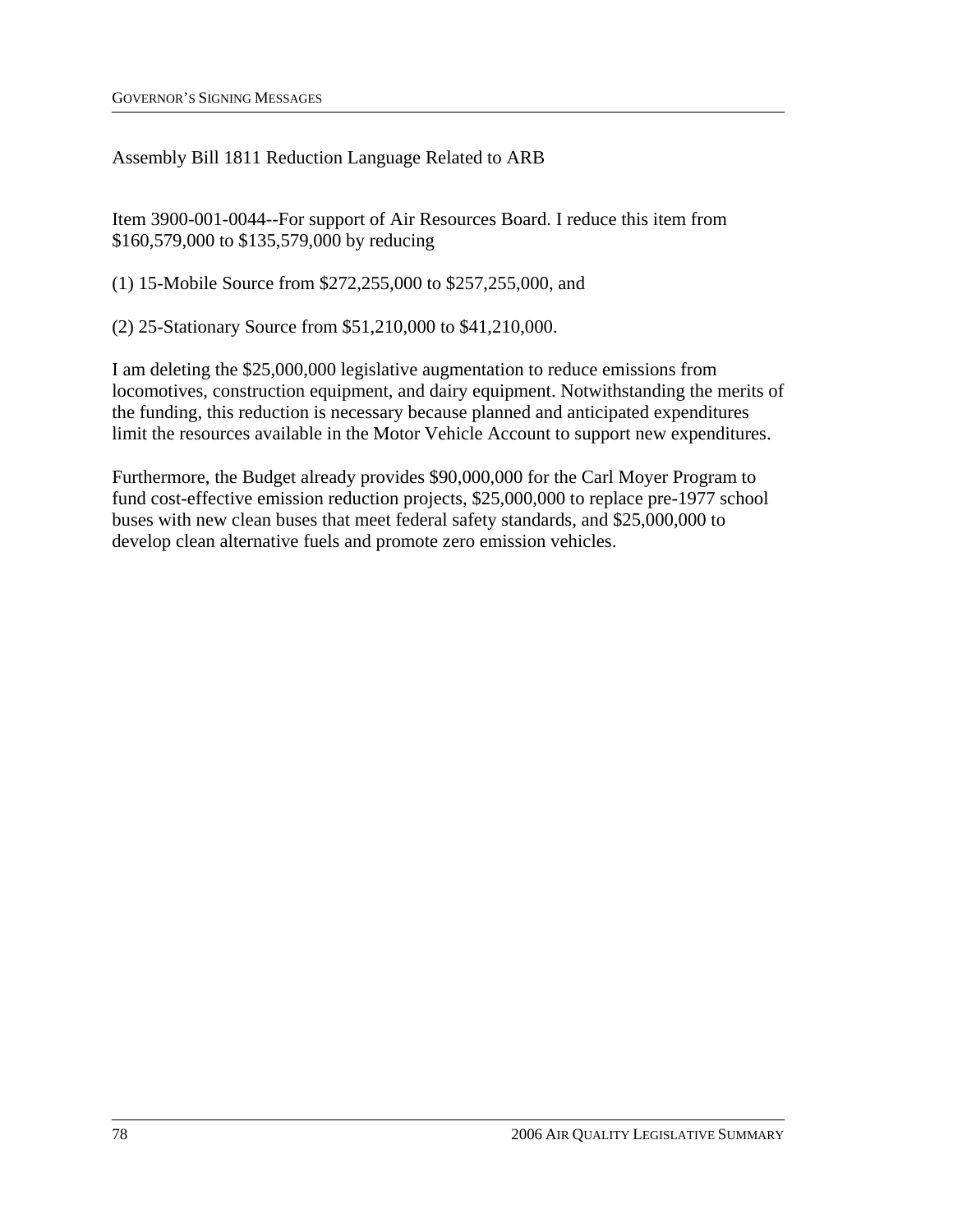I am signing Assembly Bill 2778.

This bill extends the sunset on the Self Generation Incentive Program to promote distributed generation throughout California. However, the legislation eliminated clean combustion technologies like microturbines from the program.

I look forward to working with the legislature to enact legislation that returns the most efficient and cost effective technologies to the program. If clean up legislation is not possible, the California Public Utilities Commission should develop a complimentary program for these technologies.

Sincerely,

Arnold Schwarzenegger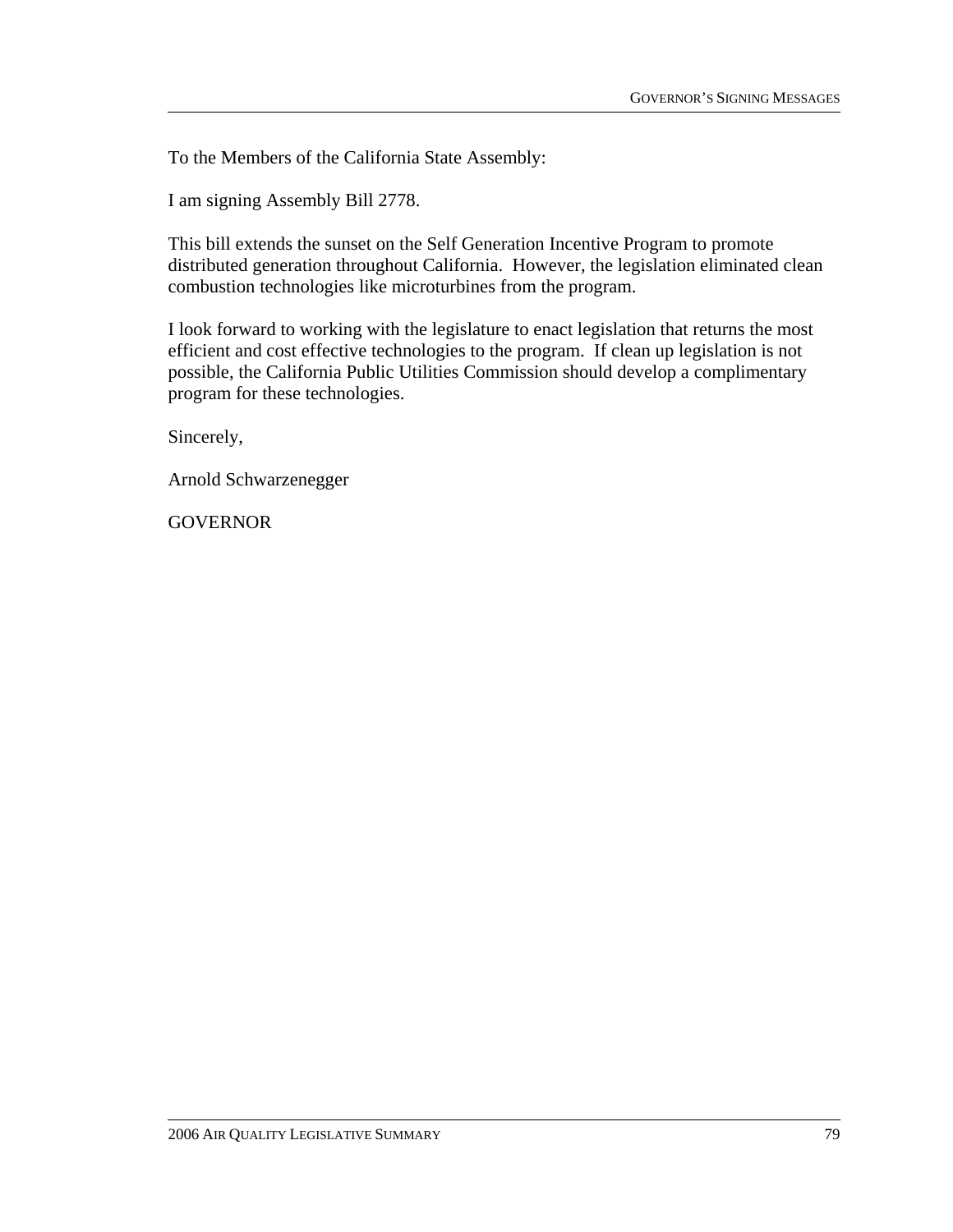To the Members of the California State Senate:

California foods are what make this state a great place to live and visit. Millions of people eat in California restaurants and food facilities every day - it is a thriving and important sector of our state's economy. Protecting the safety of California's retail food is critical to ensuring the health of consumers.

SB 144 represents a multi-year effort by a coalition of stakeholders with over 100 representatives from the retail food industry, local regulatory agencies, the California Department of Education, the California Department of Health Services and the California Department of Aging. Working together, this new law was crafted to ensure that consumers are protected when they eat at retail food facilities.

SB 144 will better protect consumers of California and I am pleased to sign this bill.

Sincerely.

Arnold Schwarzenegger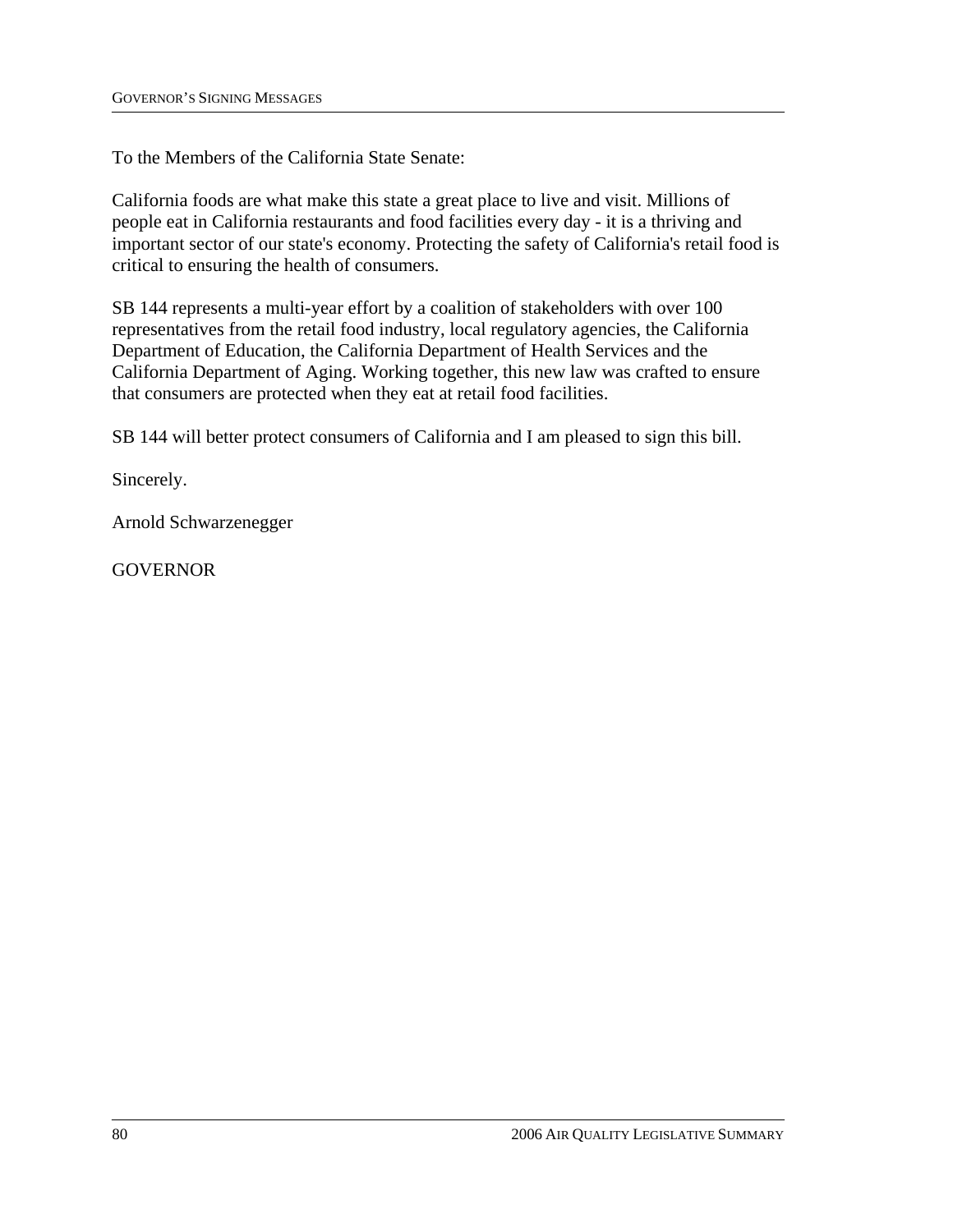# **VETOED BILLS**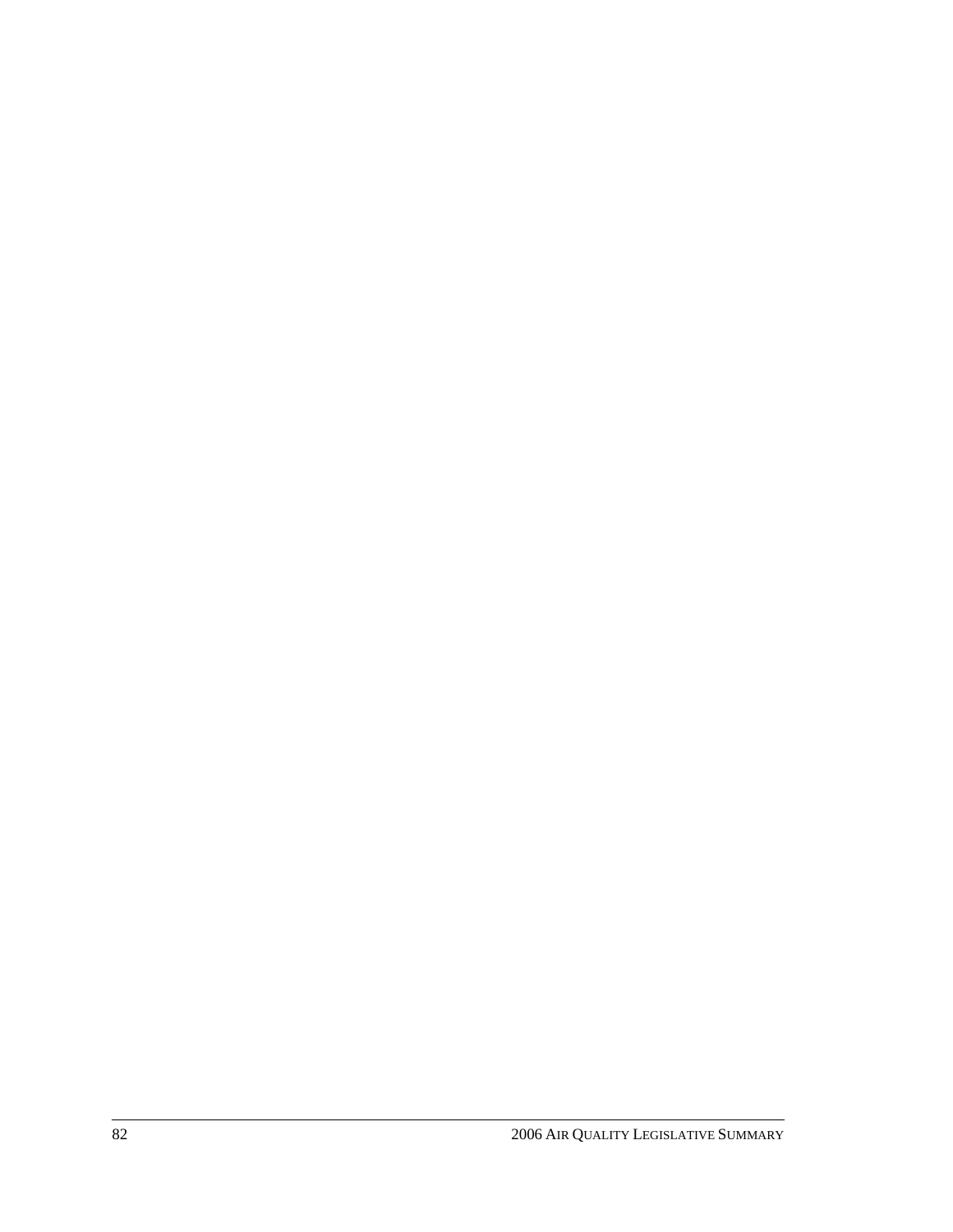| AB 1012 | Nation    | <b>Alternative Fueled Vehicle Mandate</b>               | Vetoed |
|---------|-----------|---------------------------------------------------------|--------|
| AB 1020 | Hancock   | <b>Smart Growth</b>                                     | Vetoed |
| AB 2444 | Klehs     | <b>Congestion Management Fees</b>                       | Vetoed |
| AB 2490 | Ruskin    | <b>State Toxic Release Inventory Program</b>            | Vetoed |
| AB 2756 | Levine    | <b>Energy Conservation at Public Schools</b>            | Vetoed |
| AB 2823 | Ruskin    | <b>District Compliance Programs</b>                     | Vetoed |
| AB 2825 | Ruskin    | <b>School Facility Siting Modifications</b>             | Vetoed |
| AB 2838 | Payley    | <b>Coastal Environment Motor Vehicle Mitigation Fee</b> | Vetoed |
| SB 757  | Kehoe     | <b>Petroleum Reduction</b>                              | Vetoed |
| SB 927  | Lowenthal | <b>Container Fees</b>                                   | Vetoed |
| SB 1010 | Florez    | <b>Intermodal Rail Service</b>                          | Vetoed |
| SB 1230 | Florez    | Clean Air Enterprise Zones                              | Vetoed |
| SB 1286 | Ducheny   | <b>Binational Council</b>                               | Vetoed |

Note: All vetoed bills listed are accompanied by a veto message.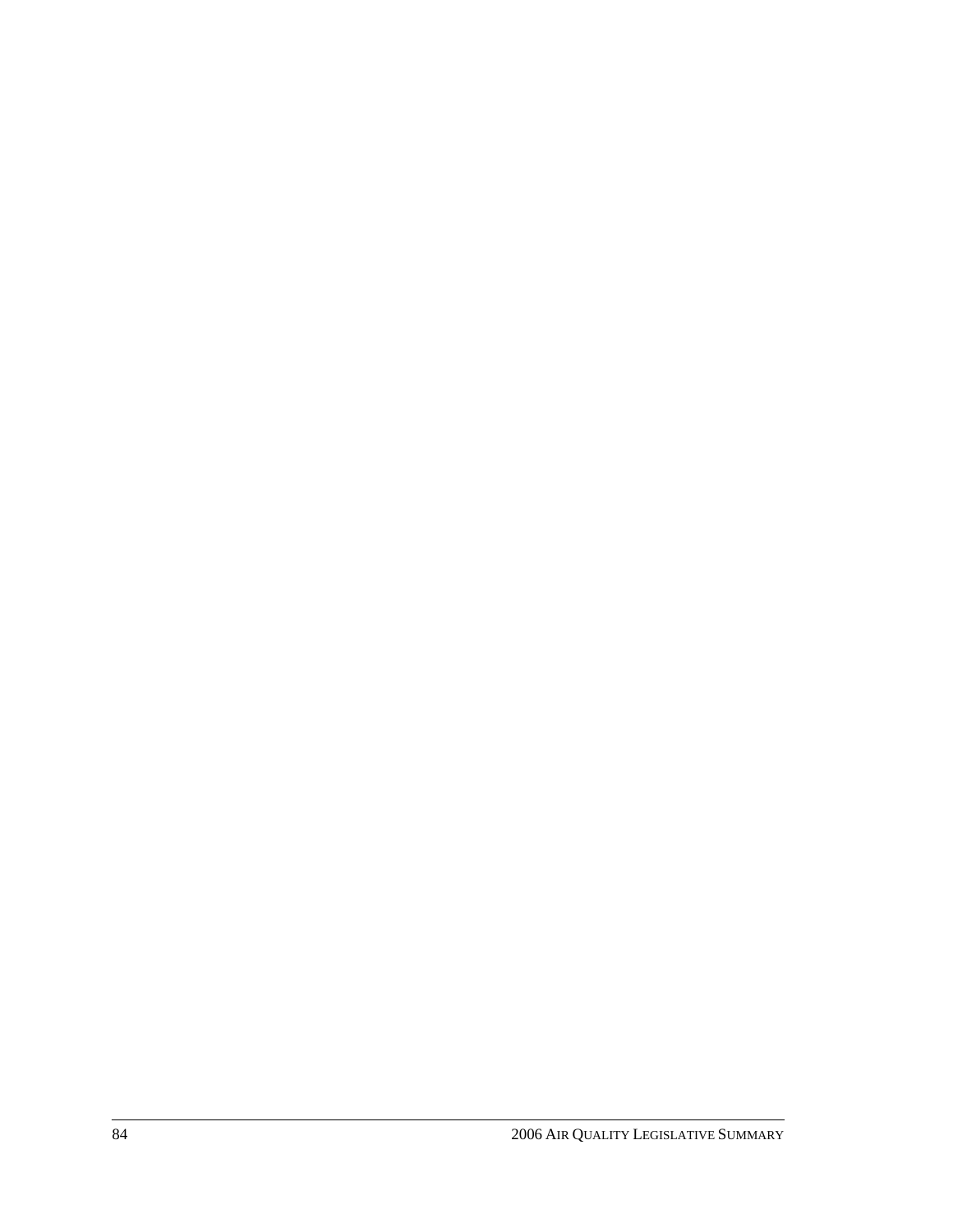# **GOVERNOR'S VETO MESSAGES**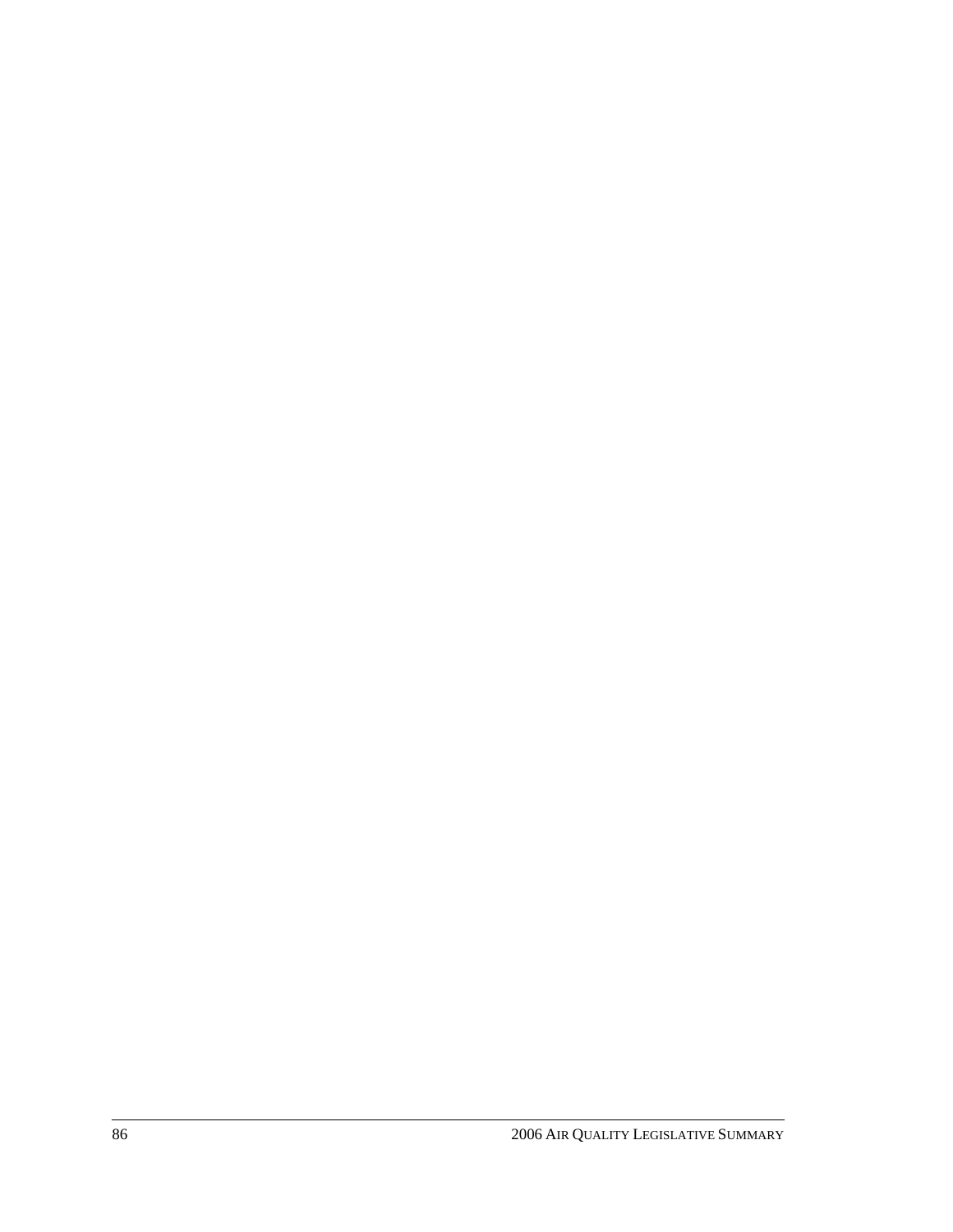Assembly Bill 1012 mandates that 50% of all cars and trucks sold in California to be powered by alternative fuels. I strongly support the goal to increase Californias use of alternative transportation fuels, however this bill is counterproductive to several major initiatives already underway and will cost California more than \$1.2 billion in transportation funding.

Last year I signed Assembly Bill 1007, which requires development of a comprehensive plan with specific benchmarks on how to achieve the goal of increasing the use of alternative fuels in California. This process is underway and this bill ignores this planning and prejudges the outcome.

Just this week I signed into law the world's most sweeping legislation to control global greenhouse gas emissions, Assembly Bill 32. This groundbreaking legislation establishes a process for reducing greenhouse gas emissions in the most cost-effective, balanced and expeditious manner, including encouraging the use of alternative fuels. This bill, again, prejudges the outcome of this historic effort.

Most importantly, Department of Finance estimates that this bill will cost the state at least \$1.2 billion per year in critical transportation funds. Gasoline taxes fund our states highways, local streets and roads and our transit system. Alternative transportation fuels are taxed at one half the rate of gasoline and diesel. As we incorporate more of these fuels into our transportation system we need to plan for and mitigate the impact on funding to support our transportation system.

Finally, the bill restricts the California Air Resources Board (CARB) ability to develop and implement the most effective reduction measures.

California has become a national and world leader on alternative fuels, greenhouse gas reductions and renewable energy. We must not second guess the processes, we must let them work.

For these reasons I am returning this bill without my signature.

Sincerely,

Arnold Schwarzenegger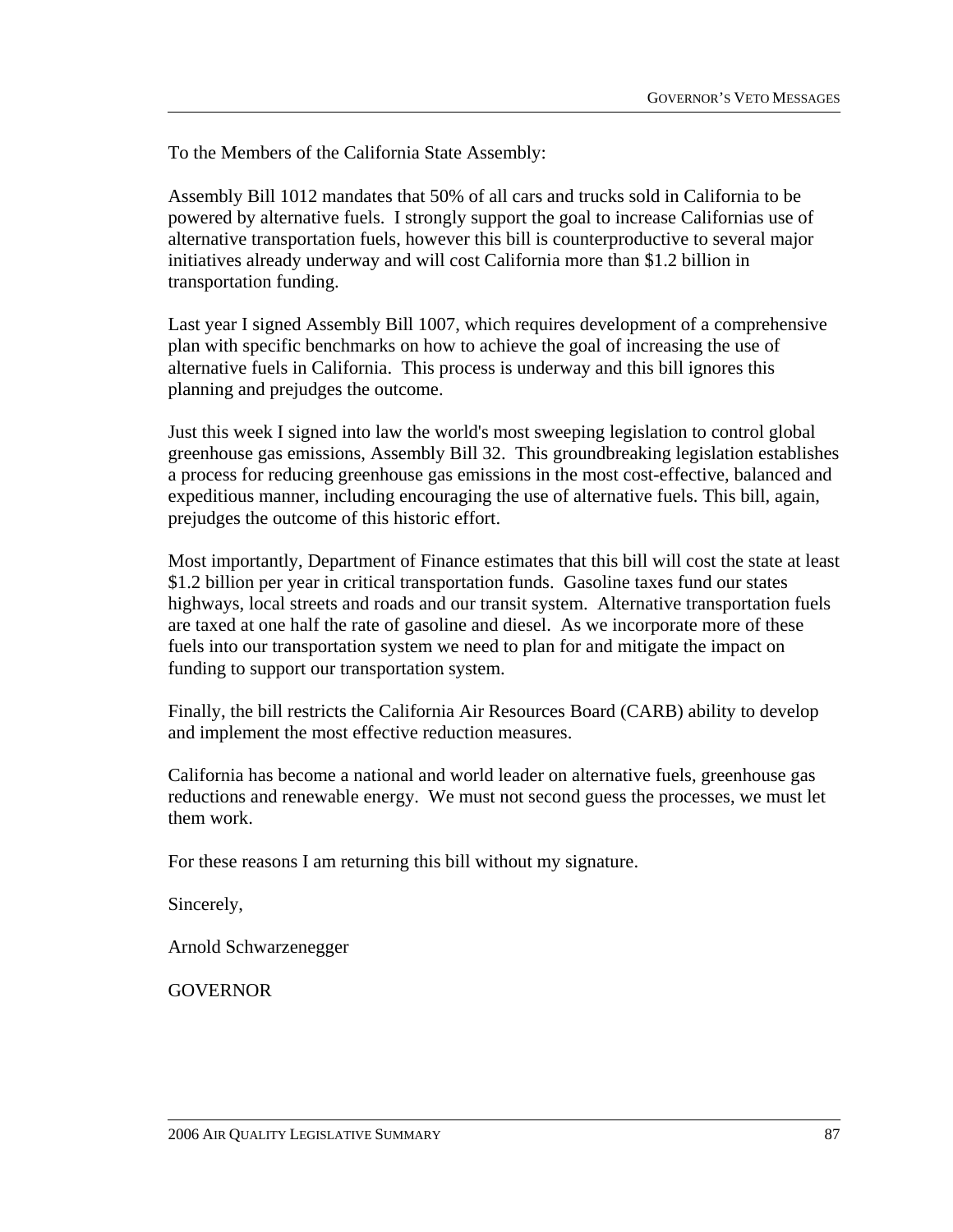To the Members of the California Legislature:

I am returning Assembly Bill 1020 without my signature.

While well intentioned, this bill would impose costly and unnecessary requirements upon the California Transportation Commission (CTC), the Department of Transportation (Department) and regional transportation planning agencies (RTPAs).

My administration is already moving forward with a comprehensive approach to integrating land use and transportation planning through the Strategic Growth Plan that I proposed earlier this year. The Department has already begun implementation of a key element of this plan, the Regional Transportation Blueprint Program. This grant program is funding development of the very types of travel demand modeling and land-use forecasting that this bill envisions.

I am extremely concerned that the requirements in AB 1020 would drain critical resources from the important work that is already underway, and would result in substantial duplication of effort among state as well as regional agencies. For these reasons, I am returning this bill without my signature.

Sincerely,

Arnold Schwarzenegger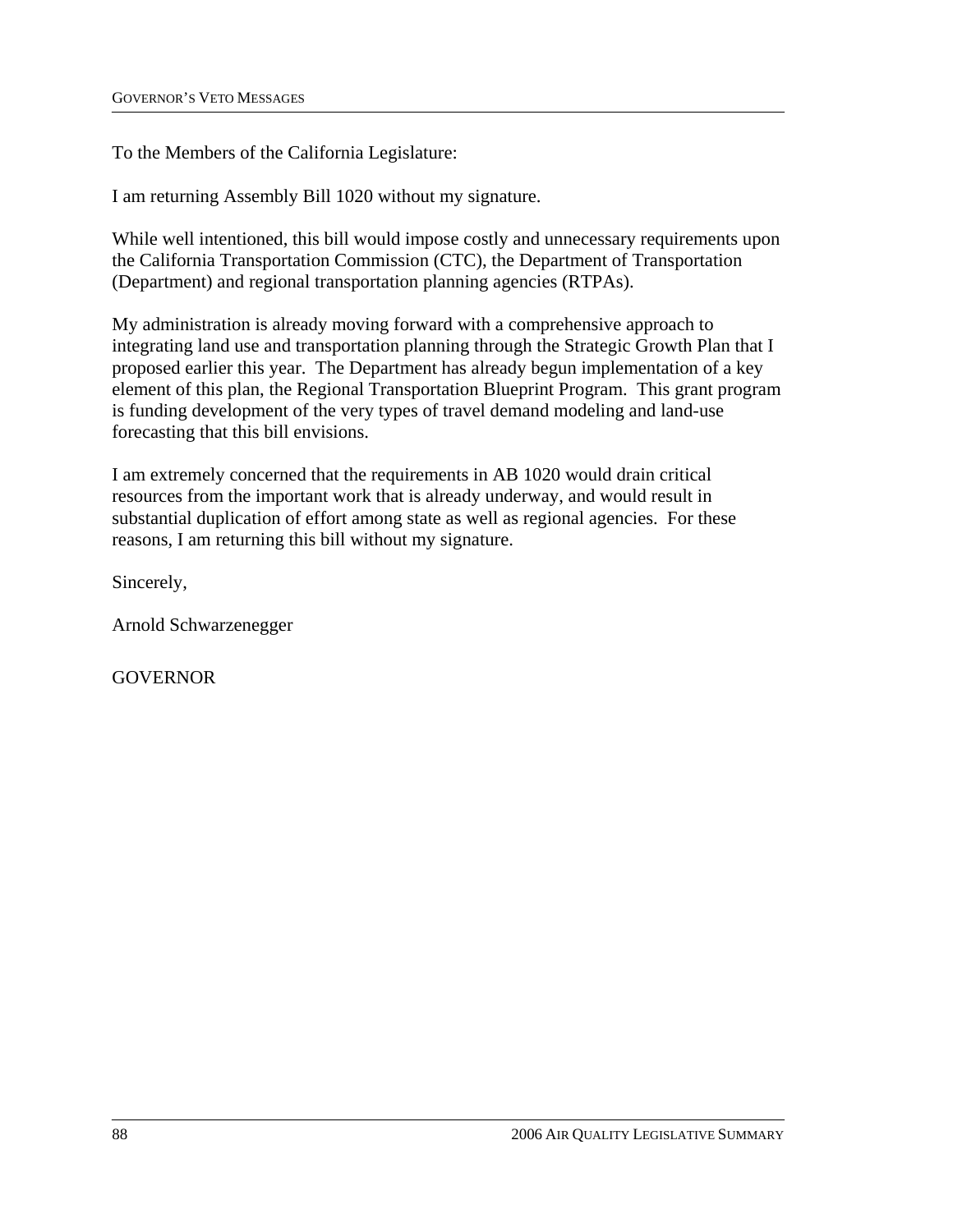I am returning AB 2444 without my signature.

This bill, which seeks to impose a new tax on all cars registered in specified Bay Area Counties, is nearly identical to legislation I vetoed last year. As I stated last year, as well as in other veto messages this year, I support the goal of increasing funds to mitigate traffic congestion, but cannot support the continued adding of fees such as this without the approval of the people upon whom the fees are imposed.

Throughout the year, my administration worked with members of the legislature on a proposal that would have given all counties the authority to adopt, with voter approval, modest license fee add-ons to fund environmental and traffic mitigation programs. Unfortunately, those efforts were ultimately rejected. I encourage the Legislature to reconsider this decision when they return next year.

Sincerely,

Arnold Schwarzenegger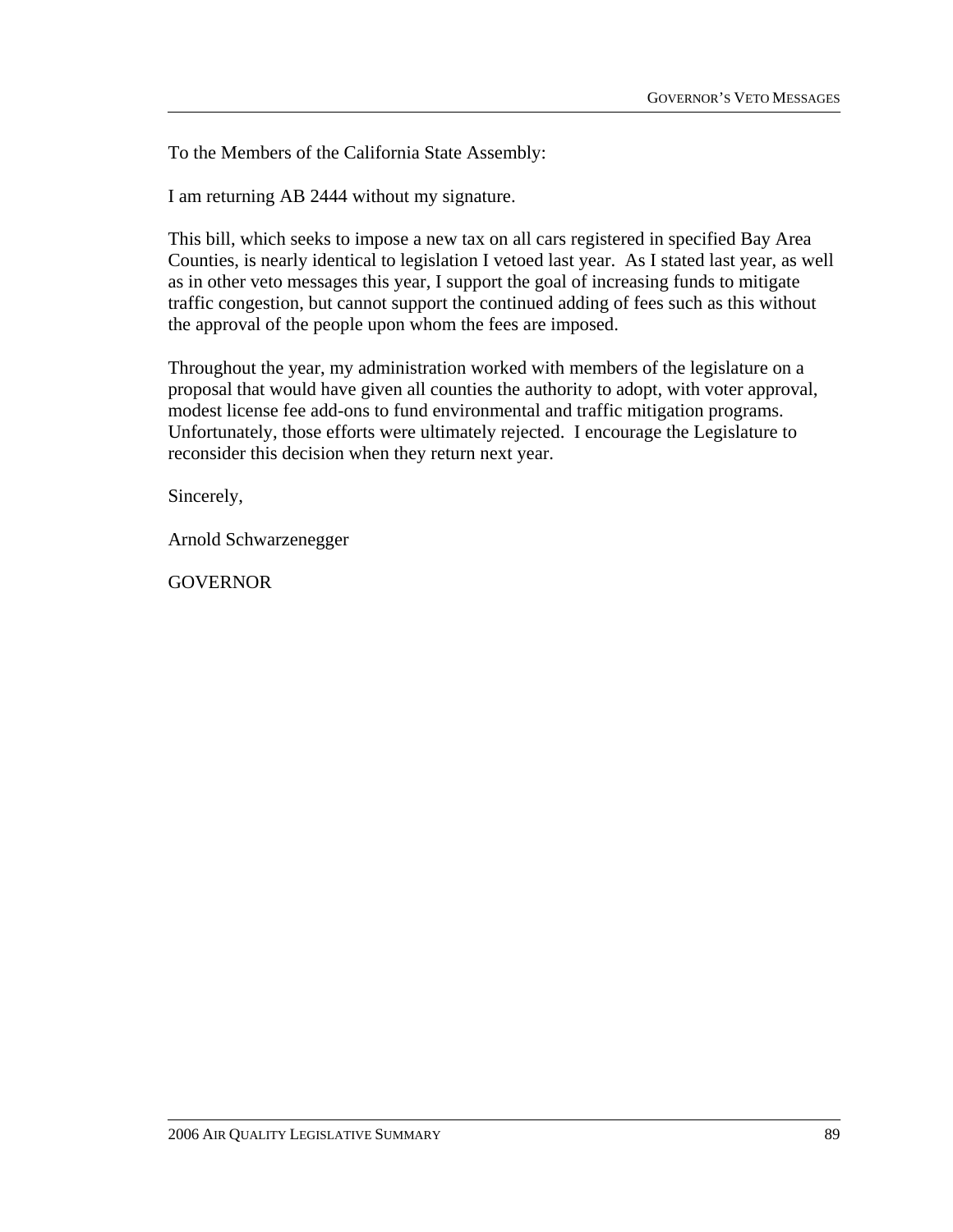I am returning Assembly Bill 2490 without my signature. This bill establishes a state level program mirroring the United States Environmental Protection Agency's (USEPA) existing Toxics Release Inventory program under specific conditions. This bill is overly broad, premature and duplicative. This bill attempts to address a preliminary draft proposal by USEPA that has not been adopted. The bill would require California to develop a new multi million dollar state level reporting system for information that would be mostly duplicative of data that would continue to be collected at the federal level even if the federal government chooses to proceed with its proposed changes.

Sincerely,

Arnold Schwarzenegger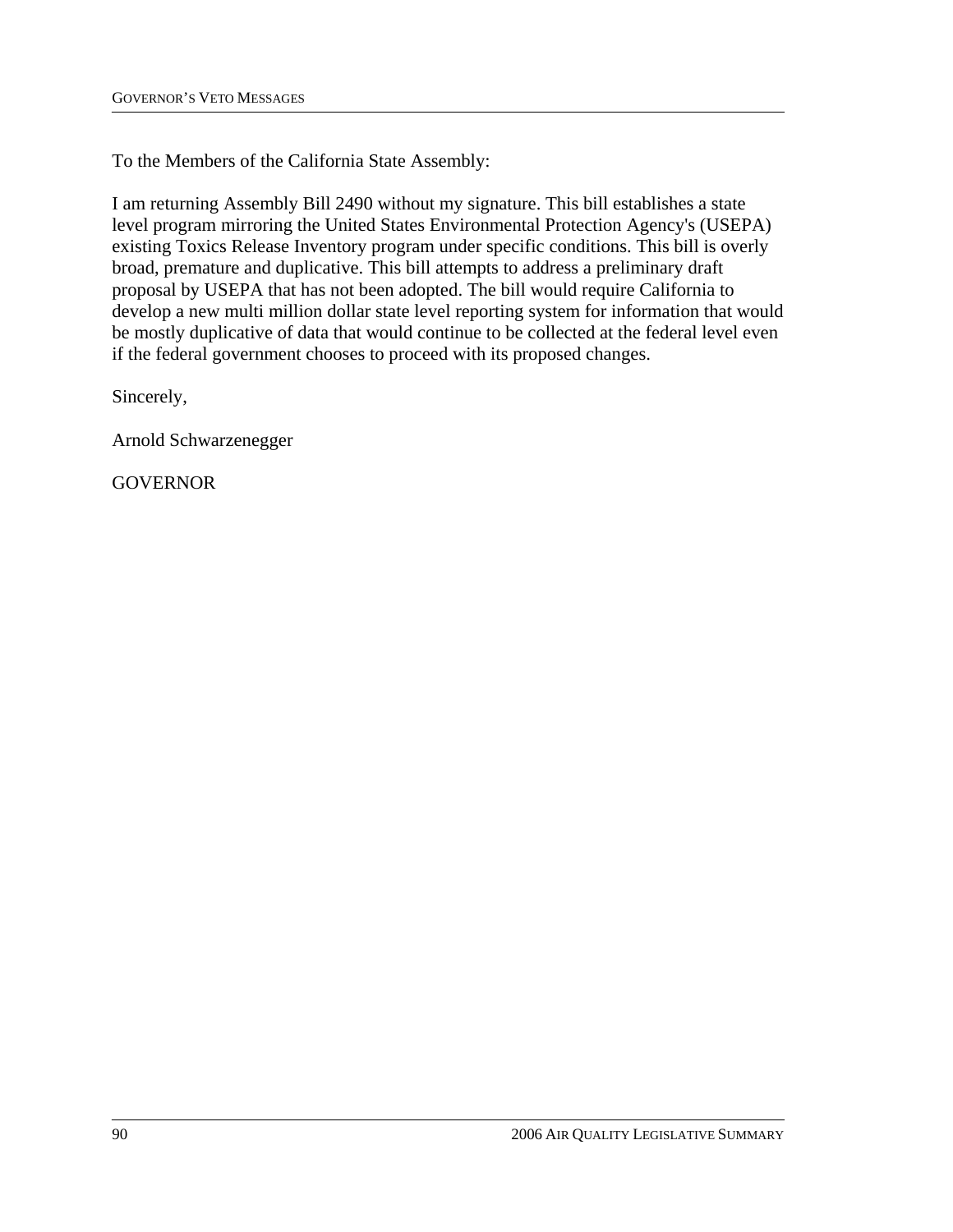I am returning Assembly Bill 2756 without my signature. This bill would transfer \$22,235,000 from the Ratepayer Relief Fund established through a court settlement with Williams Companies to a special fund to be used for energy efficiency programs, research and curriculum in schools. While the intent of this bill may be meritorious, establishing a new undefined program in the school system to provide grants is not prudent. The funding should be transferred to one of the numerous energy efficiency programs already in existence so it can be productively invested as soon as possible to maximize benefits to ratepayers.

Sincerely,

Arnold Schwarzenegger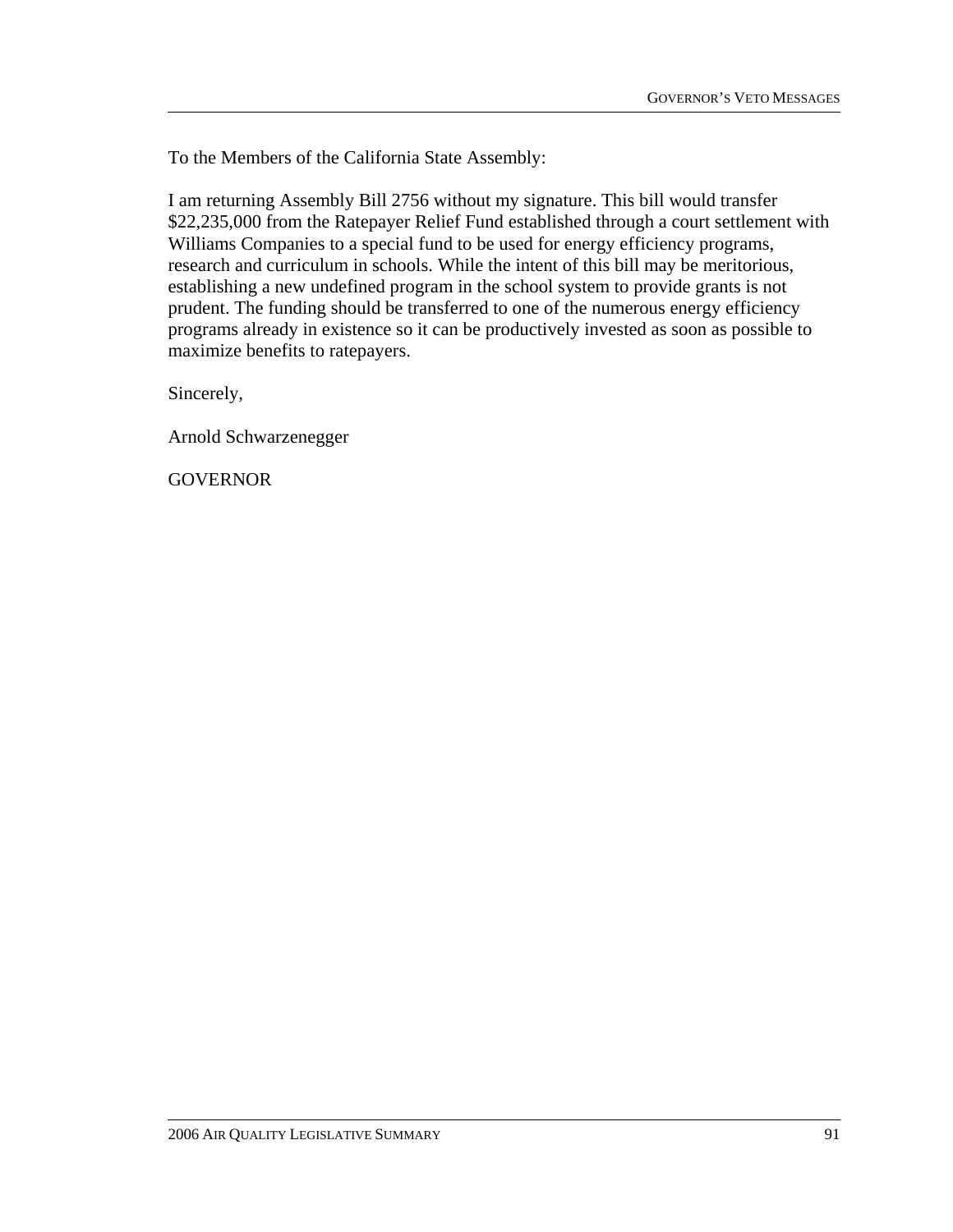I am returning Assembly Bill 2823 without my signature.

I have strongly supported efforts to make enforcement information transparent and to improve enforcement accountability. Through the Enforcement Initiative, the California Environmental Protection Agency is collecting and posting enforcement data for all environmental violations across government, not just air quality. The requirements in the bill on local air districts can be accomplished administratively and should be pursued locally by communities that desire this information.

Sincerely,

Arnold Schwarzenegger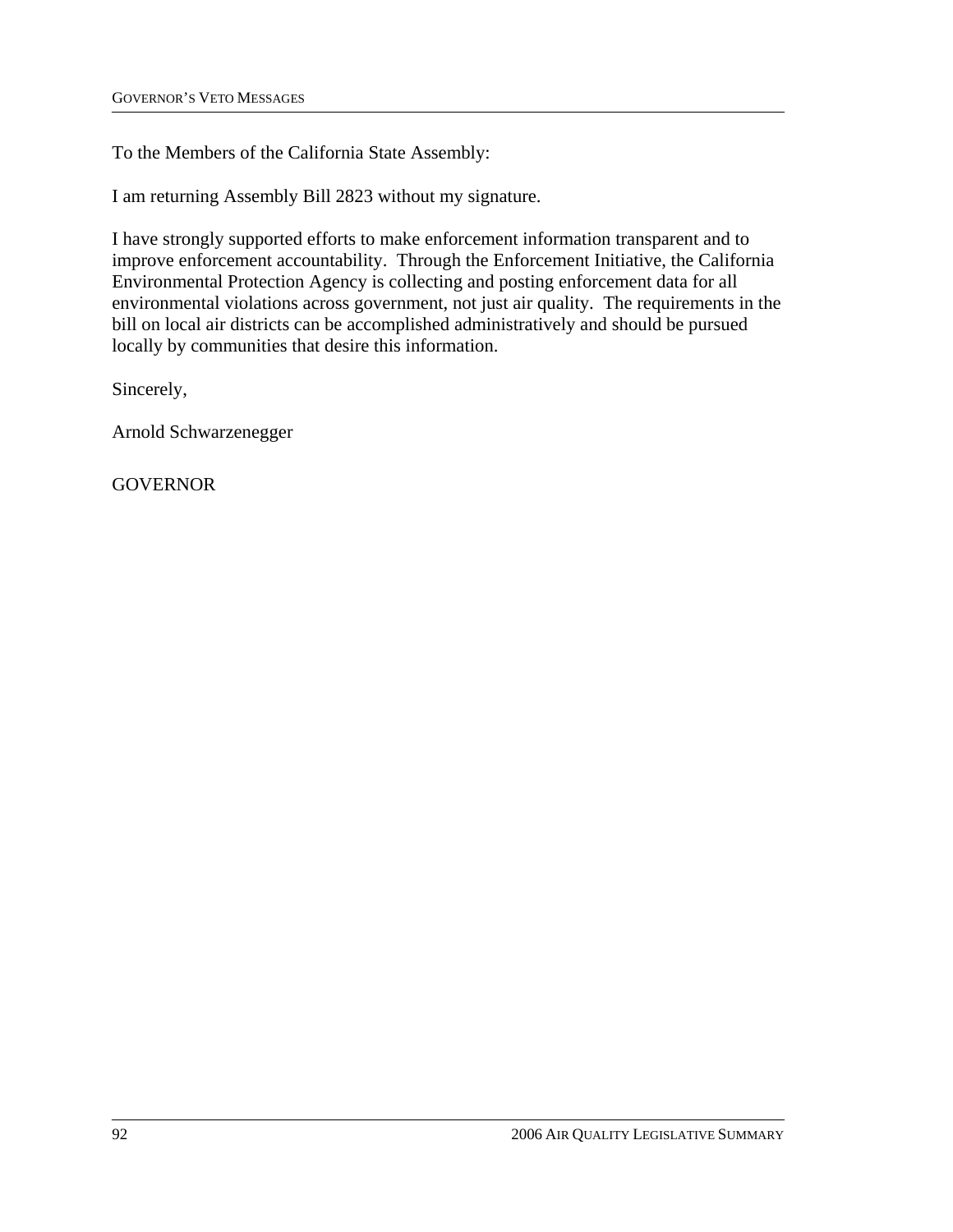I am returning Assembly Bill 2825 without my signature.

This bill would require a school district, in preparing an environmental impact report for a proposed school site, to identify any proposed facilities that, if built, could emit hazardous air emissions or handles specified hazardous substances within one-fourth of a mile of the proposed site.

I am concerned that this bill would impose unnecessary additional costs on school districts requiring them to identify and review potential impacts of proposed facilities that may never be built. Current law provides assurances that schools will not be built near sites containing actual air emissions which could be harmful to school children and faculty.

Sincerely,

Arnold Schwarzenegger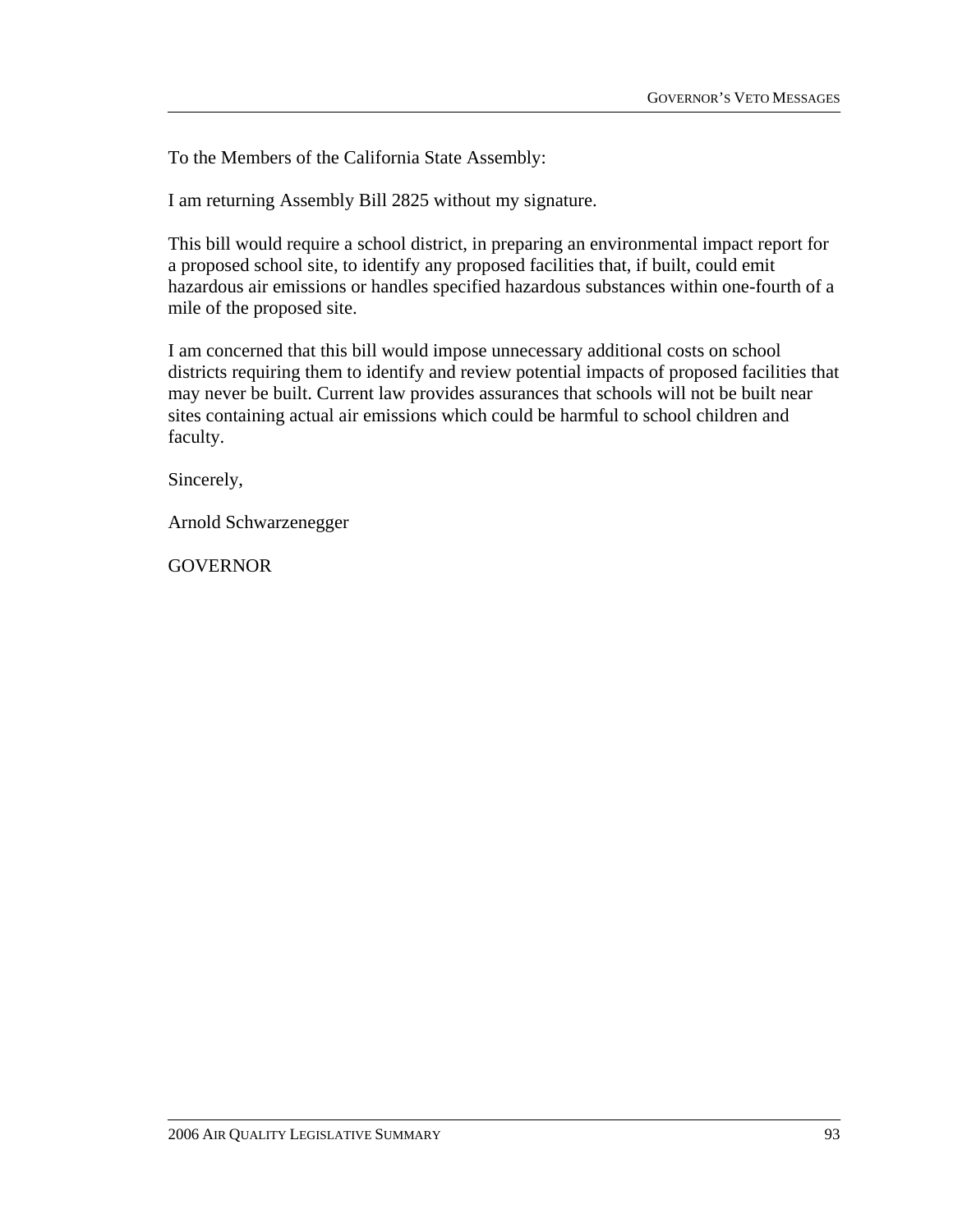I am returning AB 2838 without my signature.

This bill, which seeks to impose a new tax on all cars registered in specified coastal counties, is nearly identical to legislation I vetoed last year. In that veto message, I stated that I support the goal of increasing funds to mitigate the effect of traffic congestion but that I cannot support the continued adding of new fees such as this without the approval of the people upon whom the fees are imposed. My position has not changed.

Throughout the year, my administration worked with members of the legislature on a proposal that would have given all counties the authority to adopt, with voter approval, modest license fee add-ons to fund environmental and traffic mitigation programs. Unfortunately, those efforts were ultimately rejected. I encourage the Legislature to reconsider this decision when they return next year.

Sincerely,

Arnold Schwarzenegger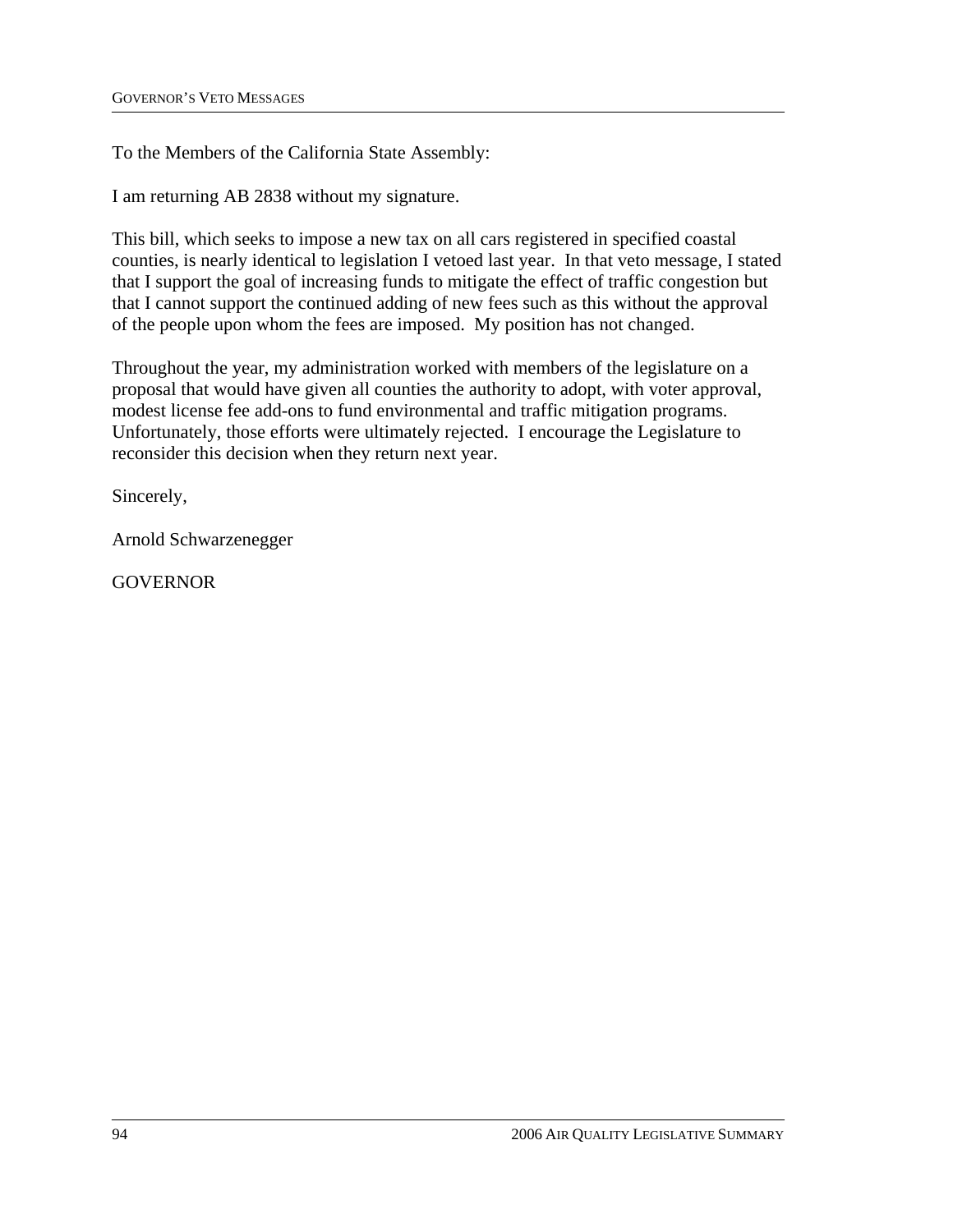To the Members of the California State Senate:

I am returning Senate Bill 757 without my signature. The intent of this bill is laudable, however, it is duplicative of ongoing efforts, costly, and may impede the significant progress California is making to address alternative transportation fuels. I strongly agree with this goal and have taken many actions over the past year toward achieving this end, including issuing an Executive Order promoting biofuels, S-06-06 and signing Assembly Bills 1007 and 32.

AB 1007 requires the California Energy Commission and the Air Resources Board to assess the relative environmental and public health benefits of different alternative fuel types and to develop and adopt a detailed state plan to increase the use of alternative transportation fuels. That detailed report will be out early next year and will provide a roadmap for alternative fuels in California. From that roadmap an integrated and comprehensive set of actions can be taken. Any legislative actions taken by the state prior the release of the AB 1007 would be premature.

Additionally, the process established in Assembly Bill 32 will guide the states implementation of alternative fuels that help reduce global greenhouse gas emissions. We must not second guess the process established in AB 32 with bills that address the same issues. Now that AB 32 is enacted, we must let it work.

For these reasons, I am unable to sign this bill.

Sincerely,

Arnold Schwarzenegger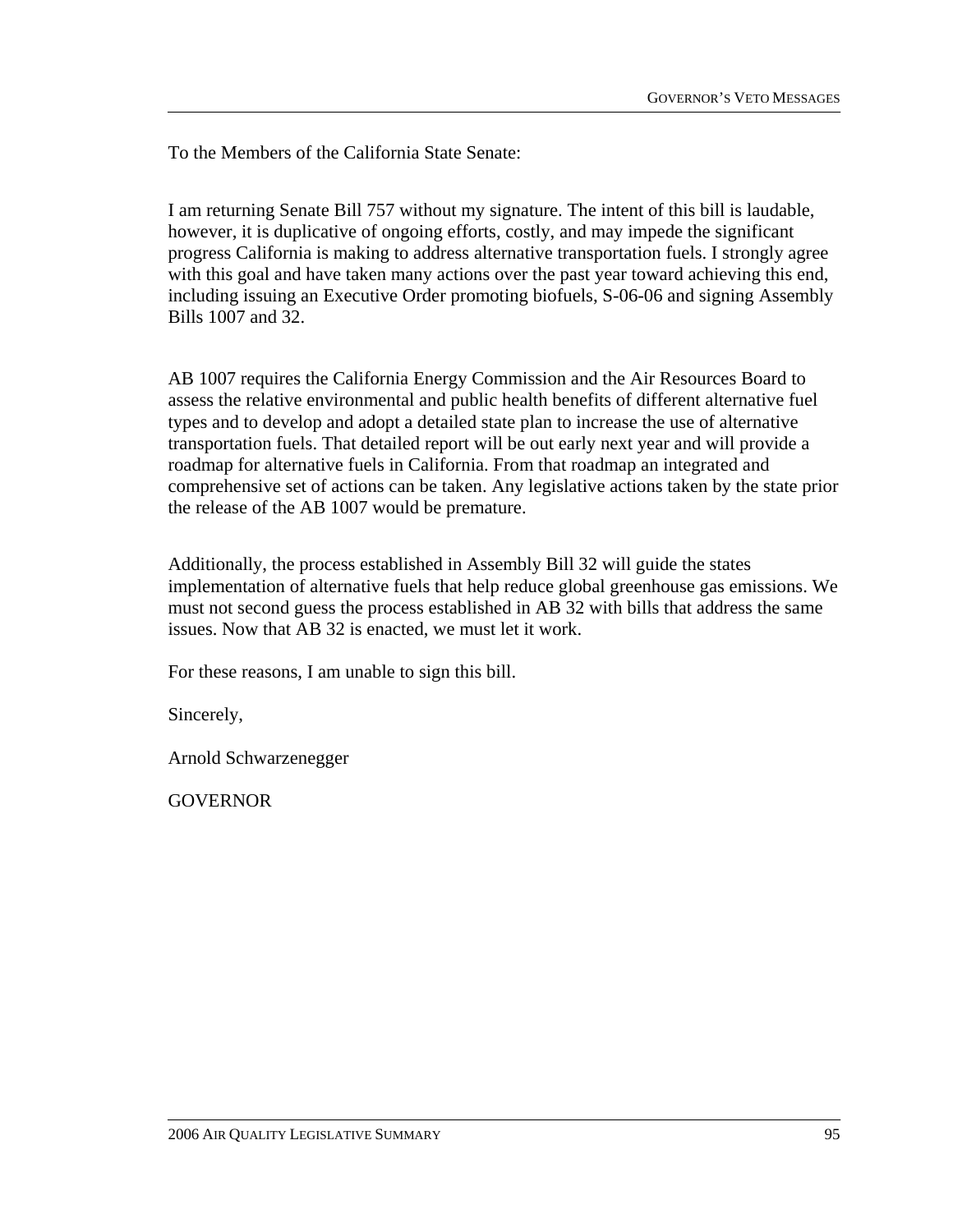To the Members of the California State Senate:

I am returning Senate Bill 927 without my signature.

Improving the quality of life for all Californian's through congestion relief and environmental improvement has been one of my top priorities as evidenced by the introduction of my Strategic Growth Plan resulting in the enactment of Senate Bill 1266 (Chapter 25, 2006).

Senate Bill 1266 (Chapter 25, 2006) is the largest transportation and air quality bond in the history of the United States. It provides \$1 billion in new funding to improve air quality in California which will directly benefit the communities in and around the Los Angeles and Long Beach Ports. Senate Bill 1266 also provides \$1 billion to address port mitigation issues, \$2.1 billion for trade infrastructure and \$100 million in port security funding. This is in addition to the \$140 million annually for air quality mitigation contained in Assembly Bill 923 (Chapter 707, 2004) which I sponsored and signed.

Although the policy objectives of Senate Bill 927, to develop more secure ports, congestion relief and environmental mitigation, are laudable, this measure is flawed in its construction, application, lack of accountability and failure to coordinate with other public and private financing sources ignoring opportunities to leverage additional funding.

Senate Bill 927 provides no mechanism for the usage of the fees collected to favorably leverage the billions of dollars in available funding to develop public private partnerships. Although SB 927 does generate funds, if done in a more coordinated fashion with the public and private sector, funding for additional congestion relief and mitigation could be increased geometrically. Additionally, this measure is drafted to include only two ports and applies only to goods shipped in containers, ignoring all other forms of shipping and ports of entry.

Public safety is and has been my top priority which includes increasing the security at all California ports. My Office of Homeland Security and Emergency Services has aggressively worked with the U.S. Office of Homeland Security and all our local counties and cities to support them as they develop their local plans for port security and identify their needs. Over 127 million dollars has been awarded and allocated on a competitive basis to California ports for security. These grants are being used for port security training, communications equipment, cameras, lighting underwater surveillance and protective equipment for port first responders. We have an additional 100 million dollars included in the strategic growth plan specifically for port security. Additionally, we are working with the U.S. Department of Homeland Security on their just announced award investing over 1 billion dollars on radiological and nuclear detection capabilities.

As Governor, I have traveled to both China and Japan working to improve our trading relationships with these nations' trade that includes both imports and exports. It is very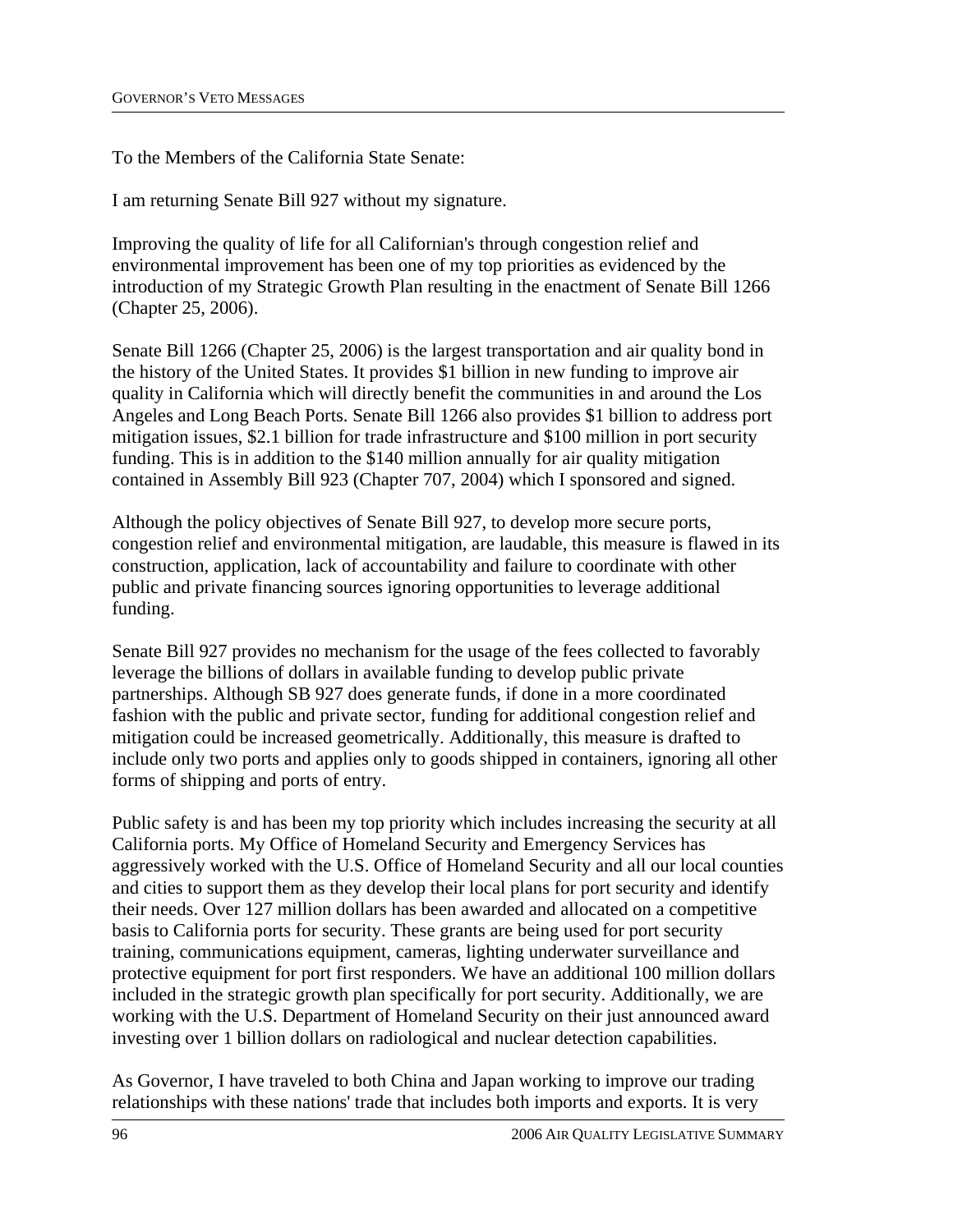important that any measure that increases fees that impact exporters not have the unintended consequence of negatively impacting the sale and delivery of goods grown and manufactured in California. SB 927, unfortunately could negatively impact these exports as well.

Finally, my goods movement task force is developing a comprehensive report that will provide more thorough and strategic direction and insight on what the best options are to address goods movement and port related challenges. This report will be available by the end of this year.

Sincerely,

Arnold Schwarzenegger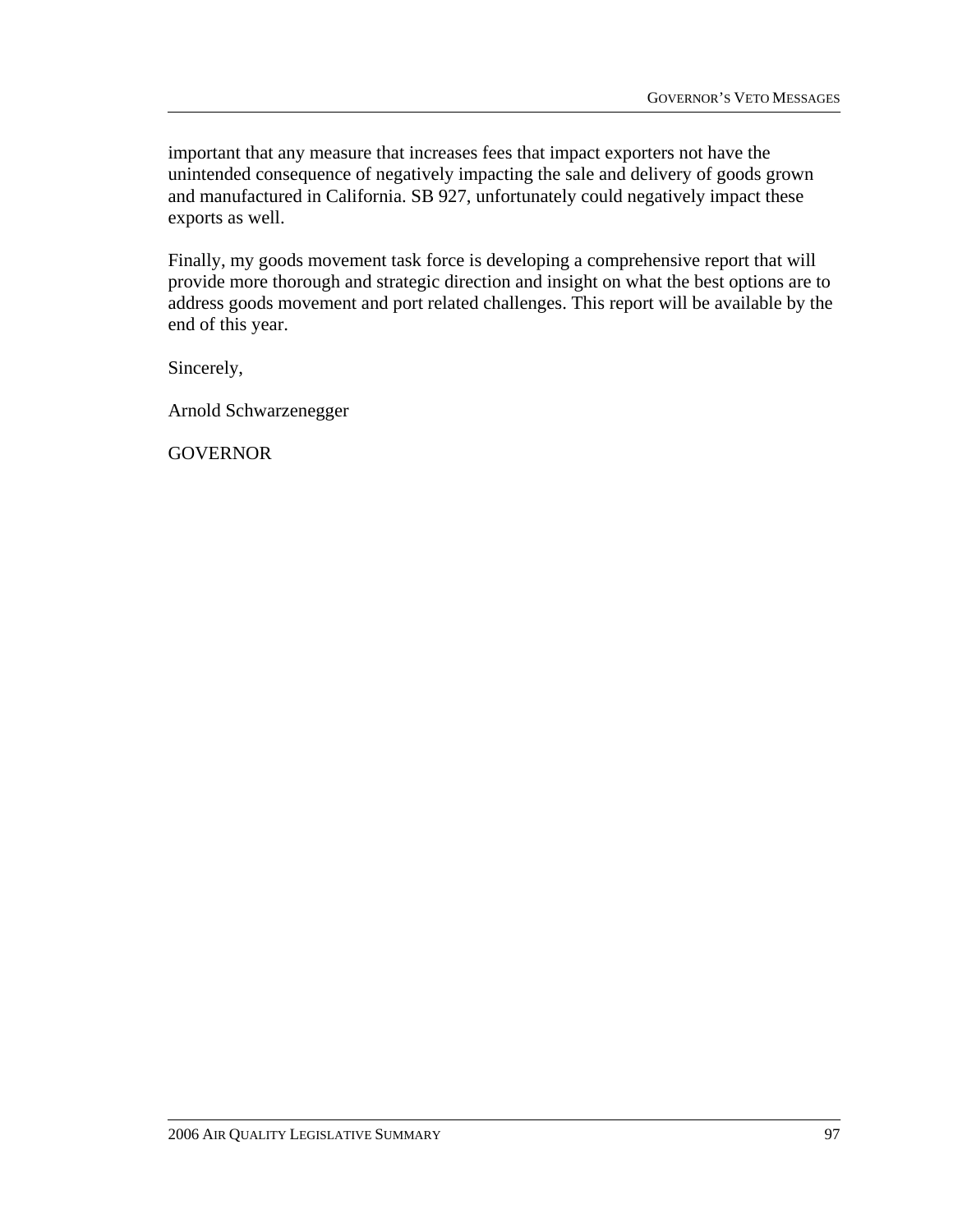To the Members of the California State Senate:

I am returning Senate Bill 1010 without my signature.

This bill authorizes the City of Shafter to form an intermodal rail commission and assign functions to that commission. While I am supportive of efforts to improve goods movement in California, legislation is not necessary to achieve the goals of this bill.

Further, goods movement issues should be discussed in a comprehensive fashion, not a piecemeal manner. The Goods Movement Task Force of the Business, Transportation, and Housing Agency will be releasing recommendations this fall to facilitate such a comprehensive discussion.

For these reasons, I am returning this bill without my signature.

Sincerely,

Arnold Schwarzenegger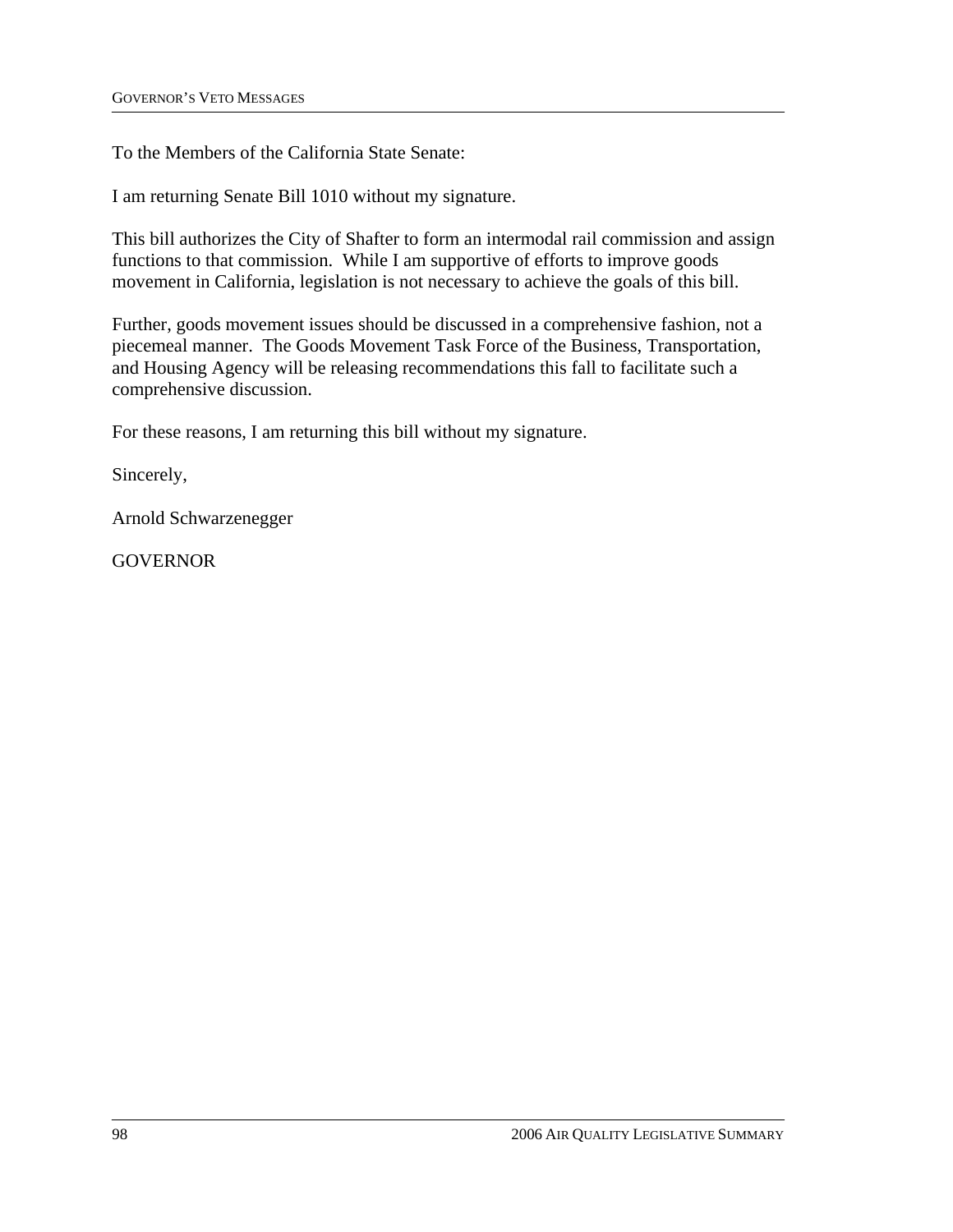To the Members of the California State Senate:

I am returning Senate Bill 1230 without my signature.

This bill directs the California Infrastructure and Economic Development Bank (I-Bank) to establish a program that provides low interest loans for air quality projects in the San Joaquin Valley.

I support creative options aimed at reducing air pollution, however, this bill requires emission reductions for stationary sources that exceed federal standards by 30 percent, retrofit projects must be completed 50 percent sooner. These overly prescriptive requirements will prevent intended recipients from qualifying. Additionally, this bill does not contain a funding source. With these requirements and no funding this bill would do nothing to clean the Valleys air.

The San Joaquin Valley Partnership is currently developing a comprehensive action plan to address the Valleys air pollution challenges. Following the release of that plan, I look forward to working with local air district and the Legislature to fully implement the action items.

For these reasons, I am unable to sign this bill.

Sincerely,

Arnold Schwarzenegger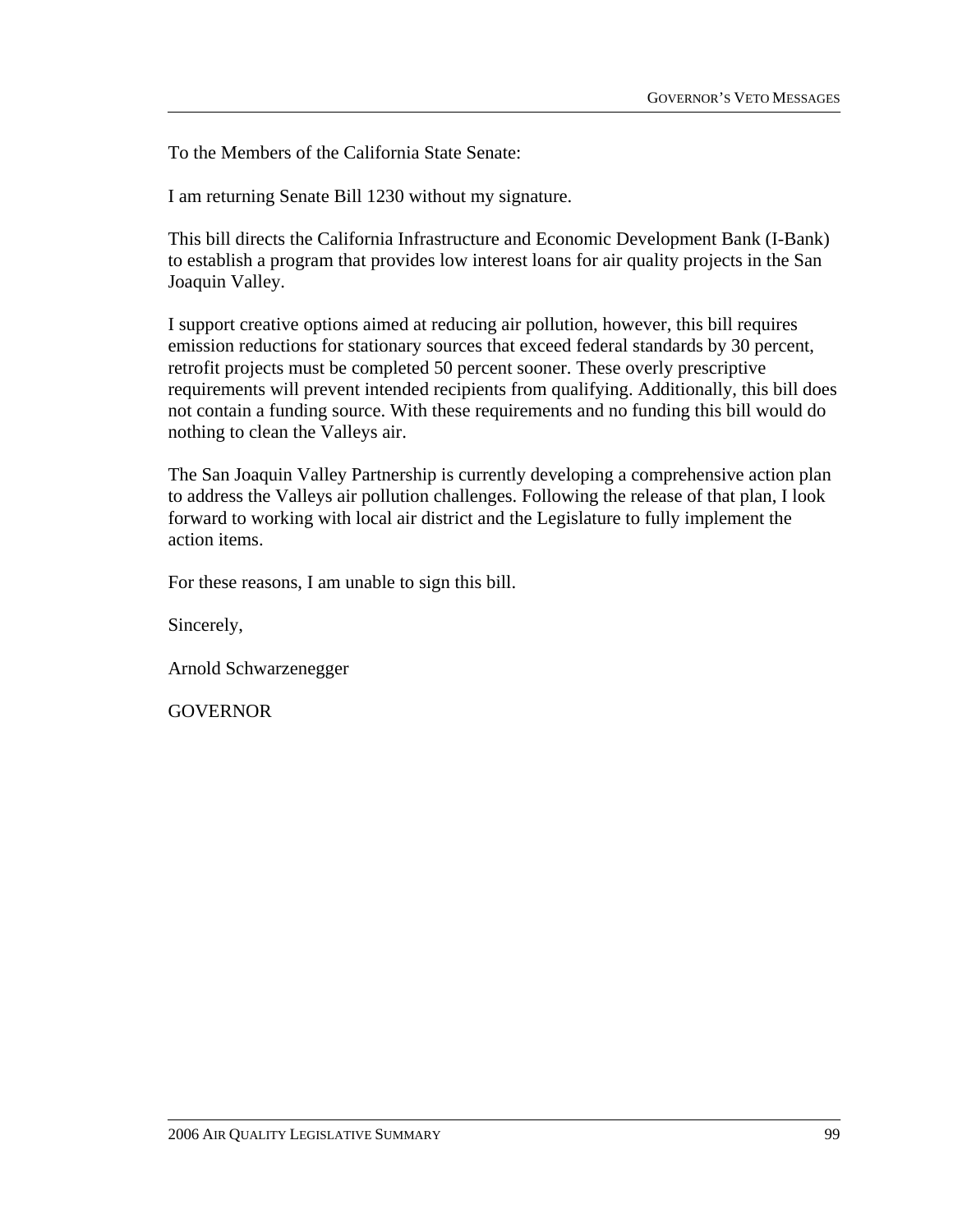To the Members of the California Senate:

I am returning Senate Bill 1286 without my signature.

I commend the author for attempting to establish a state governance structure to address cross border air quality issues on the California Mexican border. However, the functions of the bills proposed council would be duplicative of ongoing efforts by the U.S. Mexico Air Policy Forum and the Imperial Valley-Mexicali and San Diego-Tijuana air quality task forces established under the Border 2012 Program. The proposed council could dilute the efforts of the current workgroups. It may even prove difficult to rally support for another border air quality coordinating group. Additionally, this bill would have significant general fund costs in order to fulfill its requirements.

Sincerely,

Arnold Schwarzenegger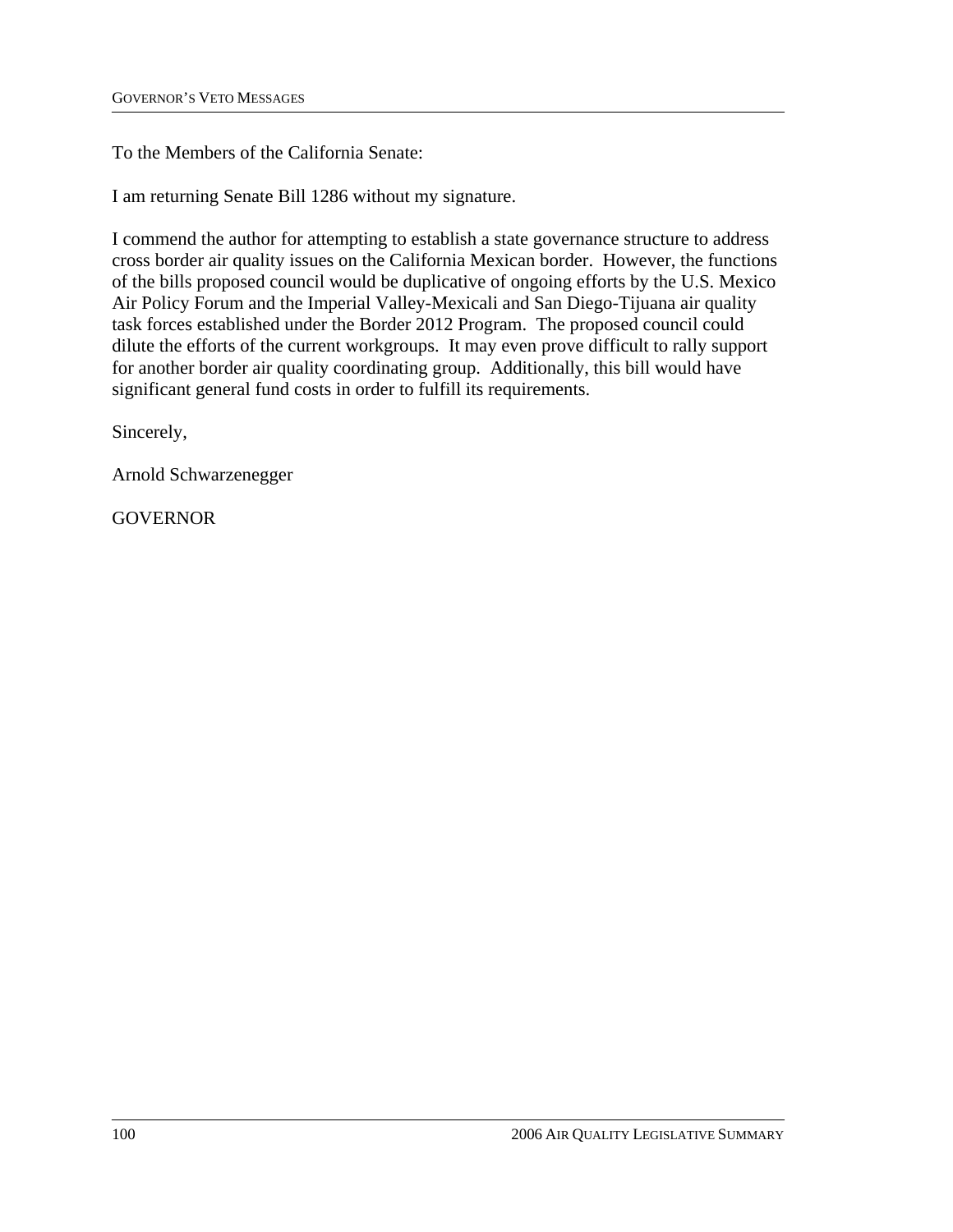# **LEGISLATIVE HEARINGS**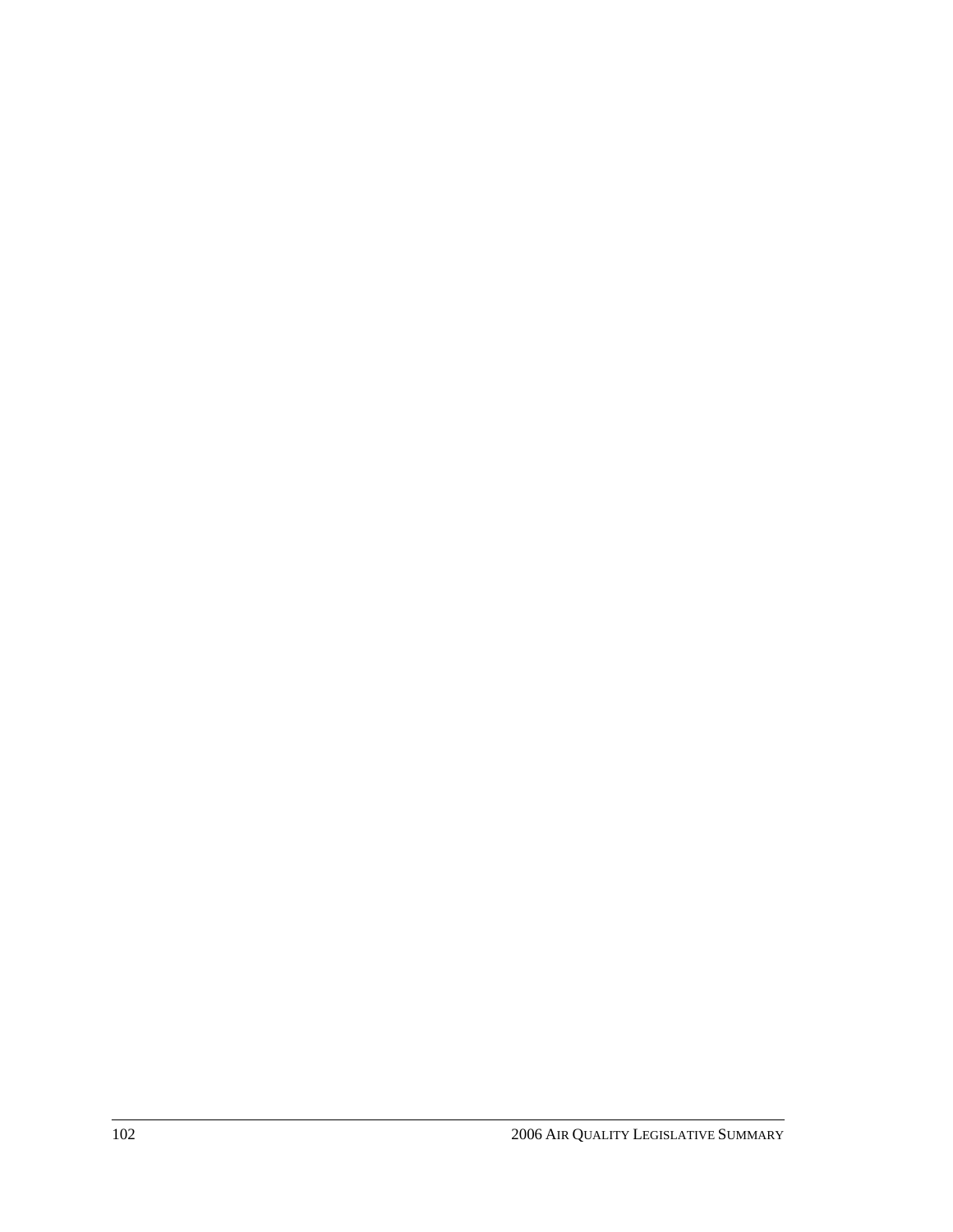# **SPECIAL LEGISLATIVE HEARINGS**

#### November 9, 2005 – **Assembly Select Committee on Air and Water Quality**

"Air Pollution's Impact on Children's Health… Can We Minimize the Problem?"

#### November 14 **– Senate Select Committee on Air Quality**

"Regional Traffic Synchronization and Intelligent Transportation Systems in Kern County: The Effect on Our Growing Communities and Air Quality"

#### November 15 – **Senate Transportation and Housing Subcommittee on California Ports and Goods Movement**

"Goods Movement: Assessing California's Needs and Consequences for the  $21<sup>st</sup>$ Century"

#### December 13 – **Senate Transportation and Housing Committee**

"SB 1024-What the Infrastructure Bond Would Mean for Southern California"

#### January 6, 2006 – **Senate Select Committee on Air Quality**

"Implementing SB 700: Dairy Pollution Control Technologies-Are We Making Progress?"

## January 24 – **Senate Transportation and Housing Committee**

"The Governor's Strategic Growth Plan: Overview and Reactions"

## January 30 – **Assembly Transportation Committee**

"Transportation Infrastructure Proposals"

#### January 31 – **Senate Transportation and Housing Committee**

"The Governor's Strategic Growth Plan: Are These the Legislature's Funding Priorities?"

#### February 1 – **Assembly Transportation Committee**

"Transportation Infrastructure Proposals"

#### February 7 – **Senate Transportation and Housing Committee**

"The Governor's Strategic Growth Plan: The Transportation Project Selection Process"

## February 8 – **Senate Elections, Reapportionment and Constitutional Amendments Committee**

"Open Source Software-Does It Have a Place In California's Electoral System"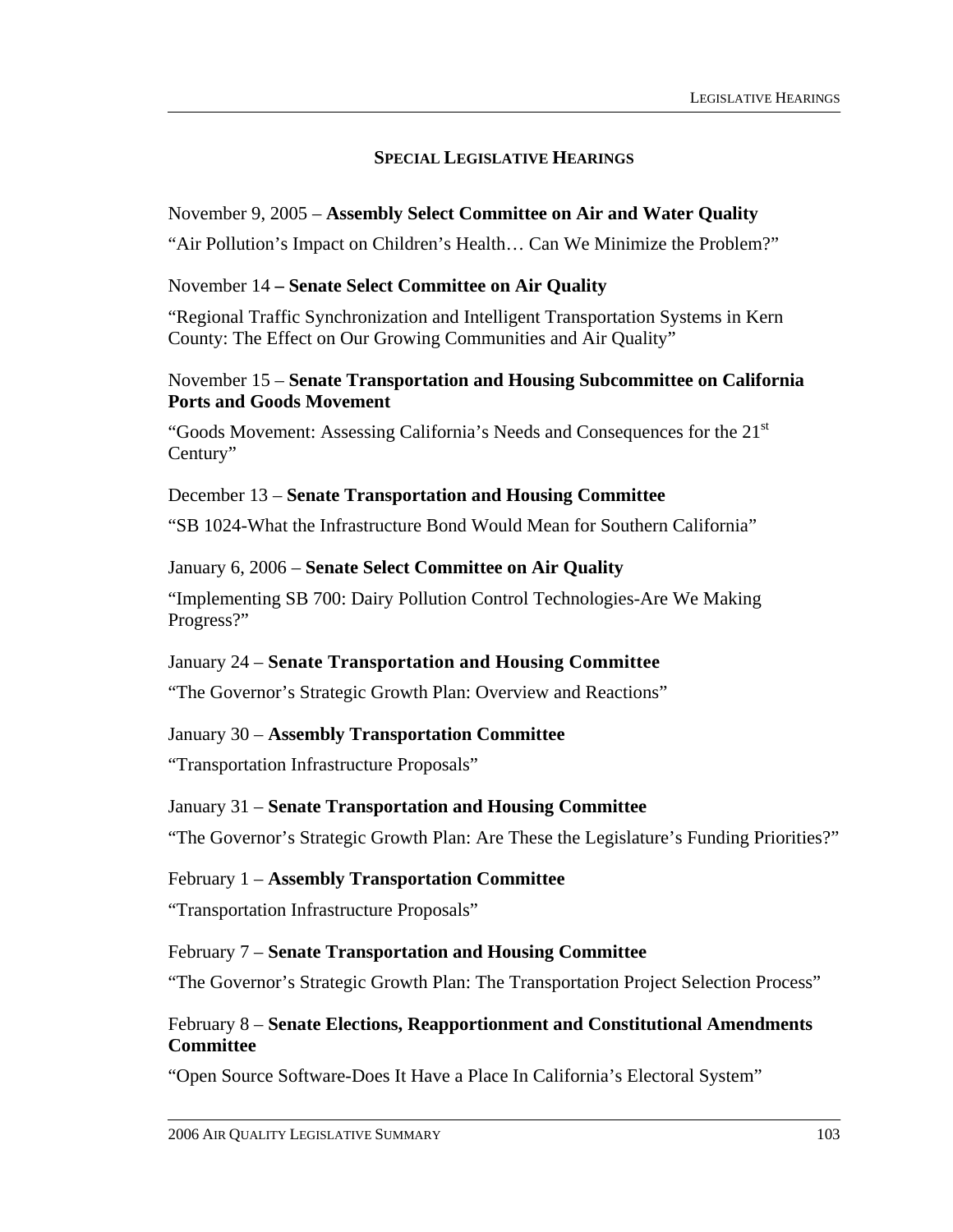## February 15 – **Senate Select Committee on Air Quality**

"Health and Air Quality Impacts of Federal Roll Back of Particulate Rules"

# February 23 – **Conference Committee on Infrastructure Bonds**

"Governor's Infrastructure Bond Proposal: Overview Informational Hearing"

# February 27 – **Senate Environmental Quality Committee**

"Governor Schwarzenegger's Transportation Bond Proposal: Air Quality, Climate Change, and Planning"

# February 28 – **Senate Transportation and Housing and Assembly Transportation Committees Joint Hearing**

"Emerging Technologies in Goods Movement"

March 21 – **Assembly Select Committee on Air and Water Quality**  "The Future of Alternative Fuels in California"

May 10 – **Joint Legislative Audit Committee**  Audit Request 2006-115 "Carl Moyer Program (Florez)"

July 21 – **Assembly Select Committee on Air and Water Quality**  "The Future of Alternative Fuels in California"

August 3 – **Senate Select Committee on Air Quality** 

"Clean School Bus Program: Are funds ready for class?"

## September 12 – **Senate Select Committee on Air Quality**

"Pesticides and Air Quality"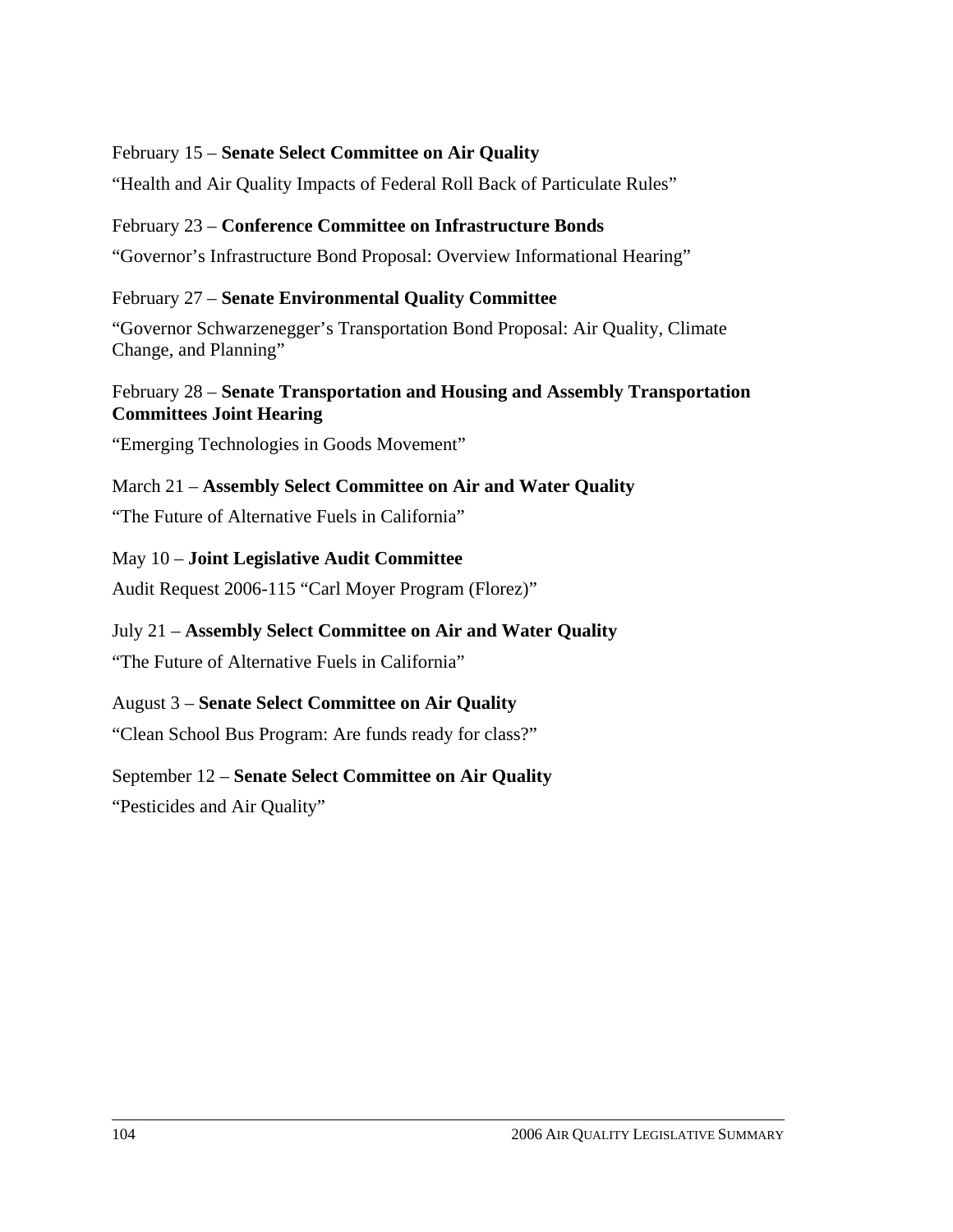# **ROSTER OF LEGISLATORS**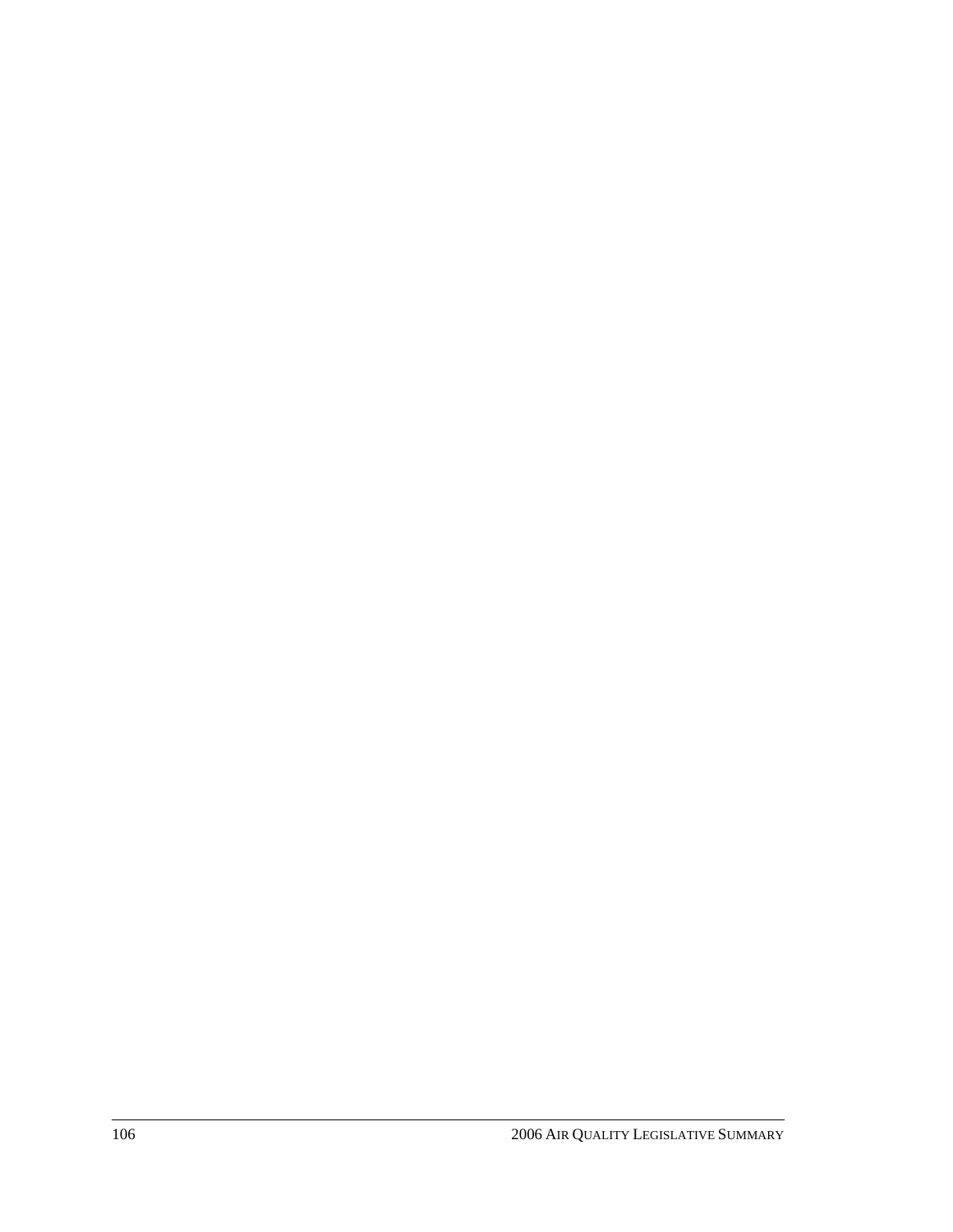# **2006 ASSEMBLY MEMBERS**

| <b>Name</b>         | <b>Party</b> | <b>City</b>             |
|---------------------|--------------|-------------------------|
| Aghazarian, Greg    | $\mathbf R$  | Stockton                |
| Arambula, Juan      | D            | Fresno                  |
| Baca, Joe Jr.       | D            | Rialto                  |
| Bass, Karen         | D            | Los Angeles             |
| Benoit, John J.     | $\mathbf R$  | Riverside               |
| Berg, Patty         | D            | Eureka                  |
| Bermúdez, Rudy      | D            | Norwalk                 |
| Blakeslee, Sam      | $\mathbf R$  | San Luis Obispo         |
| Bogh, Russ          | $\mathbf R$  | Beaumont                |
| Calderon, Ronald S. | D            | Montebello              |
| Canciamilla, Joe    | D            | Pittsburg               |
| Chan, Wilma         | D            | Oakland                 |
| Chavez, Ed          | D            | La Puente               |
| Chu, Judy           | D            | <b>Monterey Park</b>    |
| Cogdill, David      | $\mathbf R$  | Modesto                 |
| Cohn, Rebecca       | D            | Saratoga                |
| Coto, Joe           | D            | San Jose                |
| Daucher, Lynn       | $\mathbf R$  | <b>Brea</b>             |
| De La Torre, Hector | D            | South Gate              |
| DeVore, Check       | $\mathbf{R}$ | Irvine                  |
| Dymally, Mervyn M.  | D            | Compton                 |
| Emmerson, Bill      | R            | Redlands                |
| Evans, Noreen       | D            | Santa Rosa              |
| Frommer, Dario      | D            | Los Angeles             |
| Garcia, Bonnie      | $\mathbf R$  | Cathedral City          |
| Goldberg, Jackie    | D            | Los Angeles             |
| Hancock, Loni       | D            | Berkeley                |
| Harman, Tom         | $\mathbf R$  | <b>Huntington Beach</b> |
| Haynes, Ray         | $\mathbf R$  | Murrieta                |

2005 AIR QUALITY LEGISLATIVE SUMMARY 107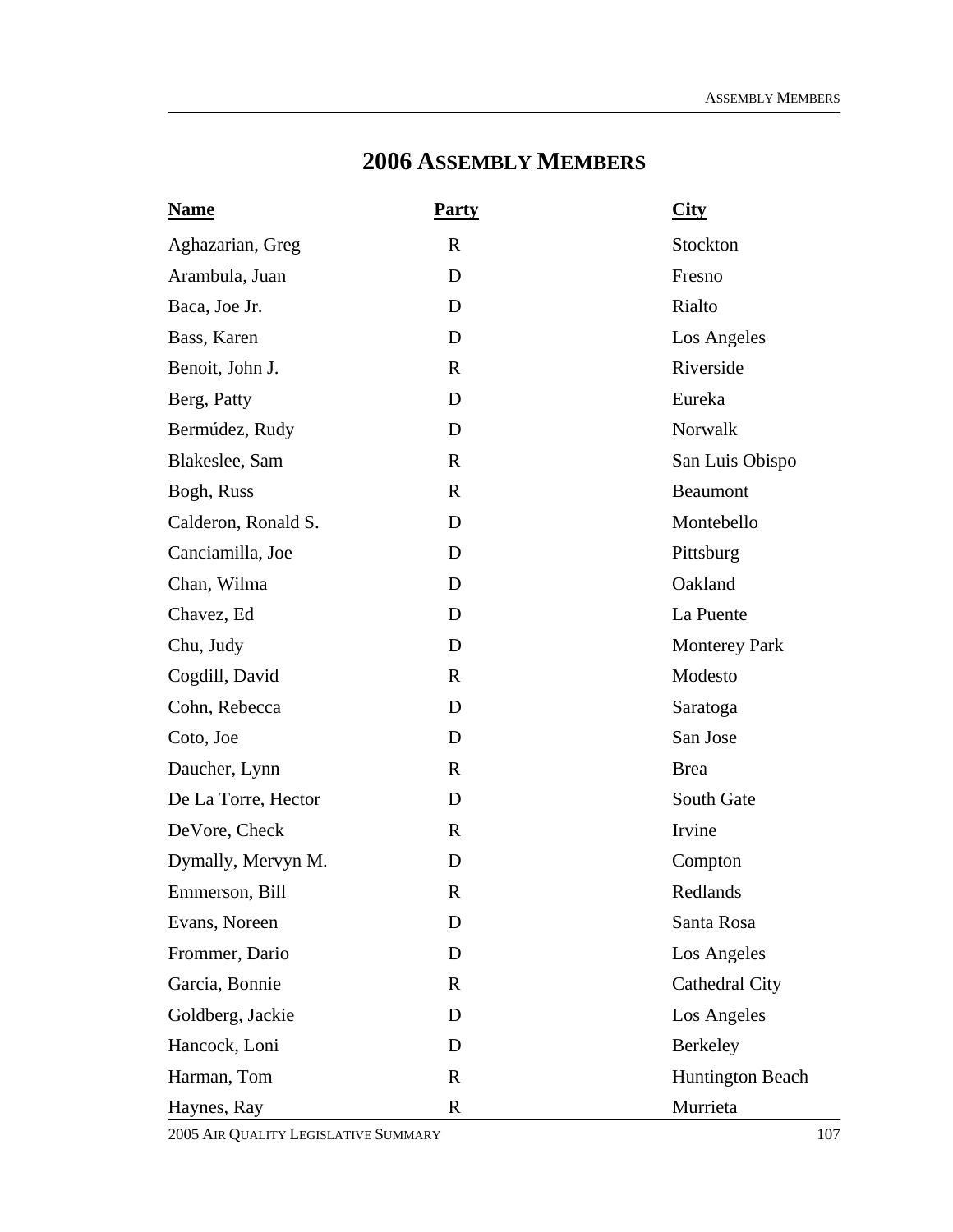| D            | Inglewood            |
|--------------|----------------------|
| $\mathbf R$  | Chula Vista          |
| $\mathbf R$  | Livermore            |
| $\mathbf{R}$ | Diamond Bar          |
| D            | Sacramento           |
| D            | Long Beach           |
| $\mathbf{R}$ | Chico                |
| D            | San Leandro          |
| D            | W. Hollywood         |
| $\mathbf{R}$ | Richvale             |
| $\mathbb{R}$ | La Mesa              |
| D            | Santa Cruz           |
| D            | San Francisco        |
| $\mathbf R$  | <b>Tahoe City</b>    |
| D            | Van Nuys             |
| D            | <b>Mountain View</b> |
| D            | Torrance             |
| D            | La Canada Flintridge |
| D            | Tracy                |
| $\mathbf R$  | Visalia              |
| $\mathbb{R}$ | <b>Bakersfield</b>   |
| D            | San Fernando         |
| R            | Monrovia             |
| D            | S. San Francisco     |
| $\mathbf R$  | Lodi                 |
| D            | San Rafael           |
| D            | Santa Barbara        |
| D            | Chino                |
| $\mathbf R$  | Fair Oaks            |
| D            | Los Angeles          |
| D            | Long Beach           |
|              |                      |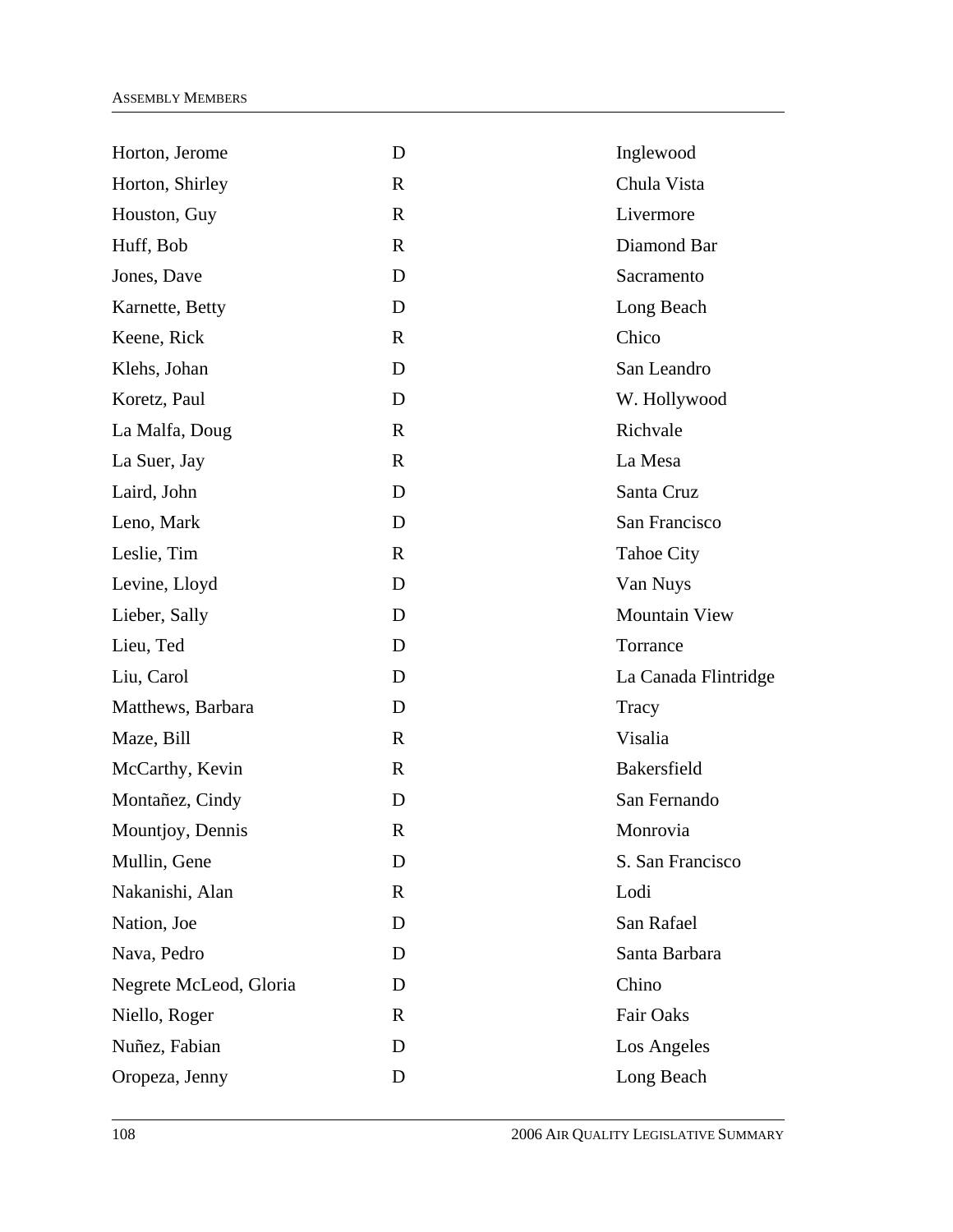| Parra, Nicole       | D            | Hanford             |
|---------------------|--------------|---------------------|
| Pavley, Fran        | D            | <b>Agoura Hills</b> |
| Plescia, George     | $\mathbf R$  | San Diego           |
| Richman, Keith      | $\mathbf R$  | Northridge          |
| Ridley-Thomas, Mark | D            | Los Angeles         |
| Runner, Sharon      | $\mathbb{R}$ | Lancaster           |
| Ruskin, Ira         | D            | Redwood City        |
| Saldaña, Lori       | D            | San Diego           |
| Salinas, Simon      | D            | Salinas             |
| Spitzer, Todd       | $\mathbf R$  | Orange              |
| Strickland, Audra   | $\mathbf R$  | Moorpark            |
| Torrico, Alberto    | D            | Newark              |
| Tran, Van           | $\mathbb{R}$ | Costa Mesa          |
| Umberg, Thomas      | D            | Santa Ana           |
| Vargas, Juan        | D            | San Diego           |
| Villines, Michael   | $\mathbf R$  | Clovis              |
| Walters, Mimi       | $\mathbf R$  | Laguna Niguel       |
| Wolk, Lois          | D            | Davis               |
| Wyland, Mark        | $\mathbf R$  | Del Mar             |
| Yee, Leland         | D            | San Francisco       |

D-Democrat

R-Republican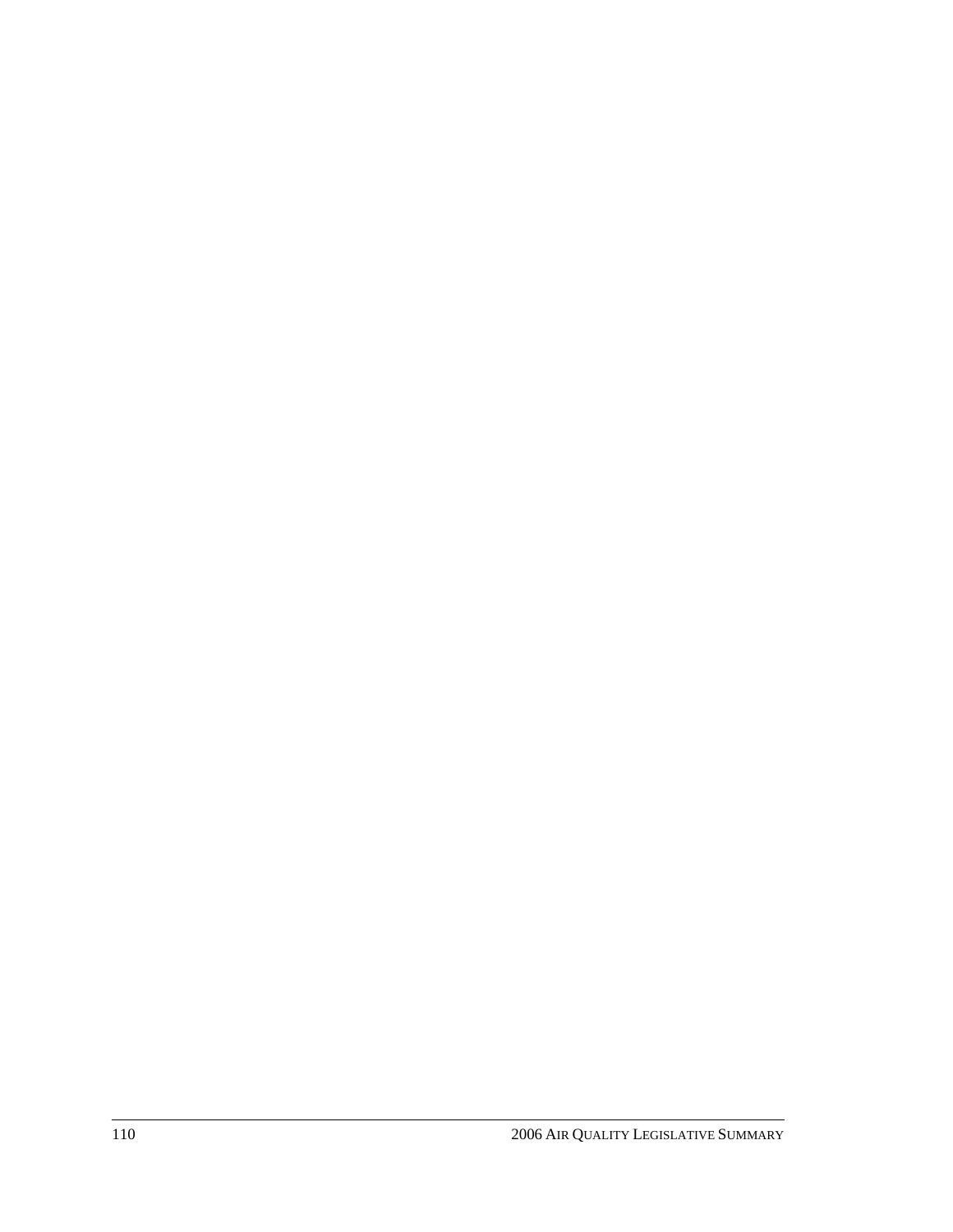# **2006 SENATE MEMBERS**

| <b>Name</b>            | <b>Party</b> | <u>City</u>          |
|------------------------|--------------|----------------------|
| Aanestad, Sam          | $\mathbf R$  | <b>Grass Valley</b>  |
| Ackerman, Dick         | $\mathbf R$  | Irvine               |
| Alarcón, Richard       | D            | Sun Valley           |
| Alquist, Elaine        | D            | San Jose             |
| Ashburn, Roy           | $\mathbf R$  | Bakersfield          |
| Battin, Jim            | $\mathbf R$  | La Quinta            |
| Bowen, Debra           | D            | Marina del Rey       |
| Cedillo, Gil           | D            | Los Angeles          |
| Chesbro, Wesley        | D            | Arcata               |
| Cox, Dave              | $\mathbf R$  | Fair Oaks            |
| Denham, Jeffrey        | $\mathbf R$  | Merced               |
| Ducheny, Denise Moreno | D            | San Diego            |
| Dunn, Joseph           | D            | Santa Ana            |
| Dutton, Bob            | $\mathbf{R}$ | Rancho Cucamonga     |
| Escutia, Martha M.     | D            | Whittier             |
| Figueroa, Liz          | D            | Sunol                |
| Florez, Dean           | D            | Shafter              |
| Hollingsworth, Dennis  | $\mathbf{R}$ | Murrieta             |
| Kehoe, Christine       | D            | San Diego            |
| Kuehl, Sheila James    | D            | Santa Monica         |
| Lowenthal, Alan        | D            | Long Beach           |
| Machado, Mike          | D            | Linden               |
| Maldonado, Abel Jr.    | $\mathbf R$  | Santa Maria          |
| Margett, Bob           | $\mathbf R$  | Arcadia              |
| McClintock, Tom        | $\mathbf R$  | <b>Thousand Oaks</b> |
| Migden, Carole V.      | D            | San Francisco        |
| Morrow, Bill           | $\mathbf{R}$ | Oceanside            |
| Murray, Kevin          | D            | Los Angeles          |
| Ortiz, Deborah         | D            | Sacramento           |